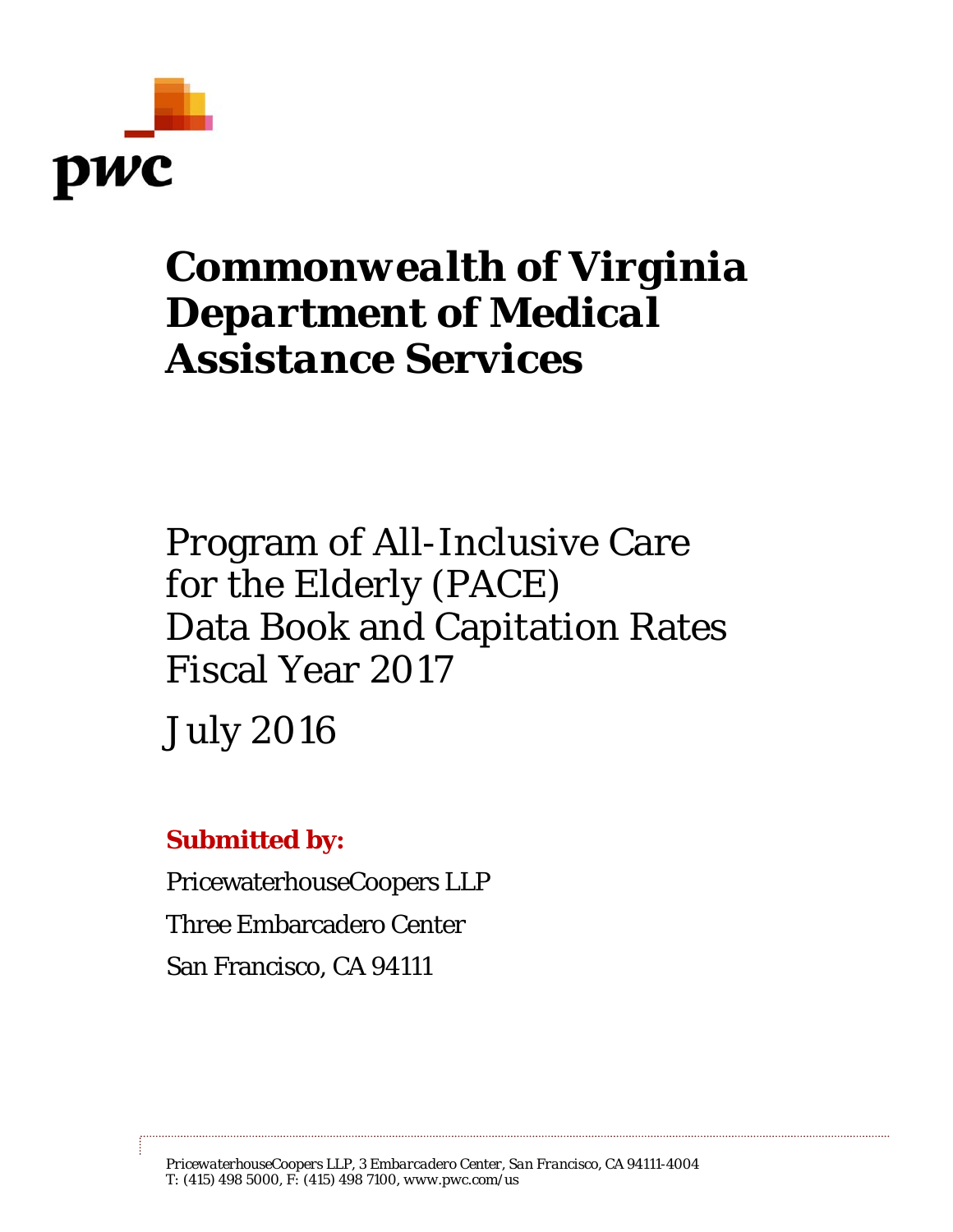

Mr. William J. Lessard, Jr. Department of Medical Assistance Services 600 East Broad Street, Suite 1300 Richmond, VA 23219

July 29, 2016

Dear Bill:

#### **Re: PACE Data Book and Capitation Rates – FY 2017**

The enclosed report provides a detailed description of the methodology used for calculating capitation rates for Fiscal Year 2017, effective July 1, 2016 to June 30, 2017, for the Virginia Programs of All-Inclusive Care for the Elderly (PACE) that operate as a full PACE program. The methods used for calculating these costs are consistent with Centers for Medicare and Medicaid Services requirements that the capitation rates be developed under guidelines that rates do not exceed the Fee-for-Service Equivalent Upper Payment Limit, the amount that would be paid by the Medicaid program in the absence of a PACE program, and are appropriate for the population covered by the program.

The development of these rates was overseen by Sandra Hunt, Partner, Susan Maerki, Project Manager, and Peter Davidson, Lead Actuary.

Please call us at 415/498-5365 if you have any questions regarding these capitation rates.

Very Truly Yours,

Price waterhouse Coopers

PricewaterhouseCoopers LLP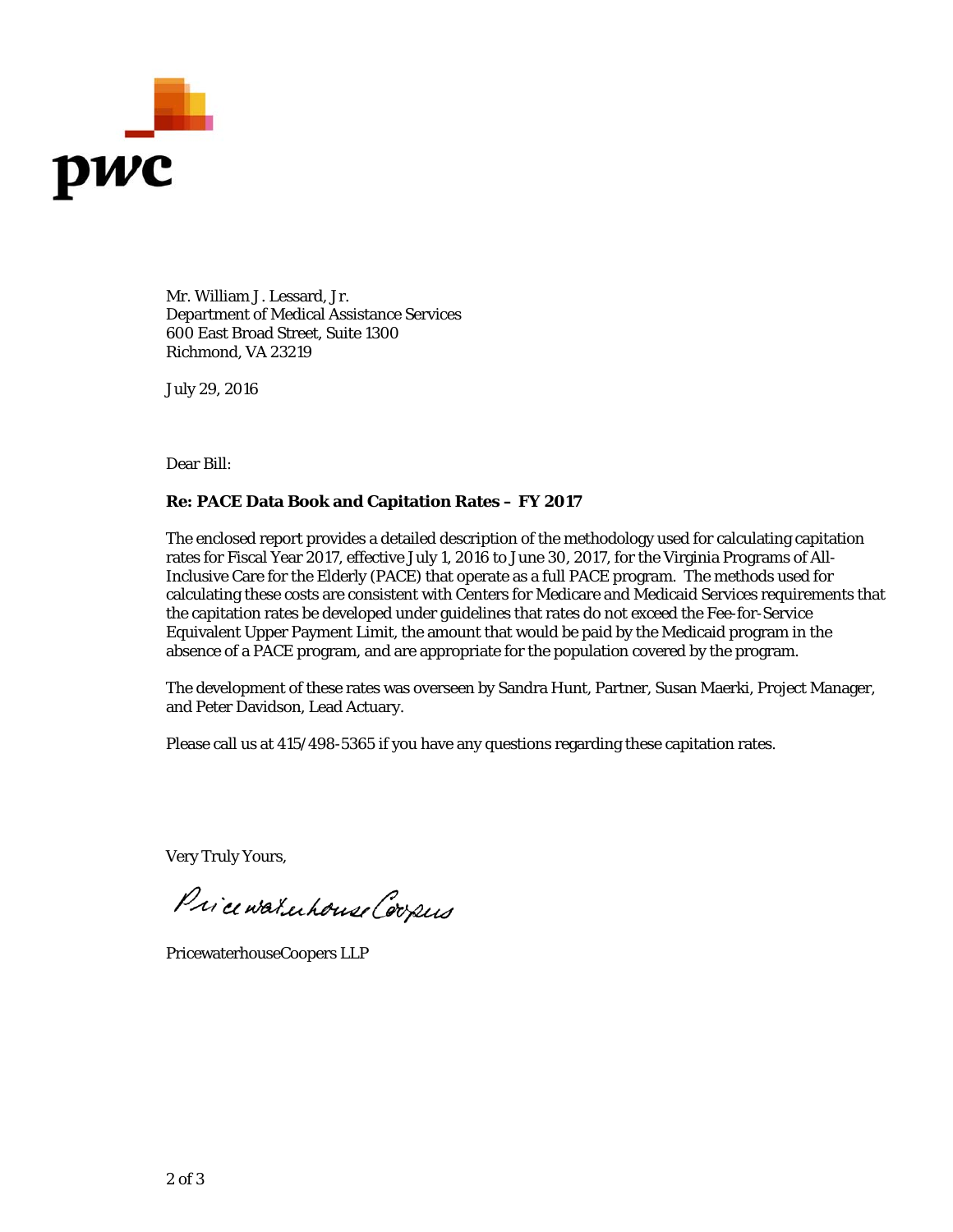# *Table of Contents*

| Ι.   | <b>Background</b>                        | $\boldsymbol{2}$ |
|------|------------------------------------------|------------------|
| II.  | Data sources                             | 2                |
| III. | <b>UPL</b> calculations                  | 4                |
| IV.  | Programmatic and legislative adjustments | 5                |
| V.   | <b>Trend adjustments</b>                 | 10               |
| VI.  | <b>PACE</b> capitation rates             | 11               |

# *Table of Exhibits*

| Exhibit 1a | Historical Eligibility, Fee-For-Service Claims, and Utilization Data - Dual Population |  |
|------------|----------------------------------------------------------------------------------------|--|
|            |                                                                                        |  |

- Exhibit 1b Historical Eligibility, Fee-For-Service Claims, and Utilization Data Non-Dual Population
- Exhibit 2a Prescription Drug Adjustment
- Exhibit 2b Adult Day Care Adjustment
- Exhibit 2c Hospital Inpatient Adjustment
- Exhibit 2d Hospital Outpatient Adjustment
- Exhibit 2e Nursing Facility Adjustment
- Exhibit 2f DME Fees Adjustments
- Exhibit 2g Incontinence Supplies Adjustment
- Exhibit 2h Lab Fees Adjustments
- Exhibit 2i Hepatitis C Treatment Adjustment
- Exhibit 2j Emergency Room Triage Adjustment
- Exhibit 2k Resource Based Relative Value Scale Adjustment
- Exhibit 2l Personal Care and Respite Care Adjustment
- Exhibit 2m Home Health and Rehab Adjustment
- Exhibit 2n Non-Emergency Transportation Adjustment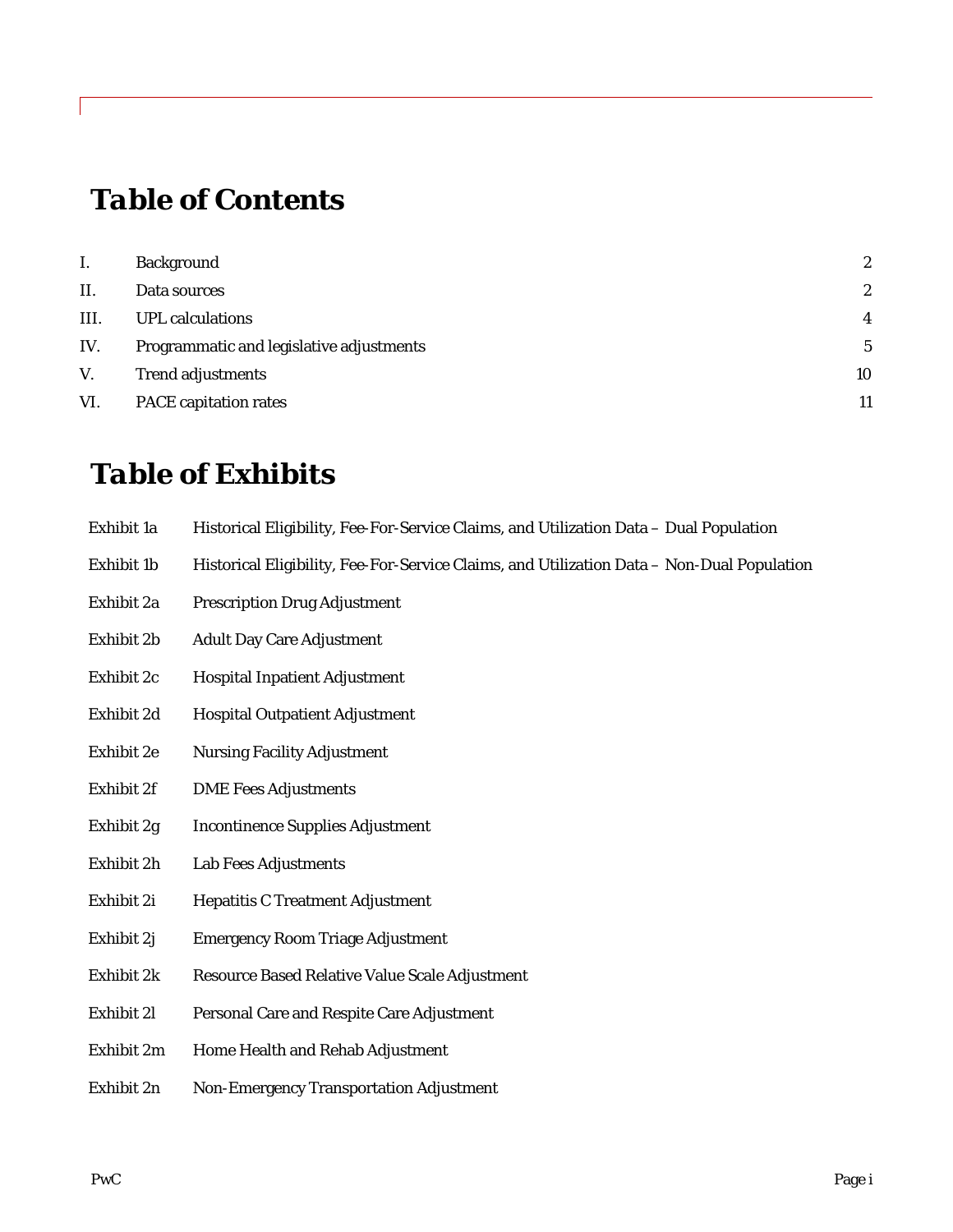- Exhibit 2o Other Adjustments
- Exhibit 3a IBNR, Policy/Program, and Trend Adjustments for Dual Population
- Exhibit 3b IBNR, Policy/Program, and Trend Adjustments for Non-Dual Population
- Exhibit 4a Capitation Rate Calculations Dual Population
- Exhibit 4b Capitation Rate Calculations Non-Dual Population
- Exhibit 5a Comparison of FY 2017 Unadjusted Capitation Rates and UPL
- Exhibit 5b Nursing Home vs. Non-Nursing Home Mix Factor
- Exhibit 5c Post-Commonwealth Coordinated Care Dual Risk Adjustment Factor
- Exhibit 5d Comparison of FY 2017 Adjusted Capitation Rates and UPL
- Exhibit 5e Comparison of FY 2016 and FY 2017 Capitation Rates
- Exhibit 5f Member Months of Eligibles and Enrollees
- Exhibit 6 Description of Unit Counts
- Exhibit 7 County Listing by Region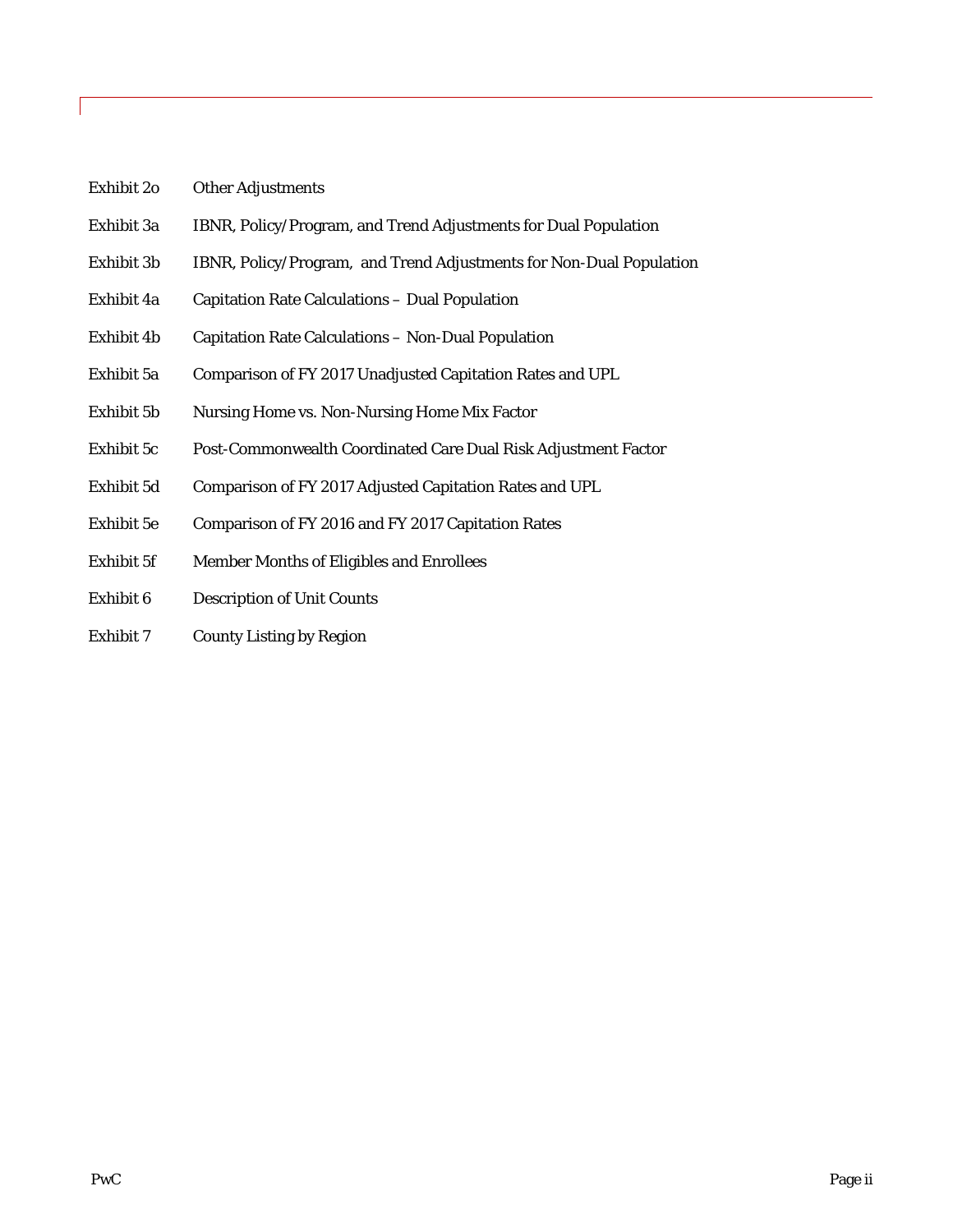# *Program of All-Inclusive Care for the Elderly Data Book and Capitation Rates Fiscal Year 2017 Prepared by PricewaterhouseCoopers LLP*

# *July 2016*

PricewaterhouseCoopers LLP (PwC) has developed the capitation rates for the Virginia Medicaid Program of All-Inclusive Care for the Elderly (PACE) for State Fiscal Year 2017 for rates effective July 1, 2016. This includes PACE rates for programs operational throughout the state. Rate setting for PACE programs is guided by regulations that limit payment to at or below the amount the Medicaid program would pay as a Fee-for-Service Equivalent (FFSE) cost in the absence of the PACE program; this is also referred to as the Upper Payment Limit (UPL). The methodology presented in this report meets the UPL guidelines and conforms to appropriate standards of practice promulgated from time to time by the Actuarial Standards Board. Rates based on UPL guidelines do not require actuarial certification.

The final rates will be established through signed contracts with the PACE plans, which will ensure that the plans concur that the rates paid will allow for contracting with sufficient numbers of providers to ensure appropriate access to health care and that they expect to remain financially sound throughout the contract period. Capitation rates are developed for a population aged 55 and over and vary by dual eligibility status (Medicaid/Medicare or Medicaid Only). The PACE rates are developed for five regions in the state and will be paid to current PACE operators as well as to any expansion sites.

Medicaid PACE rates include funding for acute care as well as the long term care and personal care services under the Elderly or Disabled with Consumer Direction (EDCD) waiver. Total payments to PACE programs include separate payments from the Medicare program for dual eligibles.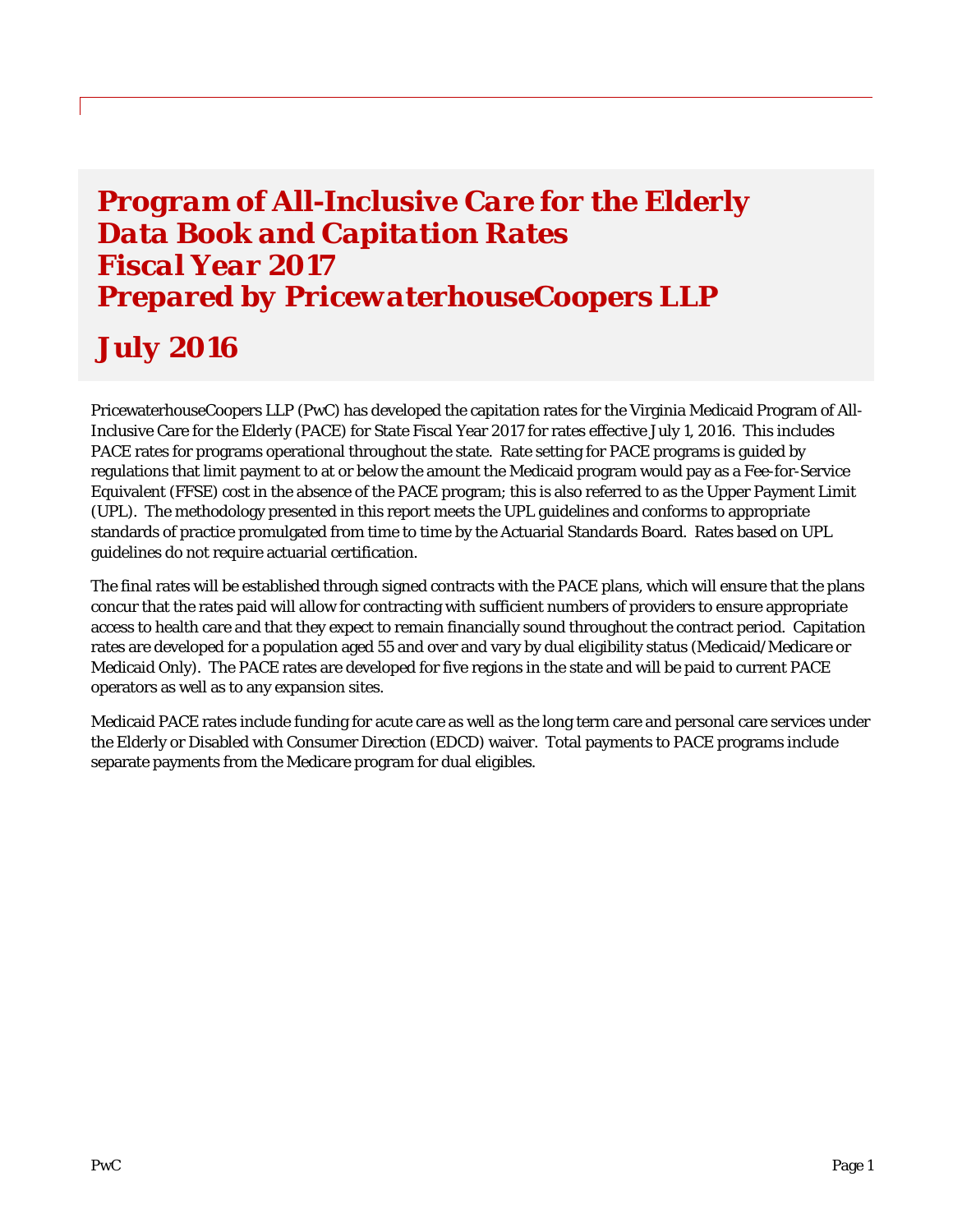# *I. Background*

PACE programs provide an alternative to nursing home and home and community-based services care for individuals who are certified as nursing home eligible. Originally developed through the On-Lok program in San Francisco, PACE programs are seen as an option to allow nursing home eligible individuals to remain independent by providing a single source for all needed health and social services. To be eligible for PACE, an individual must be at least 55 years of age and certified by the state as eligible for nursing home services. Enrollment in the program is voluntary.

Medicaid programs pay PACE sites a capitated fee designed to cover the full cost of all services required by PACE enrollees that would otherwise be paid through the Medicaid fee-for-service system. A PACE program is capitated for both Medicaid and Medicare covered services. Medicare's contribution to PACE costs is currently set based on the Average Adjusted Per Capita Cost (AAPCC) for the geographic area in which the PACE program operates and is risk adjusted. PACE centers typically enroll 100 to 200 individuals although there are multi-site programs with larger centers, and costs for PACE enrollees are not permitted to be used in PACE rate setting.

Our analysis includes data for most individuals eligible to participate in PACE. This includes the nursing home eligible population, both those who are residents of nursing homes, as well as those who are enrolled in Home and Community Based Care waiver program. For the base period, those in the Home and Community Based Care waiver programs were in either Medicaid Fee-for-Service or in the Medallion 3.0 managed care program. As of December 1, 2014, all people in the Elderly or Disabled with Community Direction (EDCD) Home and Community Based Services (HCBS) waiver are in Medallion 3.0 for their acute care services. All long term care and HCBS are provided through the Medicaid FFS system.

# *PACE UPL and capitation rate development*

Payments to managed care plans for PACE enrollees are subject to federal rules. As a Medicaid program, the state must comply with federal regulations set by CMS regarding payment levels. Specifically, full PACE programs are subject to rate setting under UPL guidelines. In addition, CMS must approve the payment rates made to each plan. The PACE capitation rates shown in this report are designed to comply with the CMS requirement that PACE capitation rates be less than the UPL.

We analyzed historical fee-for-service claims for the PACE-eligible population in each region. We then made adjustments to the historical data to reflect modifications of payment arrangements under the fee-for-service program and updated the payment rates to reflect the contract period covered by these rates. We also obtained data from DMAS to incorporate the Commonwealth's administrative costs associated with providing services to the PACE eligible population into the UPL calculation. PACE capitation rates were calculated by applying a savings percentage to the UPLs. Finally, we adjusted the rates to reflect changes in the average risk of the PACE eligible population and the expected mix of nursing home and non-nursing home service delivery during the contract period.

# *II. Data sources*

PwC obtained detailed historical fee-for-service claims and eligibility data from the Department of Medical Assistance Services (DMAS) for services incurred and months of enrollment during State Fiscal Years 2014 through 2015 with claims paid through December 2015. The claims in the historical database include Medicaid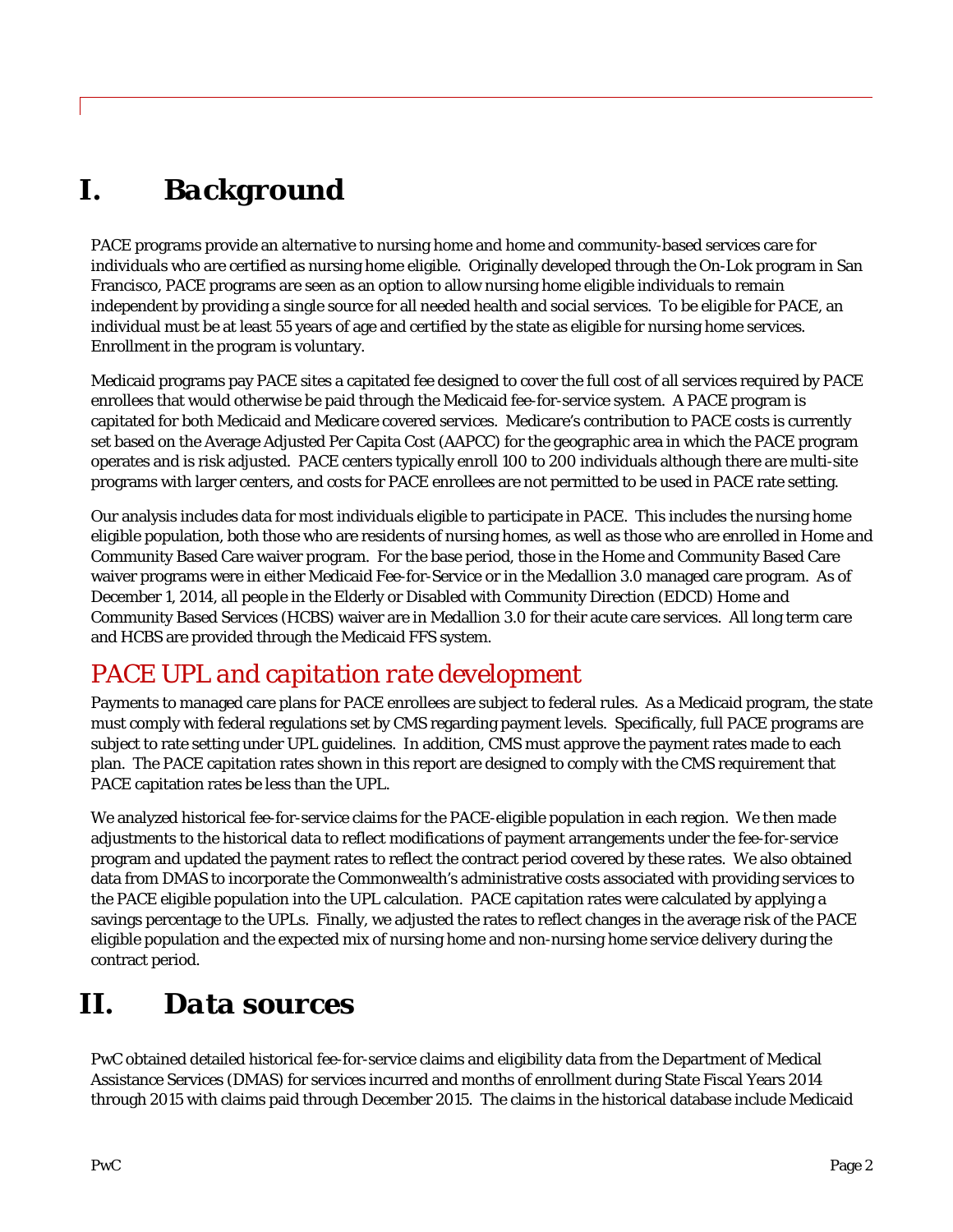paid amounts net of any third party insurance payments, which are primarily Medicare payments, and the amounts for which patients are personally responsible for the nursing facility and personal care services. Fee-forservice data are used to develop PACE UPLs and capitation rates because PACE rate setting guidelines do not permit direct use of encounter data from the contracting PACE plans.

The work in this report builds on analyses performed in developing FY 2017 capitation rates for the Medallion 3.0 program. In the Medallion 3.0 program, special adjustments are made to the historical data to reflect changes in payment arrangements due to other programmatic and legislative adjustments. Where applicable, these same adjustment methodology and factors are used in the development of the PACE rates.

The claims and eligibility information used in this report includes data for Medicaid recipients who are potentially eligible for the PACE program based on their age, eligibility category, and eligibility for nursing home services. Members eligible for PACE are identified by an indicator on each eligibility record that signifies that the member is in a nursing facility or a Home and Community Based Care waiver, primarily those in the Elderly or Disabled with Consumer Direction (EDCD) waiver. There is one exception to the potentially eligible for PACE criteria. We excluded PACE eligibles who enrolled in the Commonwealth Coordinated Care (CCC) Duals Financial Alignment Demonstration and met the criteria for Nursing Home Eligible–Institution or Nursing Home Eligible–Waiver. Once these eligibles are enrolled in CCC, the acute and LTC service costs are the responsibility of the CCC health plan. Because voluntary enrollment in CCC began March 2014 and the first auto-assignment was not until July 2014, the CCC exclusion for the Dual Eligible PACE population had some impact on the historical base data, including the evaluation of trend factors and changes in risk mix.

All claims and eligibility data for members who are not eligible for the PACE program or are unlikely to enroll were excluded from the historical data used in these calculations. Members who incurred services indicated as "Nursing Facility/Mental Retardation" are not eligible to enroll in PACE, although they would otherwise qualify for PACE based on this indicator. A category of members who would qualify for but are unlikely to enroll in PACE are those who receive a high level of special and complex services, such as ventilator assistance. All claims and eligibility periods for these groups were removed from the database prior to the calculations shown in this report.

Additional costs for PACE eligibles were identified by matching to three other data sets. These are 1) mental and behavioral health encounter data for services managed by Magellan under an administrative services arrangement that began November 1, 2013, 2) FFS data for services associated with consumer-directed personal care services received under the EDCD waiver and 3) FFS data for the Acute and Long Term Care (ALTC) population enrolled in managed care organizations who continue to receive acute services from their health plan and receive LTC services through Medicaid FFS. The costs for the ALTC population are added to the base for the non-dual PACE eligibles.

Claims and eligibility for retroactive periods (claims incurred prior to a determination of Medicaid eligibility that are ultimately paid by Medicaid) were also removed from the data before summarization because plans are not responsible for retroactive periods of coverage. Claims are limited to those services covered in the approved state plan.

The resulting historical claims and eligibility data were tabulated by service category for dual and non-dual eligibility status and region and are shown in Exhibits 1a - 1b, which are generally referred to as the "Data Book". The regional data provide an adequate basis for rate setting and no data smoothing techniques are applied. These exhibits in 1a – 1b show unadjusted historical data and are the basis of all future calculations described here. These exhibits show, for informational purposes:

Member months for Fiscal Years 2014 and 2015,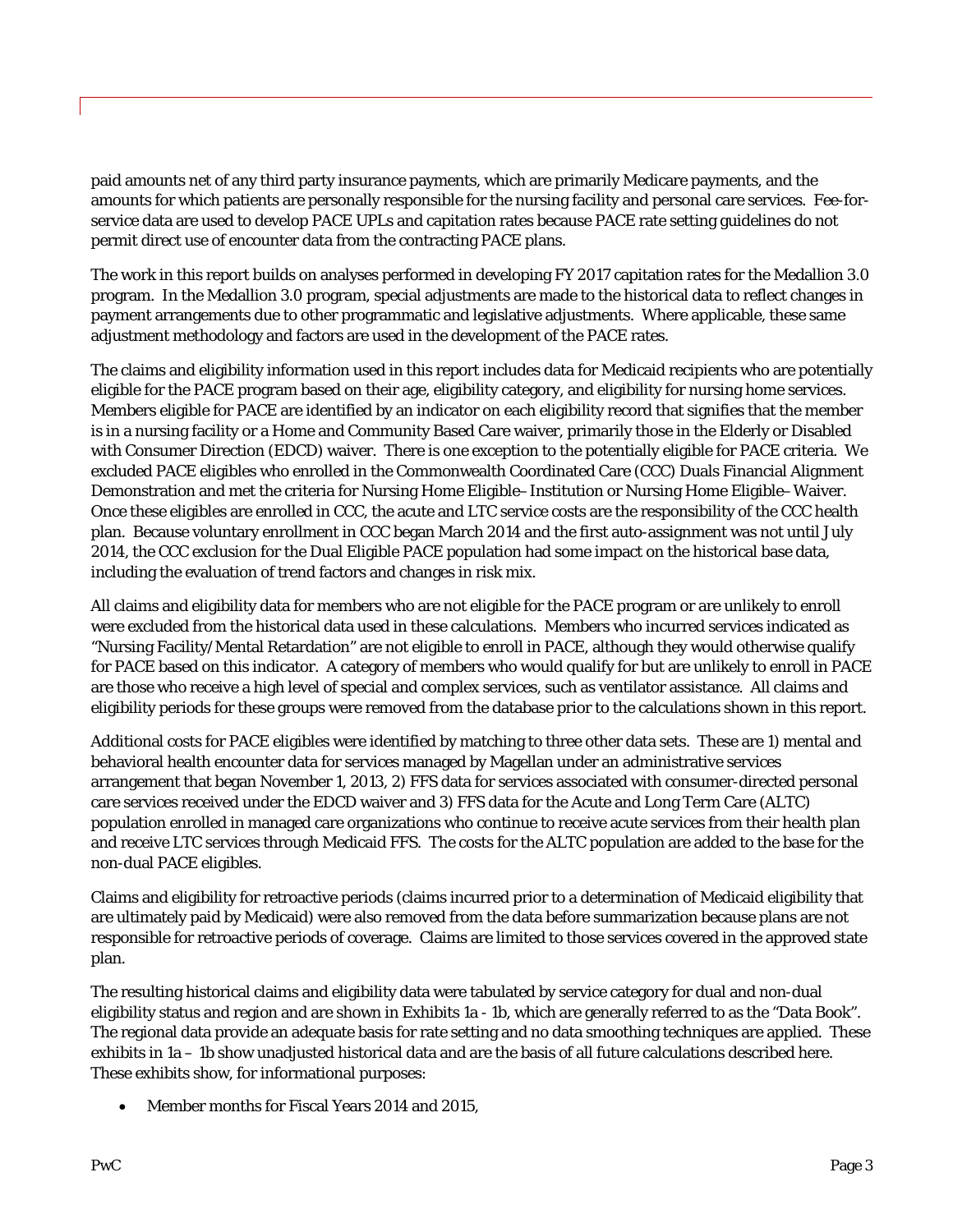- Medicaid payment amounts for the combined years,
- Patient payment amounts for the combined years<sup>1</sup>,
- Costs per member per month (PMPM) for the combined years (a combination of Medicaid and patient payment amounts),
- Unadjusted units of service for Fiscal Years 2014 and 2015 (a definition of "units" for each category of service is provided in Exhibit 6),
- Annual units/1,000 members for the combined years, calculated as the total units of service divided by the appropriate member months, multiplied by 1,000, multiplied by 12, and
- Cost per unit of service.

# *III. UPL calculations*

The UPLs for Fiscal Year 2017 are based on the historical data shown in Exhibits 1a – 1b adjusted to reflect changes in payment rates and covered services. Each of the adjustments to the historical data is described in the following section. The adjustments are applied to the historical data and the resulting UPLs are calculated in Exhibits  $4a - 4b$ .

The steps used for calculating the UPLs are as follows:

- 1. The historical data for each Medicare eligibility status and region are brought forward to Exhibits 4a and 4b from the corresponding cell in Exhibits 1a and 1b.2 This information serves as the starting point for the UPL calculation.
- 2. A number of changes in covered services and payment levels have been mandated by the Legislature or by changes to the Medicaid State Plan. Several of these adjustments were described in the FY 2017 Medallion 3.0 report and applied to the PACE calculations. Additional adjustments that apply to the PACE eligible group are incorporated into these calculations. These adjustments are described in greater detail in Section IV.
- 3. The claims data are trended to the FY 2017 contract period; these trend adjustments are described in Section V. The resulting claims are shown in Exhibits 4a and 4b under the column "Completed & Trended Claims".
- 4. The adjusted claims from Step 3 are divided by the count of member months for each rate cell (from Exhibits 1a and 1b) to arrive at preliminary PMPM costs by service category. These PMPM costs are summarized by dual eligibility status and region.
- 5. The DMAS FFS administrative cost is added.
- 6. Finally, a savings percentage is applied to the PACE UPLs to produce the PACE capitation rates, ensuring that the capitation rates paid to PACE plans are less than the expected FFS cost in the absence of the PACE program.

**.** 

<sup>&</sup>lt;sup>1</sup> Patient payment amounts are primarily for nursing home and personal care services.

<sup>2</sup> Patient payment amounts for adult day care, consumer directed, nursing home, and personal care services are carried forward to the capitation rate calculations in Exhibits 4a and 4b.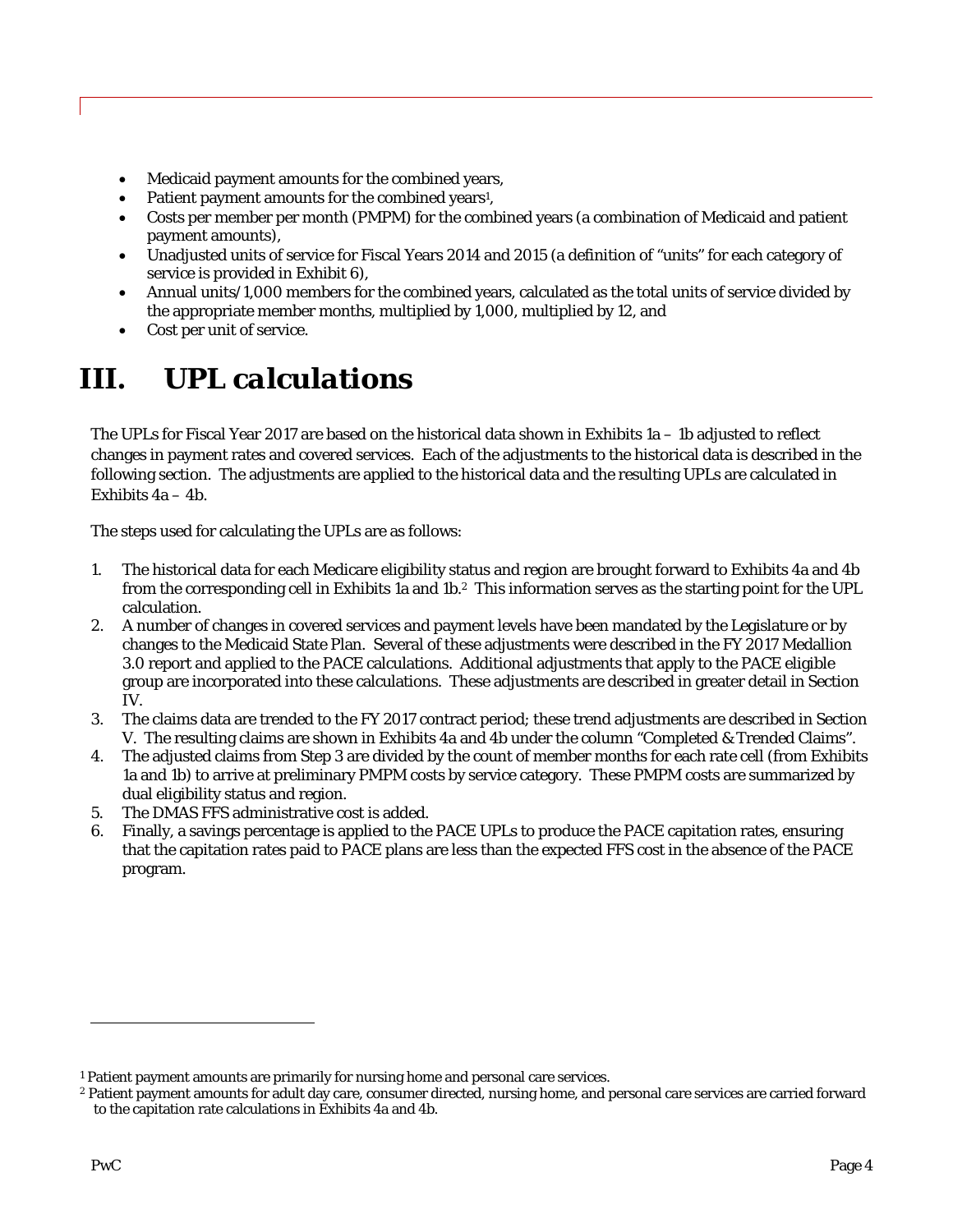# *IV. Programmatic and legislative adjustments*

# *Prescription drug adjustment*

The PACE rate-setting checklist requires that UPLs be developed based on the FFS equivalent cost. The prescription drug adjustment was based upon a combination of analysis of the DMAS FFS pharmacy payments, including rebate amounts, unit cost, utilization rates, dispensing fees, and application of co-payments.

For the Dual Demonstration population, the majority of prescriptions are covered under the Medicare Part D drug benefit. The Virginia Medicaid program continues to cover the prescription drugs for which federal matching funds remain available but which are specifically excluded by law from Medicare Part D and to cover specific DMAS approved over-the-counter (OTC) drugs, which are also excluded from Part D. For the Medicare Part B covered drugs, DMAS continues to pay for coinsurance and deductibles. Prescription drug costs for the non-dual population are covered by the Medicaid program and there is no adjustment to those costs in Exhibit 1b.

The DMAS dispensing fee during the data period of FY 2014 and FY 2015 was \$3.75 per script. Dispensing fees during the base period were reported as \$3.75 or as \$0.00 because no dispensing fee is paid if the same prescription is filled more than one time in a month. Therefore the data period dispensing fee average is less than \$3.75. The resulting FY 2017 average dispensing fees are \$3.20 for duals and \$3.17 for the non-dual population.

DMAS Medicaid prescription co-payments on brand name drugs are set at \$3.00 and the co-payment for generic drugs is \$1.00. As mandated by Federal law, co-payments are not imposed on recipients in nursing homes or in community based waivers, although a small amount of co-payment were reported in the FFS data. Because PACE members are certified as nursing home eligible, we have not calculated or applied any further co-payment adjustment.

The DMAS discounts, rebates, and dispensing fees, are applied for the non-dual population, but different adjustments are applied for the dual eligible population. The prescription drugs covered by Medicaid for the dual eligible population contain a different mix of drugs than that used by the non-dual population; the dual mix includes a higher proportion of over-the-counter (OTC) and specialized drugs that do not receive the same discounts and rebates as other Medicaid covered drugs. This mix was considered in calculating the total FFS rebate percentage for the PACE-eligible dual population. Based on analysis of the more recent non-dual claims, we kept the same level of assumed savings from future expected improvements in the Brand-Generic mix.

These adjustments are calculated in Exhibit 2a and applied to the total historical claims data in Exhibits 4a and 4b under the column labeled "Policy and Program Adjustments".

# *Adult day care fee adjustment*

Effective July 1, 2016, there is a 2.5% rate Adult Day Care rate increases across all regions. The calculation is shown in Exhibit 2b, and the adjustment is applied in Exhibits 4a and 4b under the column labeled "Policy and Program Adjustments".

## *Hospital inpatient adjustment*

The hospital capital percentage averaged 8.9% during the FY 2014- FY 2015 base period. The percentage was decreased to 8.5% in FY 2016 and is expected to remain at that value in FY 2017.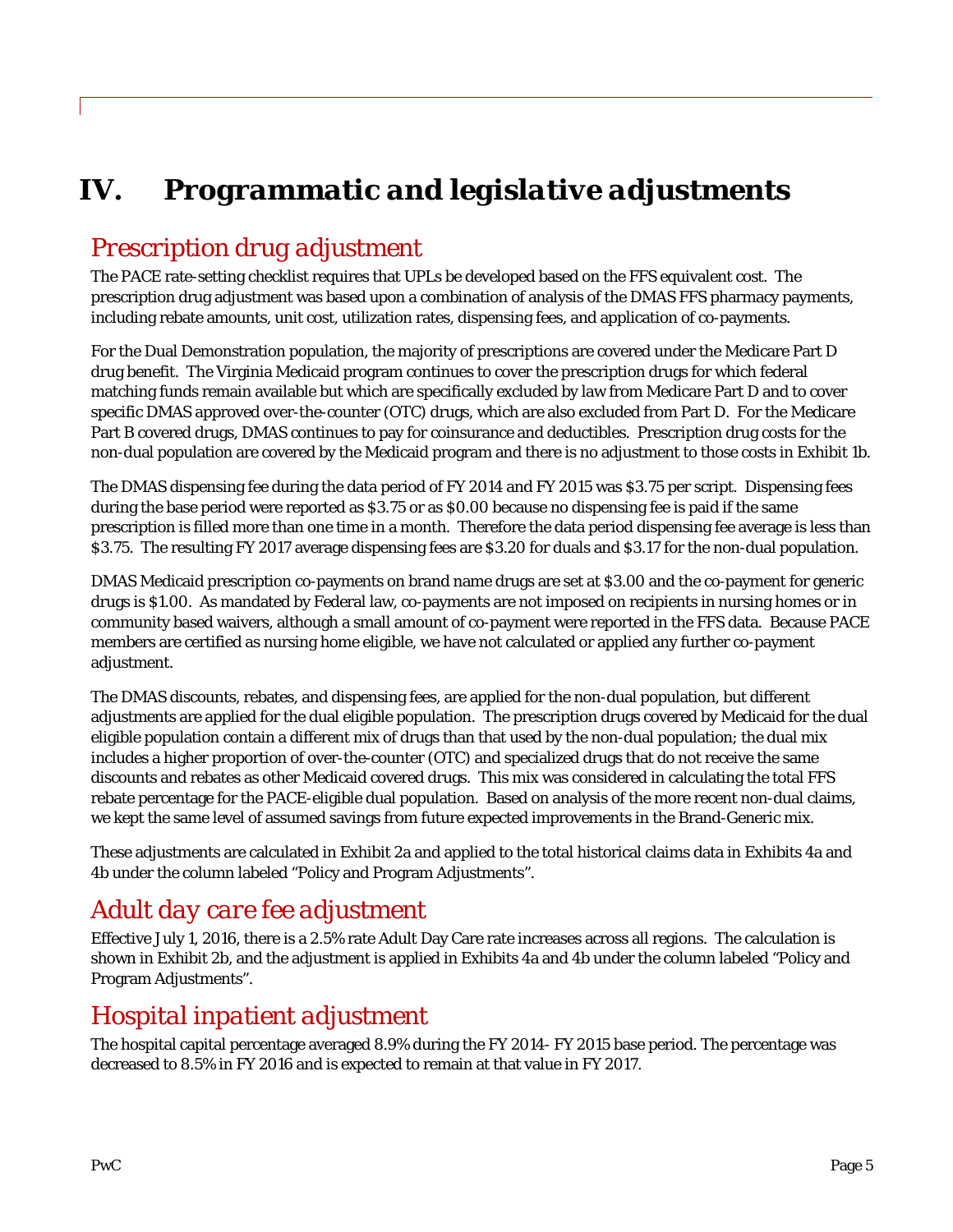There are no unit cost adjustments for either FY 2015 or FY 2016. The Virginia General Assembly authorized a unit cost adjustment for FY 2017 equal to half the regulatory inflation of 2.1%, a value of 1.05%.

Hospital inpatient reimbursements rates are being rebased for FY 2017. For inpatient medical/surgical, the FFS rebasing is a negative adjustment of 7.25%. For inpatient psychiatric in acute care hospitals, the FFS rebasing is a positive adjustment of 27.00%.

For inpatient medical/surgical, the total adjustment is a negative 5.7%. For inpatient psychiatric in acute care hospitals, the total adjustment is a positive 25.7%. The inpatient psychiatric factor is applied to mental health claims.

These adjustment factors are shown in Exhibit 2c and applied to all hospital inpatient service categories in Exhibits 4a and 4b under the column labeled "Policy and Program Adjustments".

# *Outpatient hospital adjustment*

There are three adjustments to outpatient hospital for FY 2017. DMAS used to pay outpatient hospital as a percent of cost and rate setting used the outpatient hospital trend based on the historical trend. As of January 1, 2014, DMAS FFS started reimbursing outpatient hospital using Enhanced Ambulatory Patient Groups (EAPGs). Inflation adjustments will now be applied to outpatient hospital rates in the same manner as inpatient hospital. FY 2017 is the first year that outpatient hospital inflation has been modified. Outpatient hospital rates are going to be adjusted by 50% of inflation, a 1.05% unit cost increase.

The outpatient hospital adjustment is structured similarly to the inpatient hospital adjustment. There also is a small FFS outpatient hospital rebasing adjustment of 0.1%.

These adjustment factors are shown in Exhibit 2d and applied to all hospital outpatient service categories in Exhibits 4a and 4b under the column labelled "Policy and Program Adjustments".

# *Nursing facility adjustment*

Effective FY 2015, DMAS implemented a fully prospective nursing facility payment. The prospective per diem amount includes adjustments for cost settlement, unit cost inflation, capital and operating cost factors, occupancy requirement changes, and any policy changes. This nursing facility reimbursement change produced a substantial increase in the unit cost amount in the claims run out beginning July 2015 compared to the FY 2014 period.

The nursing facility adjustment is revised in Exhibit 2d. The nursing facility adjustment is a unit cost adjustment that increases the FY 2014 base period nursing facility unit cost to the more recent nursing facility prospective unit cost. Based on a review of the paid claims data, the prospective payment conversion is not fully reflected in the first months of FY 2015. The adjustment of 10.1% is calculated as the ratio of the 6 month rolling average of the prospective payment unit cost using the time period January 2015 to November 2015, which is the most current relatively complete data available, to the base data in FY 2014.

This adjustment is applied to the FY 2014 nursing facility paid claims. A 0.9% nursing facility fee increase was applied to the full FY 2014 – FY 2015 base period to project the costs to FY 2017.

The calculation is shown in Exhibit 2e, and the positive 6.1% adjustment is applied in Exhibits 4a to 4c under the column labelled "Policy and Program Adjustments". These adjustments are applied in lieu of a trend adjustment to nursing facility unit costs.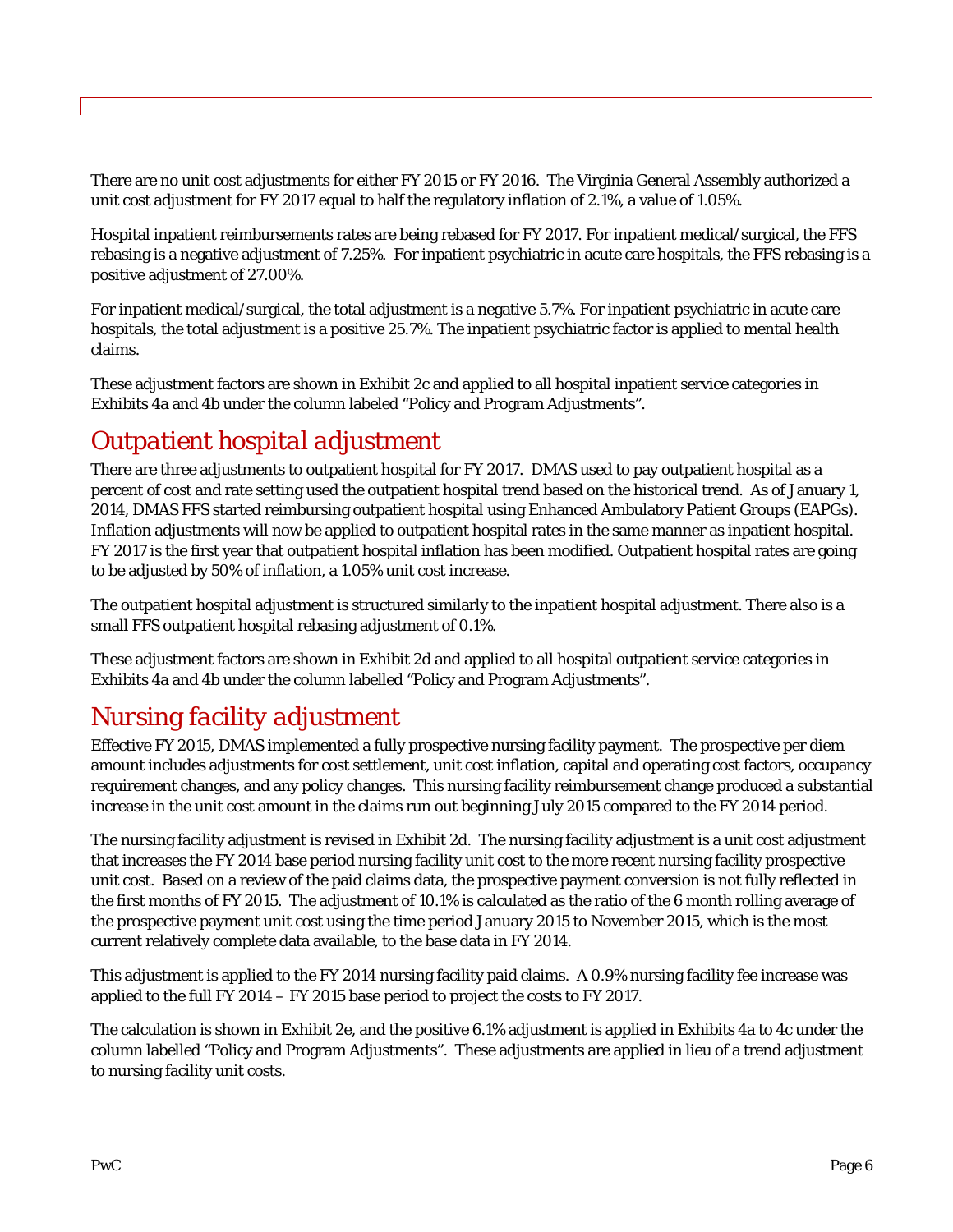# *DME Fees adjustment*

Effective FY 2015, the approved budget reduced Medicaid fees for the DME products covered under the Medicare competitive bid program to a level based on the average of the Medicare competitive bid prices in the three areas of the state participating in the competitive bid program. This was estimated to result in \$4.9 million in total savings. DMAS estimated that the Medicare competitive bid rates for these services were 33% lower than the FFS Medicaid rates for the services. DMAS provided a list of DME HCPCS codes subject to the Medicare competitive bid program and the average Medicare bid payment rate for the three areas in Virginia that participate in the program. This information was used to determine the proportion of DME claims subject to the fee reduction and the average savings percentage based on the mix of DME codes subject to the savings. Overall, 8% of FY 2014 PACE eligible DME claims dollars were for codes subject to the reduction, and savings on this subset was 33.5%. When that savings is applied to the proportion of DME costs, the overall savings is 1.5%.

The calculation is shown in Exhibit 2f, and the adjustment is applied in Exhibits 4a and 4b under the column labeled "Policy and Program Adjustments".

## *Incontinence Supplies adjustment*

DMAS solicited bids for the cost of high volume incontinence supplies, primarily adult diapers and protection pads. When compared to current DMAS payment rates, the bid prices were estimated to produce nearly \$2.7 million in savings, or 33% of the cost of the mix of those supplies. These reductions were implemented effective July 1. 2015 for FY 2016. DMAS provided a list of DME incontinence supplies HCPCS codes subject to the bid program and the bid rate for the items. These were used to calculate the dollar cost savings per unit and a savings percentage per affected DME code. This information was applied to the historical claims to determine the proportion of DME claims subject to the incontinence supplies fee reduction and the average savings percentage based on the mix of DME codes subject to the savings. Overall, about 64.5% of duals and 6.8% of non-duals DME claims costs were for incontinence supply codes subject to the reduction. Savings on this subset are 28.8% and 29.1%, respectively for dual and non-dual eligibles.

This results in adjustment factor reductions of 18.6% and 2.0% as shown in Exhibit 2g. The adjustment is added in Exhibits 4a to 4b under the column labeled "Policy and Program Adjustments."

## *Lab Fees adjustment*

The FY 2015 final budget included a 12% reduction to lab fees (\$2.1 million in FFS savings). The 12% reduction was chosen to match the payment rates already in place for the Medallion 3.0 plans. Therefore, this adjustment is applied to any rates based on FFS claims data, including the FY 2014 claims for the PACE eligible population. It is shown in Exhibit 2h and added in Exhibit 4a and 4c under the column labeled "Policy and Program Adjustments".

# *Hepatitis C treatment adjustment*

The Hepatitis C Treatment adjustment of 6.7% uses the value calculated for the ABAD population as described in the FY 2017 Medallion 3.0 report. The Dual population will receive Hepatitis C treatment and drug therapy through their Medicare primary coverage. Therefore, the Hepatitis C Treatment adjustment value is applied only to the non-Dual population rate development.

It is shown in Exhibit 2i and added in Exhibit 4a and 4c under the column labeled "Policy and Program Adjustments".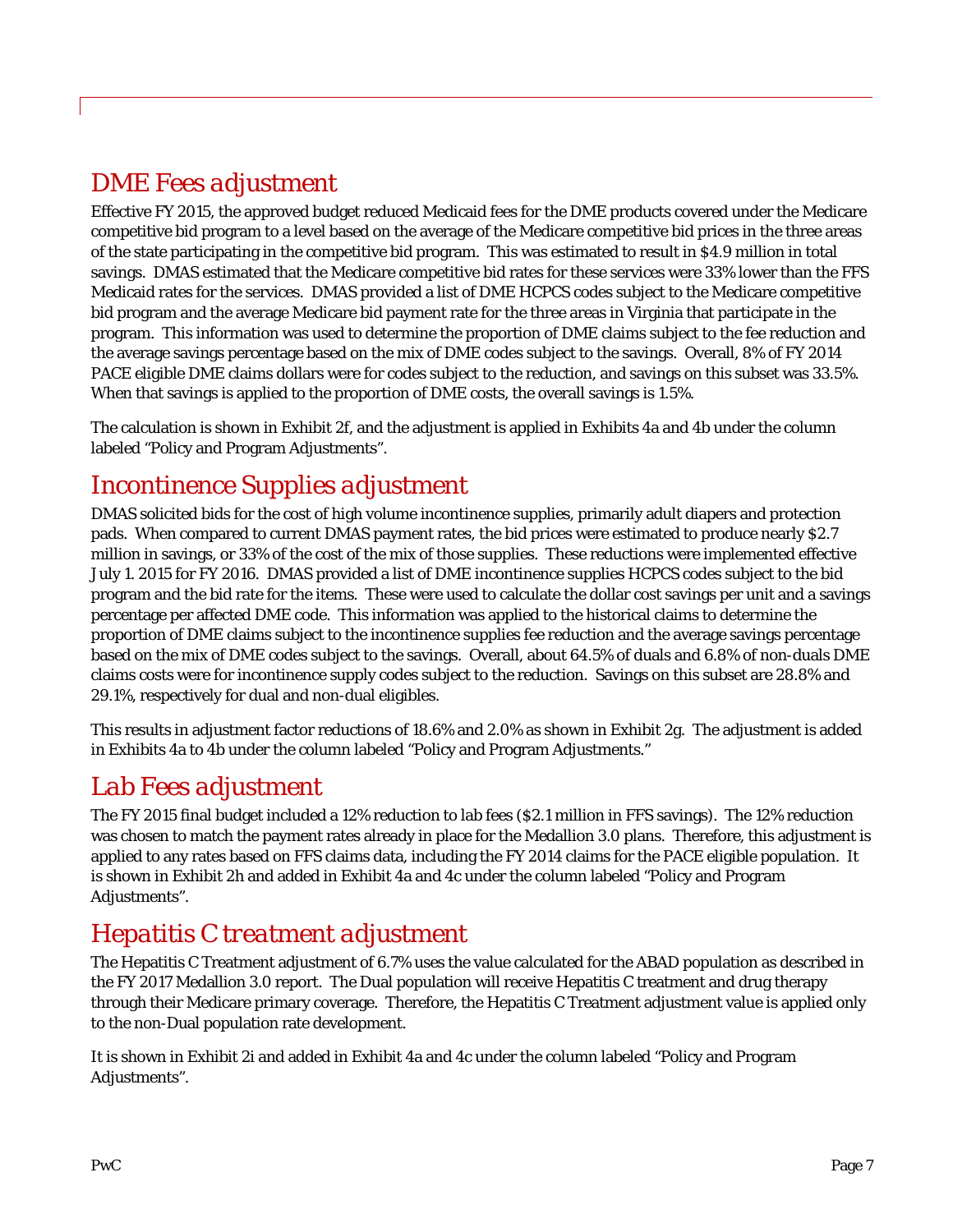# *ER Triage adjustment*

The 2015 General Assembly final Budget conference report eliminated emergency room (ER) triage for physician services effective for FY 2016. Prior DMAS FFS policy applied ER Triage review only to Level III ER claims. If a case was determined to have insufficient documentation of medical necessity for an emergency, DMAS could reduce the physician payment to an all-inclusive rate of \$22.06 for the code 99283 instead of paying the physician fee of \$43.57 plus ancillaries. Eliminating the ER Triage review increases the Level III ER payment to physicians by the difference in the 99283 physician fee plus the average amount of ancillary services billed on those claims.

The ER Triage adjustment reflects the additional amount estimated to cover the cost of discontinuing Level III Triage review and paying such claims at the average fee for CPT code 99283, plus the average of the ancillary payments that are associated with the claim. The historical base FFS data was analyzed in order to identify the number of Level III ER claims paid at the ER Triage level and was re-priced to reflect DMAS FFS average cost of a Level III professional claim paid in full at \$43.57. For Level III claims for non-dual eligibles, this is approximately \$11,000 based on the FY 2014 and FY 2015 number of claims.

The calculation of the additional cost is presented in Exhibit 2j. The adjustment is added in Exhibits 4a to 4b under the column labeled "Policy and Program Adjustments."

# *RBRVS rebasing adjustment*

Each year DMAS adjusts physician rates consistent with the Medicare RBRVS update in a budget neutral manner based on funding. Up until recently, the update was based solely on DMAS FFS data. Managed care plans reported that the rebasing is not cost neutral to their operations and that the impact on them varies. Therefore, the analysis was revised and the DMAS update now uses both FFS and MCO data. The FY 2017 DMAS analysis used FFS and the MCO data, as repriced to the DMAS physician fee schedule. Claims covered all professional providers, including physicians, nurse practitioners, psychologists, therapists, opticians, and federally qualified health centers and the full range of CPT codes from 10000 to 99499. The new physician rates for FY17 result in a 0.6% increase to the FFS unit costs. Other codes, such as J codes for drugs administered in an office setting and anesthesia-related codes that are grouped in the professional service categories, are excluded from the adjustment.

The calculation of the RBRVS adjustment is shown in Exhibit 2k.The adjustment is added in Exhibits 4a to 4b under the column labeled "Policy and Program Adjustments."

# *Personal Care and Respite Care adjustment*

The 2015 Virginia Appropriation Act increases personal care and respite care rates by 2% effective July 1, 2015. Under the contract, the plans are required to pay at least the Medicaid personal care and respite care rates. As a result, this FY 2016 effective fee change applies to relevant consumer directed services and personal care services claims.

Effective July 1, 2016, there is an additional 2% rate increase to personal care and respite care rates. This is applied to the full base period.

Codes for personal care and respite care services were also found in the Physician-OP Mental Health category. Those claims were added to the personal care service line for this adjustment. This results in a cumulative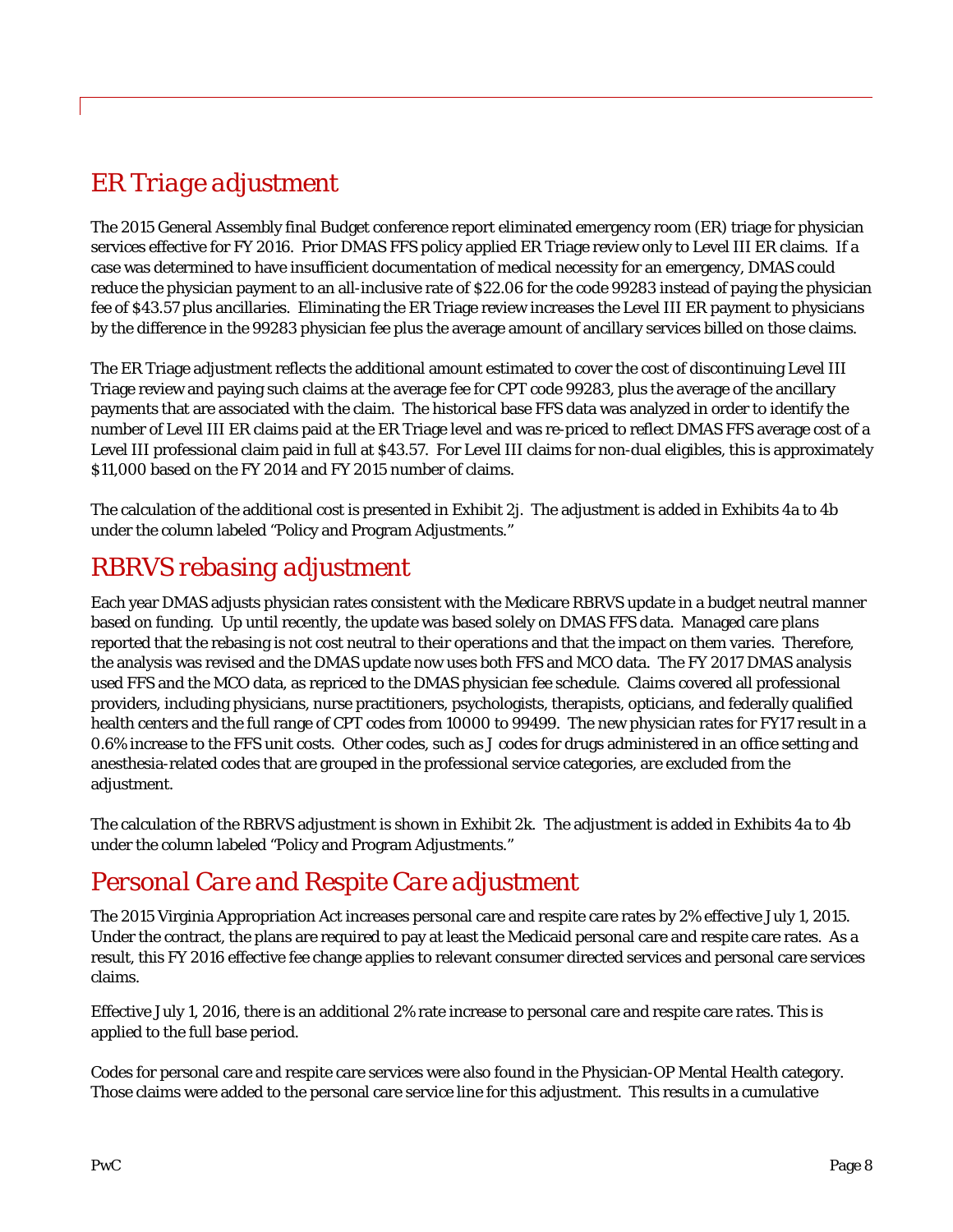positive adjustment of 4.0% to consumer directed services and a positive adjustment of 4.7% to personal care services.

The calculation of the Personal Care and Respite Care adjustment is shown in Exhibit 2l. The adjustment is added in Exhibits 4a to 4b under the column labeled "Policy and Program Adjustments."

# *Home Health and Rehab adjustment*

Effective July 1, 2016, there is an increase to the fee schedule for home health care and outpatient rehabilitation agencies. The inflation adjustments are a 1.7% to home health care and a 2.1% to outpatient rehabilitative agency. DMAS provided a list of outpatient rehabilitative procedure codes and provider class subject to the fee schedule inflation adjustment. The identified claims are under physician – other practitioner service line.

The calculation of the Home Health and Rehab adjustment is shown in Exhibit 2m. The adjustment is added in Exhibits 4a to 4b under the column labeled "Policy and Program Adjustments."

## *Non-emergency transportation adjustment*

Non-emergency transportation (NET) services were contracted to a broker during the historical data period under a capitated payment methodology and services are not captured in the DMAS FFS claims. The non-emergency transportation adjustment is based on the service cost component (including the administrative cost) of the accepted bid for the ABAD nursing home population, a statewide rate at \$82.46 PMPM for FY 2017 effective January 2016. The PMPM value is shown in Exhibit 2n, and the adjustment is applied in the total UPL column in Exhibits 4a and 4b.

## *Other adjustments*

## DMAS Administrative Cost Adjustment

The CMS regulations permit administrative costs directly related to the provision of Medicaid State Plan approved services to be incorporated into the rate-setting process. DMAS estimates that its administrative costs to provide service to the PACE eligible population are 2.0%. This percentage is added to the UPL calculations and to the PACE per capita cost rate development.

This adjustment is shown in Exhibit 2o. This adjustment factor is applied in the final step of the per capita cost calculations at the bottom of each rate cell worksheet in Exhibits 4a and 4b.

#### UPL Savings Adjustment

An adjustment is made to reflect savings relative to the FFS system as required under PACE rate setting rules.

These PACE capitation rates reflect 3.5% savings relative to the projected UPL. The savings adjustment was not applied to prescription drugs or non-emergency transportation3. A small brand-generic improvement factor for prescription drugs for the non-dual population is incorporated in the Prescription Drug Adjustment described earlier and the non-emergency transportation adjustment is added as the contracted FY 2017 value.

**.** 

<sup>3</sup> The small amount of non-dual Medicare crossover services is also exempt from the managed care utilization adjustment.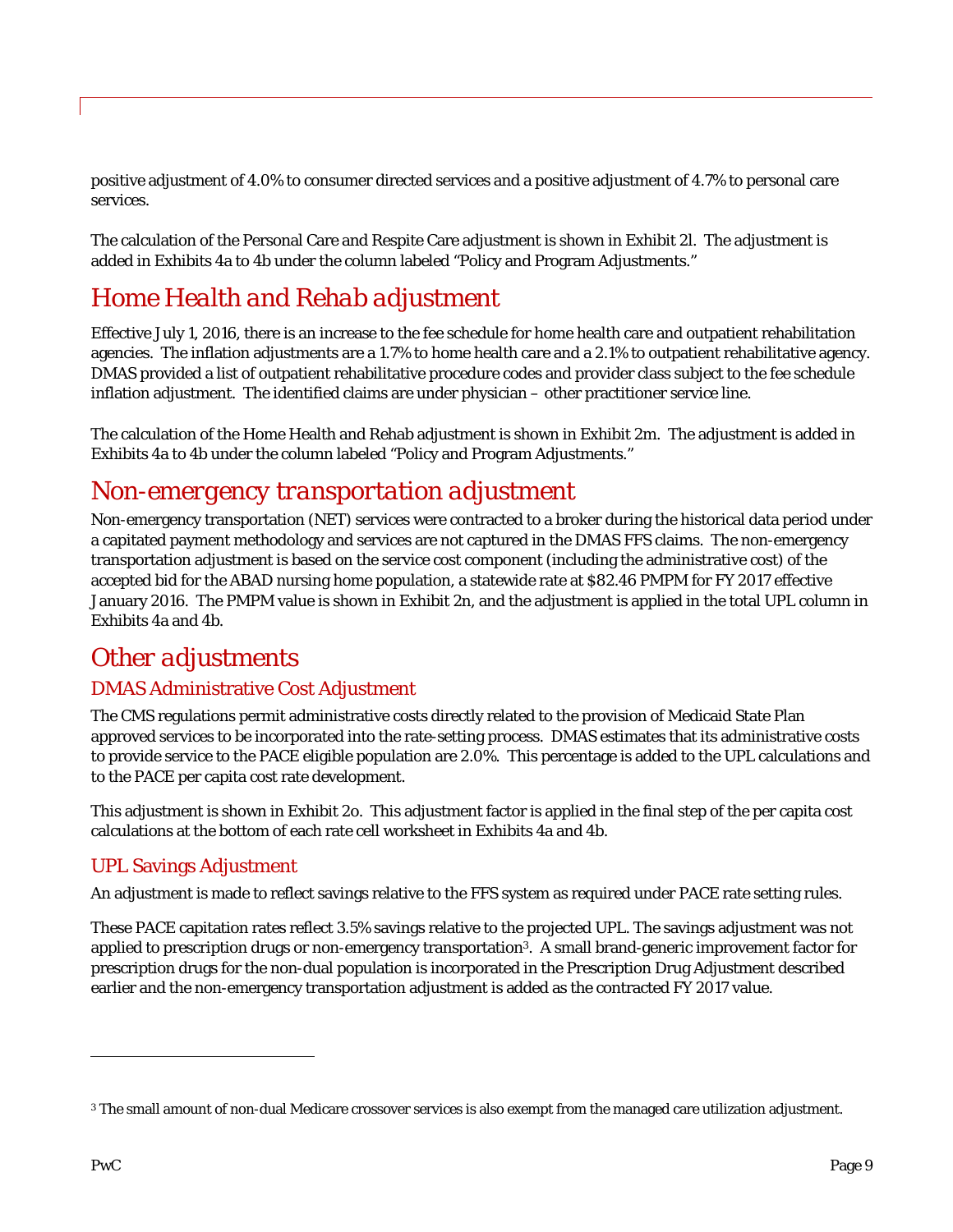The UPL savings adjustment factor is shown in Exhibit 2o and is applied in Exhibits 4a and 4b under the column labeled "UPL Savings Adjustment".

# *V. Trend adjustments*

The data used for the IBNR and trend calculations reflect experience for the period FY 2013 through FY 2015. Data for FY 2014 to FY 2015 is used to evaluate the base period trend and an additional year of data, FY 2013 through FY 2015, is used to develop contract period projected trend.

The data must be adjusted to reflect the contract period of FY 2017 through the application of trend rates that reflect changes in payment levels and utilization rates between the data period and the contract period. In addition, the claims data are not 100% "complete" in that some cost information is not available in the claims databases provided. Incomplete data result from the time lag between when services are provided and claims are fully paid. The amount of incomplete claims is referred to as Incurred but Not Reported (IBNR) and can be estimated through actuarial models.

Trend and IBNR adjustment factors were developed using historical Virginia Medicaid FFS expenditures for FY 2013 to FY 2015 and are calculated separately for the dual and the non-dual populations. We used paid claims information with run out through December 2015 and took into consideration the actual experience and information from DMAS on projected utilization and fee increases in budget estimates.

The historical data were evaluated using a PwC model that estimates IBNR amounts using a variety of actuarially accepted methods and trend using a least-squares regression methodology. Trend and IBNR factors were developed separately for the following service categories: Inpatient Medical/Surgical, Inpatient Psych, Outpatient Hospital, Practitioner, Prescription Drug, Personal Care, Consumer Directed Services, and Other. The Other category includes Lab/X-Ray services, DME and transportation. IBNR factors and trend rates for the Medicare crossover service categories for the dual population, which are combined across all services, and long term care services, including Nursing Facility, Adult Day Care, and Personal Care were developed from analysis of the historical data.

Annual trend rates are applied to move the historical data from the midpoint of the data period (7/1/2014) to the midpoint of the contract period (1/1/2017), or two and a half years (30 months). Each category of service in Exhibits 3a and 3b shows a Data Period and a Contract Period trend. Data Period trends are applied from the midpoint of the data period to the end of the data period, and were developed from the historical regression analyses and budget work described above. The Contract Period trends are applied from the end of the data period to the midpoint of the contract period. For services with fee increases reflected in the adjustments in 2a through 2m the contract period trend is in conjunction with the planned cost per unit increase.

Trend rates represent a combination of cost and utilization increases over time. The trend rates used reflect utilization and standard rate increases when additional legislative cost increases or decreases have been applied and represent PMPM increases otherwise.

No trend adjustments were applied to nursing home. Unit cost changes for nursing home were applied because the Nursing facility adjustment, described above, already fully reflects changes in costs to FY 2017. Nursing home utilization has been observed to decline consistently during the base period. This negative trend is attributed to a consistent shift in mix between enrollees who receive services in nursing homes and those who receive services in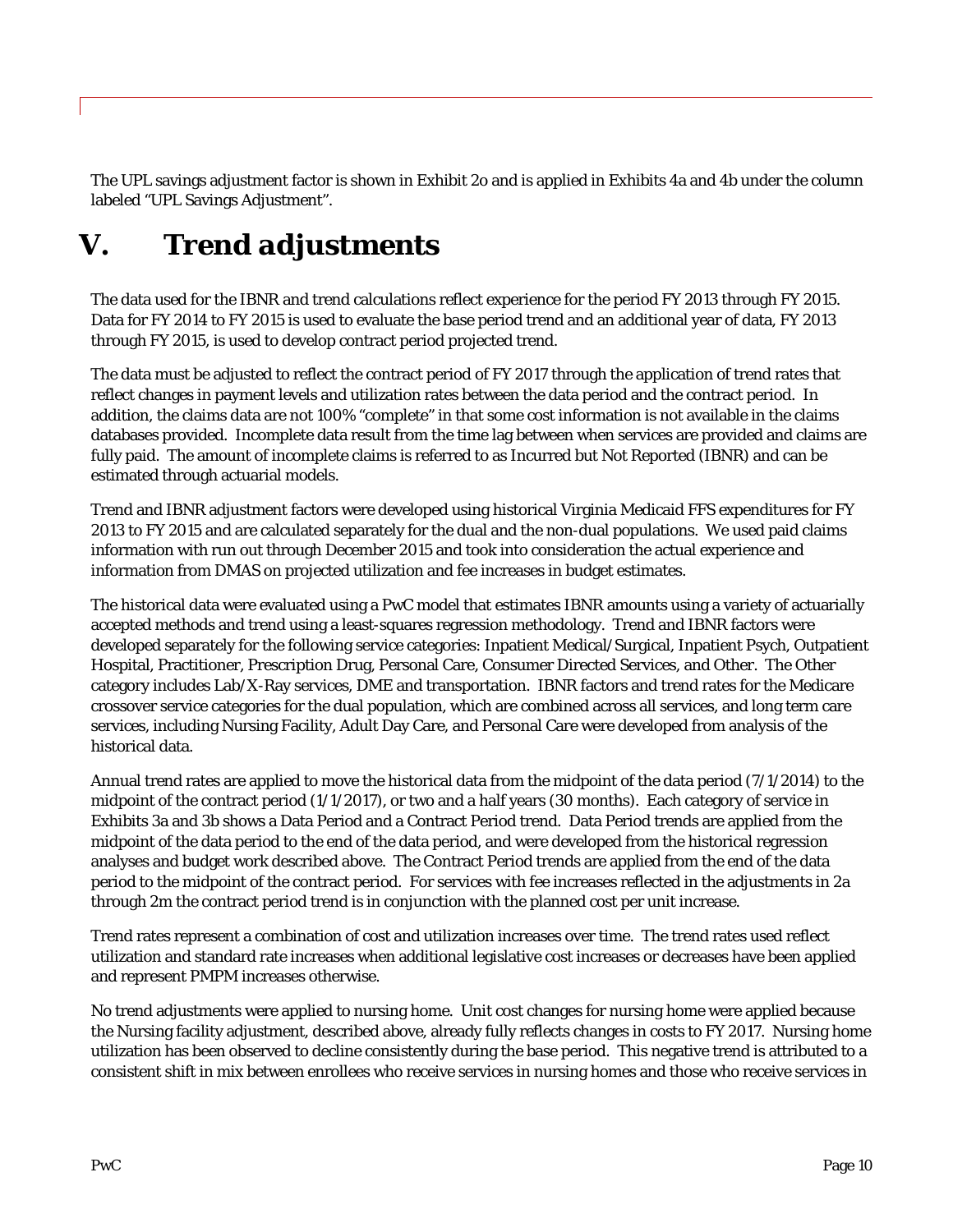the community. Rather than apply this shift as a trend adjustment, we developed and applied a nursing home mix adjustment as described in a later section.

In addition, the Dual contract period pharmacy trend was adjusted to remove drugs that are now covered under Medicare Part D. Effective January 1, 2013, Medicare Part D began to cover benzodiazepines with no restrictions and barbiturates when used in the treatment of epilepsy, cancer or chronic mental disorders and therefore they are no longer paid by Virginia Medicaid. This affects the first half of FY 2013, the year prior to the base data, which is used to develop the contract period trend.

Adjustments to the historical data before the analysis of trend were applied to both the dual and the non-dual trend and are presented in the following table.

| <b>Table 1</b><br><b>Summary of Adjustments to Trend</b> |                     |                   |
|----------------------------------------------------------|---------------------|-------------------|
| <b>Service</b>                                           | <b>Time Period</b>  | <b>Adjustment</b> |
| <b>Personal Care and Consumer Directed</b>               | Jul 2015 – Dec 2015 | 0.979             |
| <b>Inpatient - Med/Surg</b>                              | Jul 2013 – Dec 2015 | 0.960             |
| Inpatient – Psych                                        | Jul 2013 – Dec 2015 | 1.071             |
| <b>Adult Day Care</b>                                    | Jul 2013 - Dec 2015 | 0.834             |
|                                                          | Jul 2013 - Jun 2015 | Dual 1.023        |
| <b>Other</b>                                             |                     | Non-Dual 1.003    |
|                                                          | Jul 2015 – Dec 2015 | Dual 1.199        |
|                                                          |                     | Non-Dual 1.032    |

The evaluation of nursing home (including Medicare crossover), adult day care, consumer directed services, and personal care services trend included both DMAS and patient payment amounts. Consumer Direction and Personal Care were evaluated as independent combined service. The total trend rates shown in Exhibits 3a and 3b represent the combination of Data Period and Contract Period trends, and are calculated using compound interest calculations. For these rates, a number of the dual and non-dual data period trend are negative. Contract period service category trend that is negative in the models is set to 0.0%. The result is that overall Medicaid data period trend is negative or flat and the contract period trend is slightly positive for both dual and non-dual. These trend/IBNR factors are applied to the historical data in Exhibits 4a and 4b by applicable service category in Exhibits 4a and 4b.

# *VI. PACE capitation rates*

The UPL savings adjustment is applied to the UPL values to produce the unadjusted PACE capitation rates shown in Exhibit 5a. Averages are weighted by the distribution of eligible member months for the January 2016. Overall, the PACE rates are approximately 3.4% below the Upper Payment Limit, and therefore meet CMS PACE rate setting checklist requirements.

Analysis of the PACE eligible population by region indicates variation in the relative proportion of the eligible population that is in nursing homes and the proportion that is supported by home and community based services.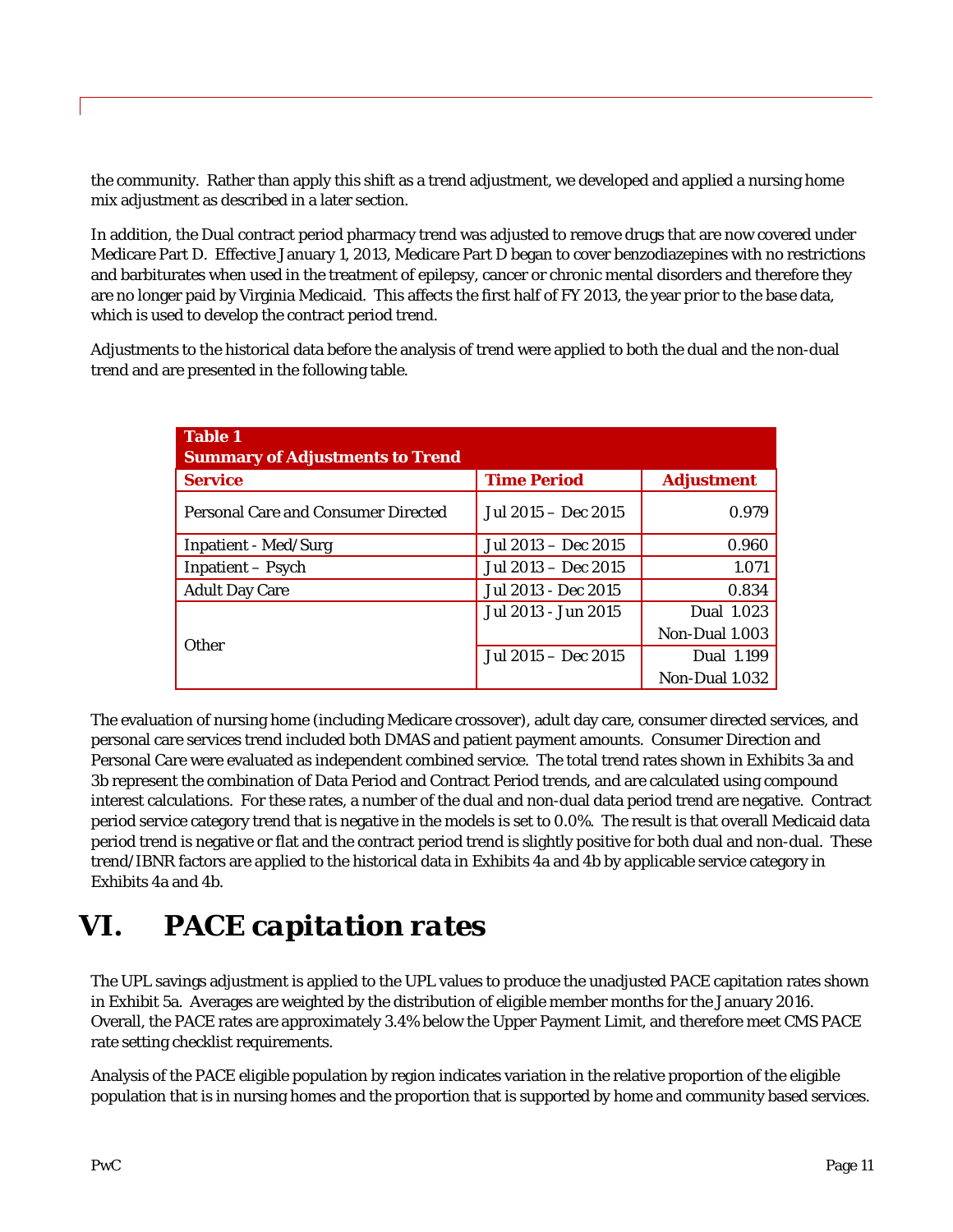The percentage of the PACE eligible population in nursing homes has been decreasing over time. It was 62.1% of Dual and 46.7% of Non-Dual in the FY 2010 to FY 2011 base period used for the FY 2013 PACE rates. For base period of FY 2014 to FY 2015 used in FY 2017 PACE rate setting, 52.2% of the dual eligible population and 37.5% of the non-dual population was in nursing homes.

Recent data indicates a continuing decline in the proportion of PACE eligibles in nursing facilities. As of January 2016, the proportion of the Dual PACE eligibles in nursing homes was 46.0% and the proportion of non-Dual eligibles in nursing homes was 33.4%. At the same time, the proportion of PACE eligibles using Home and community based services increased. The decrease in the proportion in nursing home is shown in Table 2.

| <b>Table 2</b><br>% in Nursing Home<br><b>Based upon Distribution of Historical PACE MM</b> |              |           |                  |           |  |  |  |  |  |  |  |
|---------------------------------------------------------------------------------------------|--------------|-----------|------------------|-----------|--|--|--|--|--|--|--|
| <b>Rate Period</b>                                                                          | <b>Duals</b> | % Change  | <b>Non-Duals</b> | % Change  |  |  |  |  |  |  |  |
| <b>FY 2013</b>                                                                              | 62.1%        |           | 46.7%            |           |  |  |  |  |  |  |  |
| <b>FY 2014</b>                                                                              | 59.0%        | $-5.0\%$  | 45.8%            | $-1.9\%$  |  |  |  |  |  |  |  |
| <b>FY 2015</b>                                                                              | 56.5%        | $-4.2\%$  | 42.5%            | $-7.2\%$  |  |  |  |  |  |  |  |
| <b>FY 2016</b>                                                                              | 54.5%        | $-3.5\%$  | 40.0%            | $-5.9\%$  |  |  |  |  |  |  |  |
| <b>FY 2017</b>                                                                              | 52.2%        | $-4.2\%$  | 37.5%            | $-6.3\%$  |  |  |  |  |  |  |  |
| Snapshot Jan 2016*                                                                          | 46.0%        | $-11.9\%$ | 33.4%            | $-10.9\%$ |  |  |  |  |  |  |  |
|                                                                                             |              |           |                  |           |  |  |  |  |  |  |  |
| <b>Cumulative FY13-FY17</b>                                                                 |              | $-15.9\%$ |                  | $-4.2%$   |  |  |  |  |  |  |  |
| <b>CAGR FY13-FY17</b>                                                                       |              | $-4.2%$   |                  | $-5.3%$   |  |  |  |  |  |  |  |

\* Change includes impact of CCC Duals implementation

To adjust for the differences in nursing home mix between the base data period and the contract period, we developed a Nursing Home Mix Factors for each region. The January 2016 mix was used to estimate the proportion of PACE eligibles in nursing homes for the FY 2017 rate period.

Exhibit 5b presents the Nursing Home vs Non Nursing Home Mix Factor. This is a different methodology from past PACE rate development that used the Statewide Nursing Home vs Non Nursing Home Mix Factor that was the historical weighted average PACE eligibles during the base data periods. Those Statewide percent in nursing home are the values that are shown in Table 2. The revised factors use the regional average for a more recent period, the "snapshot" month of January 2016. Although all regions have shown a pattern of decreasing use of nursing facilities, the change was made to reflect the different mix of nursing home and HCBS resources in each region.

The FY 2014 – FY 2015 historical PMPM base costs are shown in the first three columns of the revised Exhibit 5b. The nursing home percentage for the historical period is shown for information purposes and then the percentage in nursing home for January 2016. The Nursing Home vs Non Nursing Home Mix Factor is calculated by reweighting the historical PMPMs by the percentage of eligibles in nursing home and non-nursing home by region in the snapshot month and comparing that weighted average PMPM to the average over the base period.

DMAS began phase-in of Commonwealth Coordinated Care, a Dual Demonstration managed care program in July 2014, coinciding with the start of the second year of the FY 2017 base period. Over a number of months,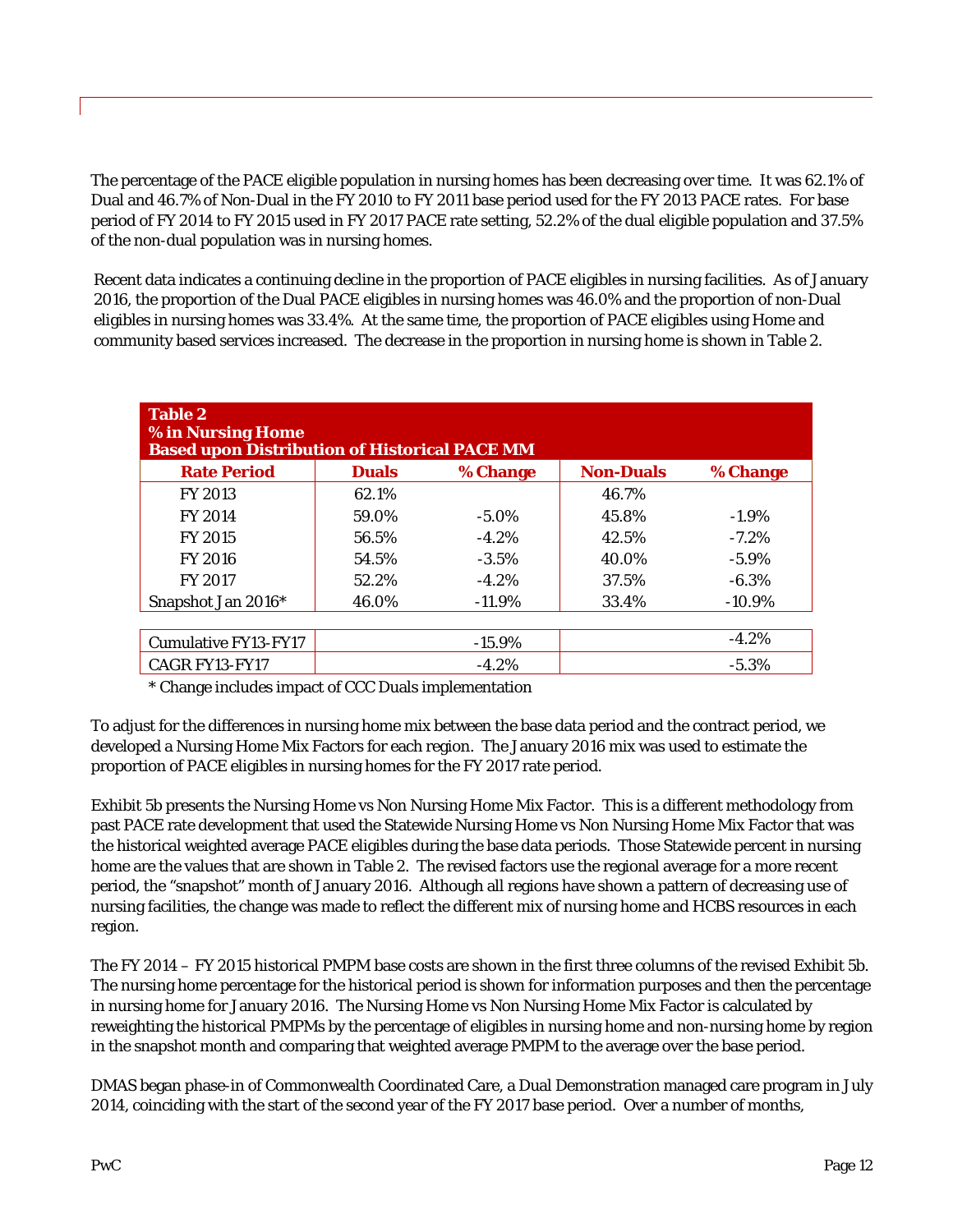approximately 20% of the Dual PACE eligibles in nursing homes and with home and community based service waivers were moved to the CCC managed care plans.

An analysis of average cost PMPM pre and post CCC phase in by region indicated that PACE Dual eligibles who were in nursing homes and who opt-out of CCC and therefore remained in FFS were more expensive than the average cost PMPM of the PACE Dual eligibles in nursing homes prior to the phase in. PACE Dual eligibles who were in the EDCD waiver were either similar or only slightly higher cost PMPM after the CCC Dual phase-in. The Post CCC Dual risk adjustment factor was developed by taking the ratio of the pre and post CCC Dual phase in PMPM and pro-rating for the months in the base period prior to CCC Dual phase in for the region. Exhibit 5c presents the dual eligible risk adjustment factor.

Exhibit 5d applies the adjustment factors in Exhibits 5b and 5c to the historical base and the UPL rates in Exhibit 5a and weights them by the January 2016 PACE eligible member month distribution. The FY 2017 PACE adjusted capitation rates are 3.4% lower than the UPL.

A comparison of FY 2017 PACE rates to FY 2016 rates in Exhibit 5e shows a 3.80% overall increase in the dual PACE capitation rates and a 2.02% decrease in the non-dual PACE capitation rates, resulting in an overall increase of 2.82%. The composite year-to-year change by region ranges from a 12.9% increase to a -1.3% decrease. The regional percentage difference is primarily driven by the change to use of the regional proportion of nursing home percentage rather than the statewide average proportion of nursing home.

When the regional rates are weighted by the January 2016 PACE enrollee population, there is a 3.30% increase in the dual population rates, a 1.26% decrease in the non-dual PACE rates, and an overall weighted year to year increase of 2.77%.

PACE programs will also receive a capitation payment from the federal government for the Medicare component of services for dual eligibles.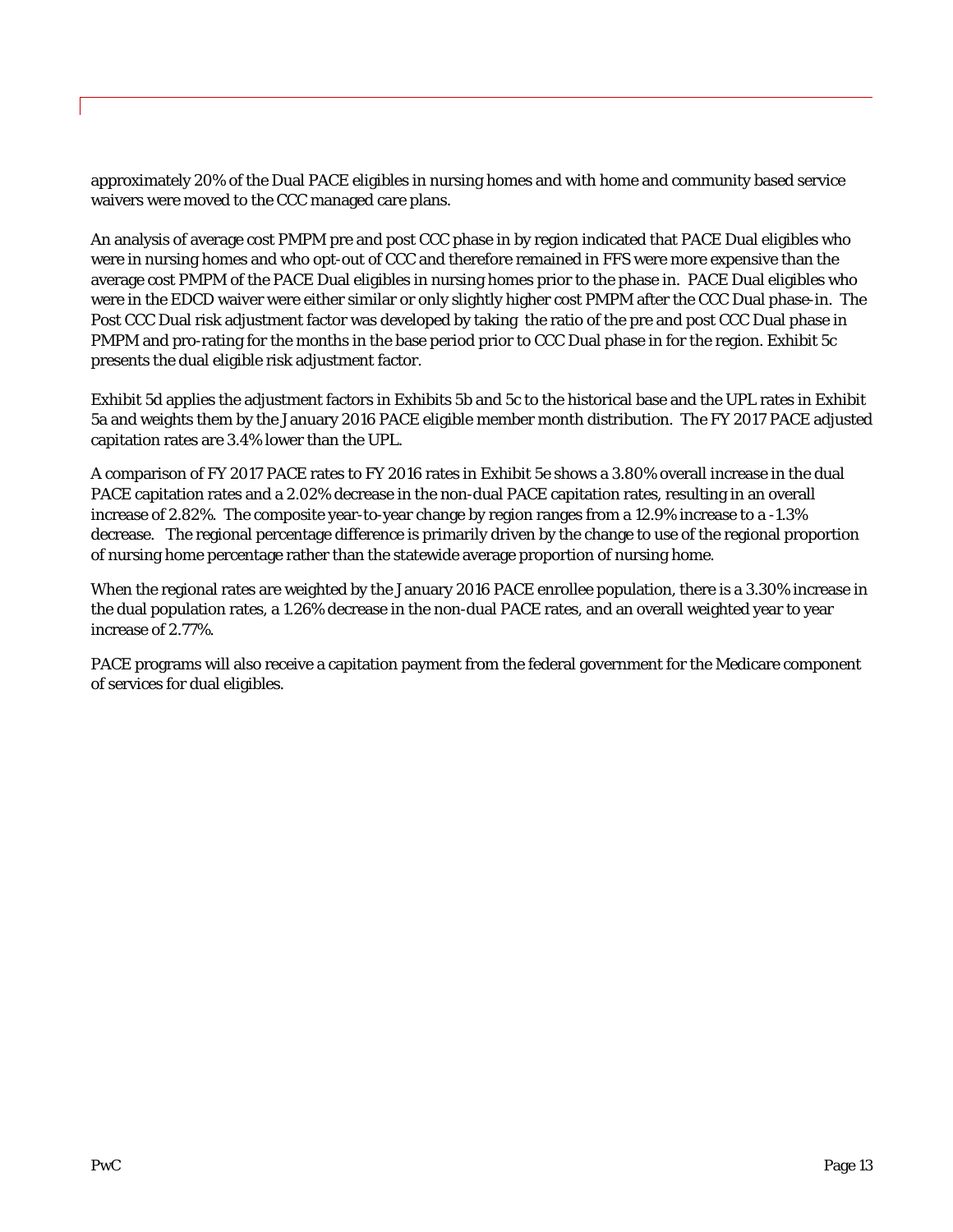## **FY 2017 PACE Capitation Rate Development Historical Eligibility, Fee-For-Service Claims, and Utilization Data Dual Population**

|                                   | Age 55 and Over                         |                                        |                                      |                           |                      |                                  |                          |  |  |
|-----------------------------------|-----------------------------------------|----------------------------------------|--------------------------------------|---------------------------|----------------------|----------------------------------|--------------------------|--|--|
| <b>Northern Virginia</b>          | <b>Medicaid Payments</b><br>FY14 - FY15 | <b>Patient Payments</b><br>FY14 - FY15 | <b>Total Payments</b><br>FY14 - FY15 | Unadjusted<br><b>PMPM</b> | Units<br>FY14 - FY15 | <b>Units/1000</b><br>FY14 - FY15 | Cost/Unit<br>FY14 - FY15 |  |  |
| <b>Member Months</b>              | 120.823                                 |                                        |                                      |                           |                      |                                  |                          |  |  |
| <b>Service Type</b>               |                                         |                                        |                                      |                           |                      |                                  |                          |  |  |
| <b>Adult Day Care</b>             | \$8,231,119                             | \$36,986                               | \$8,268,105                          | \$68.43                   | 360,795              | 35,834                           | \$22.92                  |  |  |
| Ambulatory Surgery Center         | \$2,683                                 | \$0                                    | \$2,683                              | \$0.02                    | 4                    | 0                                | \$670.67                 |  |  |
| <b>Case Management Services</b>   | \$0                                     | \$0                                    | \$0                                  | \$0.00                    | 0                    | ∩                                | \$0.00                   |  |  |
| <b>Consumer Directed Services</b> | \$31,383,730                            | \$292,941                              | \$31,676,672                         | \$262.17                  | 2,508,069            | 249,098                          | \$12.63                  |  |  |
| DME/Supplies                      | \$2,938,495                             | \$764                                  | \$2,939,258                          | \$24.33                   | 35,854               | 3,561                            | \$81.98                  |  |  |
| Emergency                         | \$18,723                                | \$0                                    | \$18,723                             | \$0.15                    | 25                   | $\overline{2}$                   | \$748.94                 |  |  |
| <b>FQHC</b>                       | \$299                                   | \$0                                    | \$299                                | \$0.00                    | 5                    | $\mathbf 0$                      | \$59.74                  |  |  |
| <b>Home Health Services</b>       | \$19,006                                | \$0                                    | \$19,006                             | \$0.16                    | 70                   |                                  | \$271.51                 |  |  |
| Inpatient - Medical/Surgical      | \$7,747,055                             | \$110,947                              | \$7,858,002                          | \$65.04                   | 1,069                | 106                              | \$7,350.80               |  |  |
| Inpatient - Psych                 | \$154,390                               | \$2,686                                | \$157,076                            | \$1.30                    | 310                  | 31                               | \$506.70                 |  |  |
| Lab and X-ray Services            | \$12,163                                | \$0                                    | \$12,163                             | \$0.10                    | 975                  | 97                               | \$12.48                  |  |  |
| Medicare Xover - IP               | \$2,727,279                             | \$0                                    | \$2,727,279                          | \$22.57                   | 2,394                | 238                              | \$1,139.21               |  |  |
| Medicare Xover - Nursing Facility | \$1,628,554                             | \$20,409                               | \$1,648,962                          | \$13.65                   | 101,865              | 10,117                           | \$16.19                  |  |  |
| Medicare Xover - OP               | \$1,567,217                             | \$0                                    | \$1,567,217                          | \$12.97                   | 13,842               | 1,375                            | \$113.22                 |  |  |
| Medicare Xover - Other            | \$687,624                               | \$8,794                                | \$696,418                            | \$5.76                    | 38,637               | 3,837                            | \$18.02                  |  |  |
| Medicare Xover - Physician        | \$3,842,863                             | \$355                                  | \$3,843,218                          | \$31.81                   | 130,822              | 12,993                           | \$29.38                  |  |  |
| <b>Nursing Facility</b>           | \$231,435,583                           | \$50,106,798                           | \$281,542,380                        | \$2,330.20                | 1,385,338            | 137,590                          | \$203.23                 |  |  |
| Outpatient - Other                | \$966,075                               | \$0                                    | \$966,075                            | \$8.00                    | 355                  | 35                               | \$2,721.34               |  |  |
| Outpatient - Psychological        | \$0                                     | \$0                                    | \$0                                  | \$0.00                    | $\Omega$             | $\Omega$                         | \$0.00                   |  |  |
| <b>Personal Care Services</b>     | \$143,149,998                           | \$491,505                              | \$143,641,504                        | \$1,188.86                | 9,495,278            | 943,059                          | \$15.13                  |  |  |
| Physician - Clinic                | \$39,050                                | \$0                                    | \$39,050                             | \$0.32                    | 18,907               | 1,878                            | \$2.07                   |  |  |
| Physician - IP Mental Health      | \$663                                   | \$0                                    | \$663                                | \$0.01                    | 21                   |                                  | \$31.56                  |  |  |
| Physician - OP Mental Health      | \$21,853,821                            | \$4,850                                | \$21,858,672                         | \$180.91                  | 1,399,387            | 138,985                          | \$15.62                  |  |  |
| Physician - Other Practitioner    | \$699,487                               | \$232                                  | \$699,719                            | \$5.79                    | 8,964                | 890                              | \$78.06                  |  |  |
| Physician - PCP                   | \$91,608                                | \$4,697                                | \$96,305                             | \$0.80                    | 1,702                | 169                              | \$56.58                  |  |  |
| Physician - Specialist            | \$58,756                                | \$2,179                                | \$60,934                             | \$0.50                    | 1,705                | 169                              | \$35.74                  |  |  |
| Pharmacy                          | \$996,883                               | \$0                                    | \$996,883                            | \$8.25                    | 148,331              | 14,732                           | \$6.72                   |  |  |
| Transportation - Emergency        | \$7,603                                 | \$0                                    | \$7,603                              | \$0.06                    | 92                   | 9                                | \$82.65                  |  |  |
| Transportation - Non-Emergency    | \$0                                     | \$0                                    | \$0                                  | \$0.00                    | $\Omega$             | $\Omega$                         | \$0.00                   |  |  |
| Total                             | \$460,260,728                           | \$51,084,141                           | \$511,344,869                        | \$4,232.18                | 15,654,816           |                                  |                          |  |  |

Note:

Patient Payments are included here for all services but are only carried forward for the following categories: Adult Day Care, Consumer Directed, Medicare Xover - Nursing Facility, Nursing Facility, and Personal Care Services.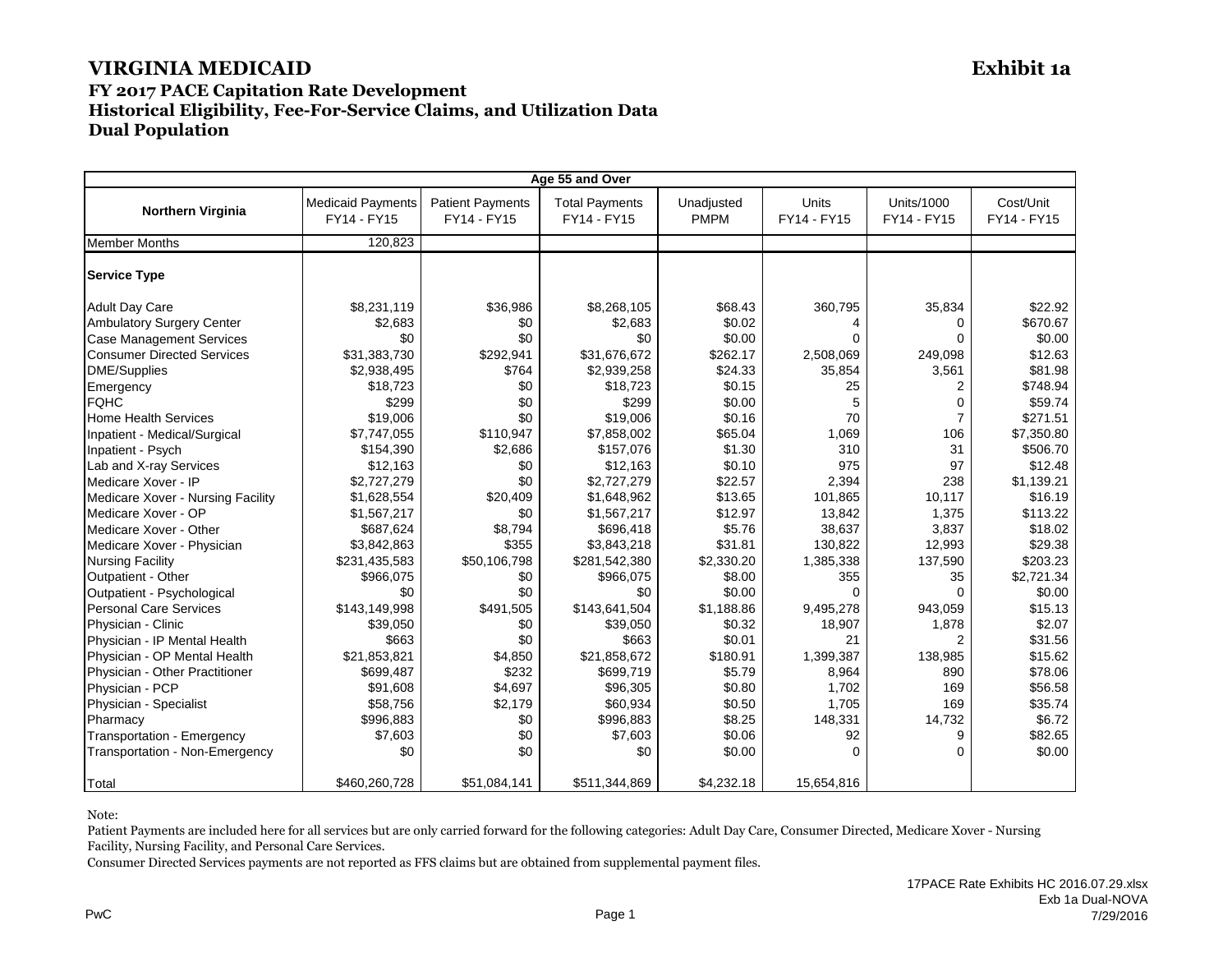#### **FY 2017 PACE Capitation Rate Development Historical Eligibility, Fee-For-Service Claims, and Utilization Data Dual Population**

|                                   | Age 55 and Over                         |                                        |                                      |                           |                             |                                  |                          |  |
|-----------------------------------|-----------------------------------------|----------------------------------------|--------------------------------------|---------------------------|-----------------------------|----------------------------------|--------------------------|--|
| <b>Other MSA</b>                  | <b>Medicaid Payments</b><br>FY14 - FY15 | <b>Patient Payments</b><br>FY14 - FY15 | <b>Total Payments</b><br>FY14 - FY15 | Unadjusted<br><b>PMPM</b> | <b>Units</b><br>FY14 - FY15 | <b>Units/1000</b><br>FY14 - FY15 | Cost/Unit<br>FY14 - FY15 |  |
| <b>Member Months</b>              | 133,510                                 |                                        |                                      |                           |                             |                                  |                          |  |
| <b>Service Type</b>               |                                         |                                        |                                      |                           |                             |                                  |                          |  |
| <b>Adult Day Care</b>             | \$474,606                               | \$14,209                               | \$488,816                            | \$3.66                    | 8,807                       | 792                              | \$55.50                  |  |
| Ambulatory Surgery Center         | \$2,771                                 | \$0                                    | \$2,771                              | \$0.02                    | 3                           | $\Omega$                         | \$923.75                 |  |
| <b>Case Management Services</b>   | \$0                                     | \$0                                    | \$0                                  | \$0.00                    | $\Omega$                    | 0                                | \$0.00                   |  |
| <b>Consumer Directed Services</b> | \$39,035,205                            | \$484,214                              | \$39,519,418                         | \$296.00                  | 4,039,187                   | 363,046                          | \$9.78                   |  |
| <b>DME/Supplies</b>               | \$2,043,502                             | \$116                                  | \$2,043,618                          | \$15.31                   | 32,772                      | 2,946                            | \$62.36                  |  |
| Emergency                         | \$6,526                                 | \$0                                    | \$6,526                              | \$0.05                    | 26                          | $\overline{2}$                   | \$251.02                 |  |
| <b>FQHC</b>                       | \$1,893                                 | \$942                                  | \$2,835                              | \$0.02                    | 52                          | 5                                | \$54.52                  |  |
| <b>Home Health Services</b>       | \$5,295                                 | \$0                                    | \$5,295                              | \$0.04                    | 40                          | 4                                | \$132.37                 |  |
| Inpatient - Medical/Surgical      | \$2,155,345                             | \$130,948                              | \$2,286,293                          | \$17.12                   | 621                         | 56                               | \$3,681.63               |  |
| Inpatient - Psych                 | \$928,648                               | \$48,545                               | \$977,192                            | \$7.32                    | 2,040                       | 183                              | \$479.02                 |  |
| Lab and X-ray Services            | \$19,862                                | \$0                                    | \$19,862                             | \$0.15                    | 1,483                       | 133                              | \$13.39                  |  |
| Medicare Xover - IP               | \$3,542,165                             | \$0                                    | \$3,542,165                          | \$26.53                   | 3,296                       | 296                              | \$1,074.69               |  |
| Medicare Xover - Nursing Facility | \$2,215,941                             | \$91,296                               | \$2,307,238                          | \$17.28                   | 150,857                     | 13,559                           | \$15.29                  |  |
| Medicare Xover - OP               | \$1,465,022                             | \$0                                    | \$1,465,022                          | \$10.97                   | 16,248                      | 1,460                            | \$90.17                  |  |
| Medicare Xover - Other            | \$1,174,541                             | \$457                                  | \$1,174,997                          | \$8.80                    | 61,484                      | 5,526                            | \$19.11                  |  |
| Medicare Xover - Physician        | \$4,102,871                             | \$775                                  | \$4,103,646                          | \$30.74                   | 176,822                     | 15,893                           | \$23.21                  |  |
| <b>Nursing Facility</b>           | \$298,422,211                           | \$69,358,148                           | \$367,780,359                        | \$2,754.71                | 2,186,408                   | 196,517                          | \$168.21                 |  |
| Outpatient - Other                | \$111,047                               | \$167                                  | \$111,214                            | \$0.83                    | 434                         | 39                               | \$256.25                 |  |
| Outpatient - Psychological        | \$0                                     | \$0                                    | \$0                                  | \$0.00                    | $\Omega$                    | $\Omega$                         | \$0.00                   |  |
| <b>Personal Care Services</b>     | \$33,852,921                            | \$441,133                              | \$34,294,054                         | \$256.87                  | 2,727,942                   | 245,190                          | \$12.57                  |  |
| Physician - Clinic                | \$36,101                                | \$0                                    | \$36,101                             | \$0.27                    | 17,870                      | 1,606                            | \$2.02                   |  |
| Physician - IP Mental Health      | \$304                                   | \$0                                    | \$304                                | \$0.00                    | 22                          | 2                                | \$13.84                  |  |
| Physician - OP Mental Health      | \$8,485,339                             | \$1,717                                | \$8,487,057                          | \$63.57                   | 478,128                     | 42,975                           | \$17.75                  |  |
| Physician - Other Practitioner    | \$1,370,954                             | \$165                                  | \$1,371,119                          | \$10.27                   | 20,937                      | 1,882                            | \$65.49                  |  |
| Physician - PCP                   | \$44,466                                | \$1,730                                | \$46,196                             | \$0.35                    | 1,249                       | 112                              | \$36.99                  |  |
| Physician - Specialist            | \$46,829                                | \$2,755                                | \$49,584                             | \$0.37                    | 1,697                       | 153                              | \$29.22                  |  |
| Pharmacy                          | \$1,285,971                             | \$0                                    | \$1,285,971                          | \$9.63                    | 198,405                     | 17,833                           | \$6.48                   |  |
| Transportation - Emergency        | \$13,529                                | \$0                                    | \$13,529                             | \$0.10                    | 142                         | 13                               | \$95.27                  |  |
| Transportation - Non-Emergency    | \$0                                     | \$0                                    | \$0                                  | \$0.00                    | $\Omega$                    | $\Omega$                         | \$0.00                   |  |
| Total                             | \$400,843,867                           | \$70.577.316                           | \$471,421,183                        | \$3,530.99                | 10.126.972                  |                                  |                          |  |

Note:

Patient Payments are included here for all services but are only carried forward for the following categories: Adult Day Care, Consumer Directed, Medicare Xover - Nursing Facility, Nursing Facility, and Personal Care Services.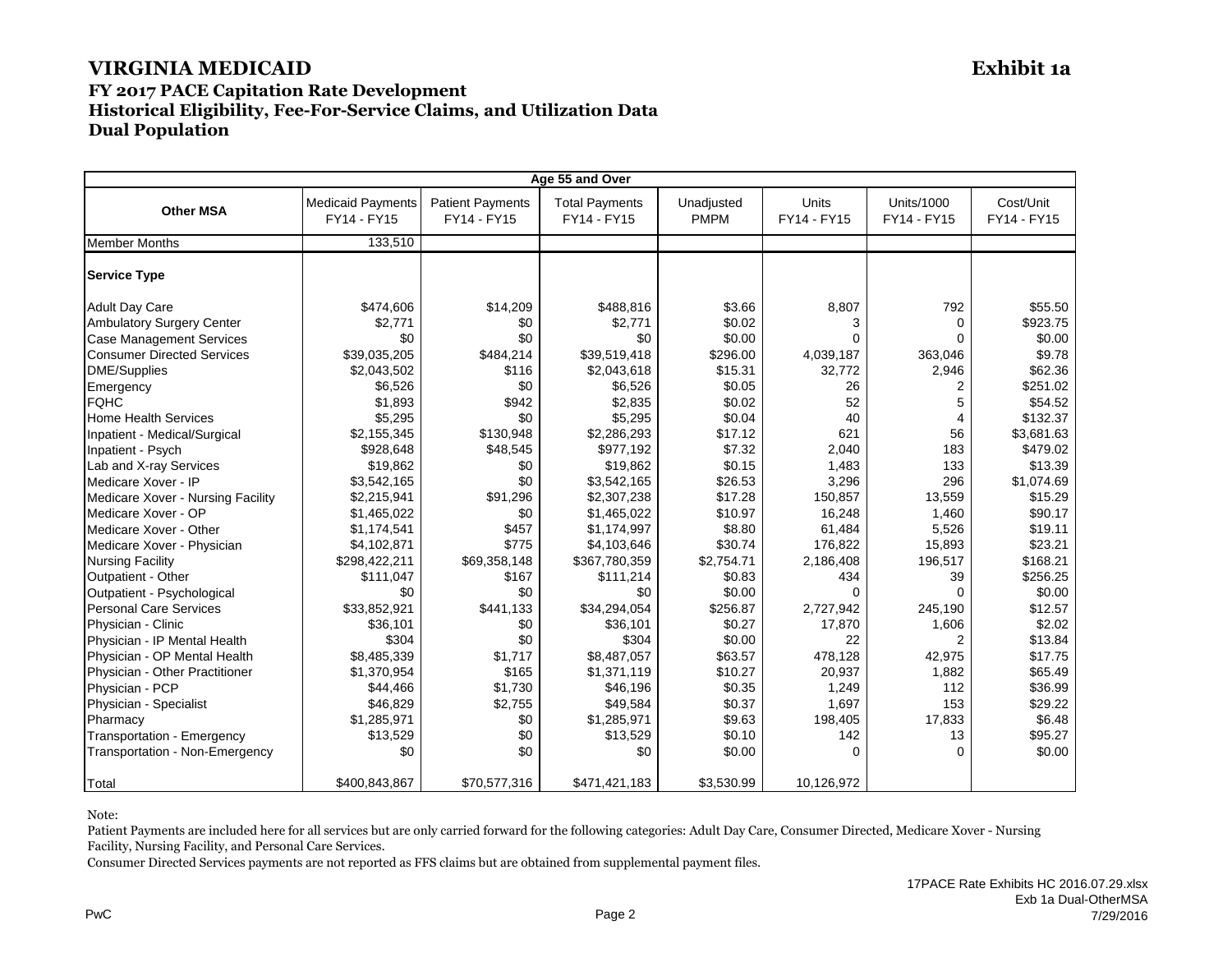#### **FY 2017 PACE Capitation Rate Development Historical Eligibility, Fee-For-Service Claims, and Utilization Data Dual Population**

|                                   | Age 55 and Over                         |                                        |                                      |                           |                      |                           |                          |  |  |
|-----------------------------------|-----------------------------------------|----------------------------------------|--------------------------------------|---------------------------|----------------------|---------------------------|--------------------------|--|--|
| <b>Richmond/Charlottesville</b>   | <b>Medicaid Payments</b><br>FY14 - FY15 | <b>Patient Payments</b><br>FY14 - FY15 | <b>Total Payments</b><br>FY14 - FY15 | Unadjusted<br><b>PMPM</b> | Units<br>FY14 - FY15 | Units/1000<br>FY14 - FY15 | Cost/Unit<br>FY14 - FY15 |  |  |
| <b>Member Months</b>              | 123.406                                 |                                        |                                      |                           |                      |                           |                          |  |  |
| <b>Service Type</b>               |                                         |                                        |                                      |                           |                      |                           |                          |  |  |
| <b>Adult Day Care</b>             | \$2,681,437                             | \$96,333                               | \$2,777,770                          | \$22.51                   | 53,306               | 5,183                     | \$52.11                  |  |  |
| Ambulatory Surgery Center         | \$1,336                                 | \$0                                    | \$1,336                              | \$0.01                    | 3                    | $\Omega$                  | \$445.36                 |  |  |
| <b>Case Management Services</b>   | \$0                                     | \$0                                    | \$0                                  | \$0.00                    | $\Omega$             | ∩                         | \$0.00                   |  |  |
| <b>Consumer Directed Services</b> | \$50,574,718                            | \$695,420                              | \$51,270,137                         | \$415.46                  | 5,244,165            | 509,943                   | \$9.78                   |  |  |
| DME/Supplies                      | \$3,301,722                             | \$439                                  | \$3,302,162                          | \$26.76                   | 39,210               | 3,813                     | \$84.22                  |  |  |
| Emergency                         | \$14,446                                | \$0                                    | \$14,446                             | \$0.12                    | 23                   | $\overline{2}$            | \$628.08                 |  |  |
| <b>FQHC</b>                       | \$1,591                                 | \$0                                    | \$1,591                              | \$0.01                    | 18                   | $\overline{2}$            | \$88.41                  |  |  |
| <b>Home Health Services</b>       | \$12,582                                | \$0                                    | \$12,582                             | \$0.10                    | 47                   | 5                         | \$267.70                 |  |  |
| Inpatient - Medical/Surgical      | \$2,213,632                             | \$115,410                              | \$2,329,042                          | \$18.87                   | 686                  | 67                        | \$3,395.10               |  |  |
| Inpatient - Psych                 | \$130,797                               | \$2,267                                | \$133,063                            | \$1.08                    | 452                  | 44                        | \$294.39                 |  |  |
| Lab and X-ray Services            | \$14,399                                | \$0                                    | \$14,399                             | \$0.12                    | 953                  | 93                        | \$15.11                  |  |  |
| Medicare Xover - IP               | \$3,658,658                             | \$0                                    | \$3,658,658                          | \$29.65                   | 3,491                | 339                       | \$1,048.03               |  |  |
| Medicare Xover - Nursing Facility | \$1,682,931                             | \$27,919                               | \$1,710,850                          | \$13.86                   | 118,858              | 11,558                    | \$14.39                  |  |  |
| Medicare Xover - OP               | \$1,520,883                             | \$0                                    | \$1,520,883                          | \$12.32                   | 19,546               | 1,901                     | \$77.81                  |  |  |
| Medicare Xover - Other            | \$948,305                               | \$146                                  | \$948,451                            | \$7.69                    | 55,763               | 5,422                     | \$17.01                  |  |  |
| Medicare Xover - Physician        | \$4,608,354                             | \$1.227                                | \$4,609,581                          | \$37.35                   | 163,355              | 15,885                    | \$28.22                  |  |  |
| <b>Nursing Facility</b>           | \$233,051,645                           | \$61,744,419                           | \$294,796,064                        | \$2,388.83                | 1,716,624            | 166,925                   | \$171.73                 |  |  |
| Outpatient - Other                | \$99,169                                | \$0                                    | \$99,169                             | \$0.80                    | 201                  | 20                        | \$493.38                 |  |  |
| Outpatient - Psychological        | \$0                                     | \$0                                    | \$0                                  | \$0.00                    | $\Omega$             | $\Omega$                  | \$0.00                   |  |  |
| <b>Personal Care Services</b>     | \$47,255,255                            | \$556,046                              | \$47,811,301                         | \$387.43                  | 3,719,528            | 361.687                   | \$12.85                  |  |  |
| Physician - Clinic                | \$50,706                                | \$0                                    | \$50,706                             | \$0.41                    | 19,398               | 1,886                     | \$2.61                   |  |  |
| Physician - IP Mental Health      | \$2,225                                 | \$0                                    | \$2,225                              | \$0.02                    | 122                  | 12                        | \$18.24                  |  |  |
| Physician - OP Mental Health      | \$9,459,997                             | \$1,301                                | \$9,461,298                          | \$76.67                   | 603,750              | 58,709                    | \$15.67                  |  |  |
| Physician - Other Practitioner    | \$1,666,147                             | \$1,439                                | \$1,667,586                          | \$13.51                   | 27,881               | 2,711                     | \$59.81                  |  |  |
| Physician - PCP                   | \$59,851                                | \$1,094                                | \$60,945                             | \$0.49                    | 1,194                | 116                       | \$51.04                  |  |  |
| Physician - Specialist            | \$52,466                                | \$2,366                                | \$54,832                             | \$0.44                    | 1,573                | 153                       | \$34.86                  |  |  |
| Pharmacy                          | \$1,059,874                             | \$0                                    | \$1,059,874                          | \$8.59                    | 157,942              | 15,358                    | \$6.71                   |  |  |
| Transportation - Emergency        | \$5,340                                 | \$0                                    | \$5,340                              | \$0.04                    | 58                   | 6                         | \$92.06                  |  |  |
| Transportation - Non-Emergency    | \$0                                     | \$0                                    | \$0                                  | \$0.00                    | $\Omega$             | $\Omega$                  | \$0.00                   |  |  |
| Total                             | \$364,128,465                           | \$63,245,826                           | \$427,374,291                        | \$3,463.16                | 11,948,147           |                           |                          |  |  |

Note:

Patient Payments are included here for all services but are only carried forward for the following categories: Adult Day Care, Consumer Directed, Medicare Xover - Nursing Facility, Nursing Facility, and Personal Care Services.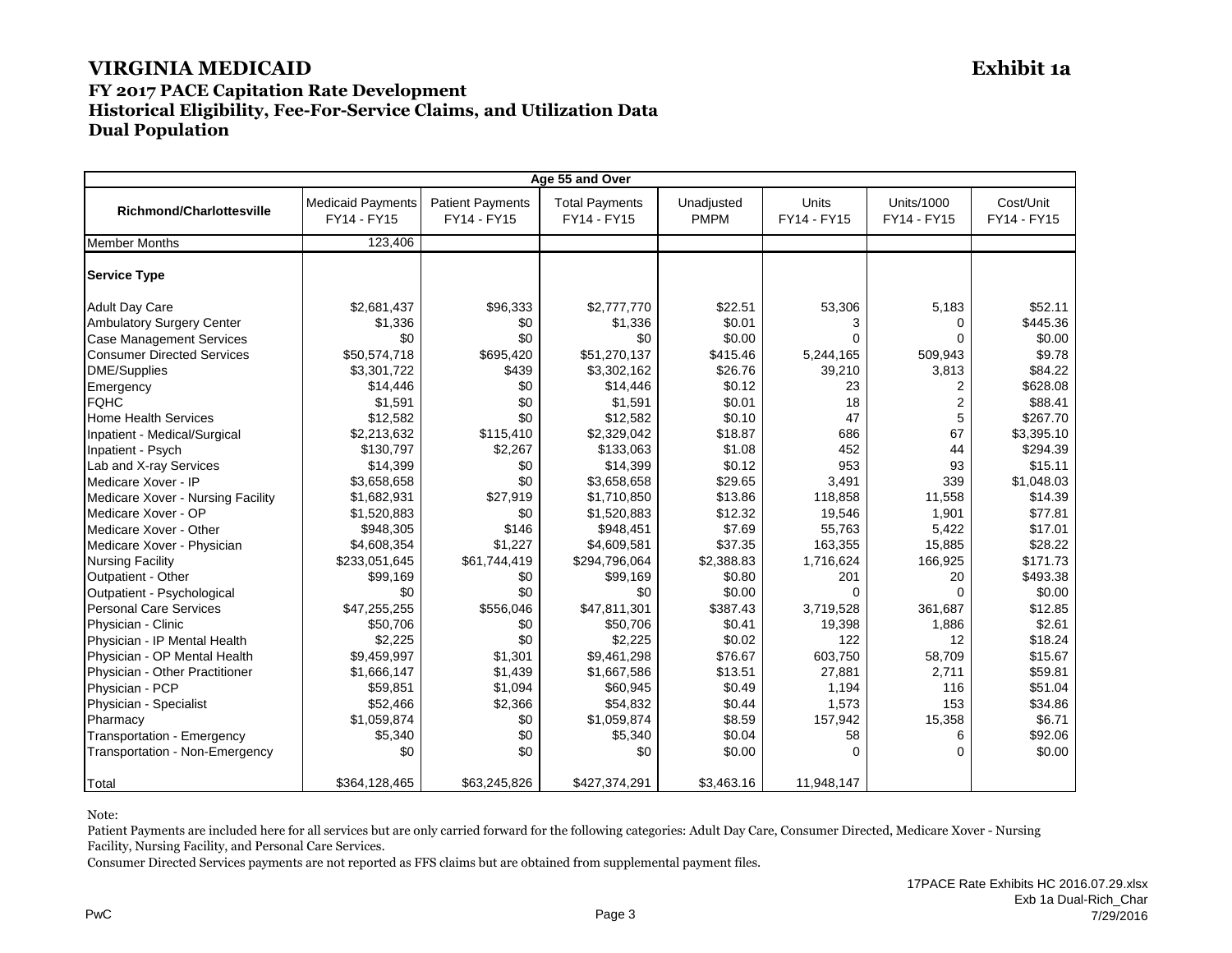### **FY 2017 PACE Capitation Rate Development Historical Eligibility, Fee-For-Service Claims, and Utilization Data Dual Population**

|                                   | Age 55 and Over                         |                                        |                                      |                           |                      |                                  |                          |  |
|-----------------------------------|-----------------------------------------|----------------------------------------|--------------------------------------|---------------------------|----------------------|----------------------------------|--------------------------|--|
| <b>Rural</b>                      | <b>Medicaid Payments</b><br>FY14 - FY15 | <b>Patient Payments</b><br>FY14 - FY15 | <b>Total Payments</b><br>FY14 - FY15 | Unadjusted<br><b>PMPM</b> | Units<br>FY14 - FY15 | <b>Units/1000</b><br>FY14 - FY15 | Cost/Unit<br>FY14 - FY15 |  |
| <b>Member Months</b>              | 206.709                                 |                                        |                                      |                           |                      |                                  |                          |  |
| <b>Service Type</b>               |                                         |                                        |                                      |                           |                      |                                  |                          |  |
| <b>Adult Day Care</b>             | \$597,455                               | \$888                                  | \$598,343                            | \$2.89                    | 10,874               | 631                              | \$55.03                  |  |
| <b>Ambulatory Surgery Center</b>  | \$5.904                                 | \$0                                    | \$5,904                              | \$0.03                    | 7                    | $\Omega$                         | \$843.46                 |  |
| <b>Case Management Services</b>   | \$0                                     | \$0                                    | \$0                                  | \$0.00                    | 0                    | ∩                                | \$0.00                   |  |
| <b>Consumer Directed Services</b> | \$83,768,886                            | \$818,352                              | \$84,587,238                         | \$409.21                  | 8,652,878            | 502,322                          | \$9.78                   |  |
| DME/Supplies                      | \$4,004,703                             | \$3,796                                | \$4,008,499                          | \$19.39                   | 65,186               | 3,784                            | \$61.49                  |  |
| Emergency                         | \$12,746                                | \$0                                    | \$12,746                             | \$0.06                    | 44                   | 3                                | \$289.68                 |  |
| <b>FQHC</b>                       | \$6,050                                 | \$307                                  | \$6,358                              | \$0.03                    | 100                  | 6                                | \$63.58                  |  |
| <b>Home Health Services</b>       | \$15,911                                | \$0                                    | \$15,911                             | \$0.08                    | 54                   | 3                                | \$294.64                 |  |
| Inpatient - Medical/Surgical      | \$2,461,653                             | \$143,750                              | \$2,605,403                          | \$12.60                   | 905                  | 53                               | \$2,878.90               |  |
| Inpatient - Psych                 | \$402,433                               | \$13,067                               | \$415,500                            | \$2.01                    | 921                  | 53                               | \$451.14                 |  |
| Lab and X-ray Services            | \$27,589                                | \$0                                    | \$27,589                             | \$0.13                    | 2.082                | 121                              | \$13.25                  |  |
| Medicare Xover - IP               | \$5,853,412                             | \$0                                    | \$5,853,412                          | \$28.32                   | 5,320                | 309                              | \$1.100.27               |  |
| Medicare Xover - Nursing Facility | \$3,547,892                             | \$61,945                               | \$3,609,838                          | \$17.46                   | 245,992              | 14,280                           | \$14.67                  |  |
| Medicare Xover - OP               | \$2,914,689                             | \$360                                  | \$2,915,049                          | \$14.10                   | 34,152               | 1,983                            | \$85.36                  |  |
| Medicare Xover - Other            | \$2,085,727                             | \$370                                  | \$2,086,097                          | \$10.09                   | 109,875              | 6,379                            | \$18.99                  |  |
| Medicare Xover - Physician        | \$6,235,239                             | \$5,892                                | \$6,241,131                          | \$30.19                   | 279,571              | 16,230                           | \$22.32                  |  |
| <b>Nursing Facility</b>           | \$348,997,913                           | \$80,883,161                           | \$429,881,075                        | \$2,079.64                | 2,773,189            | 160,991                          | \$155.01                 |  |
| Outpatient - Other                | \$151,435                               | \$0                                    | \$151,435                            | \$0.73                    | 558                  | 32                               | \$271.39                 |  |
| Outpatient - Psychological        | \$0                                     | \$0                                    | \$0                                  | \$0.00                    | $\Omega$             | $\Omega$                         | \$0.00                   |  |
| <b>Personal Care Services</b>     | \$66,145,741                            | \$832,154                              | \$66,977,895                         | \$324.02                  | 5,205,661            | 302,202                          | \$12.87                  |  |
| Physician - Clinic                | \$22,107                                | \$0                                    | \$22,107                             | \$0.11                    | 1,373                | 80                               | \$16.10                  |  |
| Physician - IP Mental Health      | \$1,240                                 | \$0                                    | \$1,240                              | \$0.01                    | 46                   |                                  | \$26.95                  |  |
| Physician - OP Mental Health      | \$13,697,727                            | \$1,448                                | \$13,699,175                         | \$66.27                   | 882,782              | 51,248                           | \$15.52                  |  |
| Physician - Other Practitioner    | \$2,840,159                             | \$4,253                                | \$2,844,412                          | \$13.76                   | 44,753               | 2,598                            | \$63.56                  |  |
| Physician - PCP                   | \$90,467                                | \$2,829                                | \$93,295                             | \$0.45                    | 6,251                | 363                              | \$14.92                  |  |
| Physician - Specialist            | \$65,486                                | \$4,033                                | \$69,519                             | \$0.34                    | 2,374                | 138                              | \$29.28                  |  |
| Pharmacy                          | \$1,721,951                             | \$0                                    | \$1,721,951                          | \$8.33                    | 269,811              | 15,663                           | \$6.38                   |  |
| Transportation - Emergency        | \$16,436                                | \$0                                    | \$16,436                             | \$0.08                    | 103                  | 6                                | \$159.57                 |  |
| Transportation - Non-Emergency    | \$0                                     | \$0                                    | \$0                                  | \$0.00                    | $\Omega$             | $\Omega$                         | \$0.00                   |  |
| Total                             | \$545,690,953                           | \$82,776,605                           | \$628,467,558                        | \$3,040.35                | 18,594,862           |                                  |                          |  |

Note:

Patient Payments are included here for all services but are only carried forward for the following categories: Adult Day Care, Consumer Directed, Medicare Xover - Nursing Facility, Nursing Facility, and Personal Care Services.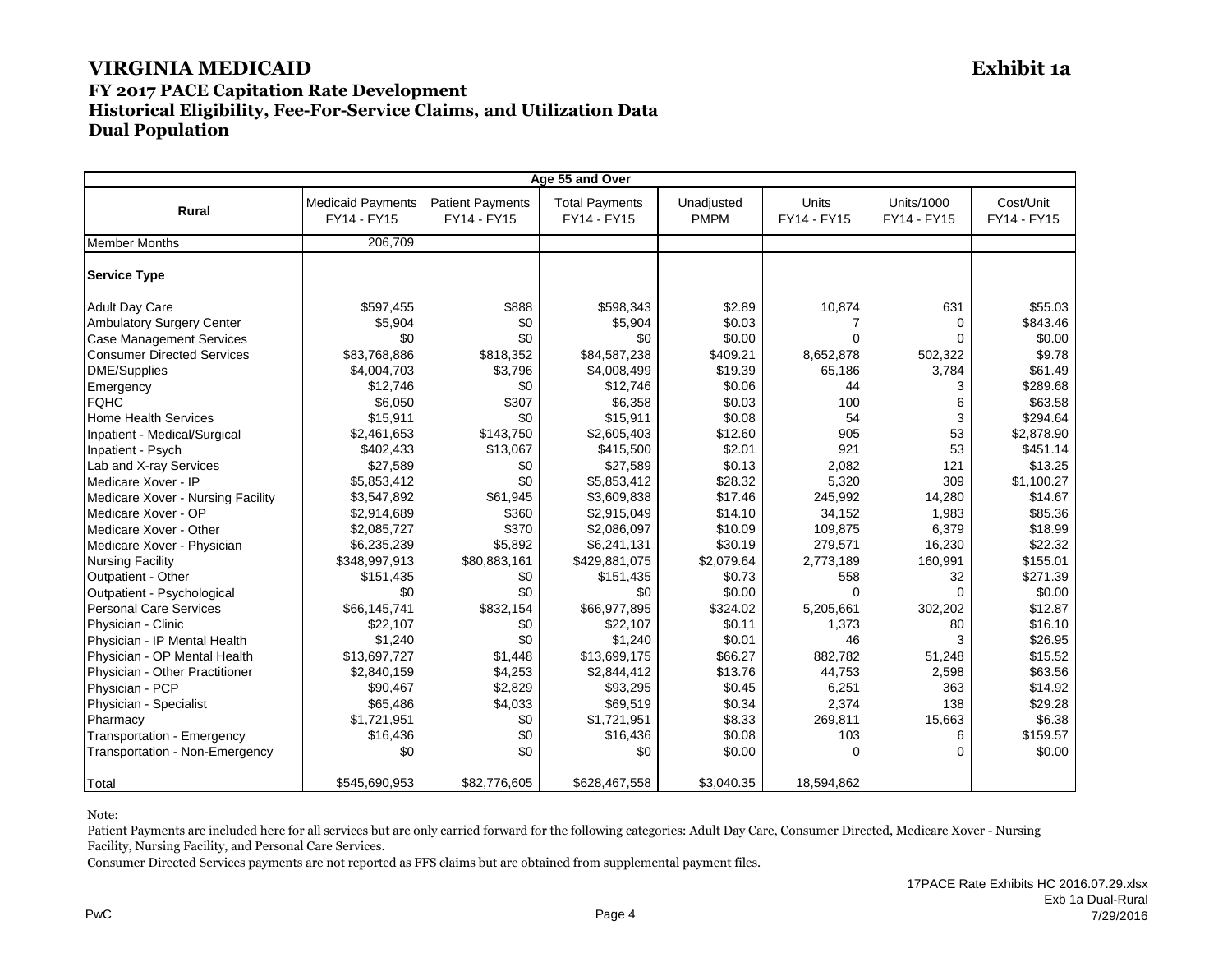#### **FY 2017 PACE Capitation Rate Development Historical Eligibility, Fee-For-Service Claims, and Utilization Data Dual Population**

|                                   | Age 55 and Over                         |                                        |                                      |                           |                             |                                  |                          |  |
|-----------------------------------|-----------------------------------------|----------------------------------------|--------------------------------------|---------------------------|-----------------------------|----------------------------------|--------------------------|--|
| <b>Tidewater</b>                  | <b>Medicaid Payments</b><br>FY14 - FY15 | <b>Patient Payments</b><br>FY14 - FY15 | <b>Total Payments</b><br>FY14 - FY15 | Unadjusted<br><b>PMPM</b> | <b>Units</b><br>FY14 - FY15 | <b>Units/1000</b><br>FY14 - FY15 | Cost/Unit<br>FY14 - FY15 |  |
| <b>Member Months</b>              | 118,804                                 |                                        |                                      |                           |                             |                                  |                          |  |
| <b>Service Type</b>               |                                         |                                        |                                      |                           |                             |                                  |                          |  |
| <b>Adult Day Care</b>             | \$286,200                               | \$0                                    | \$286,200                            | \$2.41                    | 5,145                       | 520                              | \$55.63                  |  |
| <b>Ambulatory Surgery Center</b>  | \$7,226                                 | \$4,461                                | \$11,687                             | \$0.10                    | 16                          | $\overline{2}$                   | \$730.45                 |  |
| <b>Case Management Services</b>   | \$0                                     | \$0                                    | \$0                                  | \$0.00                    | $\Omega$                    | $\Omega$                         | \$0.00                   |  |
| <b>Consumer Directed Services</b> | \$16,950,760                            | \$214,356                              | \$17,165,116                         | \$144.48                  | 1,752,174                   | 176,981                          | \$9.80                   |  |
| <b>DME/Supplies</b>               | \$3,098,474                             | \$929                                  | \$3,099,404                          | \$26.09                   | 40,146                      | 4,055                            | \$77.20                  |  |
| Emergency                         | \$6,317                                 | \$0                                    | \$6,317                              | \$0.05                    | 14                          |                                  | \$451.24                 |  |
| <b>FQHC</b>                       | \$196                                   | \$0                                    | \$196                                | \$0.00                    | 3                           | $\mathbf 0$                      | \$65.32                  |  |
| <b>Home Health Services</b>       | \$47,439                                | \$0                                    | \$47,439                             | \$0.40                    | 140                         | 14                               | \$338.85                 |  |
| Inpatient - Medical/Surgical      | \$2,018,348                             | \$113,564                              | \$2,131,912                          | \$17.94                   | 519                         | 52                               | \$4,107.73               |  |
| Inpatient - Psych                 | \$26,963                                | \$0                                    | \$26,963                             | \$0.23                    | 87                          | 9                                | \$309.91                 |  |
| Lab and X-ray Services            | \$12,481                                | \$0                                    | \$12,481                             | \$0.11                    | 645                         | 65                               | \$19.35                  |  |
| Medicare Xover - IP               | \$3,170,061                             | \$1,114                                | \$3,171,175                          | \$26.69                   | 2,794                       | 282                              | \$1,134.99               |  |
| Medicare Xover - Nursing Facility | \$1,142,495                             | \$28,728                               | \$1,171,223                          | \$9.86                    | 81,384                      | 8,220                            | \$14.39                  |  |
| Medicare Xover - OP               | \$1,523,152                             | \$129                                  | \$1,523,281                          | \$12.82                   | 18,826                      | 1,902                            | \$80.91                  |  |
| Medicare Xover - Other            | \$1,015,103                             | \$381                                  | \$1,015,485                          | \$8.55                    | 54,123                      | 5,467                            | \$18.76                  |  |
| Medicare Xover - Physician        | \$4,716,271                             | \$595                                  | \$4,716,866                          | \$39.70                   | 186,538                     | 18,842                           | \$25.29                  |  |
| <b>Nursing Facility</b>           | \$211,441,952                           | \$61,333,999                           | \$272,775,951                        | \$2,296.01                | 1,647,644                   | 166,422                          | \$165.56                 |  |
| Outpatient - Other                | \$119,913                               | \$0                                    | \$119,913                            | \$1.01                    | 142                         | 14                               | \$844.46                 |  |
| Outpatient - Psychological        | \$0                                     | \$0                                    | \$0                                  | \$0.00                    | $\Omega$                    | $\Omega$                         | \$0.00                   |  |
| <b>Personal Care Services</b>     | \$85,494,861                            | \$750,465                              | \$86,245,326                         | \$725.94                  | 6,723,733                   | 679,139                          | \$12.83                  |  |
| Physician - Clinic                | \$670                                   | \$0                                    | \$670                                | \$0.01                    | 366                         | 37                               | \$1.83                   |  |
| Physician - IP Mental Health      | \$251                                   | \$0                                    | \$251                                | \$0.00                    | 13                          |                                  | \$19.32                  |  |
| Physician - OP Mental Health      | \$18,443,330                            | \$3,750                                | \$18,447,080                         | \$155.27                  | 1,351,596                   | 136,520                          | \$13.65                  |  |
| Physician - Other Practitioner    | \$751,185                               | \$555                                  | \$751,740                            | \$6.33                    | 20,929                      | 2,114                            | \$35.92                  |  |
| Physician - PCP                   | \$63,510                                | \$2,530                                | \$66,040                             | \$0.56                    | 1,424                       | 144                              | \$46.38                  |  |
| Physician - Specialist            | \$54,844                                | \$1,127                                | \$55,972                             | \$0.47                    | 1,678                       | 169                              | \$33.36                  |  |
| Pharmacy                          | \$930,928                               | \$0                                    | \$930,928                            | \$7.84                    | 136,201                     | 13,757                           | \$6.83                   |  |
| Transportation - Emergency        | \$4,513                                 | \$0                                    | \$4,513                              | \$0.04                    | 56                          | 6                                | \$80.59                  |  |
| Transportation - Non-Emergency    | \$0                                     | \$0                                    | \$0                                  | \$0.00                    | $\Omega$                    | $\Omega$                         | \$0.00                   |  |
| Total                             | \$351,327,447                           | \$62,456,684                           | \$413,784,131                        | \$3,482.90                | 12,026,336                  |                                  |                          |  |

Note:

Patient Payments are included here for all services but are only carried forward for the following categories: Adult Day Care, Consumer Directed, Medicare Xover - Nursing Facility, Nursing Facility, and Personal Care Services.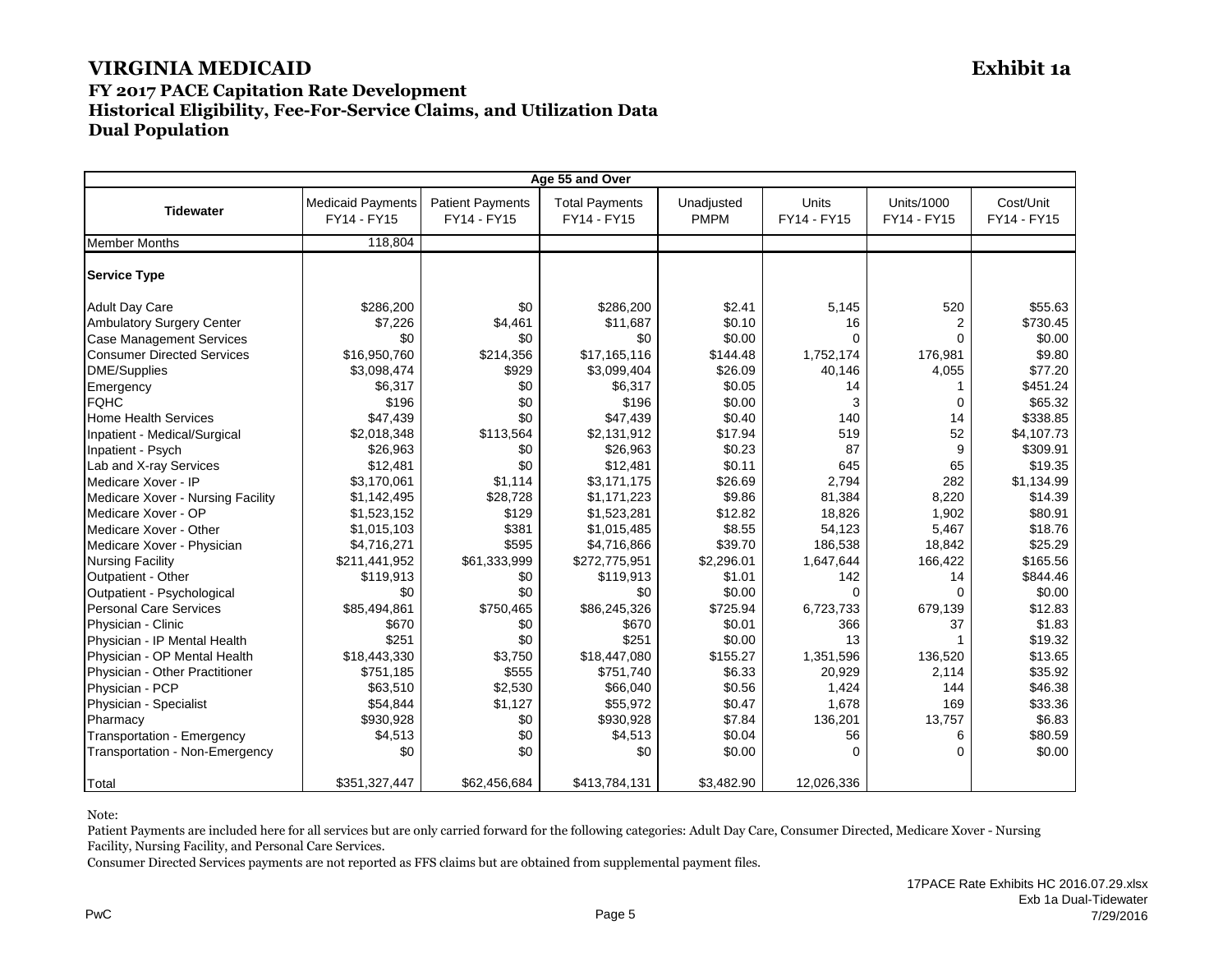## **FY 2017 PACE Capitation Rate Development Historical Eligibility, Fee-For-Service Claims, and Utilization Data Dual Population**

|                                   | Age 55 and Over                         |                                        |                                      |                           |                      |                                  |                          |  |  |
|-----------------------------------|-----------------------------------------|----------------------------------------|--------------------------------------|---------------------------|----------------------|----------------------------------|--------------------------|--|--|
| <b>All Regions</b>                | <b>Medicaid Payments</b><br>FY14 - FY15 | <b>Patient Payments</b><br>FY14 - FY15 | <b>Total Payments</b><br>FY14 - FY15 | Unadjusted<br><b>PMPM</b> | Units<br>FY14 - FY15 | <b>Units/1000</b><br>FY14 - FY15 | Cost/Unit<br>FY14 - FY15 |  |  |
| <b>Member Months</b>              | 703,253                                 |                                        |                                      |                           |                      |                                  |                          |  |  |
| <b>Service Type</b>               |                                         |                                        |                                      |                           |                      |                                  |                          |  |  |
| <b>Adult Day Care</b>             | \$12,270,817                            | \$148,416                              | \$12,419,234                         | \$17.66                   | 438,927              | 7,490                            | \$28.29                  |  |  |
| <b>Ambulatory Surgery Center</b>  | \$19,921                                | \$4,461                                | \$24,381                             | \$0.03                    | 33                   |                                  | \$738.83                 |  |  |
| Case Management Services          | \$0                                     | \$0                                    | \$0                                  | \$0.00                    | 0                    |                                  | \$0.00                   |  |  |
| <b>Consumer Directed Services</b> | \$221,713,299                           | \$2,505,283                            | \$224,218,582                        | \$318.83                  | 22,196,472           | 378,751                          | \$10.10                  |  |  |
| <b>DME/Supplies</b>               | \$15,386,896                            | \$6,044                                | \$15,392,941                         | \$21.89                   | 213,168              | 3,637                            | \$72.21                  |  |  |
| Emergency                         | \$58,759                                | \$0                                    | \$58,759                             | \$0.08                    | 132                  | 2                                | \$445.14                 |  |  |
| <b>FQHC</b>                       | \$10,030                                | \$1,249                                | \$11,279                             | \$0.02                    | 178                  | 3                                | \$63.36                  |  |  |
| <b>Home Health Services</b>       | \$100,233                               | \$0                                    | \$100,233                            | \$0.14                    | 351                  | 6                                | \$285.56                 |  |  |
| Inpatient - Medical/Surgical      | \$16,596,032                            | \$614,619                              | \$17,210,652                         | \$24.47                   | 3,800                | 65                               | \$4,529.12               |  |  |
| Inpatient - Psych                 | \$1,643,231                             | \$66,564                               | \$1,709,794                          | \$2.43                    | 3,810                | 65                               | \$448.76                 |  |  |
| Lab and X-ray Services            | \$86,495                                | \$0                                    | \$86,495                             | \$0.12                    | 6,138                | 105                              | \$14.09                  |  |  |
| Medicare Xover - IP               | \$18,951,575                            | \$1.114                                | \$18,952,689                         | \$26.95                   | 17.295               | 295                              | \$1.095.85               |  |  |
| Medicare Xover - Nursing Facility | \$10,217,814                            | \$230,297                              | \$10,448,111                         | \$14.86                   | 698,956              | 11,927                           | \$14.95                  |  |  |
| Medicare Xover - OP               | \$8,990,964                             | \$489                                  | \$8,991,453                          | \$12.79                   | 102,614              | 1,751                            | \$87.62                  |  |  |
| Medicare Xover - Other            | \$5,911,299                             | \$10,148                               | \$5,921,447                          | \$8.42                    | 319,882              | 5,458                            | \$18.51                  |  |  |
| Medicare Xover - Physician        | \$23,505,598                            | \$8,844                                | \$23,514,442                         | \$33.44                   | 937,108              | 15,990                           | \$25.09                  |  |  |
| <b>Nursing Facility</b>           | \$1,323,349,304                         | \$323,426,524                          | \$1,646,775,829                      | \$2,341.66                | 9,709,203            | 165,674                          | \$169.61                 |  |  |
| Outpatient - Other                | \$1,447,639                             | \$167                                  | \$1,447,806                          | \$2.06                    | 1,690                | 29                               | \$856.69                 |  |  |
| Outpatient - Psychological        | \$0                                     | \$0                                    | \$0                                  | \$0.00                    | 0                    | $\Omega$                         | \$0.00                   |  |  |
| Personal Care Services            | \$375.898.776                           | \$3,071,303                            | \$378.970.079                        | \$538.88                  | 27,872,142           | 475,598                          | \$13.60                  |  |  |
| Physician - Clinic                | \$148,635                               | \$0                                    | \$148,635                            | \$0.21                    | 57,914               | 988                              | \$2.57                   |  |  |
| Physician - IP Mental Health      | \$4,683                                 | \$0                                    | \$4,683                              | \$0.01                    | 224                  |                                  | \$20.91                  |  |  |
| Physician - OP Mental Health      | \$71,940,214                            | \$13,067                               | \$71,953,281                         | \$102.31                  | 4,715,643            | 80,466                           | \$15.26                  |  |  |
| Physician - Other Practitioner    | \$7,327,932                             | \$6,644                                | \$7,334,576                          | \$10.43                   | 123,464              | 2,107                            | \$59.41                  |  |  |
| Physician - PCP                   | \$349,902                               | \$12,879                               | \$362,781                            | \$0.52                    | 11,820               | 202                              | \$30.69                  |  |  |
| Physician - Specialist            | \$278,382                               | \$12,459                               | \$290,841                            | \$0.41                    | 9,027                | 154                              | \$32.22                  |  |  |
| Pharmacy                          | \$5,995,609                             | \$0                                    | \$5,995,609                          | \$8.53                    | 910,690              | 15,540                           | \$6.58                   |  |  |
| Transportation - Emergency        | \$47,421                                | \$0                                    | \$47,421                             | \$0.07                    | 451                  | 8                                | \$105.15                 |  |  |
| Transportation - Non-Emergency    | \$0                                     | \$0                                    | \$0                                  | \$0.00                    | 0                    | $\Omega$                         | \$0.00                   |  |  |
| Total                             | \$2,122,251,459                         | \$330,140,572                          | \$2,452,392,031                      | \$3,487.21                | 68,351,132           |                                  |                          |  |  |

Note:

Patient Payments are included here for all services but are only carried forward for the following categories: Adult Day Care, Consumer Directed, Medicare Xover - Nursing Facility, Nursing Facility, and Personal Care Services.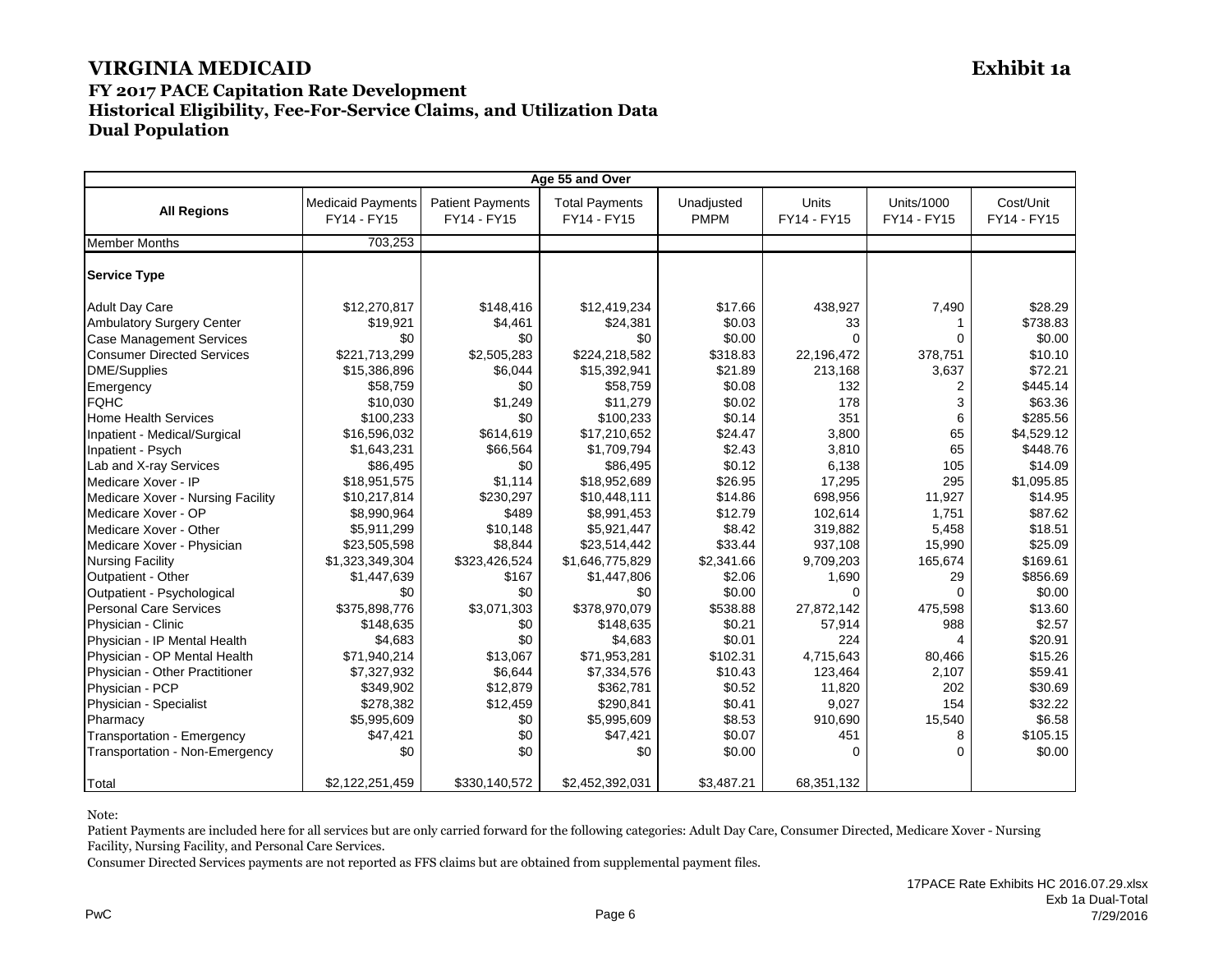#### **FY 2017 PACE Capitation Rate Development Historical Eligibility, Fee-For-Service Claims, and Utilization Data Non-Dual Population**

|                                   |                                         |                                        | Age 55 and Over                      |                           |                             |                                  |                          |
|-----------------------------------|-----------------------------------------|----------------------------------------|--------------------------------------|---------------------------|-----------------------------|----------------------------------|--------------------------|
| <b>Northern Virginia</b>          | <b>Medicaid Payments</b><br>FY14 - FY15 | <b>Patient Payments</b><br>FY14 - FY15 | <b>Total Payments</b><br>FY14 - FY15 | Unadjusted<br><b>PMPM</b> | <b>Units</b><br>FY14 - FY15 | <b>Units/1000</b><br>FY14 - FY15 | Cost/Unit<br>FY14 - FY15 |
| <b>Member Months</b>              | 13.047                                  |                                        |                                      |                           |                             |                                  |                          |
| <b>Service Type</b>               |                                         |                                        |                                      |                           |                             |                                  |                          |
| <b>Adult Day Care</b>             | \$124,876                               | \$0                                    | \$124,876                            | \$9.57                    | 4,332                       | 3,984                            | \$28.83                  |
| Ambulatory Surgery Center         | \$8,593                                 | \$0                                    | \$8,593                              | \$0.66                    | 13                          | 12                               | \$660.98                 |
| <b>Case Management Services</b>   | \$0                                     | \$0                                    | \$0                                  | \$0.00                    | $\Omega$                    | $\Omega$                         | \$0.00                   |
| <b>Consumer Directed Services</b> | \$5,477,634                             | \$4,054                                | \$5,481,688                          | \$420.13                  | 433,183                     | 398,405                          | \$12.65                  |
| <b>DME/Supplies</b>               | \$681,878                               | \$279                                  | \$682,158                            | \$52.28                   | 7,569                       | 6,961                            | \$90.13                  |
| Emergency                         | \$680,900                               | \$0                                    | \$680,900                            | \$52.19                   | 1,105                       | 1,016                            | \$616.20                 |
| <b>FQHC</b>                       | \$14,117                                | \$0                                    | \$14,117                             | \$1.08                    | 175                         | 161                              | \$80.67                  |
| <b>Home Health Services</b>       | \$406,867                               | \$0                                    | \$406,867                            | \$31.18                   | 1,332                       | 1,225                            | \$305.46                 |
| Inpatient - Medical/Surgical      | \$12,794,679                            | \$150                                  | \$12,794,829                         | \$980.64                  | 967                         | 889                              | \$13,231.47              |
| Inpatient - Psych                 | \$171,914                               | \$0                                    | \$171,914                            | \$13.18                   | 224                         | 206                              | \$767.47                 |
| Lab and X-ray Services            | \$381,313                               | \$0                                    | \$381,313                            | \$29.22                   | 18,961                      | 17,439                           | \$20.11                  |
| Medicare Xover - IP               | \$0                                     | \$0                                    | \$0                                  | \$0.00                    | $\Omega$                    | $\Omega$                         | \$0.00                   |
| Medicare Xover - Nursing Facility | \$0                                     | \$0                                    | \$0                                  | \$0.00                    | $\Omega$                    | $\Omega$                         | \$0.00                   |
| Medicare Xover - OP               | \$0                                     | \$0                                    | \$0                                  | \$0.00                    | $\Omega$                    | $\Omega$                         | \$0.00                   |
| Medicare Xover - Other            | \$0                                     | \$0                                    | \$0                                  | \$0.00                    | $\Omega$                    | $\Omega$                         | \$0.00                   |
| Medicare Xover - Physician        | \$6                                     | \$0                                    | \$6                                  | \$0.00                    | $\overline{2}$              | $\overline{2}$                   | \$2.85                   |
| <b>Nursing Facility</b>           | \$25,872,953                            | \$1,319,847                            | \$27,192,800                         | \$2.084.14                | 139.877                     | 128.647                          | \$194.41                 |
| Outpatient - Other                | \$3,091,895                             | \$0                                    | \$3,091,895                          | \$236.97                  | 4,906                       | 4,512                            | \$630.23                 |
| Outpatient - Psychological        | \$0                                     | \$0                                    | \$0                                  | \$0.00                    | $\Omega$                    | $\Omega$                         | \$0.00                   |
| Personal Care Services            | \$14,548,784                            | \$10,378                               | \$14,559,162                         | \$1,115.86                | 961,781                     | 884,566                          | \$15.14                  |
| Physician - Clinic                | \$1,486,174                             | \$0                                    | \$1,486,174                          | \$113.90                  | 233,897                     | 215,119                          | \$6.35                   |
| Physician - IP Mental Health      | \$777                                   | \$0                                    | \$777                                | \$0.06                    | 10                          | 9                                | \$77.68                  |
| Physician - OP Mental Health      | \$2,566,152                             | \$0                                    | \$2,566,152                          | \$196.68                  | 155,246                     | 142,782                          | \$16.53                  |
| Physician - Other Practitioner    | \$933,768                               | \$44                                   | \$933,812                            | \$71.57                   | 11,235                      | 10,333                           | \$83.12                  |
| Physician - PCP                   | \$1,118,089                             | \$15                                   | \$1,118,104                          | \$85.69                   | 19,365                      | 17,810                           | \$57.74                  |
| Physician - Specialist            | \$1,009,621                             | \$114                                  | \$1,009,735                          | \$77.39                   | 18,005                      | 16,560                           | \$56.08                  |
| Pharmacy                          | \$7,158,061                             | \$0                                    | \$7,158,061                          | \$548.62                  | 109,706                     | 100,898                          | \$65.25                  |
| Transportation - Emergency        | \$260,237                               | \$0                                    | \$260,237                            | \$19.95                   | 3,375                       | 3,104                            | \$77.11                  |
| Transportation - Non-Emergency    | \$0                                     | \$0                                    | \$0                                  | \$0.00                    | $\Omega$                    | $\Omega$                         | \$0.00                   |
| Total                             | \$78,789,289                            | \$1,334,881                            | \$80,124,170                         | \$6,140.96                | 2,125,266                   |                                  |                          |

Note:

Patient Payments are included here for all services but are only carried forward for the following categories: Adult Day Care, Consumer Directed, Medicare Xover - Nursing Facility, Nursing Facility, and Personal Care Services.

Consumer Directed Services payments are not reported as FFS claims but are obtained from supplemental payment files.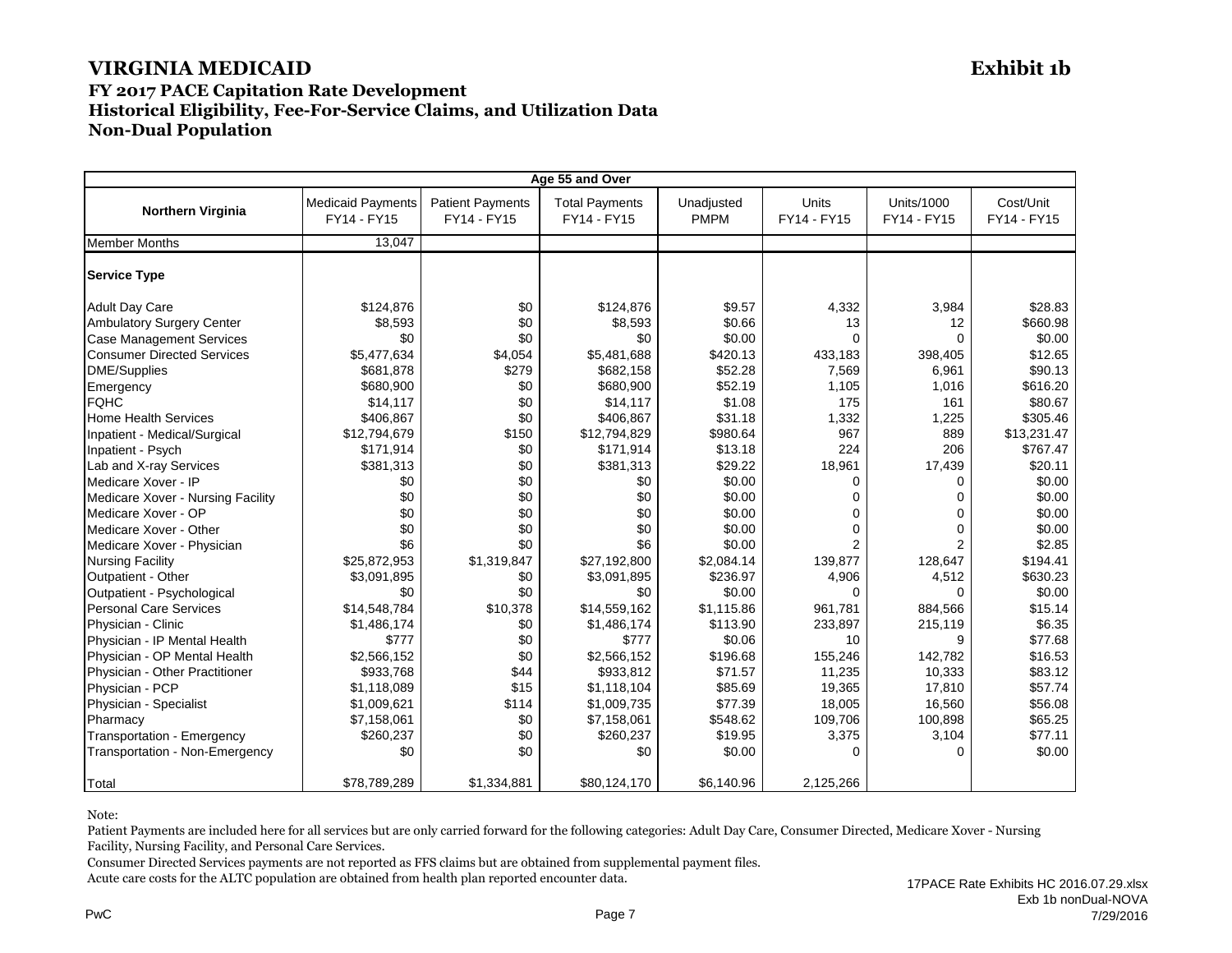#### **FY 2017 PACE Capitation Rate Development Historical Eligibility, Fee-For-Service Claims, and Utilization Data Non-Dual Population**

|                                   |                                         |                                        | Age 55 and Over                      |                           |                      |                                  |                          |
|-----------------------------------|-----------------------------------------|----------------------------------------|--------------------------------------|---------------------------|----------------------|----------------------------------|--------------------------|
| <b>Other MSA</b>                  | <b>Medicaid Payments</b><br>FY14 - FY15 | <b>Patient Payments</b><br>FY14 - FY15 | <b>Total Payments</b><br>FY14 - FY15 | Unadjusted<br><b>PMPM</b> | Units<br>FY14 - FY15 | <b>Units/1000</b><br>FY14 - FY15 | Cost/Unit<br>FY14 - FY15 |
| <b>Member Months</b>              | 10.263                                  |                                        |                                      |                           |                      |                                  |                          |
| <b>Service Type</b>               |                                         |                                        |                                      |                           |                      |                                  |                          |
| <b>Adult Day Care</b>             | \$69,173                                | \$0                                    | \$69,173                             | \$6.74                    | 1,253                | 1,465                            | \$55.21                  |
| Ambulatory Surgery Center         | \$10,976                                | \$0                                    | \$10,976                             | \$1.07                    | 20                   | 23                               | \$548.81                 |
| <b>Case Management Services</b>   | \$0                                     | \$0                                    | \$0                                  | \$0.00                    | $\Omega$             | $\Omega$                         | \$0.00                   |
| <b>Consumer Directed Services</b> | \$5,110,781                             | \$4,005                                | \$5,114,786                          | \$498.35                  | 522,824              | 611,288                          | \$9.78                   |
| <b>DME/Supplies</b>               | \$932,122                               | \$155                                  | \$932,277                            | \$90.84                   | 10,742               | 12,560                           | \$86.79                  |
| Emergency                         | \$532,294                               | \$0                                    | \$532,294                            | \$51.86                   | 1,115                | 1,304                            | \$477.39                 |
| <b>FQHC</b>                       | \$33,943                                | \$0                                    | \$33,943                             | \$3.31                    | 645                  | 754                              | \$52.63                  |
| <b>Home Health Services</b>       | \$389,347                               | \$0                                    | \$389,347                            | \$37.94                   | 1,289                | 1,507                            | \$302.05                 |
| Inpatient - Medical/Surgical      | \$9,947,306                             | \$266                                  | \$9,947,572                          | \$969.23                  | 849                  | 993                              | \$11,716.81              |
| Inpatient - Psych                 | \$320,976                               | \$0                                    | \$320,976                            | \$31.27                   | 524                  | 613                              | \$612.55                 |
| Lab and X-ray Services            | \$344,886                               | \$0                                    | \$344,886                            | \$33.60                   | 18,831               | 22,017                           | \$18.31                  |
| Medicare Xover - IP               | \$0                                     | \$0                                    | \$0                                  | \$0.00                    | $\Omega$             | $\Omega$                         | \$0.00                   |
| Medicare Xover - Nursing Facility | \$0                                     | \$0                                    | \$0                                  | \$0.00                    | $\Omega$             | $\Omega$                         | \$0.00                   |
| Medicare Xover - OP               | \$41                                    | \$0                                    | \$41                                 | \$0.00                    |                      |                                  | \$41.49                  |
| Medicare Xover - Other            | \$0                                     | \$0                                    | \$0                                  | \$0.00                    | $\Omega$             | $\Omega$                         | \$0.00                   |
| Medicare Xover - Physician        | \$4                                     | \$0                                    | \$4                                  | \$0.00                    | 3                    |                                  | \$1.31                   |
| <b>Nursing Facility</b>           | \$19,117,084                            | \$660,063                              | \$19,777,147                         | \$1,926.96                | 120,996              | 141,469                          | \$163.45                 |
| Outpatient - Other                | \$2,036,446                             | \$832                                  | \$2,037,278                          | \$198.50                  | 4,687                | 5,480                            | \$434.67                 |
| Outpatient - Psychological        | \$0                                     | \$0                                    | \$0                                  | \$0.00                    | 0                    | $\Omega$                         | \$0.00                   |
| <b>Personal Care Services</b>     | \$3.126.787                             | \$6,271                                | \$3,133,058                          | \$305.27                  | 243,165              | 284,310                          | \$12.88                  |
| Physician - Clinic                | \$758,262                               | \$0                                    | \$758,262                            | \$73.88                   | 86,831               | 101,523                          | \$8.73                   |
| Physician - IP Mental Health      | \$809                                   | \$0                                    | \$809                                | \$0.08                    | 9                    | 11                               | \$89.93                  |
| Physician - OP Mental Health      | \$1,394,254                             | \$452                                  | \$1.394.706                          | \$135.89                  | 52.806               | 61.741                           | \$26.41                  |
| Physician - Other Practitioner    | \$704,151                               | \$4                                    | \$704,155                            | \$68.61                   | 10,562               | 12,349                           | \$66.67                  |
| Physician - PCP                   | \$886,666                               | \$93                                   | \$886,759                            | \$86.40                   | 22,926               | 26,805                           | \$38.68                  |
| Physician - Specialist            | \$743,716                               | \$535                                  | \$744,251                            | \$72.52                   | 14,794               | 17,297                           | \$50.31                  |
| Pharmacv                          | \$6,340,921                             | \$0                                    | \$6,340,921                          | \$617.82                  | 111,750              | 130,659                          | \$56.74                  |
| Transportation - Emergency        | \$413,267                               | \$0                                    | \$413,267                            | \$40.27                   | 7,011                | 8,197                            | \$58.95                  |
| Transportation - Non-Emergency    | \$0                                     | \$0                                    | \$0                                  | \$0.00                    | 0                    | $\Omega$                         | \$0.00                   |
| Total                             | \$53,214,211                            | \$672,676                              | \$53,886,888                         | \$5,250.40                | 1,233,633            |                                  |                          |

Note:

Patient Payments are included here for all services but are only carried forward for the following categories: Adult Day Care, Consumer Directed, Medicare Xover - Nursing Facility, Nursing Facility, and Personal Care Services.

Consumer Directed Services payments are not reported as FFS claims but are obtained from supplemental payment files.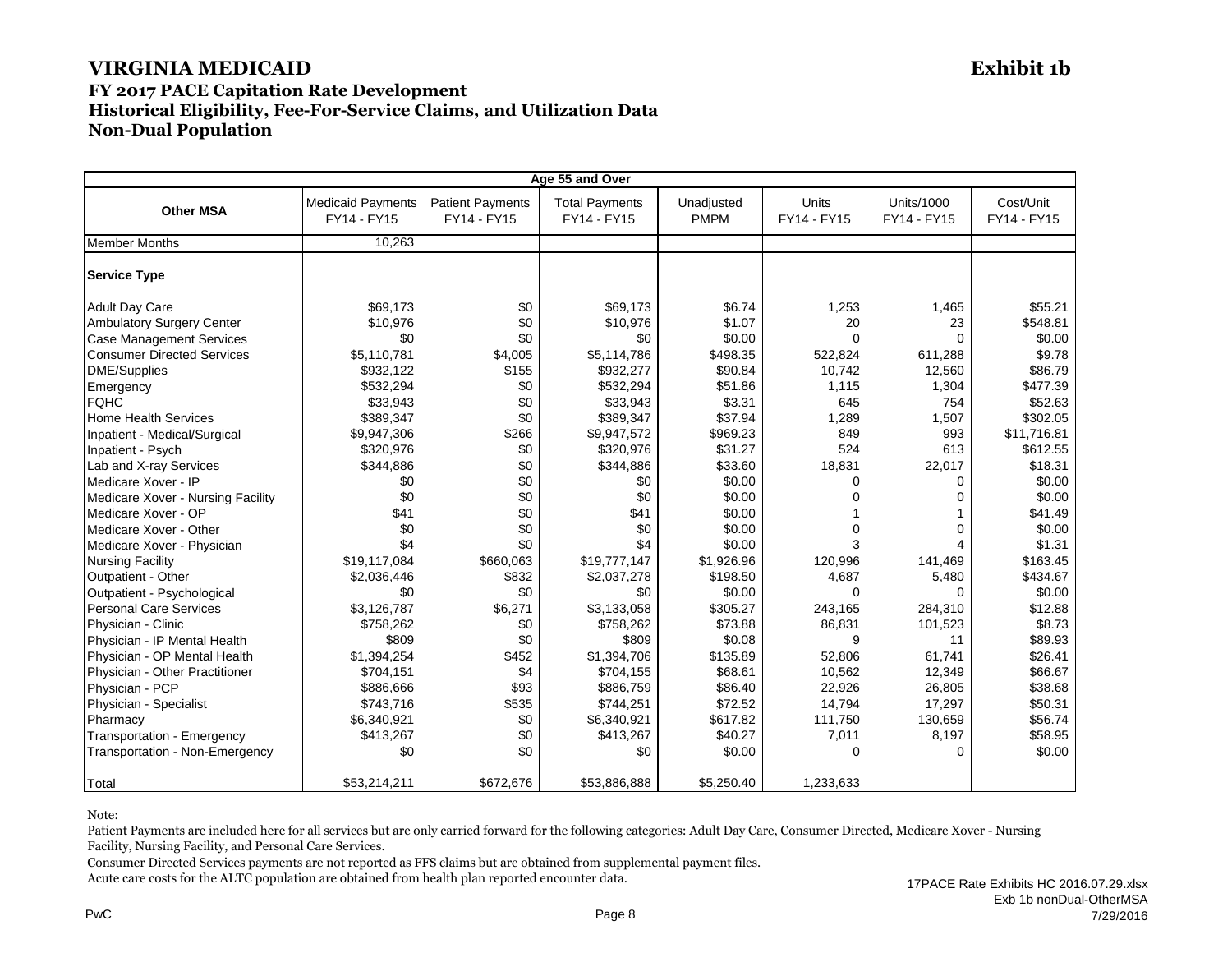#### **FY 2017 PACE Capitation Rate Development Historical Eligibility, Fee-For-Service Claims, and Utilization Data Non-Dual Population**

| Age 55 and Over                   |                                         |                                        |                                      |                           |                             |                                  |                          |
|-----------------------------------|-----------------------------------------|----------------------------------------|--------------------------------------|---------------------------|-----------------------------|----------------------------------|--------------------------|
| <b>Richmond/Charlottesville</b>   | <b>Medicaid Payments</b><br>FY14 - FY15 | <b>Patient Payments</b><br>FY14 - FY15 | <b>Total Payments</b><br>FY14 - FY15 | Unadjusted<br><b>PMPM</b> | <b>Units</b><br>FY14 - FY15 | <b>Units/1000</b><br>FY14 - FY15 | Cost/Unit<br>FY14 - FY15 |
| <b>Member Months</b>              | 15.528                                  |                                        |                                      |                           |                             |                                  |                          |
| <b>Service Type</b>               |                                         |                                        |                                      |                           |                             |                                  |                          |
| <b>Adult Day Care</b>             | \$517,325                               | \$2,049                                | \$519,374                            | \$33.45                   | 9,469                       | 7,318                            | \$54.85                  |
| <b>Ambulatory Surgery Center</b>  | \$12,950                                | \$0                                    | \$12,950                             | \$0.83                    | 18                          | 14                               | \$719.46                 |
| <b>Case Management Services</b>   | \$0                                     | \$0                                    | \$0                                  | \$0.00                    | $\Omega$                    | $\Omega$                         | \$0.00                   |
| <b>Consumer Directed Services</b> | \$11,068,460                            | \$24,603                               | \$11,093,063                         | \$714.41                  | 1,135,421                   | 877,476                          | \$9.77                   |
| <b>DME/Supplies</b>               | \$1,243,473                             | \$32                                   | \$1,243,505                          | \$80.08                   | 11,952                      | 9,237                            | \$104.04                 |
| Emergency                         | \$947,810                               | \$0                                    | \$947,810                            | \$61.04                   | 1,599                       | 1,236                            | \$592.75                 |
| <b>FQHC</b>                       | \$62,252                                | \$0                                    | \$62,252                             | \$4.01                    | 900                         | 696                              | \$69.17                  |
| <b>Home Health Services</b>       | \$388,997                               | \$0                                    | \$388,997                            | \$25.05                   | 1,345                       | 1,039                            | \$289.22                 |
| Inpatient - Medical/Surgical      | \$12,863,594                            | \$755                                  | \$12,864,349                         | \$828.49                  | 1,024                       | 791                              | \$12,562.84              |
| Inpatient - Psych                 | \$287,937                               | \$0                                    | \$287,937                            | \$18.54                   | 366                         | 283                              | \$786.71                 |
| Lab and X-ray Services            | \$392,538                               | \$0                                    | \$392,538                            | \$25.28                   | 20,539                      | 15,873                           | \$19.11                  |
| Medicare Xover - IP               | \$262                                   | \$0                                    | \$262                                | \$0.02                    |                             | 1                                | \$261.94                 |
| Medicare Xover - Nursing Facility | \$0                                     | \$0                                    | \$0                                  | \$0.00                    | $\mathbf 0$                 | $\Omega$                         | \$0.00                   |
| Medicare Xover - OP               | \$0                                     | \$0                                    | \$0                                  | \$0.00                    | $\Omega$                    | $\Omega$                         | \$0.00                   |
| Medicare Xover - Other            | \$0                                     | \$0                                    | \$0                                  | \$0.00                    | $\Omega$                    | $\Omega$                         | \$0.00                   |
| Medicare Xover - Physician        | \$0                                     | \$0                                    | \$0                                  | \$0.00                    | $\Omega$                    | $\Omega$                         | \$0.00                   |
| <b>Nursing Facility</b>           | \$24,468,853                            | \$991,731                              | \$25,460,583                         | \$1,639.70                | 153,209                     | 118,403                          | \$166.18                 |
| Outpatient - Other                | \$3,431,548                             | \$0                                    | \$3,431,548                          | \$221.00                  | 6,890                       | 5,325                            | \$498.05                 |
| Outpatient - Psychological        | \$0                                     | \$0                                    | \$0                                  | \$0.00                    | $\Omega$                    | $\Omega$                         | \$0.00                   |
| <b>Personal Care Services</b>     | \$5,241,849                             | \$5,159                                | \$5,247,008                          | \$337.92                  | 406,405                     | 314.078                          | \$12.91                  |
| Physician - Clinic                | \$1,409,016                             | \$0                                    | \$1,409,016                          | \$90.74                   | 169,395                     | 130,912                          | \$8.32                   |
| Physician - IP Mental Health      | \$1,411                                 | \$0                                    | \$1,411                              | \$0.09                    | 24                          | 19                               | \$58.79                  |
| Physician - OP Mental Health      | \$2,249,725                             | \$0                                    | \$2,249,725                          | \$144.89                  | 75,031                      | 57,985                           | \$29.98                  |
| Physician - Other Practitioner    | \$1,293,834                             | \$1                                    | \$1,293,835                          | \$83.33                   | 17,200                      | 13,293                           | \$75.22                  |
| Physician - PCP                   | \$1,000,713                             | \$3                                    | \$1,000,716                          | \$64.45                   | 23,286                      | 17,996                           | \$42.97                  |
| Physician - Specialist            | \$912,537                               | \$113                                  | \$912,650                            | \$58.78                   | 20,646                      | 15,956                           | \$44.20                  |
| Pharmacy                          | \$8,110,430                             | \$0                                    | \$8,110,430                          | \$522.33                  | 132,438                     | 102,351                          | \$61.24                  |
| Transportation - Emergency        | \$315,859                               | \$0                                    | \$315,859                            | \$20.34                   | 7,046                       | 5,445                            | \$44.83                  |
| Transportation - Non-Emergency    | \$0                                     | \$0                                    | \$0                                  | \$0.00                    | $\Omega$                    | $\Omega$                         | \$0.00                   |
| Total                             | \$76,221,373                            | \$1,024,447                            | \$77,245,819                         | \$4,974.76                | 2,194,204                   |                                  |                          |

Note:

Patient Payments are included here for all services but are only carried forward for the following categories: Adult Day Care, Consumer Directed, Medicare Xover - Nursing Facility, Nursing Facility, and Personal Care Services.

Consumer Directed Services payments are not reported as FFS claims but are obtained from supplemental payment files.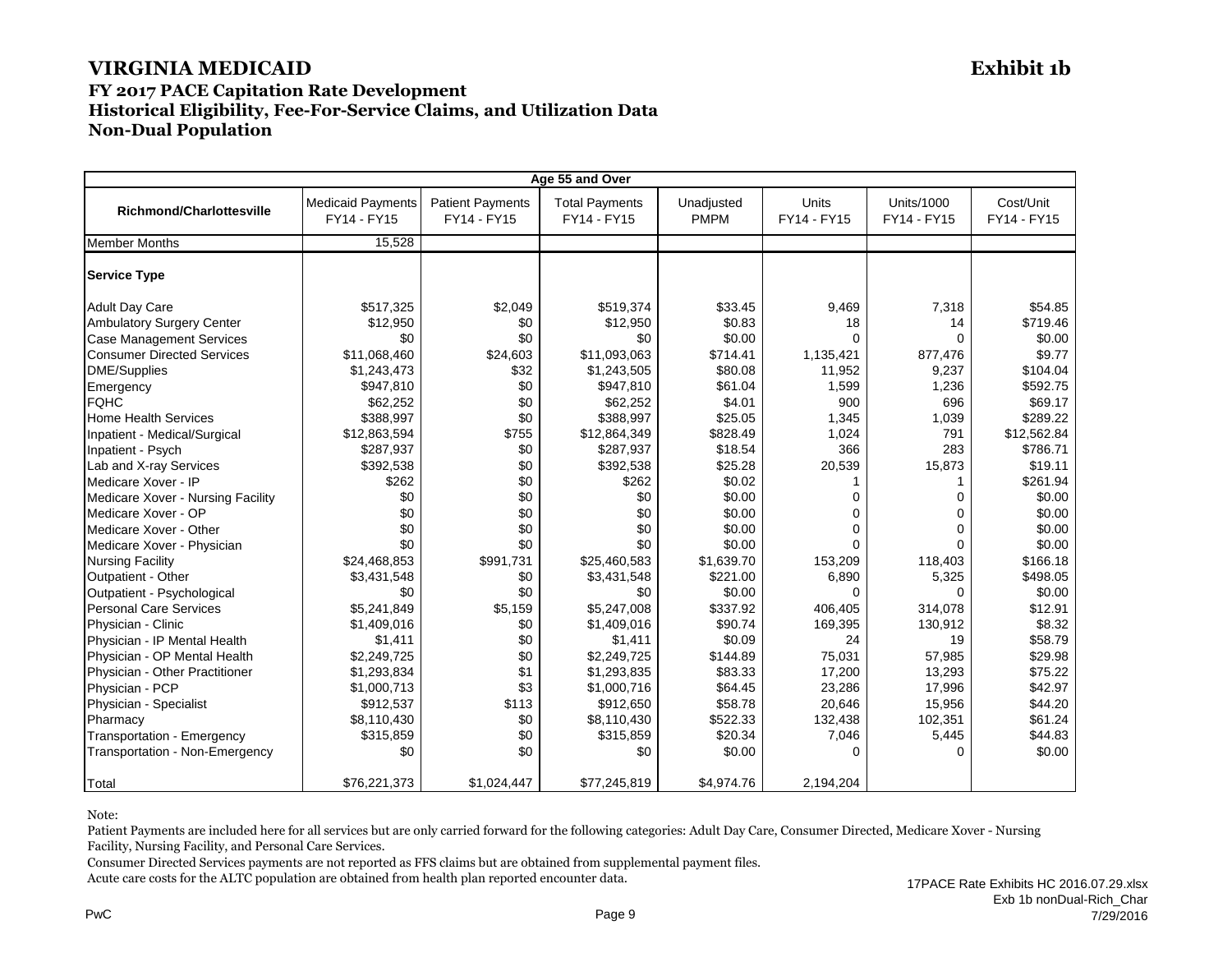#### **FY 2017 PACE Capitation Rate Development Historical Eligibility, Fee-For-Service Claims, and Utilization Data Non-Dual Population**

| Age 55 and Over                   |                                         |                                        |                                      |                           |                             |                                  |                          |
|-----------------------------------|-----------------------------------------|----------------------------------------|--------------------------------------|---------------------------|-----------------------------|----------------------------------|--------------------------|
| Rural                             | <b>Medicaid Payments</b><br>FY14 - FY15 | <b>Patient Payments</b><br>FY14 - FY15 | <b>Total Payments</b><br>FY14 - FY15 | Unadjusted<br><b>PMPM</b> | <b>Units</b><br>FY14 - FY15 | <b>Units/1000</b><br>FY14 - FY15 | Cost/Unit<br>FY14 - FY15 |
| <b>Member Months</b>              | 17,398                                  |                                        |                                      |                           |                             |                                  |                          |
| <b>Service Type</b>               |                                         |                                        |                                      |                           |                             |                                  |                          |
| <b>Adult Day Care</b>             | \$13,133                                | \$0                                    | \$13,133                             | \$0.75                    | 236                         | 163                              | \$55.65                  |
| Ambulatory Surgery Center         | \$15,455                                | \$0                                    | \$15,455                             | \$0.89                    | 35                          | 24                               | \$441.57                 |
| Case Management Services          | \$0                                     | \$0                                    | \$0                                  | \$0.00                    | $\Omega$                    | $\Omega$                         | \$0.00                   |
| <b>Consumer Directed Services</b> | \$10,249,296                            | \$11,762                               | \$10,261,058                         | \$589.79                  | 1,049,199                   | 723,676                          | \$9.78                   |
| <b>DME/Supplies</b>               | \$1,624,175                             | \$16                                   | \$1,624,191                          | \$93.36                   | 17,597                      | 12,137                           | \$92.30                  |
| Emergency                         | \$1,117,069                             | \$0                                    | \$1,117,069                          | \$64.21                   | 2,497                       | 1,722                            | \$447.36                 |
| <b>FQHC</b>                       | \$185,101                               | \$1                                    | \$185,102                            | \$10.64                   | 2,840                       | 1,959                            | \$65.18                  |
| <b>Home Health Services</b>       | \$849,251                               | \$0                                    | \$849,251                            | \$48.81                   | 2,415                       | 1,666                            | \$351.66                 |
| Inpatient - Medical/Surgical      | \$14,776,041                            | \$1,512                                | \$14,777,553                         | \$849.39                  | 1,484                       | 1,024                            | \$9,957.92               |
| Inpatient - Psych                 | \$204,739                               | \$0                                    | \$204,739                            | \$11.77                   | 288                         | 199                              | \$710.90                 |
| Lab and X-ray Services            | \$528,901                               | \$0                                    | \$528,901                            | \$30.40                   | 28,891                      | 19,927                           | \$18.31                  |
| Medicare Xover - IP               | \$1,216                                 | \$0                                    | \$1,216                              | \$0.07                    | 1                           |                                  | \$1,216.00               |
| Medicare Xover - Nursing Facility | \$0                                     | \$0                                    | \$0                                  | \$0.00                    | 0                           | $\Omega$                         | \$0.00                   |
| Medicare Xover - OP               | \$0                                     | \$0                                    | \$0                                  | \$0.00                    | $\Omega$                    | $\Omega$                         | \$0.00                   |
| Medicare Xover - Other            | \$0                                     | \$0                                    | \$0                                  | \$0.00                    | $\Omega$                    | $\Omega$                         | \$0.00                   |
| Medicare Xover - Physician        | \$0                                     | \$0                                    | \$0                                  | \$0.00                    | 0                           | $\Omega$                         | \$0.00                   |
| <b>Nursing Facility</b>           | \$26,860,529                            | \$747,982                              | \$27,608,511                         | \$1,586.89                | 175,658                     | 121,159                          | \$157.17                 |
| Outpatient - Other                | \$5,289,734                             | \$21                                   | \$5,289,755                          | \$304.05                  | 10,044                      | 6,928                            | \$526.66                 |
| Outpatient - Psychological        | \$0                                     | \$0                                    | \$0                                  | \$0.00                    | $\Omega$                    | $\Omega$                         | \$0.00                   |
| <b>Personal Care Services</b>     | \$5.920.596                             | \$6,488                                | \$5.927.084                          | \$340.68                  | 459.689                     | 317.067                          | \$12.89                  |
| Physician - Clinic                | \$1,303,920                             | \$0                                    | \$1,303,920                          | \$74.95                   | 114,525                     | 78,993                           | \$11.39                  |
| Physician - IP Mental Health      | \$2,991                                 | \$0                                    | \$2,991                              | \$0.17                    | 79                          | 54                               | \$37.87                  |
| Physician - OP Mental Health      | \$1,993,508                             | \$0                                    | \$1,993,508                          | \$114.58                  | 84,841                      | 58,518                           | \$23.50                  |
| Physician - Other Practitioner    | \$1,153,531                             | \$401                                  | \$1,153,932                          | \$66.33                   | 17,317                      | 11,944                           | \$66.64                  |
| Physician - PCP                   | \$1,292,027                             | \$189                                  | \$1,292,216                          | \$74.27                   | 22,802                      | 15,727                           | \$56.67                  |
| Physician - Specialist            | \$1,156,719                             | \$32                                   | \$1,156,751                          | \$66.49                   | 20,783                      | 14,335                           | \$55.66                  |
| Pharmacy                          | \$11,153,618                            | \$0                                    | \$11,153,618                         | \$641.09                  | 187,692                     | 129,459                          | \$59.43                  |
| Transportation - Emergency        | \$653,161                               | \$0                                    | \$653,161                            | \$37.54                   | 7,992                       | 5,512                            | \$81.73                  |
| Transportation - Non-Emergency    | \$0                                     | \$0                                    | \$0                                  | \$0.00                    | $\Omega$                    | $\Omega$                         | \$0.00                   |
| Total                             | \$86,344,713                            | \$768,403                              | \$87,113,116                         | \$5,007.13                | 2,206,905                   |                                  |                          |

Note:

Patient Payments are included here for all services but are only carried forward for the following categories: Adult Day Care, Consumer Directed, Medicare Xover - Nursing Facility, Nursing Facility, and Personal Care Services.

Consumer Directed Services payments are not reported as FFS claims but are obtained from supplemental payment files.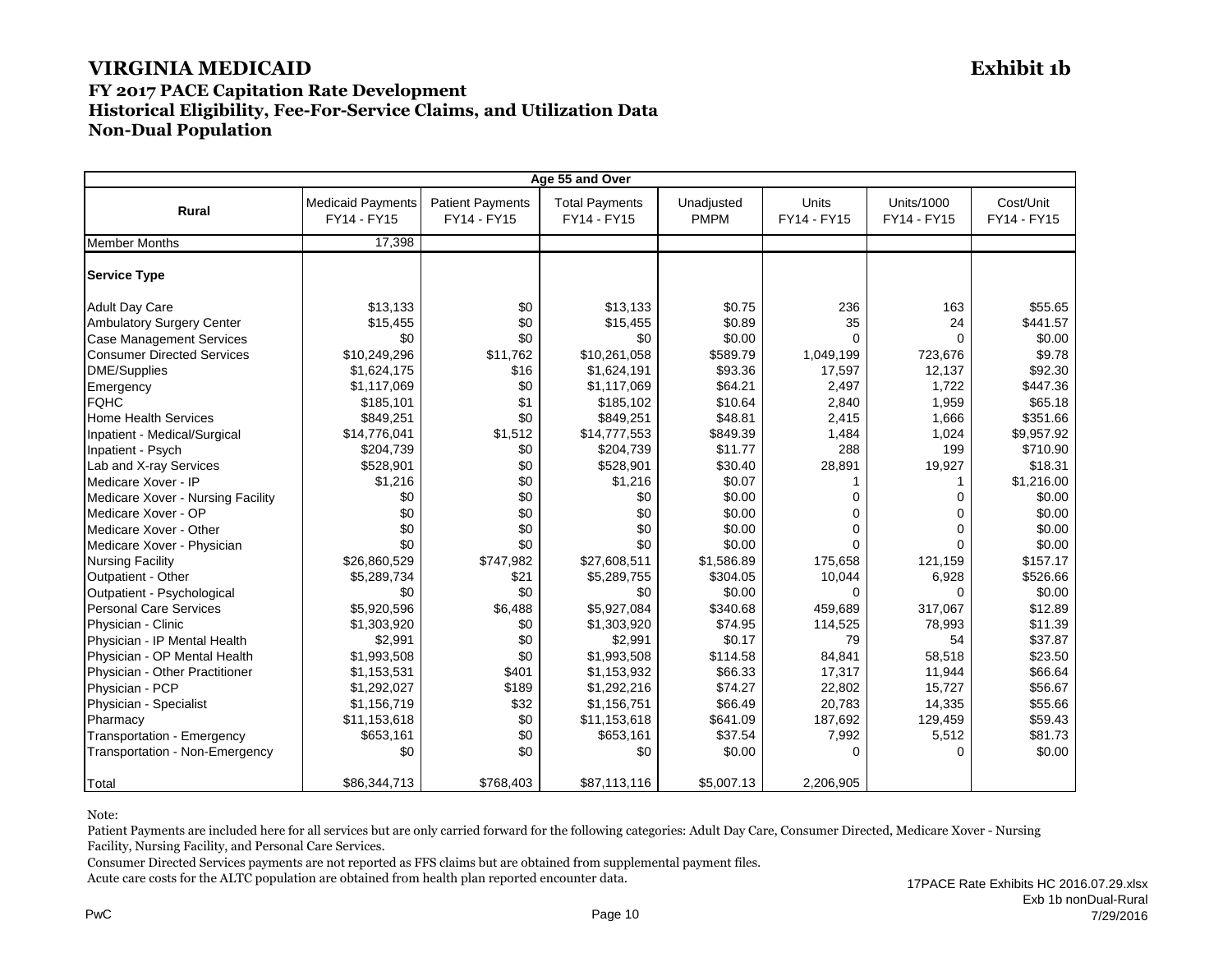#### **FY 2017 PACE Capitation Rate Development Historical Eligibility, Fee-For-Service Claims, and Utilization Data Non-Dual Population**

| Age 55 and Over                   |                                         |                                        |                                      |                           |                      |                                  |                          |
|-----------------------------------|-----------------------------------------|----------------------------------------|--------------------------------------|---------------------------|----------------------|----------------------------------|--------------------------|
| <b>Tidewater</b>                  | <b>Medicaid Payments</b><br>FY14 - FY15 | <b>Patient Payments</b><br>FY14 - FY15 | <b>Total Payments</b><br>FY14 - FY15 | Unadjusted<br><b>PMPM</b> | Units<br>FY14 - FY15 | <b>Units/1000</b><br>FY14 - FY15 | Cost/Unit<br>FY14 - FY15 |
| <b>Member Months</b>              | 17,933                                  |                                        |                                      |                           |                      |                                  |                          |
| <b>Service Type</b>               |                                         |                                        |                                      |                           |                      |                                  |                          |
| <b>Adult Day Care</b>             | \$23,651                                | \$0                                    | \$23,651                             | \$1.32                    | 425                  | 284                              | \$55.65                  |
| <b>Ambulatory Surgery Center</b>  | \$26,861                                | \$0                                    | \$26,861                             | \$1.50                    | 36                   | 24                               | \$746.13                 |
| <b>Case Management Services</b>   | \$0                                     | \$0                                    | \$0                                  | \$0.00                    | $\Omega$             | $\Omega$                         | \$0.00                   |
| <b>Consumer Directed Services</b> | \$3,091,854                             | \$874                                  | \$3,092,727                          | \$172.46                  | 313,419              | 209,721                          | \$9.87                   |
| <b>DME/Supplies</b>               | \$1,667,412                             | \$151                                  | \$1,667,563                          | \$92.99                   | 14,663               | 9,812                            | \$113.73                 |
| Emergency                         | \$1,471,995                             | \$60                                   | \$1,472,055                          | \$82.08                   | 2,220                | 1,485                            | \$663.09                 |
| <b>FQHC</b>                       | \$157,751                               | \$0                                    | \$157,751                            | \$8.80                    | 2,011                | 1,346                            | \$78.44                  |
| <b>Home Health Services</b>       | \$815,582                               | \$0                                    | \$815,582                            | \$45.48                   | 1,942                | 1,299                            | \$419.97                 |
| Inpatient - Medical/Surgical      | \$16,244,915                            | \$764                                  | \$16,245,679                         | \$905.89                  | 1,299                | 869                              | \$12,506.30              |
| Inpatient - Psych                 | \$192,684                               | \$0                                    | \$192,684                            | \$10.74                   | 230                  | 154                              | \$837.76                 |
| Lab and X-ray Services            | \$491,548                               | \$0                                    | \$491,548                            | \$27.41                   | 25,420               | 17,010                           | \$19.34                  |
| Medicare Xover - IP               | \$0                                     | \$0                                    | \$0                                  | \$0.00                    | $\Omega$             | $\Omega$                         | \$0.00                   |
| Medicare Xover - Nursing Facility | \$0                                     | \$0                                    | \$0                                  | \$0.00                    | $\Omega$             | $\Omega$                         | \$0.00                   |
| Medicare Xover - OP               | \$0                                     | \$0                                    | \$0                                  | \$0.00                    | $\Omega$             | $\Omega$                         | \$0.00                   |
| Medicare Xover - Other            | \$0                                     | \$0                                    | \$0                                  | \$0.00                    | $\Omega$             | $\Omega$                         | \$0.00                   |
| Medicare Xover - Physician        | \$0                                     | \$0                                    | \$0                                  | \$0.00                    | $\Omega$             | $\Omega$                         | \$0.00                   |
| <b>Nursing Facility</b>           | \$33,337,159                            | \$1,970,220                            | \$35,307,379                         | \$1,968.80                | 212,471              | 142,173                          | \$166.18                 |
| Outpatient - Other                | \$4,048,831                             | \$0                                    | \$4,048,831                          | \$225.77                  | 7,794                | 5,215                            | \$519.48                 |
| Outpatient - Psychological        | \$0                                     | \$0                                    | \$0                                  | \$0.00                    | 0                    | $\Omega$                         | \$0.00                   |
| <b>Personal Care Services</b>     | \$15.489.706                            | \$31,107                               | \$15.520.813                         | \$865.47                  | 1,209,098            | 809.056                          | \$12.84                  |
| Physician - Clinic                | \$1,908,242                             | \$0                                    | \$1,908,242                          | \$106.41                  | 213,965              | 143,173                          | \$8.92                   |
| Physician - IP Mental Health      | \$600                                   | \$0                                    | \$600                                | \$0.03                    | 7                    | 5                                | \$85.77                  |
| Physician - OP Mental Health      | \$4.775.049                             | \$328                                  | \$4,775,377                          | \$266.28                  | 281.254              | 188.198                          | \$16.98                  |
| Physician - Other Practitioner    | \$1,665,692                             | \$47                                   | \$1,665,739                          | \$92.88                   | 17,535               | 11,733                           | \$95.00                  |
| Physician - PCP                   | \$1,376,626                             | \$208                                  | \$1,376,834                          | \$76.77                   | 46,983               | 31,438                           | \$29.30                  |
| Physician - Specialist            | \$1,281,281                             | \$213                                  | \$1,281,494                          | \$71.46                   | 21,156               | 14,156                           | \$60.57                  |
| Pharmacy                          | \$10,942,085                            | \$0                                    | \$10,942,085                         | \$610.15                  | 161,157              | 107,837                          | \$67.90                  |
| Transportation - Emergency        | \$472,352                               | \$0                                    | \$472,352                            | \$26.34                   | 7,446                | 4,982                            | \$63.44                  |
| Transportation - Non-Emergency    | \$0                                     | \$0                                    | \$0                                  | \$0.00                    | 0                    | $\Omega$                         | \$0.00                   |
| Total                             | \$99,481,877                            | \$2,003,973                            | \$101,485,849                        | \$5,659.02                | 2,540,531            |                                  |                          |

Note:

Patient Payments are included here for all services but are only carried forward for the following categories: Adult Day Care, Consumer Directed, Medicare Xover - Nursing Facility, Nursing Facility, and Personal Care Services.

Consumer Directed Services payments are not reported as FFS claims but are obtained from supplemental payment files.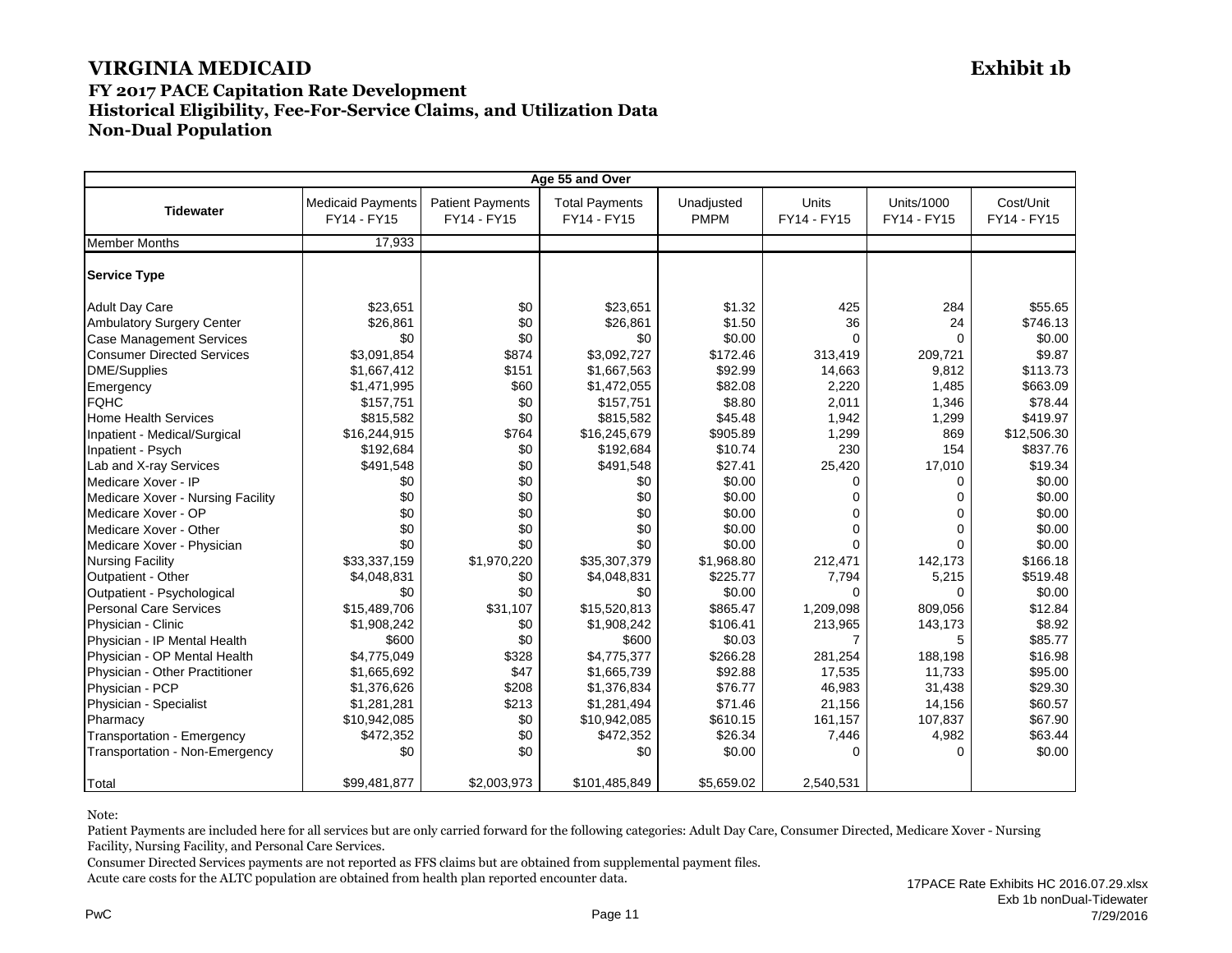#### **FY 2017 PACE Capitation Rate Development Historical Eligibility, Fee-For-Service Claims, and Utilization Data Non-Dual Population**

| Age 55 and Over                   |                                         |                                        |                                      |                           |                      |                           |                          |
|-----------------------------------|-----------------------------------------|----------------------------------------|--------------------------------------|---------------------------|----------------------|---------------------------|--------------------------|
| <b>All Regions</b>                | <b>Medicaid Payments</b><br>FY14 - FY15 | <b>Patient Payments</b><br>FY14 - FY15 | <b>Total Payments</b><br>FY14 - FY15 | Unadjusted<br><b>PMPM</b> | Units<br>FY14 - FY15 | Units/1000<br>FY14 - FY15 | Cost/Unit<br>FY14 - FY15 |
| <b>Member Months</b>              | 74,170                                  |                                        |                                      |                           |                      |                           |                          |
| <b>Service Type</b>               |                                         |                                        |                                      |                           |                      |                           |                          |
| <b>Adult Day Care</b>             | \$748,159                               | \$2,049                                | \$750,208                            | \$10.11                   | 15,715               | 2,543                     | \$47.74                  |
| <b>Ambulatory Surgery Center</b>  | \$74,835                                | \$0                                    | \$74,835                             | \$1.01                    | 122                  | 20                        | \$613.40                 |
| <b>Case Management Services</b>   | \$0                                     | \$0                                    | \$0                                  | \$0.00                    | $\Omega$             | $\cap$                    | \$0.00                   |
| <b>Consumer Directed Services</b> | \$34,998,025                            | \$45,297                               | \$35,043,322                         | \$472.47                  | 3,454,046            | 558,834                   | \$10.15                  |
| <b>DME/Supplies</b>               | \$6,149,061                             | \$634                                  | \$6,149,694                          | \$82.91                   | 62,523               | 10,116                    | \$98.36                  |
| Emergency                         | \$4,750,068                             | \$60                                   | \$4,750,128                          | \$64.04                   | 8,536                | 1,381                     | \$556.48                 |
| <b>FQHC</b>                       | \$453,165                               | \$1                                    | \$453,166                            | \$6.11                    | 6,571                | 1,063                     | \$68.96                  |
| <b>Home Health Services</b>       | \$2,850,044                             | \$0                                    | \$2,850,044                          | \$38.43                   | 8,323                | 1,347                     | \$342.43                 |
| Inpatient - Medical/Surgical      | \$66,626,535                            | \$3,447                                | \$66,629,982                         | \$898.34                  | 5,623                | 910                       | \$11,849.54              |
| Inpatient - Psych                 | \$1,178,250                             | \$0                                    | \$1,178,250                          | \$15.89                   | 1,632                | 264                       | \$721.97                 |
| Lab and X-ray Services            | \$2,139,186                             | \$0                                    | \$2,139,186                          | \$28.84                   | 112,642              | 18,224                    | \$18.99                  |
| Medicare Xover - IP               | \$1,478                                 | \$0                                    | \$1,478                              | \$0.02                    | 2                    | $\Omega$                  | \$738.97                 |
| Medicare Xover - Nursing Facility | \$0                                     | \$0                                    | \$0                                  | \$0.00                    | $\Omega$             | $\Omega$                  | \$0.00                   |
| Medicare Xover - OP               | \$41                                    | \$0                                    | \$41                                 | \$0.00                    |                      | $\Omega$                  | \$41.49                  |
| Medicare Xover - Other            | \$0                                     | \$0                                    | \$0                                  | \$0.00                    | 0                    | $\Omega$                  | \$0.00                   |
| Medicare Xover - Physician        | \$10                                    | \$0                                    | \$10                                 | \$0.00                    | 5                    |                           | \$1.93                   |
| <b>Nursing Facility</b>           | \$129,656,578                           | \$5,689,843                            | \$135,346,421                        | \$1,824.82                | 802,211              | 129,791                   | \$168.72                 |
| Outpatient - Other                | \$17,898,455                            | \$853                                  | \$17,899,308                         | \$241.33                  | 34,321               | 5,553                     | \$521.53                 |
| Outpatient - Psychological        | \$0                                     | \$0                                    | \$0                                  | \$0.00                    | 0                    | $\Omega$                  | \$0.00                   |
| <b>Personal Care Services</b>     | \$44,327,722                            | \$59,403                               | \$44,387,125                         | \$598.45                  | 3,280,138            | 530.697                   | \$13.53                  |
| Physician - Clinic                | \$6,865,613                             | \$0                                    | \$6,865,613                          | \$92.57                   | 818.613              | 132,444                   | \$8.39                   |
| Physician - IP Mental Health      | \$6,589                                 | \$0                                    | \$6,589                              | \$0.09                    | 129                  | 21                        | \$51.08                  |
| Physician - OP Mental Health      | \$12,978,687                            | \$780                                  | \$12,979,467                         | \$175.00                  | 649,178              | 105,031                   | \$19.99                  |
| Physician - Other Practitioner    | \$5,750,976                             | \$497                                  | \$5,751,473                          | \$77.54                   | 73,849               | 11,948                    | \$77.88                  |
| Physician - PCP                   | \$5,674,121                             | \$508                                  | \$5,674,629                          | \$76.51                   | 135,362              | 21,900                    | \$41.92                  |
| Physician - Specialist            | \$5,103,874                             | \$1,007                                | \$5,104,881                          | \$68.83                   | 95,384               | 15,432                    | \$53.52                  |
| Pharmacy                          | \$43,705,116                            | \$0                                    | \$43,705,116                         | \$589.26                  | 702,743              | 113,698                   | \$62.19                  |
| Transportation - Emergency        | \$2,114,876                             | \$0                                    | \$2,114,876                          | \$28.51                   | 32,870               | 5,318                     | \$64.34                  |
| Transportation - Non-Emergency    | \$0                                     | \$0                                    | \$0                                  | \$0.00                    | 0                    | $\Omega$                  | \$0.00                   |
| Total                             | \$394,051,463                           | \$5,804,379                            | \$399,855,842                        | \$5,391.09                | 10,300,539           |                           |                          |

Note:

Patient Payments are included here for all services but are only carried forward for the following categories: Adult Day Care, Consumer Directed, Medicare Xover - Nursing Facility, Nursing Facility, and Personal Care Services.

Consumer Directed Services payments are not reported as FFS claims but are obtained from supplemental payment files.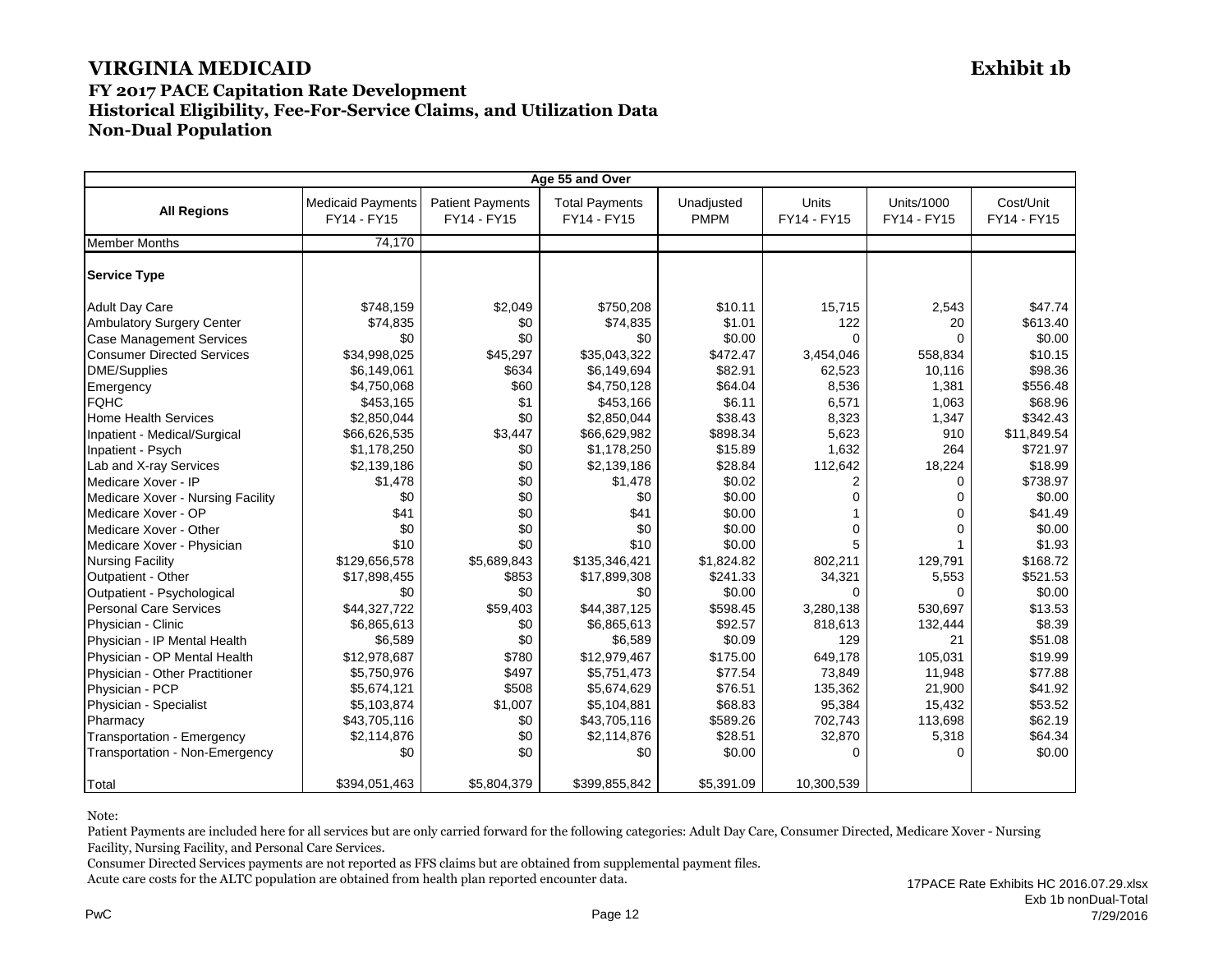## **Virginia Medicaid Exhibit 2a FY 2017 PACE Capitation Rate Development Historical Fee-for-Service Claims Prescription Drug Adjustment**

|     |                                                   | <b>Dual Eligibles</b> | <b>Non-Dual Eligibles</b> | <b>Source</b>               |
|-----|---------------------------------------------------|-----------------------|---------------------------|-----------------------------|
|     | Fee-for-Service Net Cost PMPM                     | \$8.56                | \$431.43                  | DMAS FY14-FY15 FFS Invoices |
| 2.  | Fee-for-Service Net Cost per Script               | \$6.58                | \$59.39                   | DMAS FY14-FY15 FFS Invoices |
| 3.  | Average Fee-for-Service Copayment per Script      | \$0.02                | \$0.03                    | DMAS FY14-FY15 FFS Invoices |
| 4.  | Fee-for-Service Gross Cost per Script             | \$6.60                | \$59.42                   | $= (2.) + (3.)$             |
| 5.  | Average Fee-for-Service Dispensing Fees           | \$3.20                | \$3.10                    | DMAS FY14-FY15 FFS Invoices |
| 6.  | Fee-for-Service Ingredient Cost per Script        | \$3.40                | \$56.32                   | $= (4.) - (5.)$             |
| 7.  | Average Fee-for-Service Rebate                    | 7%                    | 36%                       | Provided by DMAS            |
| 8.  | Fee-for-Service Cost per Script with Rebate       | \$3.18                | \$36.03                   | $= (6.) * (1 - (7.))$       |
| 9.  | <b>Brand-Generic Improvement Adjustment</b>       | 1.000                 | 0.995                     | VA Claims Analysis          |
| 10. | Adjusted Cost PMPM with Brand-Generic Improvement | \$3.18                | \$35.85                   | $= (8.)$ * $(9.)$           |
|     | 11. Average Fee-for-Service Dispensing Fees       | \$3.20                | \$3.10                    | $= (5.)$                    |
|     | 12. Adjusted Cost per Script                      | \$6.38                | \$38.95                   | $= (10.) + (11.)$           |
|     | 13. Adjusted Cost PMPM                            | \$8.30                | \$282.95                  | $=$ (12.) $*$ scripts / MM  |
|     | 14. Pharmacy Adjustment Factor                    | $-3.1%$               | $-34.4%$                  | $=$ (13.) / (1.) -1         |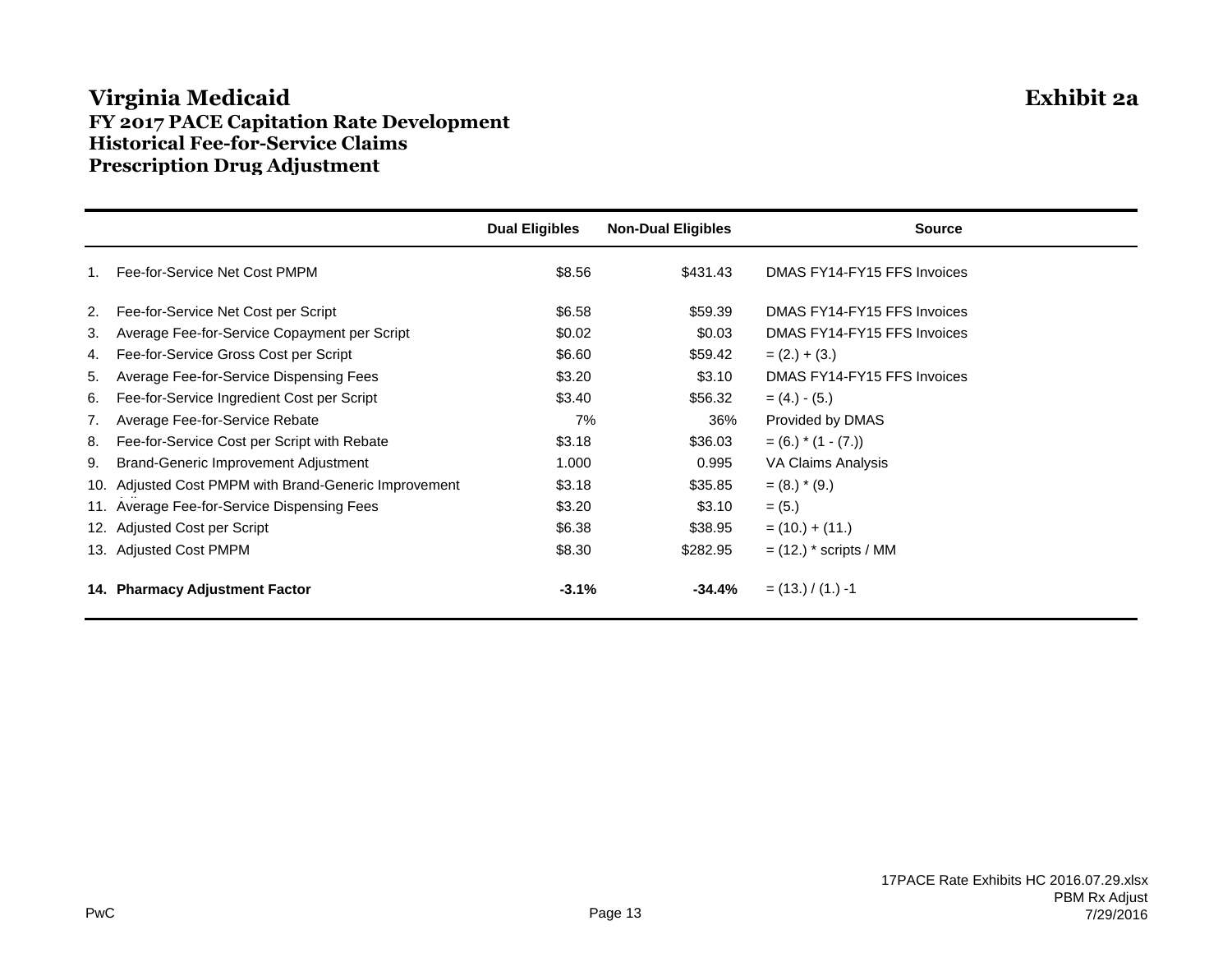## **Virginia Medicaid Exhibit 2b FY 2017 PACE Capitation Rate Development Historical Fee-for-Service Claims Adult Day Care Adjustment**

|                                                                      | <b>Adjustment Value</b>   | <b>Source</b>                                   |
|----------------------------------------------------------------------|---------------------------|-------------------------------------------------|
| 1. Total Claims in Adult Day Care                                    | \$13,018,976              | DMAS FY14-FY15 FFS Invoices                     |
| 2. FY17 Fee Change                                                   | 2.5%                      | Provided by DMAS                                |
| 3a. Claims Associated with Procedure Code S5102<br>3b. Dollar Change | \$12,551,504<br>\$313,788 | DMAS FY14-15 FFS Invoices<br>$=$ (3a.) $*$ (2.) |
| 4. Adult Day Care Adjustment                                         | 2.4%                      | $=$ (3b.) / (1.)                                |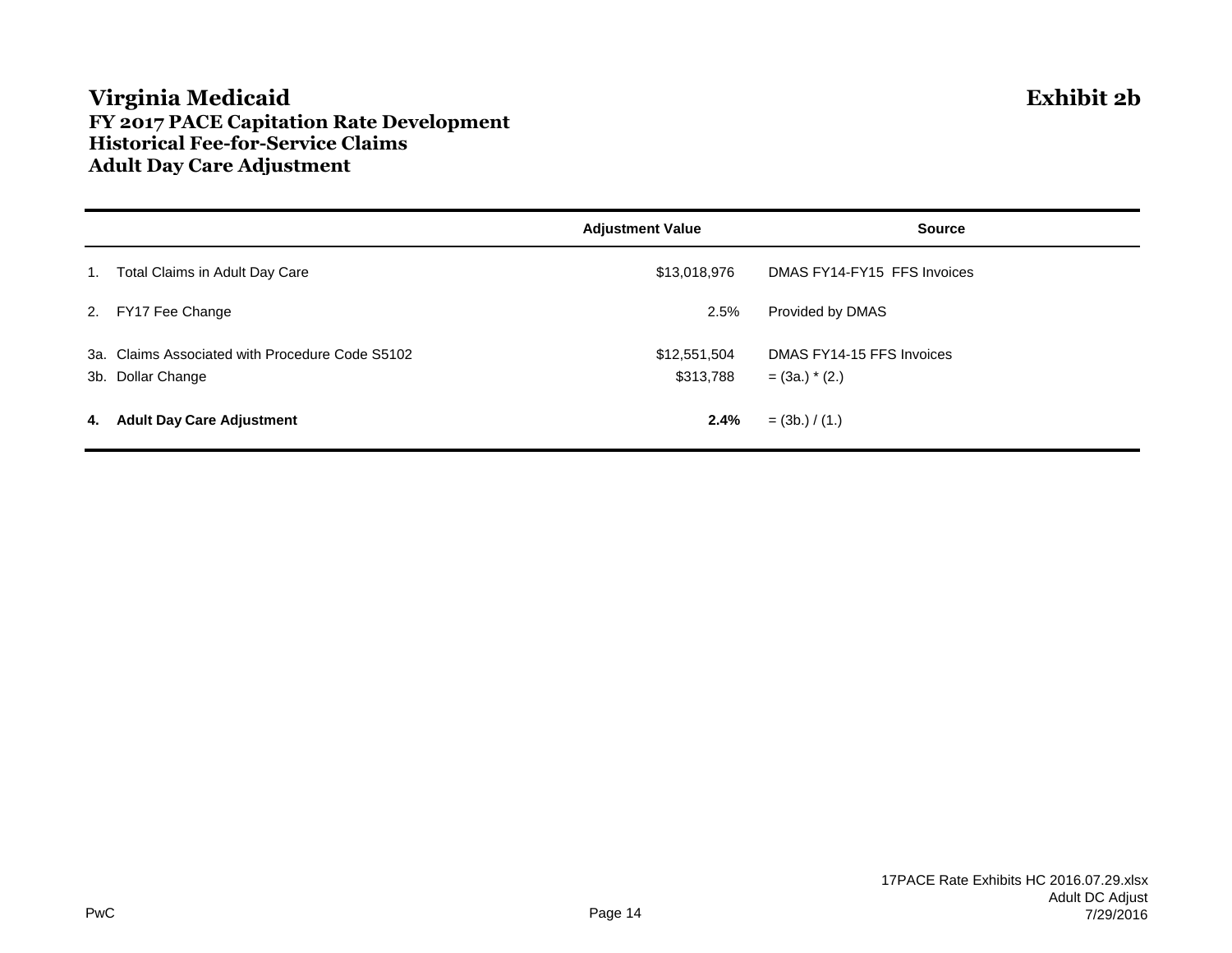## **Virginia Medicaid Exhibit 2c FY 2017 PACE Capitation Rate Development Historical Fee-for-Service Claims Hospital Inpatient Adjustment**

|     |                                           | Inpatient<br><b>Medical/Surgical</b> | <b>Inpatient - Psych</b> | <b>Source</b>                           |
|-----|-------------------------------------------|--------------------------------------|--------------------------|-----------------------------------------|
|     | 1a. FY14 Claims in IP Service Categories  | \$38,562,578                         | \$709,650                | DMAS FY14 FFS Invoices                  |
|     | 1b. FY15 Claims in IP Service Categories  | \$44,659,989                         | \$2,111,831              | DMAS FY15 FFS Invoices                  |
| 2.  | FY14-15 Hospital Capital Percentage       | 8.9%                                 | 8.9%                     | Provided by DMAS                        |
|     | 3a. FY16 Capital Reimbursement Decrease   | $-4.5%$                              | -4.5%                    | $= ((4a.) - (2.)) / (2.)$               |
|     | 3b. FY17 Capital Reimbursement Decrease   | 0.0%                                 | $0.0\%$                  | $= ((4b.) - (4a.)) / (4a.)$             |
|     | 4a. FY16 Hospital Capital Percentage      | 8.5%                                 | 8.5%                     | Provided by DMAS                        |
|     | 4b. FY17 Hospital Capital Percentage      | 8.5%                                 | 8.5%                     | Provided by DMAS                        |
|     | 5a. FY17 Hospital Rate Change - Unit Cost | 1.05%                                | 1.05%                    | Provided by DMAS                        |
| 5b. | Dollar Change                             | \$799,561                            | \$27,107                 | $= ((1a.) + (1b.)) * (1-(4b.)) * (5a.)$ |
|     | 6a. FY17 Hospital Rate Change - Rebasing  | $-7.25%$                             | 27.00%                   | Provided by DMAS                        |
|     | 6b. Dollar Change                         | (\$5,520,777)                        | \$697,047                | $= ((1a.) + (1b.)) * (1-(4b.)) * (6a.)$ |
| 7.  | <b>Hospital Inpatient Adjustment</b>      | $-5.7%$                              | 25.7%                    | $= ((5b.) + (6b.)) / ((1a.) + (1b.))$   |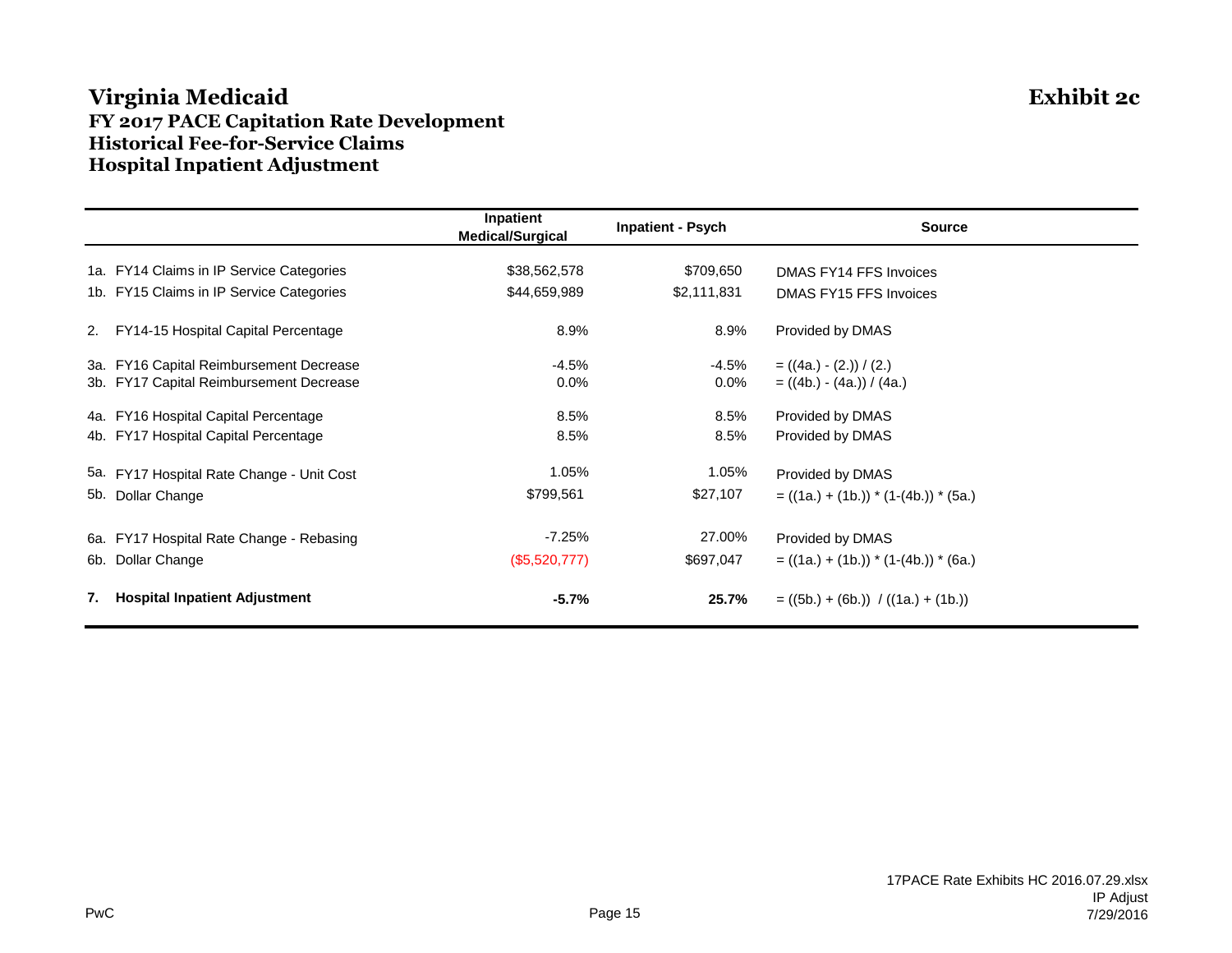## **Virginia Medicaid Exhibit 2d FY 2017 PACE Capitation Rate Development Historical Fee-for-Service Claims Hospital Outpatient Adjustment**

|                   |                                                | OP - Other   | <b>Source</b>                         |
|-------------------|------------------------------------------------|--------------|---------------------------------------|
|                   | 1a. FY14 Total Claims in OP Service Categories | \$8,795,771  | DMAS FY14 FFS Invoices                |
|                   | 1b. FY15 Total Claims in OP Service Categories | \$10,550,323 | DMAS FY15 FFS Invoices                |
|                   | 2a. FY17 Hospital Rate Change - Unit Cost      | 1.05%        | Provided by DMAS                      |
| 2b. Dollar Change |                                                | \$203,134    | $= ((1a.)+(1b.))$ * (2a.)             |
|                   | 3a. FY17 Hospital Rate Change - Rebasing       | $0.1\%$      | Provided by DMAS                      |
| 3b. Dollar Change |                                                | \$19,346     | $= ((1a.)+(1b.))$ * (3a.)             |
|                   | 4. Hospital Outpatient Adjustment              | 1.2%         | $= ((2b.) + (3b.)) / ((1a.) + (1b.))$ |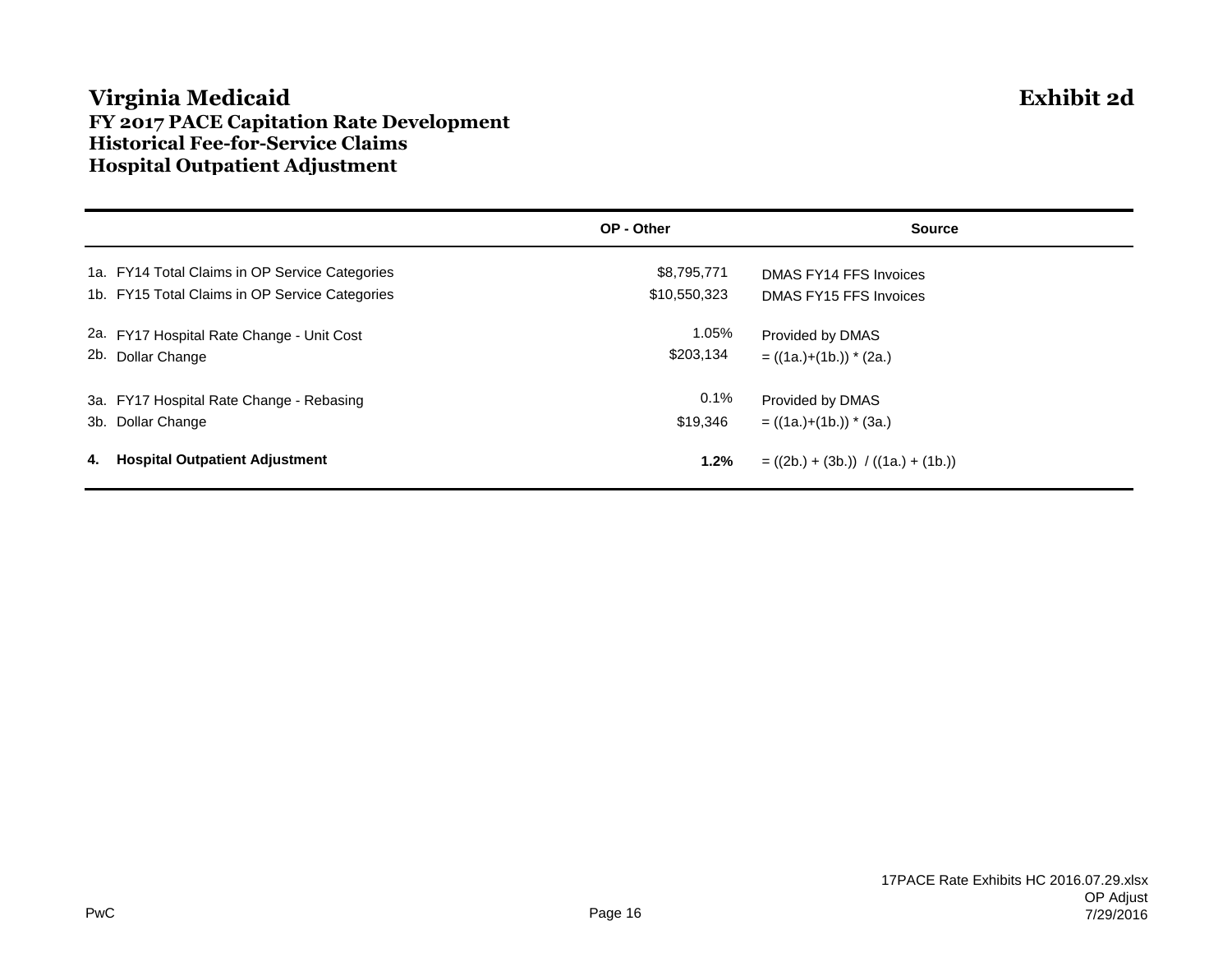## **Virginia Medicaid Exhibit 2e FY 2017 PACE Capitation Rate Development Historical Fee-for-Service Claims Nursing Facility Adjustment**

|                                                      | <b>Adjustment Value</b> | <b>Source</b>                                   |
|------------------------------------------------------|-------------------------|-------------------------------------------------|
| 1a. FY14 Claims in Nursing Facility Service Category | \$936,909,300           | FY14 FFS Invoices                               |
| 1b. FY15 Claims in Nursing Facility Service Category | \$845,212,950           | FY15 FFS Invoices                               |
| 2a. FY15 Prospective Payment Change                  | 10.1%                   | Provided by DMAS                                |
| 2b. Dollar Change                                    | \$94,223,516            | $=$ (1a.) $*$ (2a.)                             |
| 3. FY17 Nursing Facility Capital Percentage          | 9.5%                    | Provided by DMAS                                |
| 4a. FY17 Nursing Facility Rate Increase              | 0.9%                    | Provided by DMAS                                |
| 4b. Dollar Change                                    | \$15,282,836            | $= [((1a.) + (1b.) + (2b.))^* (1-(3.))]^*(4a.)$ |
| 5.<br><b>Nursing Facility Adjustment</b>             | 6.1%                    | $= ((2b.)+(4b.)) / ((1a.)+(1b.))$               |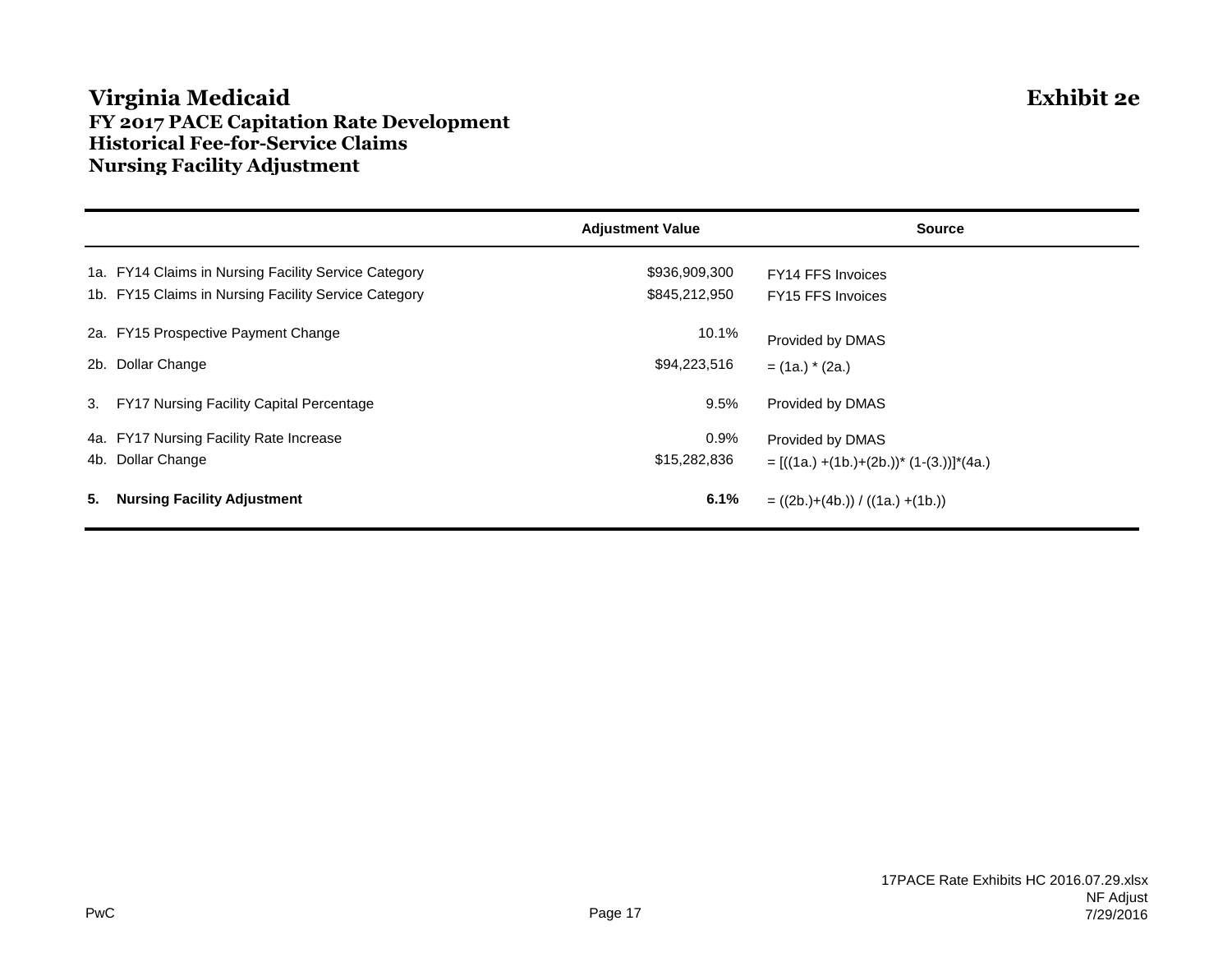## **Virginia Medicaid Exhibit 2f FY 2017 PACE Capitation Rate Development Historical Fee-for-Service Claims DME Fees Adjustment**

|    |                                                               | <b>Adjustment Value</b> | <b>Source</b>            |
|----|---------------------------------------------------------------|-------------------------|--------------------------|
|    | 1a. FY14 Claims Associated with DME/Supplies Service Category | \$12,156,641            | <b>FY14 FFS Invoices</b> |
|    | 1b. FY15 Claims Associated with DME/Supplies Service Category | \$9,379,316             | FY15 FFS Invoices        |
|    | 2. Proportion of Claims subject to change                     | \$977,680               | Provided by DMAS         |
|    | 3a. FY15 DME Fee Change                                       | -33.5%                  | Provided by DMAS         |
|    | 3b. Dollar Change                                             | (\$327,514)             | $= (2.)$ * (3a.)         |
| 4. | <b>DME Fee Adjustment</b>                                     | $-1.5%$                 | $=$ (3b.) / (1a.+1b.)    |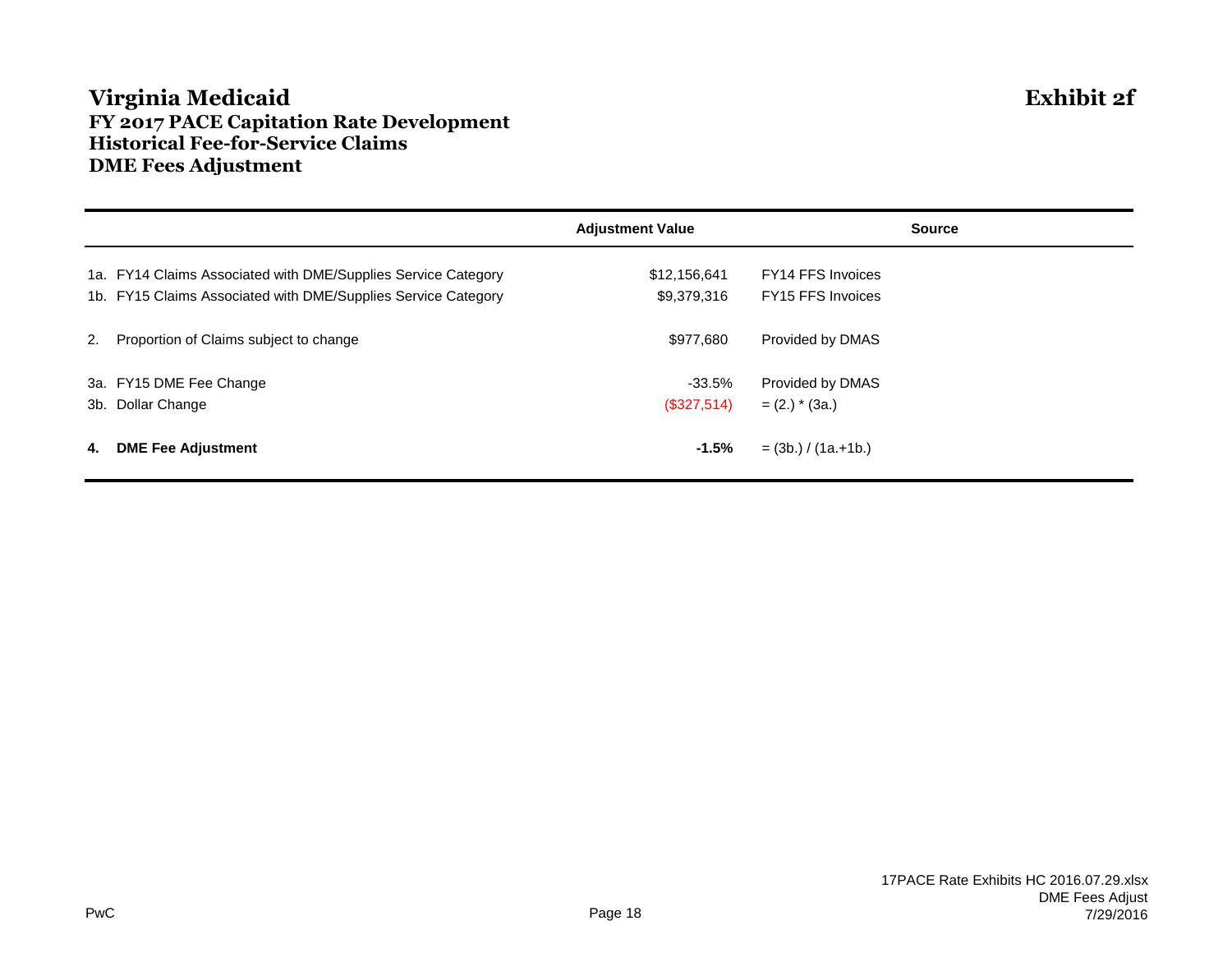## **Virginia Medicaid Exhibit 2g FY 2017 PACE Capitation Rate Development Historical Fee-for-Service Claims Incontinence Supplies Adjustment**

|    |                                                                         | <b>Dual Eligibles</b>   | <b>Non-Dual Eligibles</b> | <b>Source</b>                                              |
|----|-------------------------------------------------------------------------|-------------------------|---------------------------|------------------------------------------------------------|
|    | Total Claims in DME Supplies                                            | \$15,386,896            | \$6.149.061               | FY14-15 FFS Invoices                                       |
| 2. | Proportion of Claims Associated with Incontinence Supplie               | \$9,930,522             | \$420.623                 | FY14-15 FFS Invoices                                       |
|    | 3a. FY16 Average Incontinence Supplies Rate Change<br>3b. Dollar Change | -28.8%<br>(\$2,858,155) | -29.1%<br>(S122, 587)     | Provided by DMAS- Rates Effective FY16<br>$= (2.)$ * (3a.) |
| 4. | <b>Incontinence Supplies Adjustment Factor</b>                          | $-18.6%$                | $-2.0%$                   | $=$ (3b.) / (1.)                                           |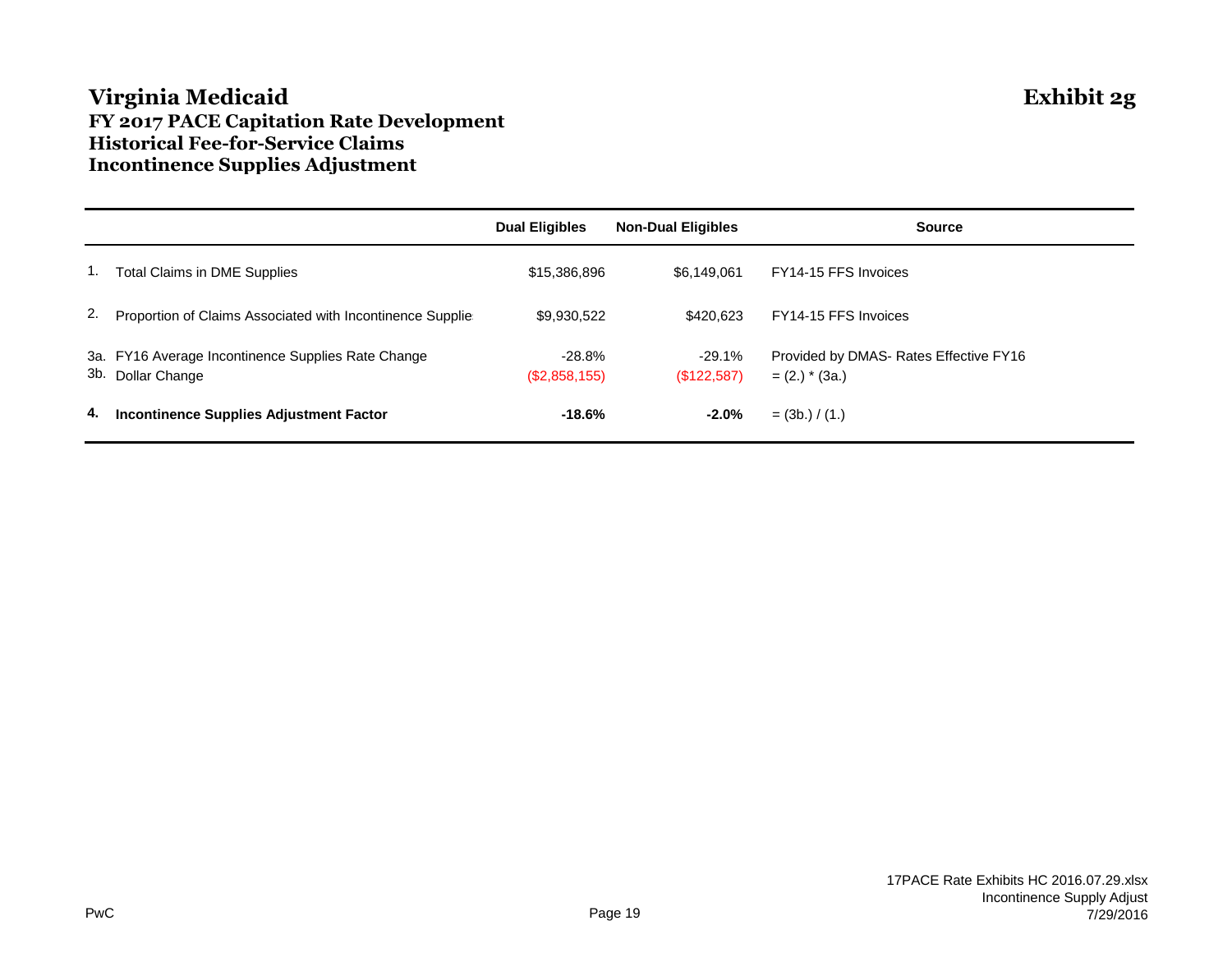## **Virginia Medicaid Exhibit 2h FY 2017 PACE Capitation Rate Development Historical Fee-for-Service Claims Lab Fee Adjustment**

|    |                                       | <b>Adjustment Value</b> | <b>Source</b>                           |
|----|---------------------------------------|-------------------------|-----------------------------------------|
|    | 1a. FY14 Total Claims in Lab Category | \$1,150,856             | FY14 FFS Data                           |
|    | 1b. FY15 Total Claims in Lab Category | \$1,074,825             | FY15 FFS Data                           |
|    | 2. FY15 Lab Fee Adjustment            | $-12%$                  | Provided by DMAS - Rates Effective FY15 |
|    | 2a. Dollar Change                     | (S138,103)              | $=$ (1a.) $*$ (2.)                      |
| 3. | <b>Lab Fee Adjustment</b>             | $-6.2%$                 | $= (2a.) / ( (1a.) + (1b.))$            |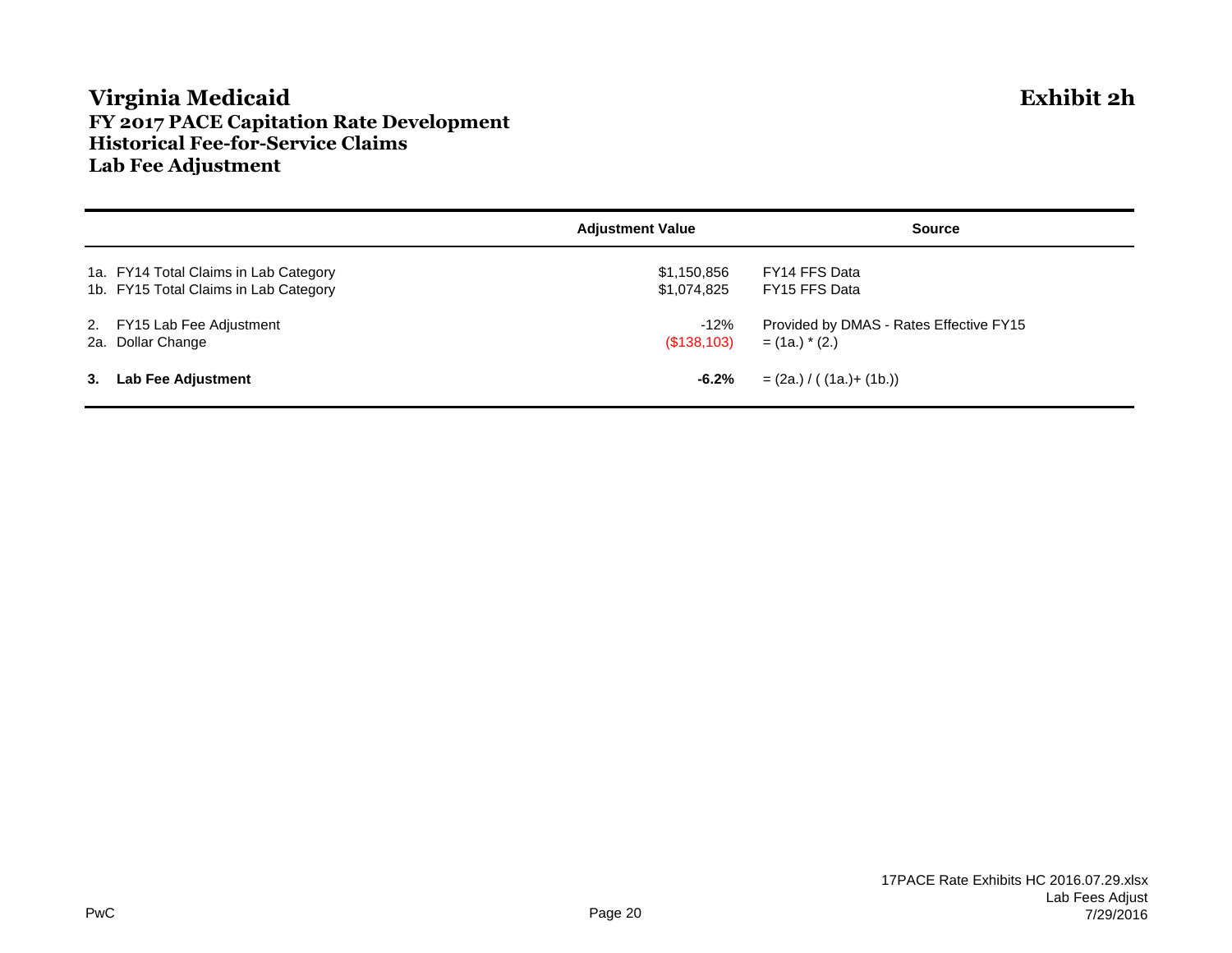## **Virginia Medicaid Exhibit 2i FY 2017 PACE Capitation Rate Development ALTC / HAP Expansion - Health Plan Encounter Data Hepatitis C Treatment Adjustment**

|                                     | <b>ABAD</b>               |                                    |
|-------------------------------------|---------------------------|------------------------------------|
|                                     | <b>Non-Dual Eligibles</b> | <b>Source</b>                      |
| 1. Hepatitis C Treatment Adjustment | $6.7\%$                   | Uses Med 3.0 ABAD Hep C Adjustment |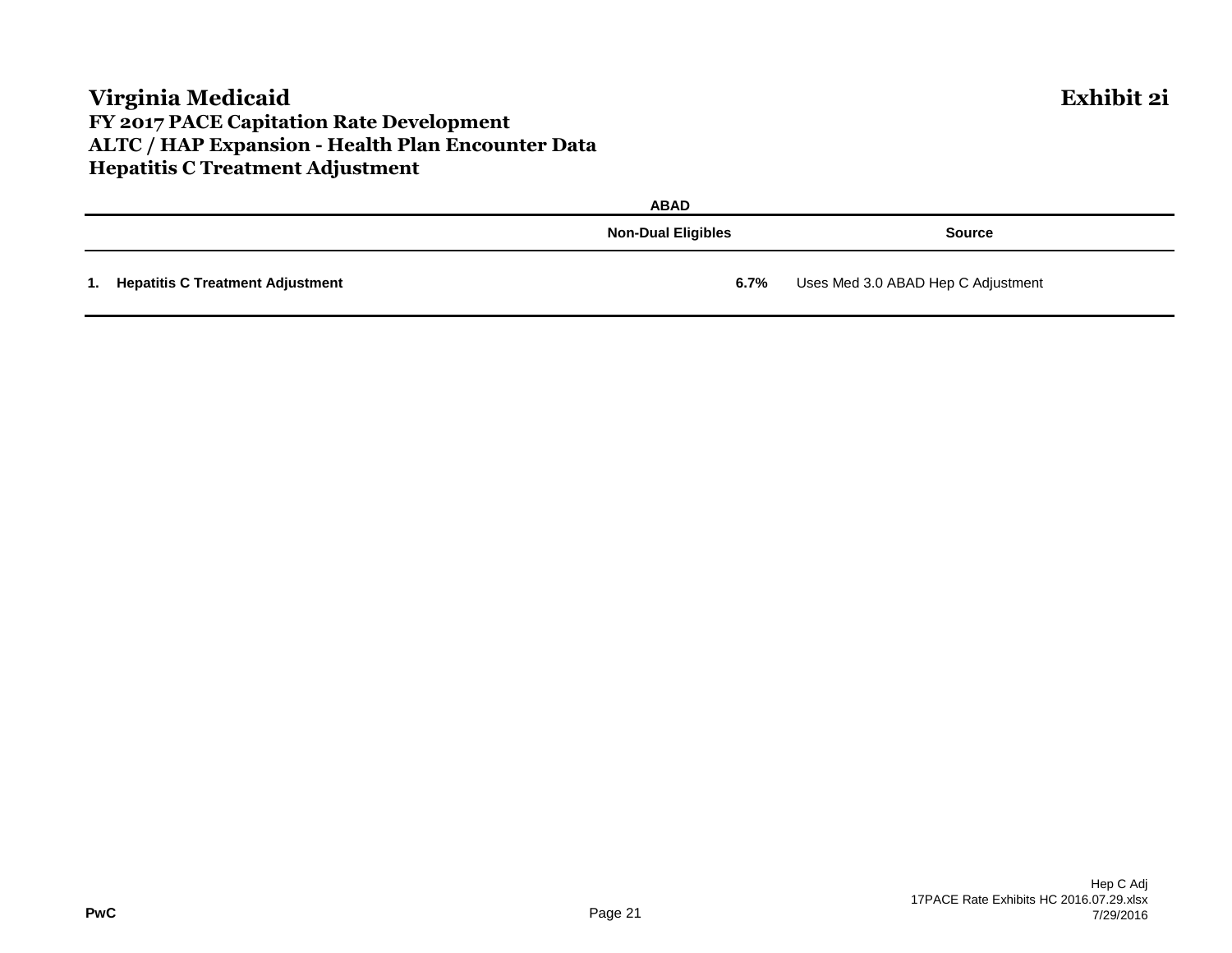## **Virginia Medicaid Exhibit 2j FY 2017 PACE Capitation Rate Development Historical Fee-for-Service Claims Emergency Room Triage Adjustment**

|                                                                    | <b>Non-Dual Eligibles</b> | <b>Source</b>           |
|--------------------------------------------------------------------|---------------------------|-------------------------|
| 1. Total Claims in Physician - Other Practitioner, PCP, Specialist | \$16,528,971              | FY14-15 FFS Invoices    |
| 2 FY14-15 Number of Claims in ER Triage Level 3                    | 381                       | FY14-15 FFS Invoices    |
| 3. ER Cost No Triage Level 3                                       | \$43.57                   | Provided by DMAS        |
| 4. ER Triage Cost                                                  | \$22.06                   | Provided by DMAS        |
| 5. FY16 ER Triage Financial Impact (2 years)                       | \$8,195                   | $= (2.) * ((3.) - (4.)$ |
| 6. FY16 ER Triage Adjustment                                       | 0.05%                     | $= (5.) / (1.)$         |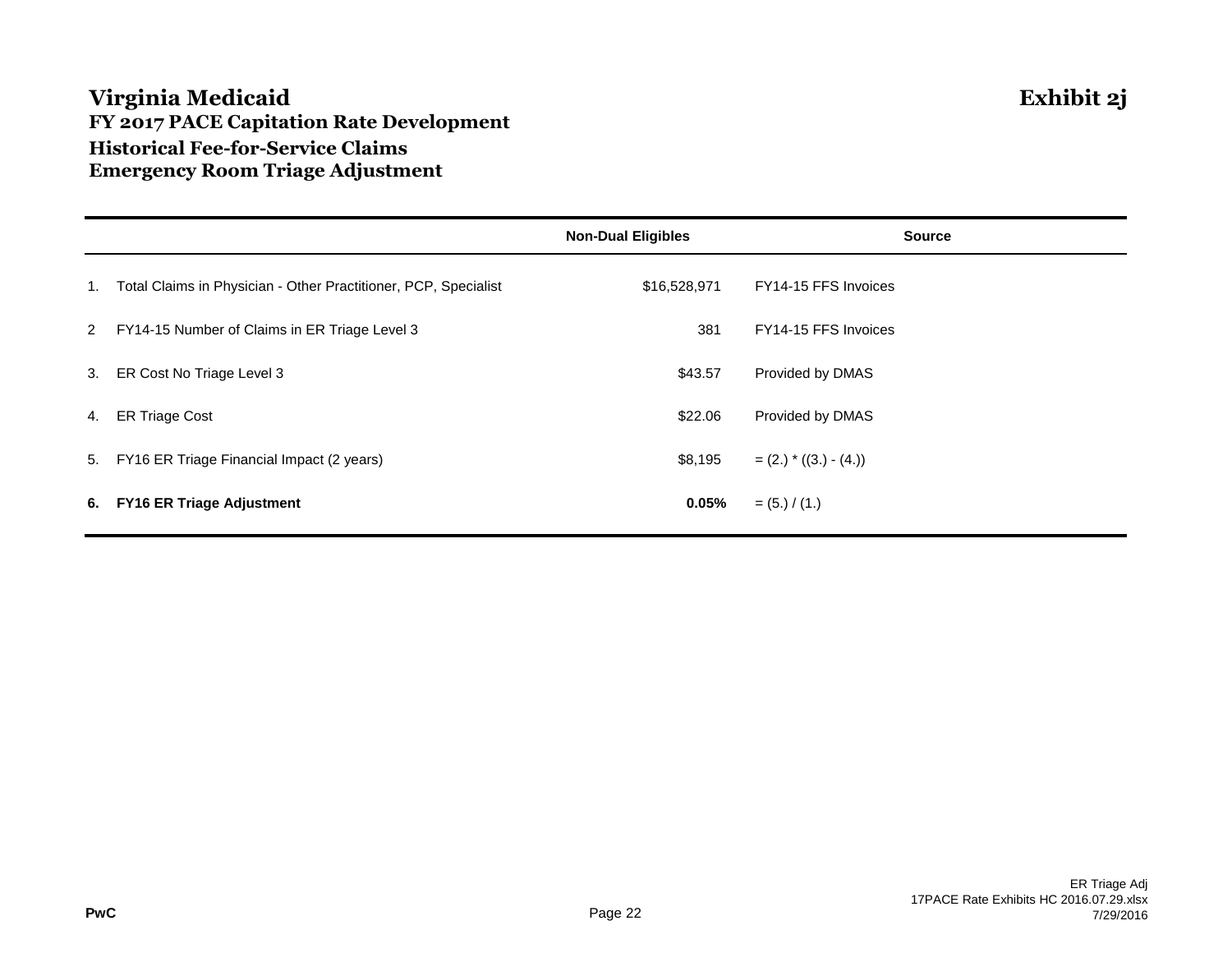## **Virginia Medicaid Exhibit 2k FY 2017 PACE Capitation Rate Development Historical Fee-for-Service Claims Resource Based Relative Value Scale Adjustment**

|    |                                                   | <b>Adjustment Value</b> | <b>Source</b>        |
|----|---------------------------------------------------|-------------------------|----------------------|
| 1. | Professional Fee Adjustment - Effective FY17      | 0.6%                    | Provided by DMAS     |
|    | 2. Proportion of claims subject to fee adjustment | 99%                     | FY14-15 FFS Invoices |
|    | 3. Final Professional Fee Adjustment              | $0.6\%$                 | $=$ (1.) $*$ (2.)    |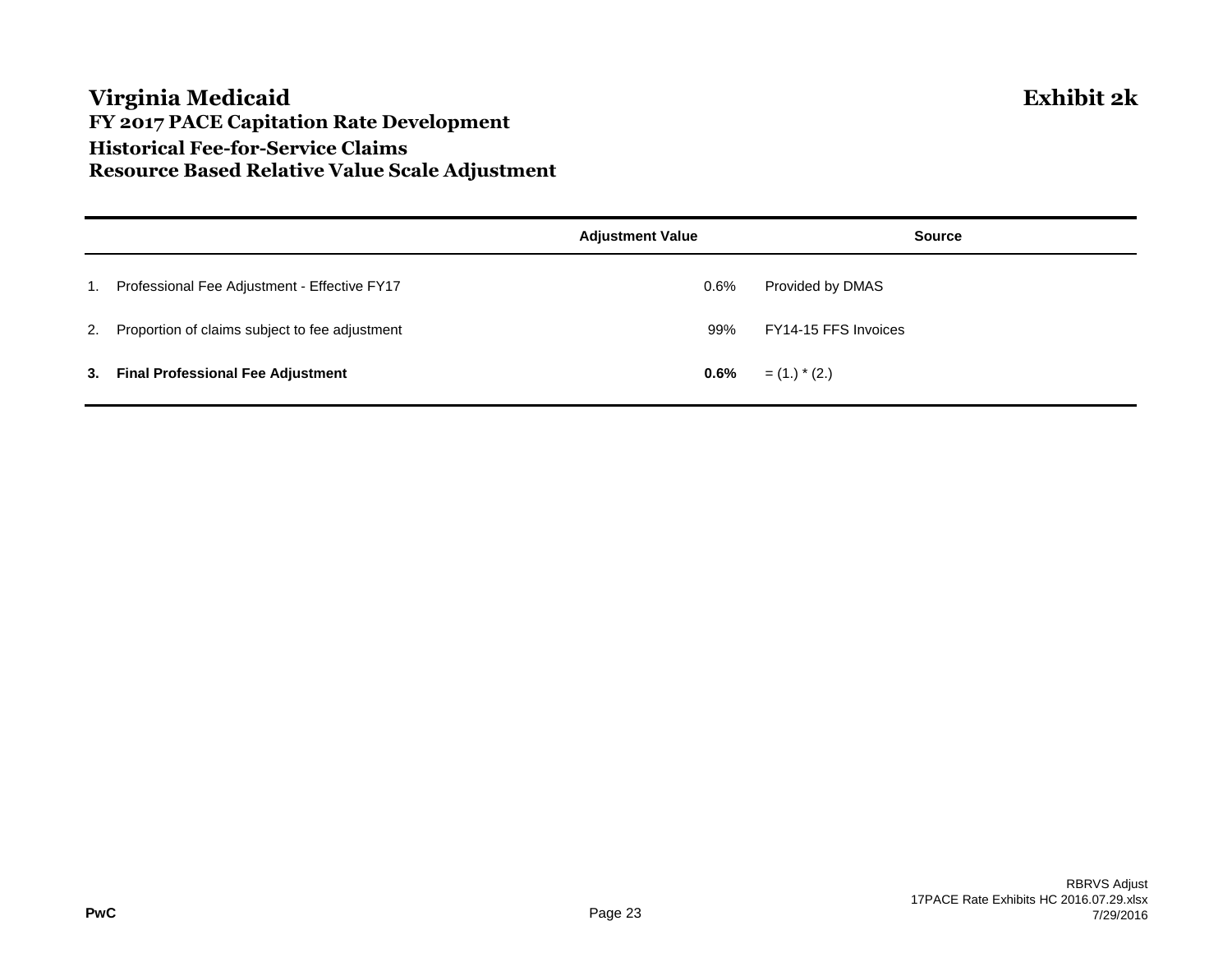## **Virginia Medicaid Exhibit 2l FY 2017 PACE Capitation Rate Development Historical Fee-for-Service Claims Personal Care and Respite Care Adjustment**

|    |                                                  |                                  | <b>Adjustment Value</b> | <b>Source</b>                                 |
|----|--------------------------------------------------|----------------------------------|-------------------------|-----------------------------------------------|
|    | FY14-15 Claims in Service Categories             | a. Consumer Directed Services    | \$256,711,324           | FY14-15 FFS Invoices                          |
|    |                                                  | b. Personal Care Services        | \$423,357,204           | FY14-15 FFS Invoices                          |
|    | 2. FY14-15 Claims Associated with Fee Change     | a. Consumer Directed Services    | \$256,564,718           | FY14-15 FFS Invoices                          |
|    |                                                  | b. Personal Care Services        | \$489,729,648           | FY14-15 FFS Invoices                          |
| 3. | FY16 Fee Change (CDLTC, Personal Care)           |                                  | 2.0%                    | Provided by DMAS                              |
| 4. | FY17 Fee Change (CDLTC, Personal Care)           |                                  | 2.0%                    | Provided by DMAS                              |
| 5. | Dollar Change                                    | a. Consumer Directed Services    | \$10,365,215            | $= ((2a.)$ $*[(1+(3.))*(1+(4.))-1]$           |
|    |                                                  | b. Personal Care Services        | \$19,785,078            | $= ((2b.)$ *[ $((1 + (3.))$ * $((1+(4.))$ -1] |
|    |                                                  |                                  |                         |                                               |
| 6. | <b>Personal Care and Respite Care Adjustment</b> | a. Consumer Directed Services    | 4.0%                    | $=$ (5a.) / (1a.)                             |
|    |                                                  | <b>b.</b> Personal Care Services | 4.7%                    | $=$ (5b.) / (1b.)                             |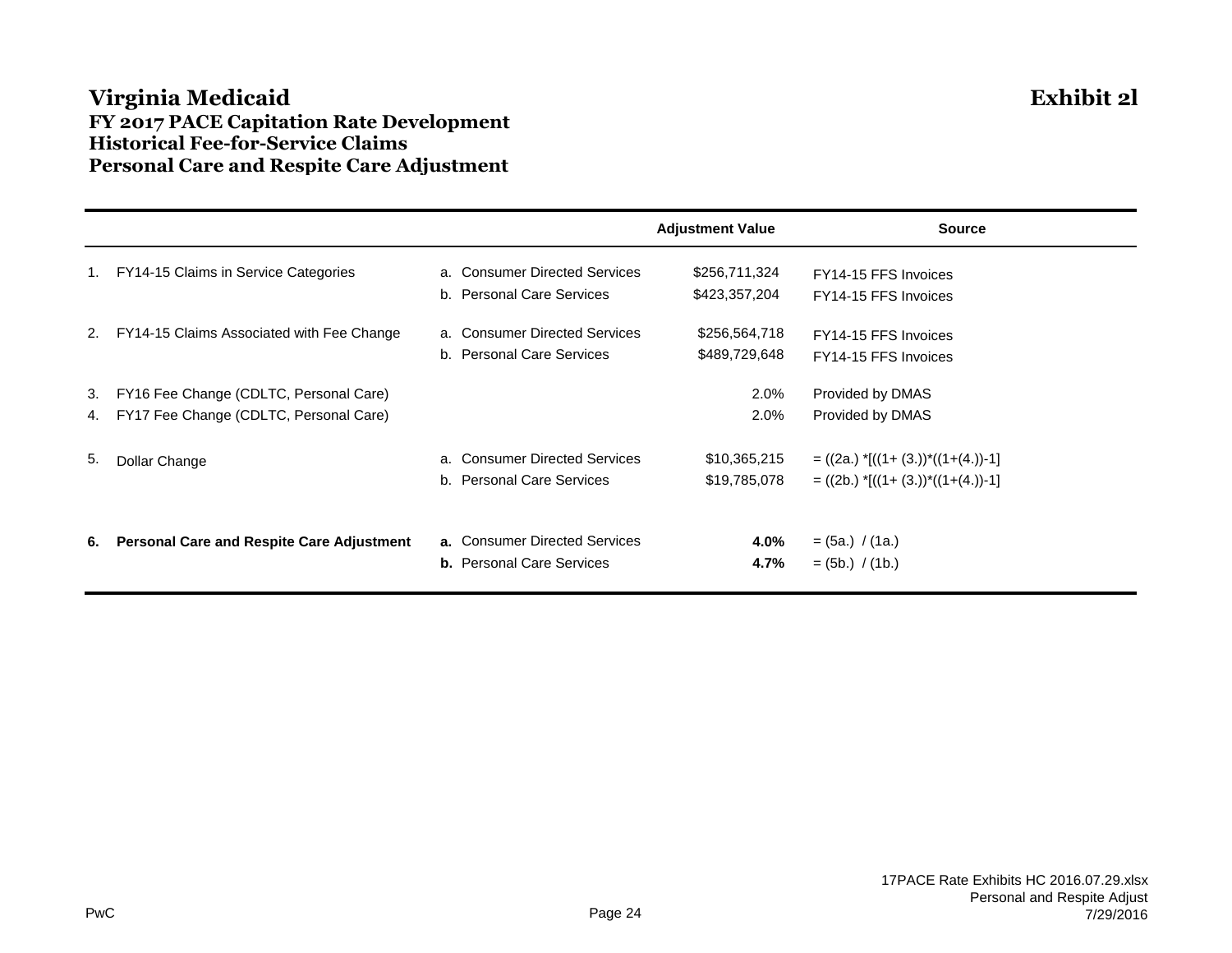## **Virginia Medicaid Exhibit 2m FY 2017 PACE Capitation Rate Development Historical Fee-for-Service Claims Home Health and Rehab Adjustment**

|    |                                           |                                   | <b>Adjustment Value</b> | <b>Source</b>        |
|----|-------------------------------------------|-----------------------------------|-------------------------|----------------------|
| 1. | FY14-15 Claims in Service Categories      | a. Home Health Services           | \$2,950,277             | FY14-15 FFS Invoices |
|    |                                           | b. Physician - Other Practitioner | \$13,078,908            | FY14-15 FFS Invoices |
| 2. | FY14-15 Claims Associated with Fee Change | a. Home Health                    | \$933,513               | FY14-15 FFS Invoices |
|    |                                           | b. Physician - Other Practitioner | \$127,334               | FY14-15 FFS Invoices |
| 3. | FY17 Fee Change                           | a. Home Health Inflation          | 1.7%                    | Provided by DMAS     |
|    |                                           | b. OP Rehab Inflation             | 2.1%                    | Provided by DMAS     |
| 4. | Dollar Change                             | a. Home Health Services           | \$15,870                | $= ((2a.) * (3a.))$  |
|    |                                           | b. Physician - Other Practitioner | \$2,674                 | $= ((2b.) * (3b.))$  |
| 5. | Home Health and Rehab Adjustment          | a. Home Health Services           | 0.54%                   | $= (4a.) / (1a.)$    |
|    |                                           | b. Physician - Other Practitioner | 0.02%                   | $= (4b.)$ /(1b.)     |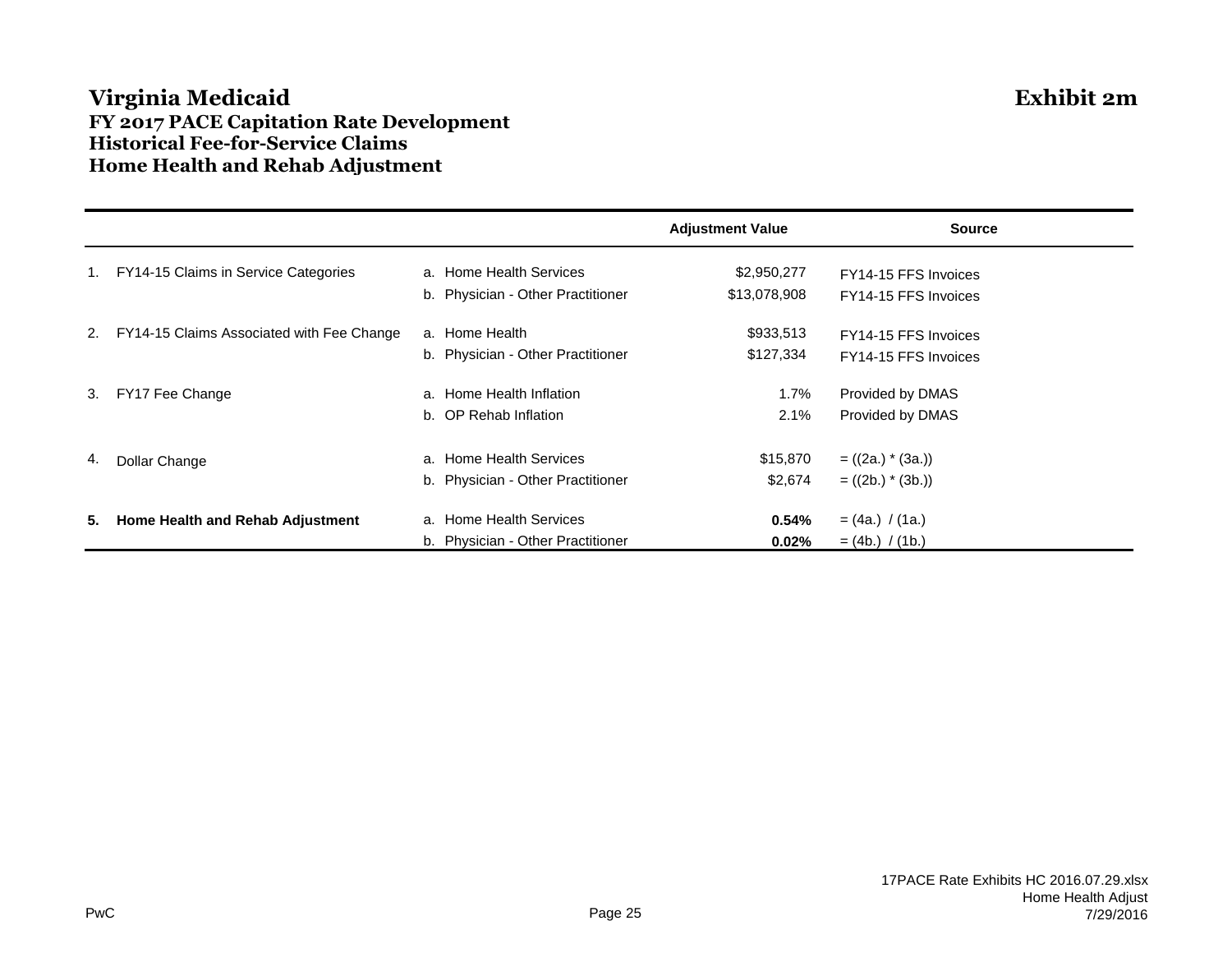## **Virginia Medicaid Exhibit 2n FY 2017 PACE Capitation Rate Development Historical Fee-for-Service Claims Non-Emergency Transportation Adjustment**

|                                                  | <b>Adjustment Value</b> | Source                                                      |
|--------------------------------------------------|-------------------------|-------------------------------------------------------------|
| <b>Non-ER Transportation Rate - Nursing Home</b> | \$82.46                 | From DMAS - Rates Effective January 1, 2016 - June 30, 2017 |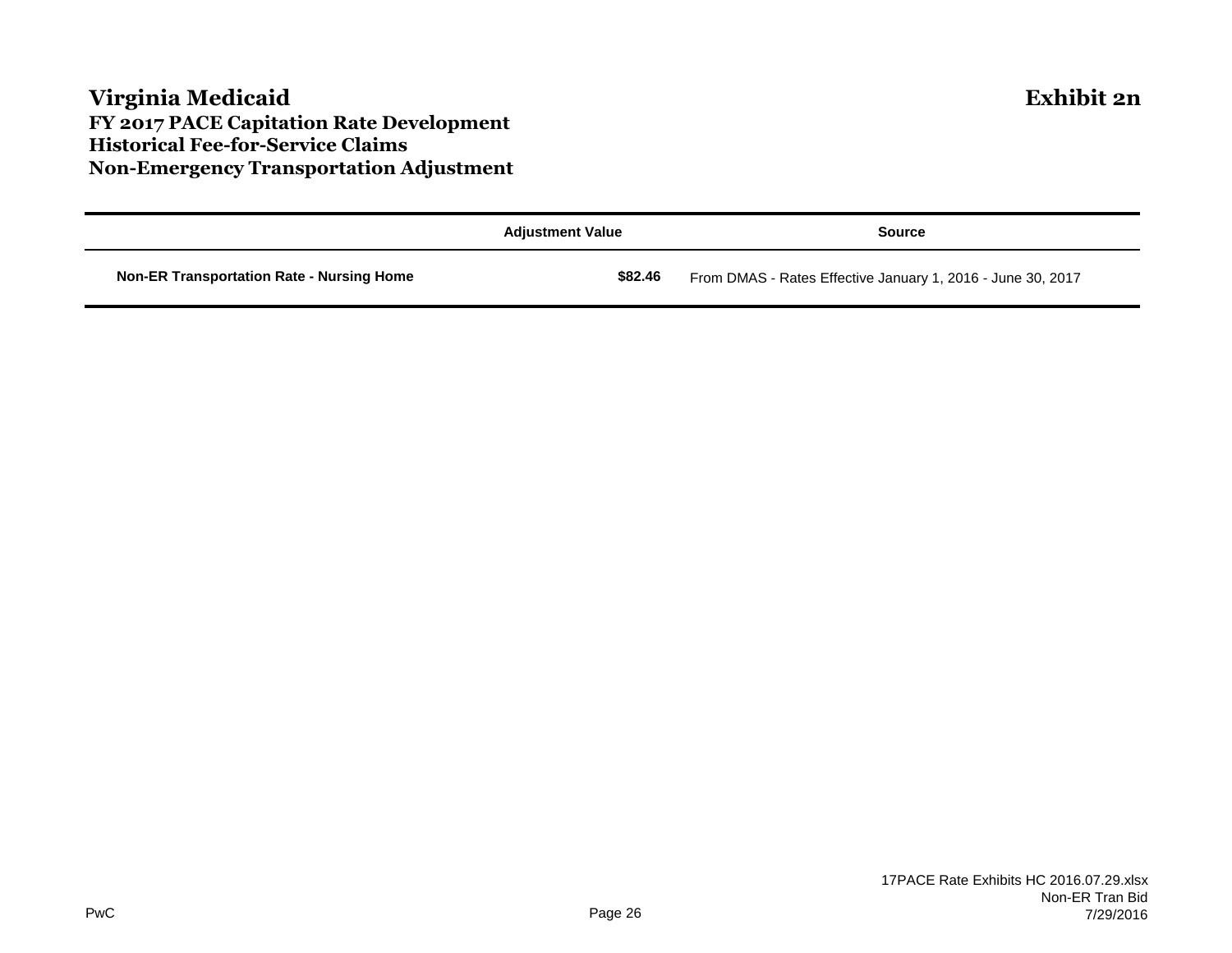## **Virginia Medicaid Exhibit 2o FY 2017 PACE Capitation Rate Development Historical Fee-for-Service Claims Other Adjustments**

|                |                                        | <b>Adjustment Values</b> | <b>Source</b>    |
|----------------|----------------------------------------|--------------------------|------------------|
| $\mathbf{1}$ . | <b>DMAS Fee-For-Service Admin Cost</b> | $2.0\%$                  | Provided by DMAS |
|                | 2. Saving below UPL Rates              | $-3.5%$                  | Provided by DMAS |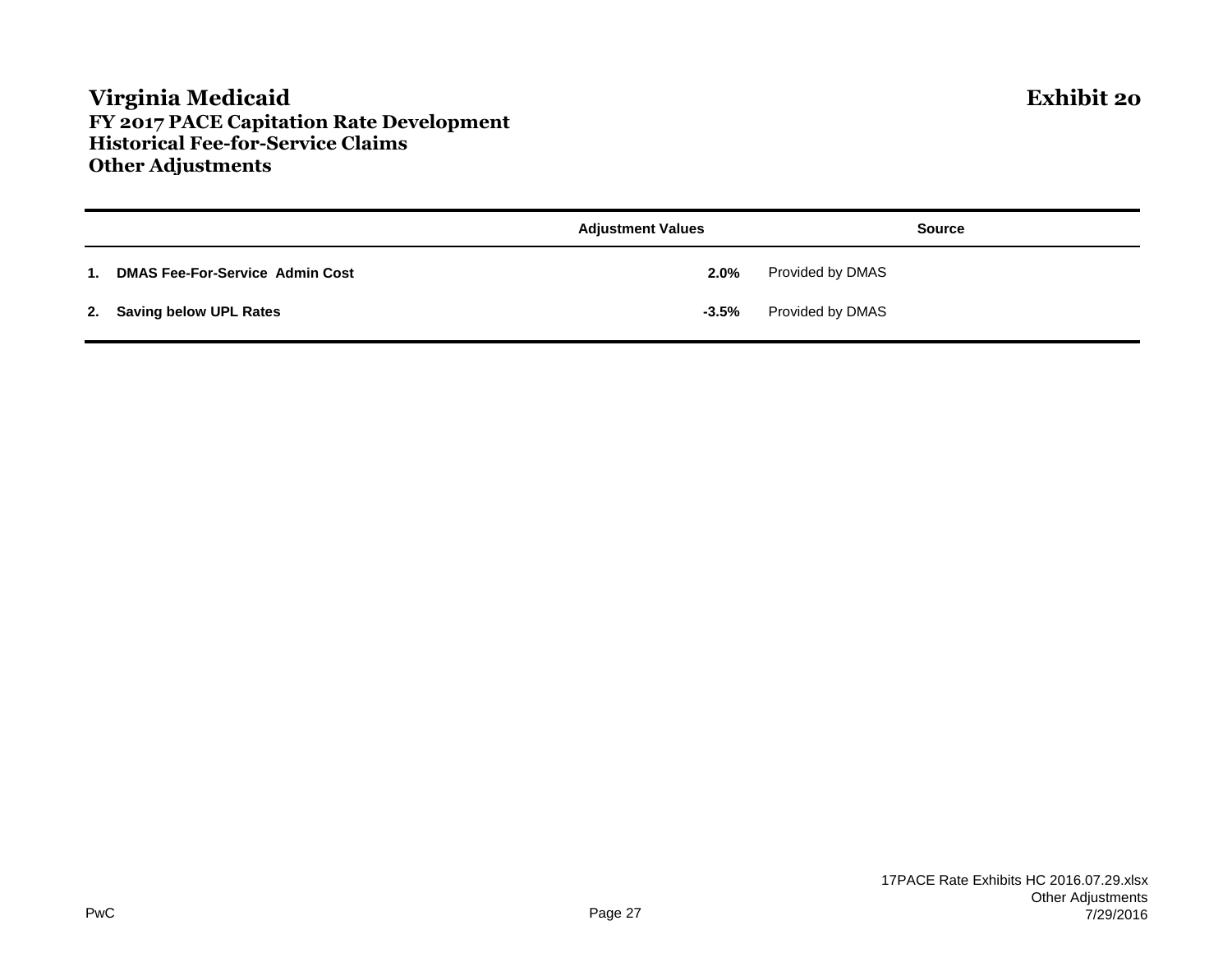#### **Virginia Medicaid Exhibit 3a FY 2017 PACE Capitation Rate Development Historical Fee-for-Service Claims IBNR, Policy/Program, and Trend Adjustments for Dual Population**

|                                    |             | <b>Completion and Policy/Program Adjustments</b> |                                              |                   | <b>Data Period Trend</b> |                                      | <b>Contract Period</b>                      |                           |  |
|------------------------------------|-------------|--------------------------------------------------|----------------------------------------------|-------------------|--------------------------|--------------------------------------|---------------------------------------------|---------------------------|--|
| <b>Category of Service</b>         | <b>IBNR</b> | Policy/<br>Program                               | <b>Total Base Data</b><br><b>Adjustments</b> | <b>Cost Trend</b> | <b>Utilization Trend</b> | Cost and<br><b>Utilization Trend</b> | <b>Cost and</b><br><b>Utilization Trend</b> | <b>Total Trend Factor</b> |  |
| <b>Nursing Facility</b>            | 0.1%        | 6.1%                                             | 6.2%                                         | 0.0%              | 0.0%                     | 0.0%                                 | 0.0%                                        | 1.0000                    |  |
| <b>Adult Day Care</b>              | 0.1%        | 2.4%                                             | 2.5%                                         | $-8.8%$           | 15.4%                    | 5.2%                                 | 6.5%                                        | 1.1559                    |  |
| Personal Care                      | 0.0%        | 4.7%                                             | 4.7%                                         | 0.0%              | 1.2%                     | 1.2%                                 | 2.5%                                        | 1.0504                    |  |
| <b>Consumer Directed Services</b>  | 0.0%        | 4.1%                                             | 4.1%                                         | 0.0%              | 1.2%                     | 1.2%                                 | 2.5%                                        | 1.0504                    |  |
| IP Medical/Surgical - DRG Services | 0.6%        | $-5.7%$                                          | $-5.1%$                                      | 4.6%              | $-5.3%$                  | $-0.9%$                              | 0.0%                                        | 0.9913                    |  |
| IP Psych - Per Diem Services       | 0.0%        | 25.7%                                            | 25.7%                                        | 4.6%              | $-5.3%$                  | $-0.9%$                              | 0.0%                                        | 0.9913                    |  |
| <b>Outpatient Hospital</b>         | $-0.1%$     | 1.1%                                             | 0.9%                                         | 43.1%             | 1.0%                     | 44.5%                                | 23.0%                                       | 1.9698                    |  |
| Practitioner                       | 0.1%        | 0.6%                                             | 0.7%                                         | 0.7%              | 3.9%                     | 4.7%                                 | 4.4%                                        | 1.1159                    |  |
| <b>Prescription Drug</b>           | 0.0%        | $-3.1%$                                          | $-3.0%$                                      | 1.3%              | $-12.6%$                 | $-11.5%$                             | 0.0%                                        | 0.8849                    |  |
| Other                              | 0.1%        | $-20.0%$                                         | $-19.8%$                                     | $-4.9%$           | $-9.0%$                  | $-13.4%$                             | 0.0%                                        | 0.8656                    |  |
| <b>Weighted Average*</b>           | 0.1%        | 5.3%                                             | 5.4%                                         | 0.0%              | 0.4%                     | 0.4%                                 | 0.8%                                        | 1.0165                    |  |
| <b>Medicare Crossovers</b>         |             |                                                  |                                              |                   |                          |                                      |                                             |                           |  |
| Inpatient                          | $-0.1%$     | 0.0%                                             | $-0.1%$                                      | 6.8%              | $-2.0%$                  | 4.7%                                 | 3.1%                                        | 1.0959                    |  |
| <b>Nursing Facility</b>            | $-0.1%$     | 0.0%                                             | $-0.1%$                                      | 6.8%              | $-2.0%$                  | 4.7%                                 | 3.1%                                        | 1.0959                    |  |
| Outpatient                         | $-0.1%$     | 0.0%                                             | $-0.1%$                                      | 6.8%              | $-2.0%$                  | 4.7%                                 | 3.1%                                        | 1.0959                    |  |
| Professional                       | $-0.1%$     | 0.0%                                             | $-0.1%$                                      | 6.8%              | $-2.0%$                  | 4.7%                                 | 3.1%                                        | 1.0959                    |  |
| Other                              | $-0.1%$     | 0.0%                                             | $-0.1%$                                      | 6.8%              | $-2.0%$                  | 4.7%                                 | 3.1%                                        | 1.0959                    |  |
| <b>Weighted Average*</b>           | $-0.1%$     | 0.0%                                             | $-0.1%$                                      | 6.8%              | $-2.0%$                  | 4.7%                                 | 3.1%                                        | 1.0959                    |  |
| <b>Months of Trend Applied:</b>    |             |                                                  |                                              | 12                | 12                       | 12                                   | 18                                          |                           |  |

Notes:

Trend rates are calculated based on regression studies of historical Virginia fee-for-service data. Contract period trend

for Nursing Home, Adult Day Care, and Personal Care categories also considers DMAS budget projections.

Trend rates have been calculated separately for the broad service categories shown above.

Regressions were based on PMPM costs. Trends for Long Term Care Services were developed from historical data and DMAS budget information.

The following categories include patient payments: Nursing Facility, Adult Day Care, Personal Care, Consumer Directed Services, and Medicare Crossover - Nursing Facility.

Data period trend are applied from the midpoint of the data period to the end of the data period using compound interest

calculations. Contract period trends are applied from the end of the data period to the midpoint of the contract period using compound interest.

**Total Trend & IBNR = [(1 + Data Period Trend) ^ (months/12) \* (1+ Contract Period Utilization Trend) ^ (months/12) \* (1 + IBNR Adjustment)]** \*Weighted average is calculated using a distribution by Service Type, before Trend (Adjusted FY 2014-2015 Claims)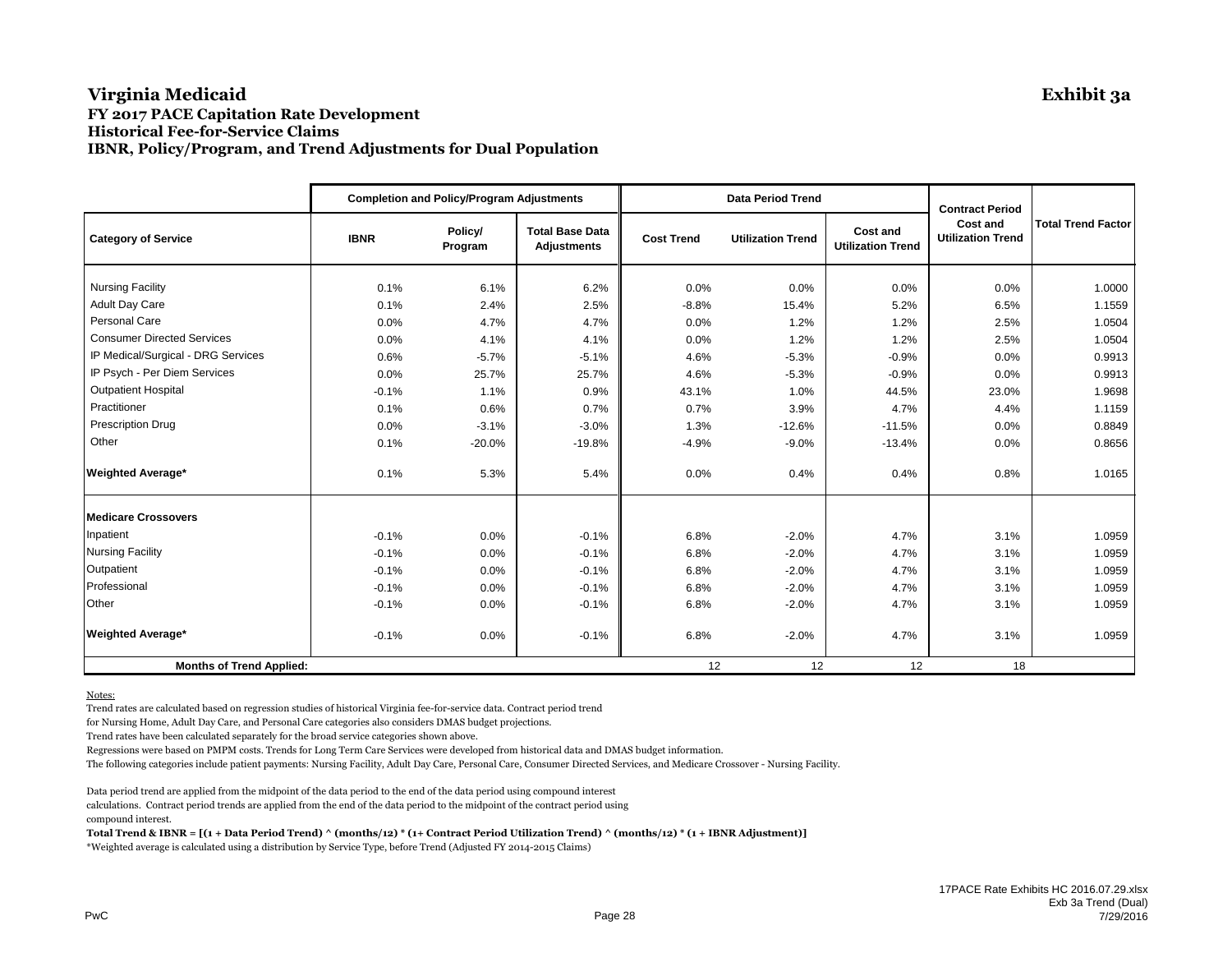#### **Virginia Medicaid Exhibit 3b FY 2017 PACE Capitation Rate Development Historical Fee-for-Service Claims IBNR, Policy/Program, and Trend Adjustments for Non-Dual Population**

|                                    |             | <b>Completion and Policy/Program Adjustments</b> |                                              |                                               | <b>Data Period Trend</b> | <b>Contract Period</b>               |                                             |                           |
|------------------------------------|-------------|--------------------------------------------------|----------------------------------------------|-----------------------------------------------|--------------------------|--------------------------------------|---------------------------------------------|---------------------------|
| <b>Category of Service</b>         | <b>IBNR</b> | Policy/<br>Program                               | <b>Total Base Data</b><br><b>Adjustments</b> | <b>Utilization Trend</b><br><b>Cost Trend</b> |                          | Cost and<br><b>Utilization Trend</b> | <b>Cost and</b><br><b>Utilization Trend</b> | <b>Total Trend Factor</b> |
| <b>Nursing Facility</b>            | 0.2%        | 6.1%                                             | 6.3%                                         | 0.0%                                          | 0.0%                     | 0.0%                                 | 0.0%                                        | 1.0000                    |
| <b>Adult Day Care</b>              | 0.1%        | 2.4%                                             | 2.5%                                         | $-8.8%$                                       | 15.4%                    | 5.2%                                 | 6.5%                                        | 1.1559                    |
| Personal Care                      | 0.0%        | 4.7%                                             | 4.7%                                         | 0.0%                                          | 1.2%                     | 1.2%                                 | 2.5%                                        | 1.0504                    |
| <b>Consumer Directed Services</b>  | 0.0%        | 4.0%                                             | 4.1%                                         | 0.0%                                          | 1.2%                     | 1.2%                                 | 2.5%                                        | 1.0504                    |
| IP Medical/Surgical - DRG Services | 0.2%        | $-5.7%$                                          | $-5.4%$                                      | 3.5%                                          | $-4.0%$                  | $-0.6%$                              | 0.0%                                        | 0.9936                    |
| IP Psych - Per Diem Services       | 0.0%        | 25.7%                                            | 25.7%                                        | 3.5%                                          | $-4.0%$                  | $-0.6%$                              | 0.0%                                        | 0.9936                    |
| <b>Outpatient Hospital</b>         | 0.3%        | 0.9%                                             | 1.2%                                         | $-5.9%$                                       | 5.0%                     | $-1.2%$                              | 1.2%                                        | 1.0058                    |
| Practitioner                       | 0.2%        | 0.6%                                             | 0.9%                                         | 12.6%                                         | $-13.5%$                 | $-2.6%$                              | 0.0%                                        | 0.9745                    |
| <b>Prescription Drug</b>           | 0.0%        | $-27.7\%$                                        | $-27.7%$                                     | 7.8%                                          | $-7.2%$                  | 0.0%                                 | 2.3%                                        | 1.0353                    |
| Other                              | 0.2%        | $-3.4%$                                          | $-3.2%$                                      | $-1.0%$                                       | $-17.3%$                 | $-18.1%$                             | 0.0%                                        | 0.8192                    |
| <b>Weighted Average*</b>           | 0.1%        | 0.1%                                             | 0.2%                                         | 2.0%                                          | $-2.4%$                  | $-0.6%$                              | 0.8%                                        | 1.0059                    |
| <b>Months of Trend Applied:</b>    |             |                                                  |                                              | 12                                            | 12                       | 12                                   | 18                                          |                           |

Notes:

Trend rates are calculated based on regression studies of historical Virginia fee-for-service data. Contract period trend

for Nursing Home, Adult Day Care, and Personal Care categories also considers DMAS budget projections.

Trend rates have been calculated separately for the broad service categories shown above.

Regressions were based on PMPM costs. Trends for Long Term Care Services were developed from historical data and DMAS budget information.

The following categories include patient payments: Nursing Facility, Adult Day Care, Personal Care, Consumer Directed Services, and Medicare Crossover - Nursing Facility.

Data period trend are applied from the midpoint of the data period to the end of the data period using compound interest calculations. Contract period trends are applied from the end of the data period to the midpoint of the contract period using compound interest.

**Total Trend & IBNR = [(1 + Data Period Trend) ^ (months/12) \* (1+ Contract Period Utilization Trend) ^ (months/12) \* (1 + IBNR Adjustment)]** \*Weighted average is calculated using a distribution by Service Type, before Trend (Adjusted FY 2014-2015 Claims)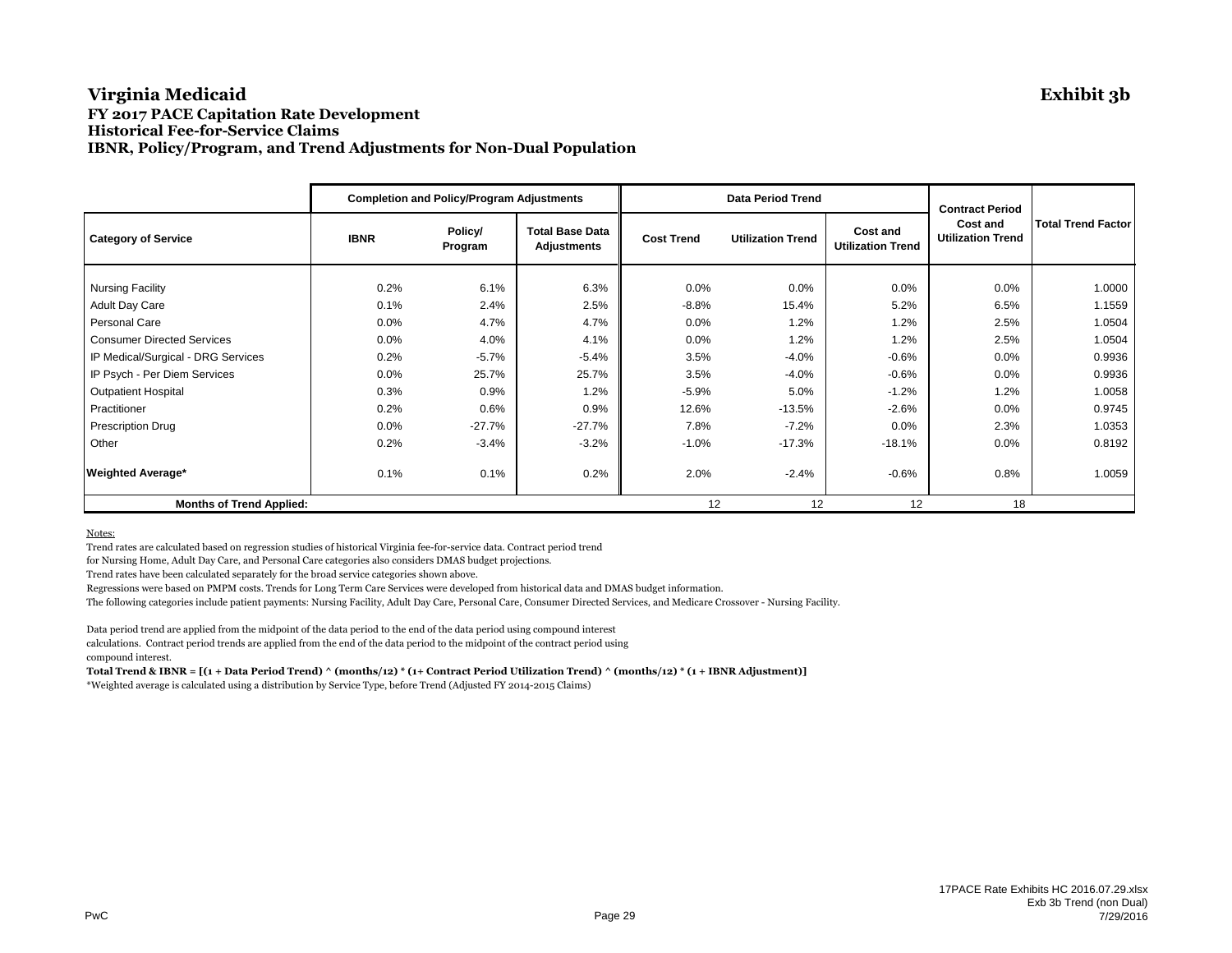|                                        |                                     |                                        |                                    | Age 55 and Over                      |                                         |                     |                                      |                                           |                   |                                                 |
|----------------------------------------|-------------------------------------|----------------------------------------|------------------------------------|--------------------------------------|-----------------------------------------|---------------------|--------------------------------------|-------------------------------------------|-------------------|-------------------------------------------------|
| <b>Northern Virginia</b>               | Medicaid<br>Payments<br>FY14 - FY15 | <b>Completion Factor</b><br>Adjustment | Patient<br>Payments<br>FY14 - FY15 | Policy and<br>Program<br>Adjustments | Completed and<br><b>Adjusted Claims</b> | Trend<br>Adjustment | Completed &<br><b>Trended Claims</b> | <b>FFSE</b><br><b>PMPM</b><br><b>FY17</b> | Savings<br>Factor | Unadjusted<br>Capitation<br>Rate<br><b>FY17</b> |
| <b>Service Type</b>                    |                                     |                                        |                                    |                                      |                                         |                     |                                      |                                           |                   |                                                 |
| <b>Adult Day Care</b>                  | \$8,231,119                         | \$4,715                                | \$36,986                           | \$199,394                            | \$8,472,213                             | 1.156               | \$9,792,947                          | \$81.05                                   | 0.965             | \$78.22                                         |
| <b>Ambulatory Surgery Center</b>       | \$2,683                             | \$2                                    |                                    |                                      | \$2,685                                 | 1.116               | \$2,996                              | \$0.02                                    | 0.965             | \$0.02                                          |
| <b>Case Management Services</b>        | \$0                                 | \$0                                    |                                    |                                      | \$0                                     | 1.116               | \$0                                  | \$0.00                                    | 0.965             | \$0.00                                          |
| <b>Consumer Directed Services</b>      | \$31,383,730                        | \$10,438                               | \$292,941                          | \$1,279,428                          | \$32,966,538                            | 1.050               | \$34.626.572                         | \$286.59                                  | 0.965             | \$276.56                                        |
| DME/Supplies                           | \$2,938,495                         | \$4,201                                |                                    | (\$591,365)                          | \$2,351,331                             | 0.866               | \$2,035,265                          | \$16.84                                   | 0.965             | \$16.26                                         |
| Emergency                              | \$18,723                            | (\$27)                                 |                                    |                                      | \$18,697                                | 1.970               | \$36,828                             | \$0.30                                    | 0.965             | \$0.29                                          |
| <b>FQHC</b>                            | \$299                               | \$0                                    |                                    |                                      | \$299                                   | 1.116               | \$334                                | \$0.00                                    | 0.965             | \$0.00                                          |
| <b>Home Health Services</b>            | \$19,006                            | (S27)                                  |                                    | \$102                                | \$19,081                                | 1.970               | \$37,585                             | \$0.31                                    | 0.965             | \$0.30                                          |
| Inpatient - Medical/Surgical           | \$7,747,055                         | \$48,316                               |                                    | (\$442,231)                          | \$7,353,140                             | 0.991               | \$7,288,816                          | \$60.33                                   | 0.965             | \$58.21                                         |
| Inpatient - Psych                      | \$154,390                           | \$0                                    |                                    | \$39,625                             | \$194,015                               | 0.991               | \$192,318                            | \$1.59                                    | 0.965             | \$1.54                                          |
| Lab and X-ray Services                 | \$12,163                            | \$17                                   |                                    | (\$756)                              | \$11,425                                | 0.866               | \$9,889                              | \$0.08                                    | 0.965             | \$0.08                                          |
| Medicare Xover - IP                    | \$2,727,279                         | (\$1,824)                              |                                    |                                      | \$2,725,455                             | 1.096               | \$2,986,728                          | \$24.72                                   | 0.965             | \$23.85                                         |
| Medicare Xover - Nursing Facility      | \$1,628,554                         | (\$1,089)                              | \$20,409                           |                                      | \$1,647,874                             | 1.096               | \$1,805,845                          | \$14.95                                   | 0.965             | \$14.42                                         |
| Medicare Xover - OP                    | \$1,567,217                         | (\$1,048)                              |                                    |                                      | \$1,566,169                             | 1.096               | \$1,716,309                          | \$14.21                                   | 0.965             | \$13.71                                         |
| Medicare Xover - Other                 | \$687,624                           | (\$460)                                |                                    |                                      | \$687,164                               | 1.096               | \$753,038                            | \$6.23                                    | 0.965             | \$6.01                                          |
| Medicare Xover - Physician             | \$3,842,863                         | (\$2,569)                              |                                    |                                      | \$3,840,294                             | 1.096               | \$4,208,439                          | \$34.83                                   | 0.965             | \$33.61                                         |
| <b>Nursing Facility</b>                | \$231,435,583                       | \$124,714                              | \$50,106,798                       | \$14,228,723                         | \$295,895,817                           | 1.000               | \$295,895,817                        | \$2,449.00                                | 0.965             | \$2,363.28                                      |
| Outpatient - Other                     | \$966,075                           | (\$1,368)                              |                                    | \$11,094                             | \$975,801                               | 1.970               | \$1,922,087                          | \$15.91                                   | 0.965             | \$15.35                                         |
| Outpatient - Psychological             | \$0                                 | \$0                                    |                                    |                                      | \$0                                     | 1.970               | \$0                                  | \$0.00                                    | 0.965             | \$0.00                                          |
| <b>Personal Care Services</b>          | \$143,149,998                       | \$46,488                               | 491505.4693                        | \$6,715,081                          | \$150,403,072                           | 1.050               | \$157,976,640                        | \$1.307.50                                | 0.965             | \$1,261.74                                      |
| Physician - Clinic                     | \$39,050                            | \$30                                   |                                    | \$245                                | \$39,325                                | 1.116               | \$43,884                             | \$0.36                                    | 0.965             | \$0.35                                          |
| Physician - IP Mental Health           | \$663                               | \$1                                    |                                    | \$4                                  | \$667                                   | 1.116               | \$745                                | \$0.01                                    | 0.965             | \$0.01                                          |
| Physician - OP Mental Health           | \$21,853,821                        | \$16,639                               |                                    | \$136,980                            | \$22,007,440                            | 1.116               | \$24,558,795                         | \$203.26                                  | 0.965             | \$196.15                                        |
| Physician - Other Practitioner         | \$699,487                           | \$533                                  |                                    | \$4,528                              | \$704,547                               | 1.116               | \$786,227                            | \$6.51                                    | 0.965             | \$6.28                                          |
| Physician - PCP                        | \$91,608                            | \$70                                   |                                    | \$574                                | \$92,252                                | 1.116               | \$102,947                            | \$0.85                                    | 0.965             | \$0.82                                          |
| Physician - Specialist                 | \$58,756                            | \$45                                   |                                    | \$368                                | \$59,169                                | 1.116               | \$66,029                             | \$0.55                                    | 0.965             | \$0.53                                          |
| Pharmacy                               | \$996,883                           | \$107                                  |                                    | (\$30,503)                           | \$966,487                               | 0.885               | \$855,221                            | \$7.08                                    | 1.000             | \$7.08                                          |
| Transportation - Emergency             | \$7,603                             | \$11                                   |                                    |                                      | \$7,614                                 | 0.866               | \$6,591                              | \$0.05                                    | 0.965             | \$0.05                                          |
| Transportation - Non-Emergency         | \$0                                 | \$0                                    |                                    |                                      | \$0                                     | 1.000               | \$0                                  | \$82.46                                   | 1.000             | \$82.46                                         |
| Total                                  | \$460,260,728                       | \$247,913                              | \$50.948.639                       | \$21.551.292                         | \$533,008,571                           |                     |                                      | \$4,615.60                                |                   | \$4,457.19                                      |
| <b>DMAS Fee-For-Service Admin Cost</b> |                                     |                                        |                                    |                                      |                                         |                     |                                      | 2.0%                                      |                   | 2.0%                                            |
| <b>Total With Admin</b>                |                                     |                                        |                                    |                                      |                                         |                     |                                      | \$4,708.12                                |                   | \$4,546.47                                      |

Note: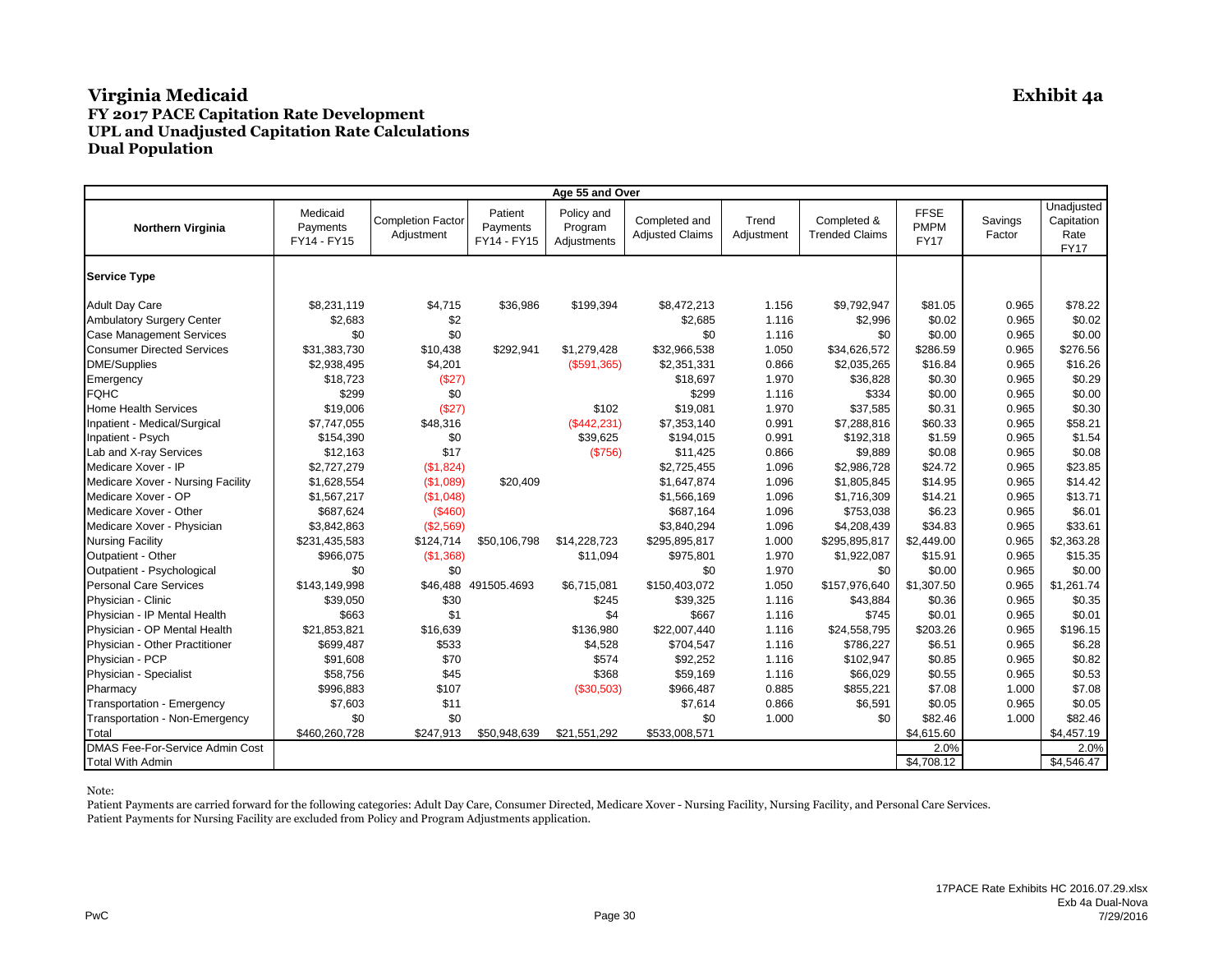|                                        |                                     |                                        |                                    | Age 55 and Over                      |                                         |                     |                                      |                                           |                   |                                                 |
|----------------------------------------|-------------------------------------|----------------------------------------|------------------------------------|--------------------------------------|-----------------------------------------|---------------------|--------------------------------------|-------------------------------------------|-------------------|-------------------------------------------------|
| <b>Other MSA</b>                       | Medicaid<br>Payments<br>FY14 - FY15 | <b>Completion Factor</b><br>Adjustment | Patient<br>Payments<br>FY14 - FY15 | Policy and<br>Program<br>Adjustments | Completed and<br><b>Adjusted Claims</b> | Trend<br>Adjustment | Completed &<br><b>Trended Claims</b> | <b>FFSE</b><br><b>PMPM</b><br><b>FY17</b> | Savings<br>Factor | Unadjusted<br>Capitation<br>Rate<br><b>FY17</b> |
| <b>Service Type</b>                    |                                     |                                        |                                    |                                      |                                         |                     |                                      |                                           |                   |                                                 |
| <b>Adult Day Care</b>                  | \$474,606                           | \$272                                  | \$14,209                           | \$11,788                             | \$500,876                               | 1.156               | \$578,957                            | \$4.34                                    | 0.965             | \$4.18                                          |
| <b>Ambulatory Surgery Center</b>       | \$2,771                             | \$2                                    |                                    |                                      | \$2,773                                 | 1.116               | \$3,095                              | \$0.02                                    | 0.965             | \$0.02                                          |
| <b>Case Management Services</b>        | \$0                                 | \$0                                    |                                    |                                      | \$0                                     | 1.116               | \$0                                  | \$0.00                                    | 0.965             | \$0.00                                          |
| <b>Consumer Directed Services</b>      | \$39,035,205                        | \$12,983                               | \$484,214                          | \$1,596,197                          | \$41,128,598                            | 1.050               | \$43.199.635                         | \$323.57                                  | 0.965             | \$312.24                                        |
| DME/Supplies                           | \$2,043,502                         | \$2,921                                |                                    | (\$411,250)                          | \$1,635,173                             | 0.866               | \$1,415,374                          | \$10.60                                   | 0.965             | \$10.23                                         |
| Emergency                              | \$6,526                             | (\$9)                                  |                                    |                                      | \$6,517                                 | 1.970               | \$12,837                             | \$0.10                                    | 0.965             | \$0.09                                          |
| <b>FQHC</b>                            | \$1,893                             | \$1                                    |                                    |                                      | \$1,895                                 | 1.116               | \$2,114                              | \$0.02                                    | 0.965             | \$0.02                                          |
| <b>Home Health Services</b>            | \$5,295                             | (S7)                                   |                                    | \$28                                 | \$5,316                                 | 1.970               | \$10,471                             | \$0.08                                    | 0.965             | \$0.08                                          |
| Inpatient - Medical/Surgical           | \$2,155,345                         | \$13,442                               |                                    | (\$123,035)                          | \$2,045,752                             | 0.991               | \$2,027,856                          | \$15.19                                   | 0.965             | \$14.66                                         |
| Inpatient - Psych                      | \$928,648                           | \$0                                    |                                    | \$238,344                            | \$1,166,992                             | 0.991               | \$1,156,784                          | \$8.66                                    | 0.965             | \$8.36                                          |
| Lab and X-ray Services                 | \$19,862                            | \$28                                   |                                    | (\$1,234)                            | \$18,656                                | 0.866               | \$16,149                             | \$0.12                                    | 0.965             | \$0.12                                          |
| Medicare Xover - IP                    | \$3,542,165                         | (\$2,368)                              |                                    |                                      | \$3,539,797                             | 1.096               | \$3,879,136                          | \$29.06                                   | 0.965             | \$28.04                                         |
| Medicare Xover - Nursing Facility      | \$2,215,941                         | (\$1,482)                              | \$91,296                           |                                      | \$2,305,756                             | 1.096               | \$2,526,795                          | \$18.93                                   | 0.965             | \$18.26                                         |
| Medicare Xover - OP                    | \$1,465,022                         | (\$980)                                |                                    |                                      | \$1,464,043                             | 1.096               | \$1,604,392                          | \$12.02                                   | 0.965             | \$11.60                                         |
| Medicare Xover - Other                 | \$1,174,541                         | (S785)                                 |                                    |                                      | \$1,173,755                             | 1.096               | \$1,286,276                          | \$9.63                                    | 0.965             | \$9.30                                          |
| Medicare Xover - Physician             | \$4,102,871                         | (\$2,743)                              |                                    |                                      | \$4,100,128                             | 1.096               | \$4,493,182                          | \$33.65                                   | 0.965             | \$32.48                                         |
| <b>Nursing Facility</b>                | \$298,422,211                       | \$160,811                              | \$69,358,148                       | \$18,347,079                         | \$386,288,249                           | 1.000               | \$386,288,249                        | \$2,893.33                                | 0.965             | \$2,792.07                                      |
| Outpatient - Other                     | \$111,047                           | (\$157)                                |                                    | \$1,275                              | \$112,165                               | 1.970               | \$220,938                            | \$1.65                                    | 0.965             | \$1.60                                          |
| Outpatient - Psychological             | \$0                                 | \$0                                    |                                    |                                      | \$0                                     | 1.970               | \$0                                  | \$0.00                                    | 0.965             | \$0.00                                          |
| <b>Personal Care Services</b>          | \$33,852,921                        |                                        | \$10.994 441133.018                | \$1,603,204                          | \$35,908,252                            | 1.050               | \$37,716,417                         | \$282.50                                  | 0.965             | \$272.61                                        |
| Physician - Clinic                     | \$36,101                            | \$27                                   |                                    | \$226                                | \$36,355                                | 1.116               | \$40,570                             | \$0.30                                    | 0.965             | \$0.29                                          |
| Physician - IP Mental Health           | \$304                               | \$0                                    |                                    | \$2                                  | \$307                                   | 1.116               | \$342                                | \$0.00                                    | 0.965             | \$0.00                                          |
| Physician - OP Mental Health           | \$8,485,339                         | \$6,460                                |                                    | \$53,186                             | \$8,544,986                             | 1.116               | \$9,535,619                          | \$71.42                                   | 0.965             | \$68.92                                         |
| Physician - Other Practitioner         | \$1,370,954                         | \$1,044                                |                                    | \$8,874                              | \$1,380,871                             | 1.116               | \$1,540,958                          | \$11.54                                   | 0.965             | \$11.14                                         |
| Physician - PCP                        | \$44,466                            | \$34                                   |                                    | \$279                                | \$44,779                                | 1.116               | \$49,970                             | \$0.37                                    | 0.965             | \$0.36                                          |
| Physician - Specialist                 | \$46,829                            | \$36                                   |                                    | \$294                                | \$47,158                                | 1.116               | \$52,625                             | \$0.39                                    | 0.965             | \$0.38                                          |
| Pharmacy                               | \$1,285,971                         | \$138                                  |                                    | (\$39,349)                           | \$1,246,760                             | 0.885               | \$1,103,227                          | \$8.26                                    | 1.000             | \$8.26                                          |
| Transportation - Emergency             | \$13,529                            | \$19                                   |                                    |                                      | \$13,548                                | 0.866               | \$11,727                             | \$0.09                                    | 0.965             | \$0.08                                          |
| Transportation - Non-Emergency         | \$0                                 | \$0                                    |                                    |                                      | \$0                                     | 1.000               | \$0                                  | \$82.46                                   | 1.000             | \$82.46                                         |
| Total                                  | \$400,843,867                       | \$200.681                              | \$70.389.000                       | \$21.285.908                         | \$492,719,457                           |                     |                                      | \$3,818.32                                |                   | \$3,687.85                                      |
| <b>DMAS Fee-For-Service Admin Cost</b> |                                     |                                        |                                    |                                      |                                         |                     |                                      | 2.0%                                      |                   | 2.0%                                            |
| <b>Total With Admin</b>                |                                     |                                        |                                    |                                      |                                         |                     |                                      | \$3,894.56                                |                   | \$3,761.43                                      |

Note: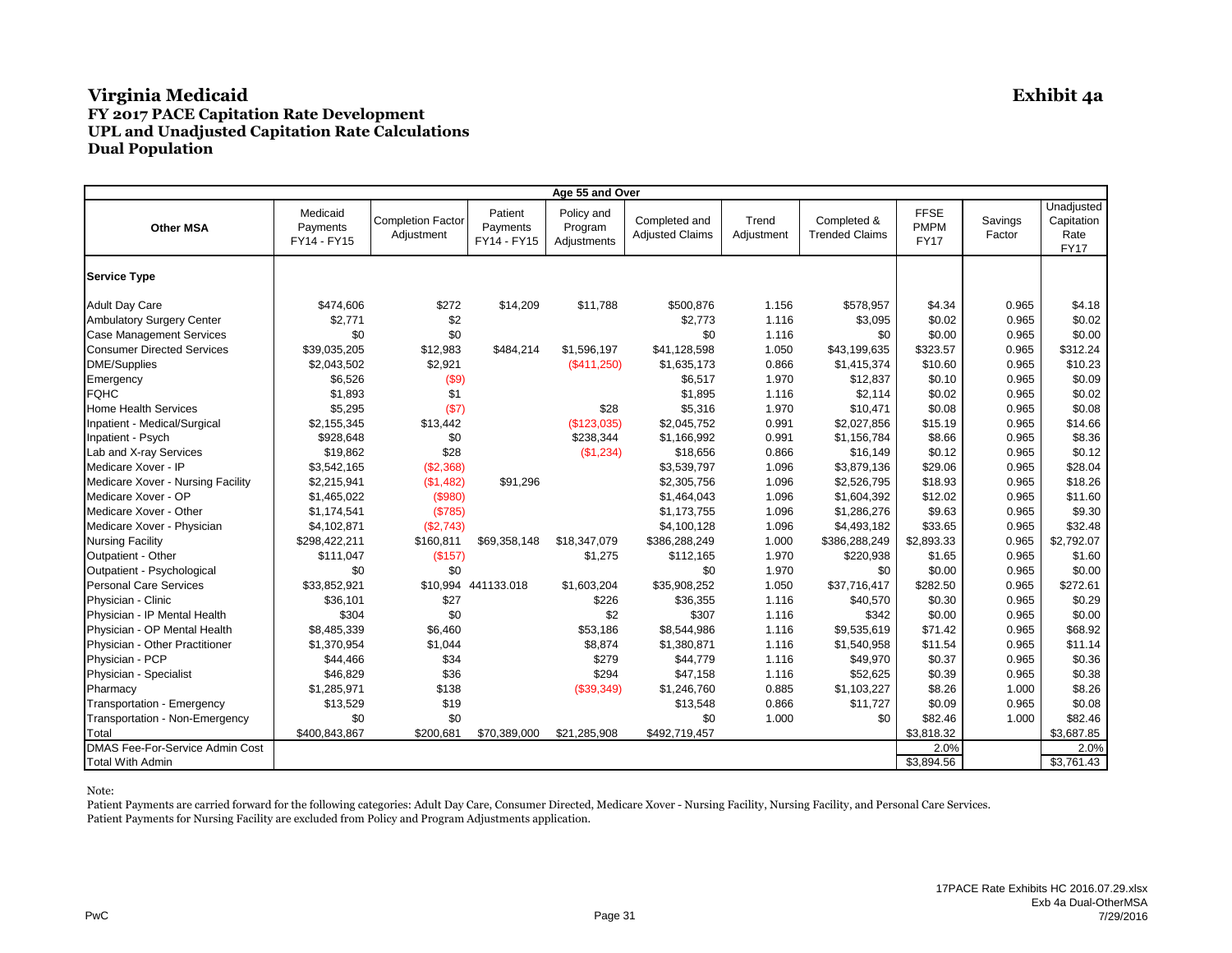|                                        |                                     |                                        |                                    | Age 55 and Over                      |                                         |                     |                                      |                                           |                   |                                                 |
|----------------------------------------|-------------------------------------|----------------------------------------|------------------------------------|--------------------------------------|-----------------------------------------|---------------------|--------------------------------------|-------------------------------------------|-------------------|-------------------------------------------------|
| <b>Richmond/Charlottesville</b>        | Medicaid<br>Payments<br>FY14 - FY15 | <b>Completion Factor</b><br>Adjustment | Patient<br>Payments<br>FY14 - FY15 | Policy and<br>Program<br>Adjustments | Completed and<br><b>Adjusted Claims</b> | Trend<br>Adjustment | Completed &<br><b>Trended Claims</b> | <b>FFSE</b><br><b>PMPM</b><br><b>FY17</b> | Savings<br>Factor | Unadjusted<br>Capitation<br>Rate<br><b>FY17</b> |
| <b>Service Type</b>                    |                                     |                                        |                                    |                                      |                                         |                     |                                      |                                           |                   |                                                 |
| <b>Adult Day Care</b>                  | \$2,681,437                         | \$1,536                                | \$96,333                           | \$66,988                             | \$2,846,294                             | 1.156               | \$3,290,003                          | \$26.66                                   | 0.965             | \$25.73                                         |
| Ambulatory Surgery Center              | \$1,336                             | \$1                                    |                                    |                                      | \$1,337                                 | 1.116               | \$1,492                              | \$0.01                                    | 0.965             | \$0.01                                          |
| <b>Case Management Services</b>        | \$0                                 | \$0                                    |                                    |                                      | \$0                                     | 1.116               | \$0                                  | \$0.00                                    | 0.965             | \$0.00                                          |
| <b>Consumer Directed Services</b>      | \$50,574,718                        | \$16,821                               | \$695,420                          | \$2,070,810                          | \$53,357,768                            | 1.050               | \$56,044,606                         | \$454.15                                  | 0.965             | \$438.25                                        |
| <b>DME/Supplies</b>                    | \$3.301.722                         | \$4,720                                |                                    | (\$664, 464)                         | \$2.641.979                             | 0.866               | \$2,286,844                          | \$18.53                                   | 0.965             | \$17.88                                         |
| Emergency                              | \$14,446                            | (\$20)                                 |                                    |                                      | \$14,425                                | 1.970               | \$28,414                             | \$0.23                                    | 0.965             | \$0.22                                          |
| <b>FQHC</b>                            | \$1,591                             | \$1                                    |                                    |                                      | \$1,593                                 | 1.116               | \$1,777                              | \$0.01                                    | 0.965             | \$0.01                                          |
| <b>Home Health Services</b>            | \$12,582                            | (\$18)                                 |                                    | \$68                                 | \$12,632                                | 1.970               | \$24,881                             | \$0.20                                    | 0.965             | \$0.19                                          |
| Inpatient - Medical/Surgical           | \$2,213,632                         | \$13,806                               |                                    | (\$126,363)                          | \$2,101,075                             | 0.991               | \$2,082,695                          | \$16.88                                   | 0.965             | \$16.29                                         |
| Inpatient - Psych                      | \$130,797                           | \$0                                    |                                    | \$33,570                             | \$164,367                               | 0.991               | \$162,929                            | \$1.32                                    | 0.965             | \$1.27                                          |
| Lab and X-ray Services                 | \$14,399                            | \$21                                   |                                    | (\$895)                              | \$13,525                                | 0.866               | \$11,707                             | \$0.09                                    | 0.965             | \$0.09                                          |
| Medicare Xover - IP                    | \$3,658,658                         | (\$2,446)                              |                                    |                                      | \$3,656,211                             | 1.096               | \$4,006,710                          | \$32.47                                   | 0.965             | \$31.33                                         |
| Medicare Xover - Nursing Facility      | \$1,682,931                         | (S1, 125)                              | \$27,919                           |                                      | \$1,709,725                             | 1.096               | \$1,873,626                          | \$15.18                                   | 0.965             | \$14.65                                         |
| Medicare Xover - OP                    | \$1,520,883                         | (\$1,017)                              |                                    |                                      | \$1,519,866                             | 1.096               | \$1,665,566                          | \$13.50                                   | 0.965             | \$13.02                                         |
| Medicare Xover - Other                 | \$948,305                           | (\$634)                                |                                    |                                      | \$947,671                               | 1.096               | \$1,038,518                          | \$8.42                                    | 0.965             | \$8.12                                          |
| Medicare Xover - Physician             | \$4,608,354                         | (S3,081)                               |                                    |                                      | \$4.605.272                             | 1.096               | \$5,046,752                          | \$40.90                                   | 0.965             | \$39.46                                         |
| <b>Nursing Facility</b>                | \$233,051,645                       | \$125,585                              | \$61,744,419                       | \$14,328,079                         | \$309,249,727                           | 1.000               | \$309,249,727                        | \$2,505.95                                | 0.965             | \$2,418.25                                      |
| Outpatient - Other                     | \$99,169                            | (\$140)                                |                                    | \$1,139                              | \$100,167                               | 1.970               | \$197,305                            | \$1.60                                    | 0.965             | \$1.54                                          |
| Outpatient - Psychological             | \$0                                 | \$0                                    |                                    |                                      | \$0                                     | 1.970               | \$0                                  | \$0.00                                    | 0.965             | \$0.00                                          |
| <b>Personal Care Services</b>          | \$47,255,255                        |                                        | \$15,346 556046.358                | \$2,235,119                          | \$50,061,767                            | 1.050               | \$52,582,634                         | \$426.09                                  | 0.965             | \$411.18                                        |
| Physician - Clinic                     | \$50,706                            | \$39                                   |                                    | \$318                                | \$51,062                                | 1.116               | \$56,982                             | \$0.46                                    | 0.965             | \$0.45                                          |
| Physician - IP Mental Health           | \$2,225                             | \$2                                    |                                    | \$14                                 | \$2,240                                 | 1.116               | \$2,500                              | \$0.02                                    | 0.965             | \$0.02                                          |
| Physician - OP Mental Health           | \$9,459,997                         | \$7,203                                |                                    | \$59,296                             | \$9,526,495                             | 1.116               | \$10,630,916                         | \$86.15                                   | 0.965             | \$83.13                                         |
| Physician - Other Practitioner         | \$1,666,147                         | \$1,269                                |                                    | \$10,784                             | \$1,678,200                             | 1.116               | \$1,872,756                          | \$15.18                                   | 0.965             | \$14.64                                         |
| Physician - PCP                        | \$59,851                            | \$46                                   |                                    | \$375                                | \$60,271                                | 1.116               | \$67,259                             | \$0.55                                    | 0.965             | \$0.53                                          |
| Physician - Specialist                 | \$52,466                            | \$40                                   |                                    | \$329                                | \$52,835                                | 1.116               | \$58,961                             | \$0.48                                    | 0.965             | \$0.46                                          |
| Pharmacy                               | \$1,059,874                         | \$113                                  |                                    | (\$32,431)                           | \$1,027,557                             | 0.885               | \$909,260                            | \$7.37                                    | 1.000             | \$7.37                                          |
| Transportation - Emergency             | \$5,340                             | \$8                                    |                                    |                                      | \$5,347                                 | 0.866               | \$4,629                              | \$0.04                                    | 0.965             | \$0.04                                          |
| Transportation - Non-Emergency         | \$0                                 | \$0                                    |                                    |                                      | \$0                                     | 1.000               | \$0                                  | \$82.46                                   | 1.000             | \$82.46                                         |
| Total                                  | \$364,128,465                       | \$178,072                              | \$63,120,137                       | \$17,982,736                         | \$445,409,409                           |                     |                                      | \$3,754.89                                |                   | \$3,626.61                                      |
| <b>DMAS Fee-For-Service Admin Cost</b> |                                     |                                        |                                    |                                      |                                         |                     |                                      | 2.0%                                      |                   | 2.0%                                            |
| <b>Total With Admin</b>                |                                     |                                        |                                    |                                      |                                         |                     |                                      | \$3,829.84                                |                   | \$3,698.94                                      |

Note: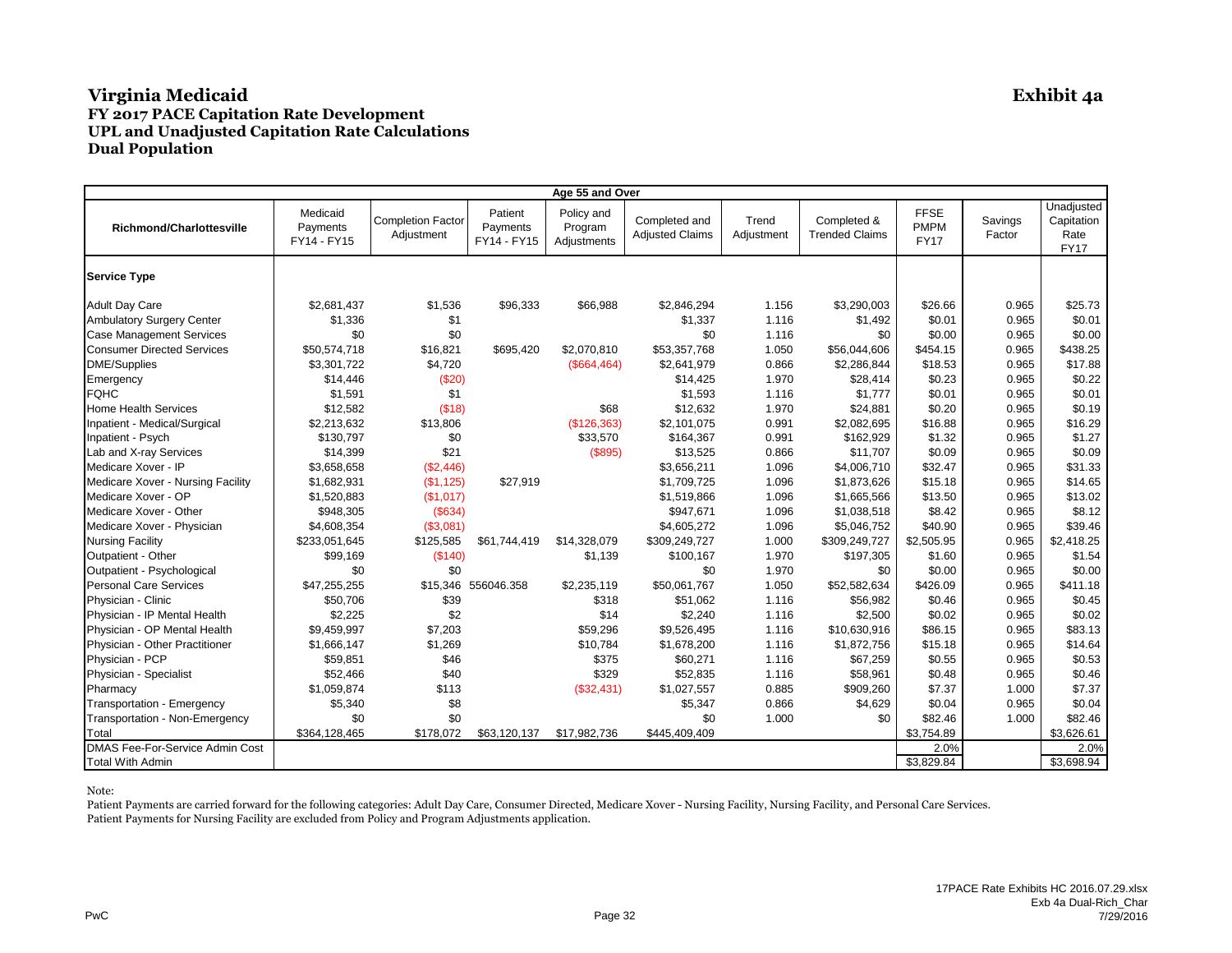| Age 55 and Over                   |                                     |                                        |                                    |                                      |                                         |                     |                                      |                                           |                   |                                                 |  |
|-----------------------------------|-------------------------------------|----------------------------------------|------------------------------------|--------------------------------------|-----------------------------------------|---------------------|--------------------------------------|-------------------------------------------|-------------------|-------------------------------------------------|--|
| <b>Rural</b>                      | Medicaid<br>Payments<br>FY14 - FY15 | <b>Completion Factor</b><br>Adjustment | Patient<br>Payments<br>FY14 - FY15 | Policy and<br>Program<br>Adjustments | Completed and<br><b>Adjusted Claims</b> | Trend<br>Adjustment | Completed &<br><b>Trended Claims</b> | <b>FFSE</b><br><b>PMPM</b><br><b>FY17</b> | Savings<br>Factor | Unadjusted<br>Capitation<br>Rate<br><b>FY17</b> |  |
| <b>Service Type</b>               |                                     |                                        |                                    |                                      |                                         |                     |                                      |                                           |                   |                                                 |  |
| <b>Adult Day Care</b>             | \$597,455                           | \$342                                  | \$888                              | \$14,430                             | \$613,115                               | 1.156               | \$708,693                            | \$3.43                                    | 0.965             | \$3.31                                          |  |
| <b>Ambulatory Surgery Center</b>  | \$5,904                             | \$4                                    |                                    |                                      | \$5,909                                 | 1.116               | \$6,594                              | \$0.03                                    | 0.965             | \$0.03                                          |  |
| <b>Case Management Services</b>   | \$0                                 | \$0                                    |                                    |                                      | \$0                                     | 1.116               | \$0                                  | \$0.00                                    | 0.965             | \$0.00                                          |  |
| <b>Consumer Directed Services</b> | \$83,768,886                        | \$27,861                               | \$818,352                          | \$3,416,498                          | \$88,031,597                            | 1.050               | \$92,464,440                         | \$447.32                                  | 0.965             | \$431.66                                        |  |
| <b>DME/Supplies</b>               | \$4,004,703                         | \$5,725                                |                                    | (\$805,937)                          | \$3,204,491                             | 0.866               | \$2,773,744                          | \$13.42                                   | 0.965             | \$12.95                                         |  |
| Emergency                         | \$12,746                            | (\$18)                                 |                                    |                                      | \$12,728                                | 1.970               | \$25,071                             | \$0.12                                    | 0.965             | \$0.12                                          |  |
| <b>FQHC</b>                       | \$6,050                             | \$5                                    |                                    |                                      | \$6,055                                 | 1.116               | \$6,757                              | \$0.03                                    | 0.965             | \$0.03                                          |  |
| <b>Home Health Services</b>       | \$15,911                            | (\$23)                                 |                                    | \$85                                 | \$15,974                                | 1.970               | \$31,464                             | \$0.15                                    | 0.965             | \$0.15                                          |  |
| Inpatient - Medical/Surgical      | \$2,461,653                         | \$15,353                               |                                    | (\$140,521)                          | \$2,336,485                             | 0.991               | \$2,316,046                          | \$11.20                                   | 0.965             | \$10.81                                         |  |
| Inpatient - Psych                 | \$402,433                           | \$0                                    |                                    | \$103,288                            | \$505,721                               | 0.991               | \$501,297                            | \$2.43                                    | 0.965             | \$2.34                                          |  |
| Lab and X-ray Services            | \$27,589                            | \$39                                   |                                    | (\$1,714)                            | \$25,914                                | 0.866               | \$22,431                             | \$0.11                                    | 0.965             | \$0.10                                          |  |
| Medicare Xover - IP               | \$5,853,412                         | (\$3,914)                              |                                    |                                      | \$5,849,498                             | 1.096               | \$6,410,254                          | \$31.01                                   | 0.965             | \$29.93                                         |  |
| Medicare Xover - Nursing Facility | \$3,547,892                         | (\$2,372)                              | \$61,945                           |                                      | \$3,607,465                             | 1.096               | \$3,953,291                          | \$19.12                                   | 0.965             | \$18.46                                         |  |
| Medicare Xover - OP               | \$2,914,689                         | (\$1,949)                              |                                    |                                      | \$2,912,740                             | 1.096               | \$3,191,967                          | \$15.44                                   | 0.965             | \$14.90                                         |  |
| Medicare Xover - Other            | \$2,085,727                         | (\$1,395)                              |                                    |                                      | \$2,084,332                             | 1.096               | \$2,284,145                          | \$11.05                                   | 0.965             | \$10.66                                         |  |
| Medicare Xover - Physician        | \$6,235,239                         | (\$4,169)                              |                                    |                                      | \$6,231,070                             | 1.096               | \$6,828,405                          | \$33.03                                   | 0.965             | \$31.88                                         |  |
| <b>Nursing Facility</b>           | \$348,997,913                       | \$188,065                              | \$80,883,161                       | \$21,456,487                         | \$451,525,626                           | 1.000               | \$451,525,626                        | \$2,184.35                                | 0.965             | \$2,107.90                                      |  |
| Outpatient - Other                | \$151,435                           | (S214)                                 |                                    | \$1,739                              | \$152,959                               | 1.970               | \$301,292                            | \$1.46                                    | 0.965             | \$1.41                                          |  |
| Outpatient - Psychological        | \$0                                 | \$0                                    |                                    |                                      | \$0                                     | 1.970               | \$0                                  | \$0.00                                    | 0.965             | \$0.00                                          |  |
| <b>Personal Care Services</b>     | \$66,145,741                        |                                        | \$21.481 832153.684                | \$3,131,133                          | \$70,130,509                            | 1.050               | \$73,661,940                         | \$356.36                                  | 0.965             | \$343.88                                        |  |
| Physician - Clinic                | \$22,107                            | \$17                                   |                                    | \$139                                | \$22,263                                | 1.116               | \$24,844                             | \$0.12                                    | 0.965             | \$0.12                                          |  |
| Physician - IP Mental Health      | \$1,240                             | \$1                                    |                                    | \$8                                  | \$1,249                                 | 1.116               | \$1,393                              | \$0.01                                    | 0.965             | \$0.01                                          |  |
| Physician - OP Mental Health      | \$13,697,727                        | \$10,429                               |                                    | \$85,858                             | \$13,794,014                            | 1.116               | \$15,393,174                         | \$74.47                                   | 0.965             | \$71.86                                         |  |
| Physician - Other Practitioner    | \$2,840,159                         | \$2,162                                |                                    | \$18,383                             | \$2,860,705                             | 1.116               | \$3,192,350                          | \$15.44                                   | 0.965             | \$14.90                                         |  |
| Physician - PCP                   | \$90,467                            | \$69                                   |                                    | \$567                                | \$91,102                                | 1.116               | \$101,664                            | \$0.49                                    | 0.965             | \$0.47                                          |  |
| Physician - Specialist            | \$65,486                            | \$50                                   |                                    | \$410                                | \$65,947                                | 1.116               | \$73,592                             | \$0.36                                    | 0.965             | \$0.34                                          |  |
| Pharmacy                          | \$1,721,951                         | \$184                                  |                                    | (\$52,690)                           | \$1,669,446                             | 0.885               | \$1,477,252                          | \$7.15                                    | 1.000             | \$7.15                                          |  |
| Transportation - Emergency        | \$16,436                            | \$23                                   |                                    |                                      | \$16,459                                | 0.866               | \$14,247                             | \$0.07                                    | 0.965             | \$0.07                                          |  |
| Transportation - Non-Emergency    | \$0                                 | \$0                                    |                                    |                                      | \$0                                     | 1.000               | \$0                                  | \$82.46                                   | 1.000             | \$82.46                                         |  |
| Total                             | \$545,690,953                       | \$257,757                              | \$82,596,500                       | \$27,228,163                         | \$655,773,374                           |                     |                                      | \$3,310.63                                |                   | \$3,197.89                                      |  |
| DMAS Fee-For-Service Admin Cost   |                                     |                                        |                                    |                                      |                                         |                     |                                      | 2.0%                                      |                   | 2.0%                                            |  |
| <b>Total With Admin</b>           |                                     |                                        |                                    |                                      |                                         |                     |                                      | \$3,376.51                                |                   | \$3,261.47                                      |  |

#### Note: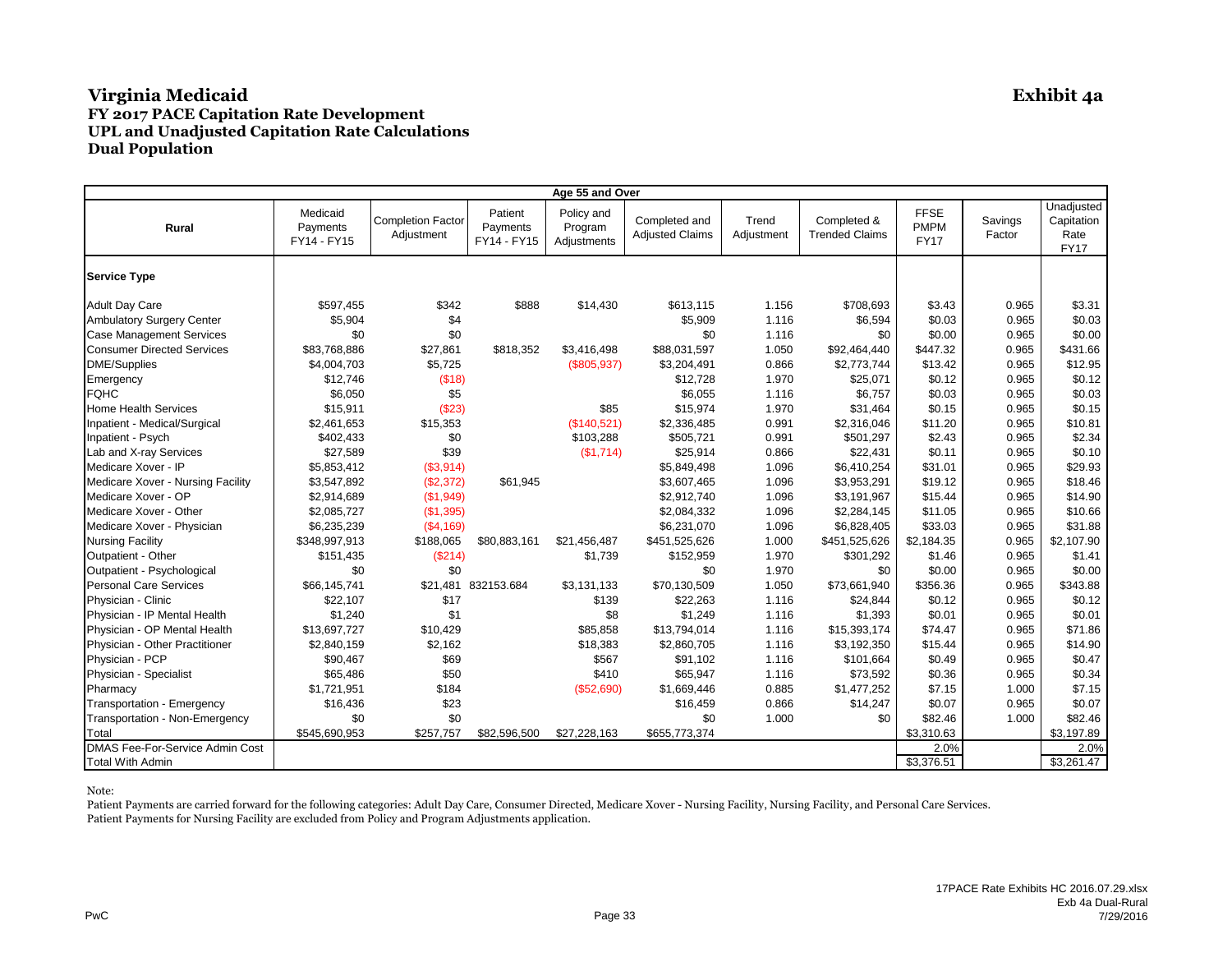| Age 55 and Over                   |                                     |                                        |                                    |                                      |                                         |                     |                                      |                                           |                   |                                                 |  |
|-----------------------------------|-------------------------------------|----------------------------------------|------------------------------------|--------------------------------------|-----------------------------------------|---------------------|--------------------------------------|-------------------------------------------|-------------------|-------------------------------------------------|--|
| <b>Tidewater</b>                  | Medicaid<br>Payments<br>FY14 - FY15 | <b>Completion Factor</b><br>Adjustment | Patient<br>Payments<br>FY14 - FY15 | Policy and<br>Program<br>Adjustments | Completed and<br><b>Adjusted Claims</b> | Trend<br>Adjustment | Completed &<br><b>Trended Claims</b> | <b>FFSE</b><br><b>PMPM</b><br><b>FY17</b> | Savings<br>Factor | Unadjusted<br>Capitation<br>Rate<br><b>FY17</b> |  |
| <b>Service Type</b>               |                                     |                                        |                                    |                                      |                                         |                     |                                      |                                           |                   |                                                 |  |
| <b>Adult Day Care</b>             | \$286,200                           | \$164                                  |                                    | \$6,902                              | \$293,266                               | 1.156               | \$338,984                            | \$2.85                                    | 0.965             | \$2.75                                          |  |
| Ambulatory Surgery Center         | \$7,226                             | \$6                                    |                                    |                                      | \$7,232                                 | 1.116               | \$8,070                              | \$0.07                                    | 0.965             | \$0.07                                          |  |
| <b>Case Management Services</b>   | \$0                                 | \$0                                    |                                    |                                      | \$0                                     | 1.116               | \$0                                  | \$0.00                                    | 0.965             | \$0.00                                          |  |
| <b>Consumer Directed Services</b> | \$16,950,760                        | \$5,638                                | \$214,356                          | \$693,302                            | \$17,864,056                            | 1.050               | \$18,763,603                         | \$157.94                                  | 0.965             | \$152.41                                        |  |
| <b>DME/Supplies</b>               | \$3,098,474                         | \$4,430                                |                                    | (\$623,561)                          | \$2,479,343                             | 0.866               | \$2,146,070                          | \$18.06                                   | 0.965             | \$17.43                                         |  |
| Emergency                         | \$6,317                             | (\$9)                                  |                                    |                                      | \$6,308                                 | 1.970               | \$12,426                             | \$0.10                                    | 0.965             | \$0.10                                          |  |
| <b>FQHC</b>                       | \$196                               | \$0                                    |                                    |                                      | \$196                                   | 1.116               | \$219                                | \$0.00                                    | 0.965             | \$0.00                                          |  |
| <b>Home Health Services</b>       | \$47,439                            | (\$67)                                 |                                    | \$255                                | \$47,627                                | 1.970               | \$93,813                             | \$0.79                                    | 0.965             | \$0.76                                          |  |
| Inpatient - Medical/Surgical      | \$2,018,348                         | \$12,588                               |                                    | (\$115,215)                          | \$1,915,721                             | 0.991               | \$1,898,963                          | \$15.98                                   | 0.965             | \$15.42                                         |  |
| Inpatient - Psych                 | \$26,963                            | \$0                                    |                                    | \$6,920                              | \$33,883                                | 0.991               | \$33,586                             | \$0.28                                    | 0.965             | \$0.27                                          |  |
| Lab and X-ray Services            | \$12,481                            | \$18                                   |                                    | (\$776)                              | \$11,723                                | 0.866               | \$10,148                             | \$0.09                                    | 0.965             | \$0.08                                          |  |
| Medicare Xover - IP               | \$3,170,061                         | (\$2,120)                              |                                    |                                      | \$3,167,942                             | 1.096               | \$3,471,633                          | \$29.22                                   | 0.965             | \$28.20                                         |  |
| Medicare Xover - Nursing Facility | \$1,142,495                         | (S764)                                 | \$28,728                           |                                      | \$1,170,459                             | 1.096               | \$1,282,664                          | \$10.80                                   | 0.965             | \$10.42                                         |  |
| Medicare Xover - OP               | \$1,523,152                         | (\$1,018)                              |                                    |                                      | \$1,522,134                             | 1.096               | \$1,668,052                          | \$14.04                                   | 0.965             | \$13.55                                         |  |
| Medicare Xover - Other            | \$1,015,103                         | (\$679)                                |                                    |                                      | \$1,014,425                             | 1.096               | \$1,111,671                          | \$9.36                                    | 0.965             | \$9.03                                          |  |
| Medicare Xover - Physician        | \$4,716,271                         | (S3, 153)                              |                                    |                                      | \$4,713,117                             | 1.096               | \$5,164,935                          | \$43.47                                   | 0.965             | \$41.95                                         |  |
| <b>Nursing Facility</b>           | \$211,441,952                       | \$113,940                              | \$61,333,999                       | \$12,999,509                         | \$285,889,400                           | 1.000               | \$285,889,400                        | \$2,406.39                                | 0.965             | \$2,322.16                                      |  |
| Outpatient - Other                | \$119,913                           | (\$170)                                |                                    | \$1,377                              | \$121,120                               | 1.970               | \$238,577                            | \$2.01                                    | 0.965             | \$1.94                                          |  |
| Outpatient - Psychological        | \$0                                 | \$0                                    |                                    |                                      | \$0                                     | 1.970               | \$0                                  | \$0.00                                    | 0.965             | \$0.00                                          |  |
| <b>Personal Care Services</b>     | \$85,494,861                        |                                        | \$27.764 750464.9112               | \$4,031,867                          | \$90,304,957                            | 1.050               | \$94,852,275                         | \$798.39                                  | 0.965             | \$770.45                                        |  |
| Physician - Clinic                | \$670                               | \$1                                    |                                    | \$4                                  | \$675                                   | 1.116               | \$753                                | \$0.01                                    | 0.965             | \$0.01                                          |  |
| Physician - IP Mental Health      | \$251                               | \$0                                    |                                    | \$2                                  | \$253                                   | 1.116               | \$282                                | \$0.00                                    | 0.965             | \$0.00                                          |  |
| Physician - OP Mental Health      | \$18,443,330                        | \$14,042                               |                                    | \$115,603                            | \$18,572,975                            | 1.116               | \$20,726,167                         | \$174.46                                  | 0.965             | \$168.35                                        |  |
| Physician - Other Practitioner    | \$751,185                           | \$572                                  |                                    | \$4,862                              | \$756,619                               | 1.116               | \$844,335                            | \$7.11                                    | 0.965             | \$6.86                                          |  |
| Physician - PCP                   | \$63,510                            | \$48                                   |                                    | \$398                                | \$63,957                                | 1.116               | \$71,371                             | \$0.60                                    | 0.965             | \$0.58                                          |  |
| Physician - Specialist            | \$54,844                            | \$42                                   |                                    | \$344                                | \$55,230                                | 1.116               | \$61,633                             | \$0.52                                    | 0.965             | \$0.50                                          |  |
| Pharmacy                          | \$930,928                           | \$100                                  |                                    | (\$28,485)                           | \$902,543                               | 0.885               | \$798,638                            | \$6.72                                    | 1.000             | \$6.72                                          |  |
| Transportation - Emergency        | \$4,513                             | \$6                                    |                                    |                                      | \$4,519                                 | 0.866               | \$3,912                              | \$0.03                                    | 0.965             | \$0.03                                          |  |
| Transportation - Non-Emergency    | \$0                                 | \$0                                    |                                    |                                      | \$0                                     | 1.000               | \$0                                  | \$82.46                                   | 1.000             | \$82.46                                         |  |
| Total                             | \$351,327,447                       | \$171,378                              | \$62,327,547                       | \$17,093,309                         | \$430,919,680                           |                     |                                      | \$3,781.75                                |                   | \$3,652.51                                      |  |
| DMAS Fee-For-Service Admin Cost   |                                     |                                        |                                    |                                      |                                         |                     |                                      | 2.0%                                      |                   | 2.0%                                            |  |
| <b>Total With Admin</b>           |                                     |                                        |                                    |                                      |                                         |                     |                                      | \$3,857.25                                |                   | \$3,725.37                                      |  |

Note: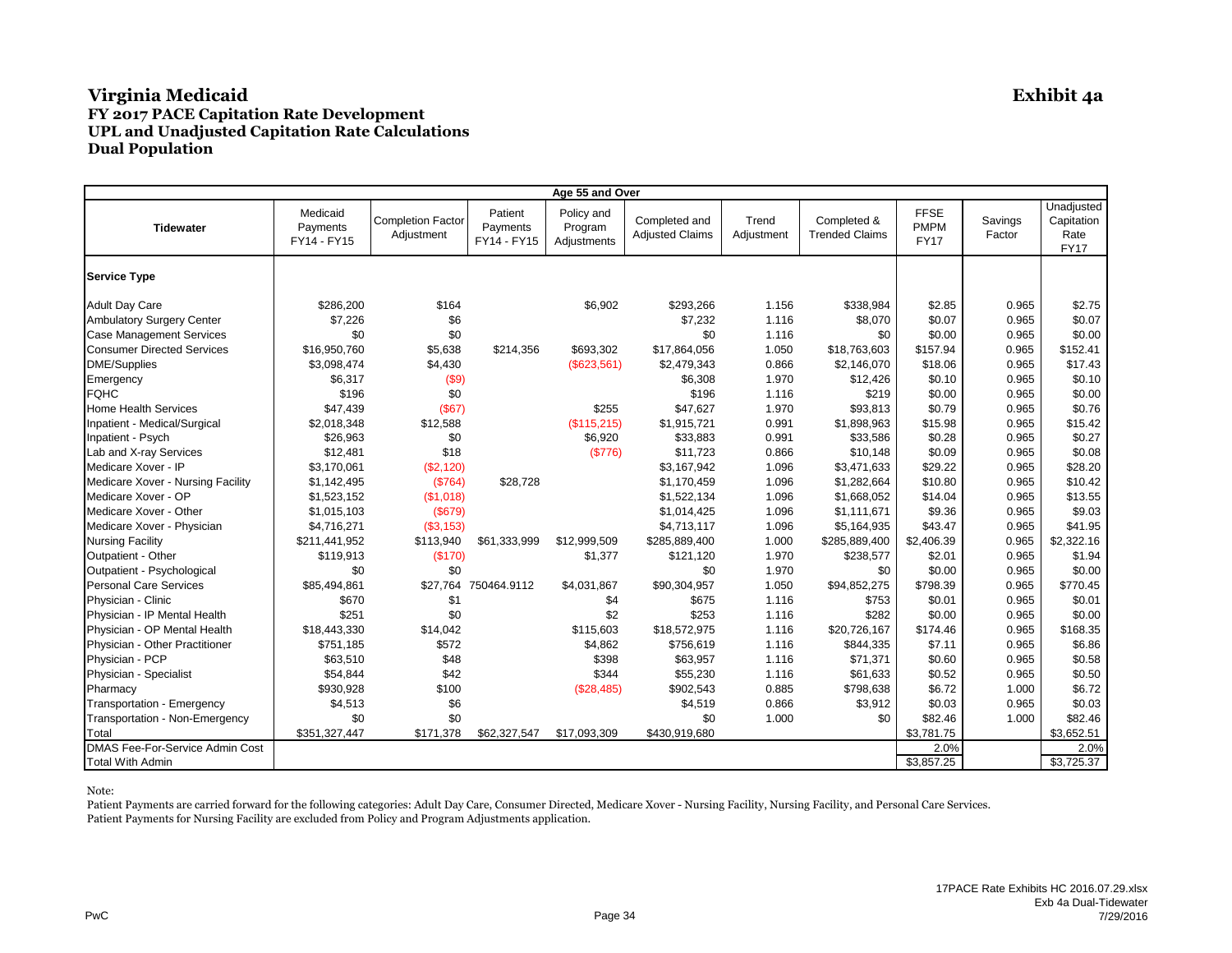| Age 55 and Over                        |                                     |                                        |                                    |                                      |                                         |                     |                                      |                                           |                   |                                                 |  |
|----------------------------------------|-------------------------------------|----------------------------------------|------------------------------------|--------------------------------------|-----------------------------------------|---------------------|--------------------------------------|-------------------------------------------|-------------------|-------------------------------------------------|--|
| <b>All Regions</b>                     | Medicaid<br>Payments<br>FY14 - FY15 | <b>Completion Factor</b><br>Adjustment | Patient<br>Payments<br>FY14 - FY15 | Policy and<br>Program<br>Adjustments | Completed and<br><b>Adjusted Claims</b> | Trend<br>Adjustment | Completed &<br><b>Trended Claims</b> | <b>FFSE</b><br><b>PMPM</b><br><b>FY17</b> | Savings<br>Factor | Unadjusted<br>Capitation<br>Rate<br><b>FY17</b> |  |
| <b>Service Type</b>                    |                                     |                                        |                                    |                                      |                                         |                     |                                      |                                           |                   |                                                 |  |
| <b>Adult Day Care</b>                  | \$12,270,817                        | \$7,029                                | \$148,416                          | \$299,502                            | \$12,725,764                            | 1.156               | \$14,709,583                         | \$20.92                                   | 0.965             | \$20.18                                         |  |
| <b>Ambulatory Surgery Center</b>       | \$19,921                            | \$15                                   |                                    |                                      | \$19,936                                | 1.116               | \$22,247                             | \$0.03                                    | 0.965             | \$0.03                                          |  |
| <b>Case Management Services</b>        | \$0                                 | \$0                                    |                                    |                                      | \$0                                     | 1.116               | \$0                                  | \$0.00                                    | 1.000             | \$0.00                                          |  |
| <b>Consumer Directed Services</b>      | \$221,713,299                       | \$73,741                               | \$2,505,283                        | \$9,056,235                          | \$233,348,558                           | 1.050               | \$245.098.856                        | \$348.52                                  | 0.965             | \$336.32                                        |  |
| <b>DME/Supplies</b>                    | \$15,386,896                        | \$21,998                               |                                    | (\$3,096,576)                        | \$12,312,318                            | 0.866               | \$10,657,297                         | \$15.15                                   | 0.965             | \$14.62                                         |  |
| Emergency                              | \$58,759                            | (\$83)                                 |                                    |                                      | \$58,676                                | 1.970               | \$115,577                            | \$0.16                                    | 0.965             | \$0.16                                          |  |
| <b>FOHC</b>                            | \$10,030                            | \$8                                    |                                    |                                      | \$10,037                                | 1.116               | \$11,201                             | \$0.02                                    | 0.965             | \$0.02                                          |  |
| <b>Home Health Services</b>            | \$100,233                           | (\$142)                                |                                    | \$538                                | \$100.629                               | 1.970               | \$198.215                            | \$0.28                                    | 0.965             | \$0.27                                          |  |
| Inpatient - Medical/Surgical           | \$16,596,032                        | \$103,505                              |                                    | (\$947,365)                          | \$15,752,172                            | 0.991               | \$15,614,376                         | \$22.20                                   | 0.965             | \$21.43                                         |  |
| Inpatient - Psych                      | \$1,643,231                         | \$0                                    |                                    | \$421,747                            | \$2,064,978                             | 0.991               | \$2,046,914                          | \$2.91                                    | 0.965             | \$2.81                                          |  |
| Lab and X-ray Services                 | \$86,495                            | \$124                                  |                                    | (\$5,375)                            | \$81,244                                | 0.866               | \$70,323                             | \$0.10                                    | 0.965             | \$0.10                                          |  |
| Medicare Xover - IP                    | \$18,951,575                        | (\$12,672)                             |                                    |                                      | \$18,938,903                            | 1.096               | \$20,754,462                         | \$29.51                                   | 0.965             | \$28.48                                         |  |
| Medicare Xover - Nursing Facility      | \$10,217,814                        | (\$6,832)                              | \$230,297                          |                                      | \$10,441,279                            | 1.096               | \$11,442,221                         | \$16.27                                   | 0.965             | \$15.70                                         |  |
| Medicare Xover - OP                    | \$8,990,964                         | (\$6,012)                              |                                    |                                      | \$8,984,952                             | 1.096               | \$9,846,285                          | \$14.00                                   | 0.965             | \$13.51                                         |  |
| Medicare Xover - Other                 | \$5,911,299                         | (\$3,952)                              |                                    |                                      | \$5,907,347                             | 1.096               | \$6,473,649                          | \$9.21                                    | 0.965             | \$8.88                                          |  |
| Medicare Xover - Physician             | \$23,505,598                        | (\$15,716)                             |                                    |                                      | \$23,489,881                            | 1.096               | \$25,741,714                         | \$36.60                                   | 0.965             | \$35.32                                         |  |
| <b>Nursing Facility</b>                | \$1,323,349,304                     | \$713,114                              | \$323,426,524                      | \$81,359,876                         | \$1,728,848,819                         | 1.000               | \$1,728,848,819                      | \$2,458.36                                | 0.965             | \$2,372.32                                      |  |
| Outpatient - Other                     | \$1,447,639                         | (\$2,050)                              |                                    | \$16,624                             | \$1,462,213                             | 1.970               | \$2,880,200                          | \$4.10                                    | 0.965             | \$3.95                                          |  |
| Outpatient - Psychological             | \$0                                 | \$0                                    |                                    |                                      | \$0                                     | 1.970               | \$0                                  | \$0.00                                    | 1.000             | \$0.00                                          |  |
| <b>Personal Care Services</b>          | \$375,898,776                       | \$122,072                              | \$3,071,303                        | \$17,716,405                         | \$396,808,556                           | 1.050               | \$416,789,906                        | \$592.66                                  | 0.965             | \$571.92                                        |  |
| Physician - Clinic                     | \$148,635                           | \$113                                  |                                    | \$932                                | \$149,679                               | 1.116               | \$167,032                            | \$0.24                                    | 0.965             | \$0.23                                          |  |
| Physician - IP Mental Health           | \$4,683                             | \$4                                    |                                    | \$29                                 | \$4,716                                 | 1.116               | \$5,263                              | \$0.01                                    | 0.965             | \$0.01                                          |  |
| Physician - OP Mental Health           | \$71,940,214                        | \$54,773                               |                                    | \$450,923                            | \$72,445,910                            | 1.116               | \$80,844,671                         | \$114.96                                  | 0.965             | \$110.93                                        |  |
| Physician - Other Practitioner         | \$7,327,932                         | \$5,579                                |                                    | \$47,431                             | \$7,380,942                             | 1.116               | \$8,236,625                          | \$11.71                                   | 0.965             | \$11.30                                         |  |
| Physician - PCP                        | \$349,902                           | \$266                                  |                                    | \$2,193                              | \$352,361                               | 1.116               | \$393,211                            | \$0.56                                    | 0.965             | \$0.54                                          |  |
| Physician - Specialist                 | \$278,382                           | \$212                                  |                                    | \$1,745                              | \$280,339                               | 1.116               | \$312,839                            | \$0.44                                    | 0.965             | \$0.43                                          |  |
| Pharmacy                               | \$5,995,609                         | \$641                                  |                                    | (\$183,458)                          | \$5,812,792                             | 0.885               | \$5,143,598                          | \$7.31                                    | 1.000             | \$7.31                                          |  |
| Transportation - Emergency             | \$47,421                            | \$68                                   |                                    |                                      | \$47,488                                | 0.866               | \$41,105                             | \$0.06                                    | 0.965             | \$0.06                                          |  |
| Transportation - Non-Emergency         | \$0                                 | \$0                                    |                                    |                                      | \$0                                     | 1.000               | \$0                                  | \$82.46                                   | 1.000             | \$82.46                                         |  |
| Total                                  | \$2,122,251,459                     | \$1,055,801                            | \$329,381,823                      | \$105,141,408                        | \$2,557,830,491                         |                     |                                      | \$3,788.76                                |                   | \$3,659.30                                      |  |
| <b>DMAS Fee-For-Service Admin Cost</b> |                                     |                                        |                                    |                                      |                                         |                     |                                      | 2.0%                                      |                   | 2.0%                                            |  |
| <b>Total With Admin</b>                |                                     |                                        |                                    |                                      |                                         |                     |                                      | \$3,864.40                                |                   | \$3,732.29                                      |  |

Note: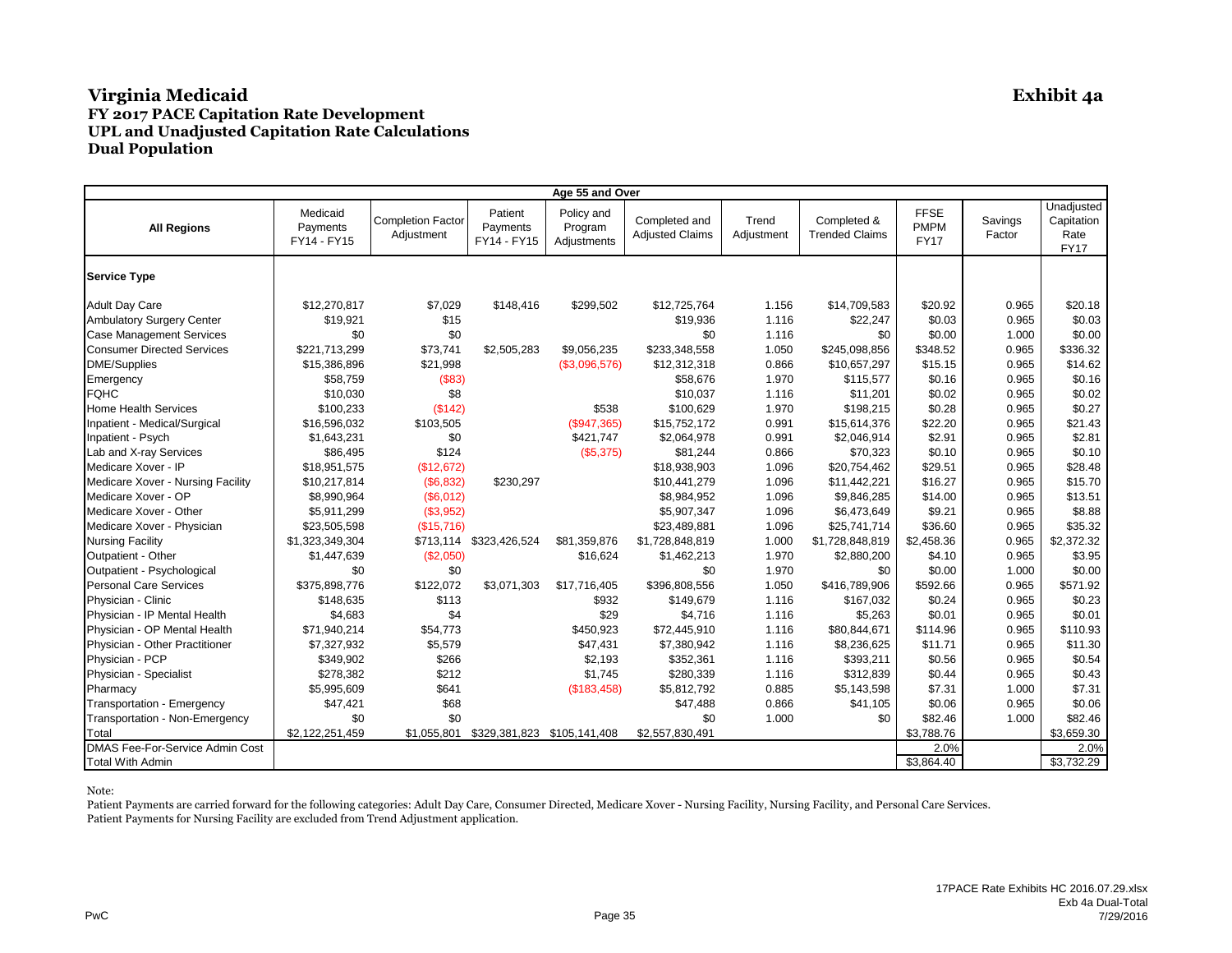| Age 55 and Over                   |                                     |                                        |                                    |                                      |                                         |                     |                                      |                                           |                   |                                                 |  |
|-----------------------------------|-------------------------------------|----------------------------------------|------------------------------------|--------------------------------------|-----------------------------------------|---------------------|--------------------------------------|-------------------------------------------|-------------------|-------------------------------------------------|--|
| Northern Virginia                 | Medicaid<br>Payments<br>FY14 - FY15 | <b>Completion Factor</b><br>Adjustment | Patient<br>Payments<br>FY14 - FY15 | Policy and<br>Program<br>Adjustments | Completed and<br><b>Adjusted Claims</b> | Trend<br>Adjustment | Completed &<br><b>Trended Claims</b> | <b>FFSE</b><br><b>PMPM</b><br><b>FY17</b> | Savings<br>Factor | Unadjusted<br>Capitation<br>Rate<br><b>FY17</b> |  |
| <b>Service Type</b>               |                                     |                                        |                                    |                                      |                                         |                     |                                      |                                           |                   |                                                 |  |
| <b>Adult Day Care</b>             | \$124,876                           | \$72                                   |                                    | \$3,012                              | \$127,959                               | 1.156               | \$147,907                            | \$11.34                                   | 0.965             | \$10.94                                         |  |
| <b>Ambulatory Surgery Center</b>  | \$8,593                             | \$19                                   |                                    |                                      | \$8,612                                 | 0.974               | \$8,392                              | \$0.64                                    | 0.965             | \$0.62                                          |  |
| <b>Case Management Services</b>   | \$0                                 | \$0                                    |                                    |                                      | \$0                                     | 0.974               | \$0                                  | \$0.00                                    | 0.965             | \$0.00                                          |  |
| <b>Consumer Directed Services</b> | \$5,477,634                         | \$1,822                                | \$4,054                            | \$221,407                            | \$5,704,917                             | 1.050               | \$5,992,189                          | \$459.26                                  | 0.965             | \$443.19                                        |  |
| <b>DME/Supplies</b>               | \$681,878                           | \$1,192                                |                                    | (\$24,006)                           | \$659,065                               | 0.819               | \$539,908                            | \$41.38                                   | 0.965             | \$39.93                                         |  |
| Emergency                         | \$680,900                           | \$2,152                                |                                    |                                      | \$683,052                               | 1.006               | \$687,028                            | \$52.66                                   | 0.965             | \$50.81                                         |  |
| <b>FQHC</b>                       | \$14,117                            | \$32                                   |                                    |                                      | \$14,148                                | 0.974               | \$13,787                             | \$1.06                                    | 0.965             | \$1.02                                          |  |
| <b>Home Health Services</b>       | \$406,867                           | \$1,286                                |                                    | \$2,195                              | \$410,348                               | 1.006               | \$412,738                            | \$31.63                                   | 0.965             | \$30.53                                         |  |
| Inpatient - Medical/Surgical      | \$12,794,679                        | \$31,254                               |                                    | (\$727,615)                          | \$12,098,318                            | 0.994               | \$12,020,358                         | \$921.28                                  | 0.965             | \$889.03                                        |  |
| Inpatient - Psych                 | \$171,914                           | \$0                                    |                                    | \$44,123                             | \$216,037                               | 0.994               | \$214,645                            | \$16.45                                   | 0.965             | \$15.88                                         |  |
| Lab and X-ray Services            | \$381,313                           | \$667                                  |                                    | (\$23,702)                           | \$358,278                               | 0.819               | \$293,502                            | \$22.49                                   | 0.965             | \$21.71                                         |  |
| Medicare Xover - IP               | \$0                                 | \$0                                    |                                    |                                      | \$0                                     | 1.000               | \$0                                  | \$0.00                                    | 1.000             | \$0.00                                          |  |
| Medicare Xover - Nursing Facility | \$0                                 | \$0                                    |                                    |                                      | \$0                                     | 1.000               | \$0                                  | \$0.00                                    | 1.000             | \$0.00                                          |  |
| Medicare Xover - OP               | \$0                                 | \$0                                    |                                    |                                      | \$0                                     | 1.000               | \$0                                  | \$0.00                                    | 1.000             | \$0.00                                          |  |
| Medicare Xover - Other            | \$0                                 | \$0                                    |                                    |                                      | \$0                                     | 1.000               | \$0                                  | \$0.00                                    | 1.000             | \$0.00                                          |  |
| Medicare Xover - Physician        | \$6                                 | \$0                                    |                                    |                                      | \$6                                     | 1.000               | \$6                                  | \$0.00                                    | 1.000             | \$0.00                                          |  |
| <b>Nursing Facility</b>           | \$25,872,953                        | \$40,977                               | \$1,319,847                        | \$1,592,337                          | \$28,826,115                            | 1.000               | \$28,826,115                         | \$2,209.32                                | 0.965             | \$2,132.00                                      |  |
| Outpatient - Other                | \$3,091,895                         | \$9,770                                |                                    | \$35,669                             | \$3,137,335                             | 1.006               | \$3,155,601                          | \$241.86                                  | 0.965             | \$233.39                                        |  |
| Outpatient - Psychological        | \$0                                 | \$0                                    |                                    |                                      | \$0                                     | 1.006               | \$0                                  | \$0.00                                    | 0.965             | \$0.00                                          |  |
| <b>Personal Care Services</b>     | \$14,548,784                        | \$4,725                                | \$10,378                           | \$680,625                            | \$15,244,512                            | 1.050               | \$16,012,151                         | \$1,227.22                                | 0.965             | \$1,184.27                                      |  |
| Physician - Clinic                | \$1,486,174                         | \$3,333                                |                                    | \$9,329                              | \$1,498,837                             | 0.974               | \$1,460,591                          | \$111.94                                  | 0.965             | \$108.03                                        |  |
| Physician - IP Mental Health      | \$777                               | \$2                                    |                                    | \$5                                  | \$783                                   | 0.974               | \$763                                | \$0.06                                    | 0.965             | \$0.06                                          |  |
| Physician - OP Mental Health      | \$2,566,152                         | \$5,756                                |                                    | \$16,109                             | \$2,588,016                             | 0.974               | \$2,521,978                          | \$193.29                                  | 0.965             | \$186.53                                        |  |
| Physician - Other Practitioner    | \$933,768                           | \$2,094                                |                                    | \$6,517                              | \$942,379                               | 0.974               | \$918,333                            | \$70.38                                   | 0.965             | \$67.92                                         |  |
| Physician - PCP                   | \$1,118,089                         | \$2,508                                |                                    | \$7,574                              | \$1,128,171                             | 0.974               | \$1,099,383                          | \$84.26                                   | 0.965             | \$81.31                                         |  |
| Physician - Specialist            | \$1,009,621                         | \$2,264                                |                                    | \$6,839                              | \$1,018,725                             | 0.974               | \$992,731                            | \$76.09                                   | 0.965             | \$73.42                                         |  |
| Pharmacy                          | \$7,158,061                         | \$600                                  |                                    | (\$1,980,842)                        | \$5,177,820                             | 1.035               | \$5,360,421                          | \$410.84                                  | 1.000             | \$410.84                                        |  |
| Transportation - Emergency        | \$260,237                           | \$455                                  |                                    |                                      | \$260,692                               | 0.819               | \$213,559                            | \$16.37                                   | 0.965             | \$15.79                                         |  |
| Transportation - Non-Emergency    | \$0                                 | \$0                                    |                                    |                                      | \$0                                     | 1.000               | \$0                                  | \$82.46                                   | 1.000             | \$82.46                                         |  |
| Total                             | \$78,789,289                        | \$110,978                              | \$1,334,279                        | (\$130, 422)                         | \$80,104,125                            |                     |                                      | \$6,282.28                                |                   | \$6,079.66                                      |  |
| DMAS Fee-For-Service Admin Cost   |                                     |                                        |                                    |                                      |                                         |                     |                                      | 2.0%                                      |                   | 2.0%                                            |  |
| <b>Total With Admin</b>           |                                     |                                        |                                    |                                      |                                         |                     |                                      | \$6,408.81                                |                   | \$6,202.06                                      |  |

#### Note: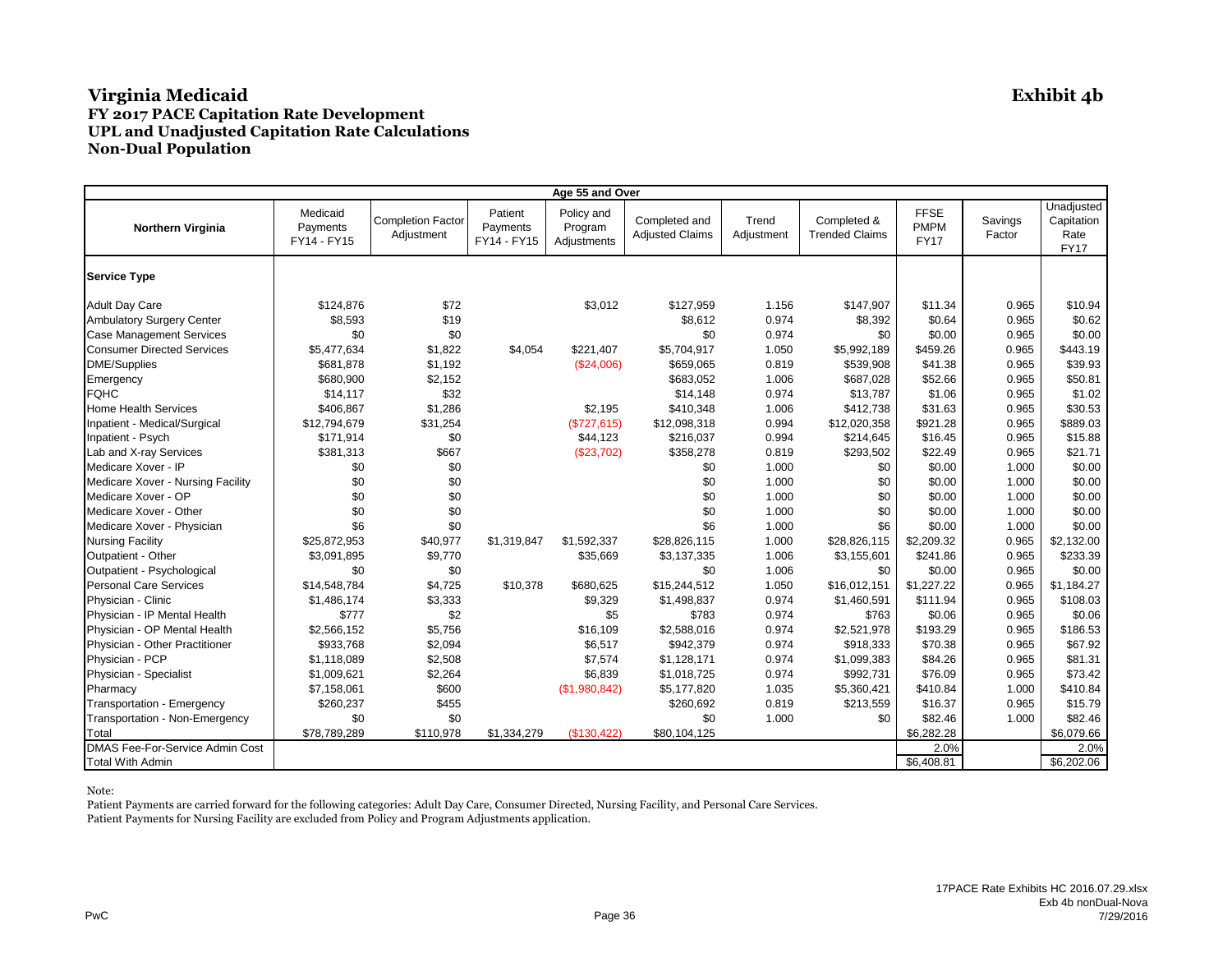| Age 55 and Over                        |                                     |                                        |                                    |                                      |                                         |                     |                                      |                                           |                   |                                                 |  |
|----------------------------------------|-------------------------------------|----------------------------------------|------------------------------------|--------------------------------------|-----------------------------------------|---------------------|--------------------------------------|-------------------------------------------|-------------------|-------------------------------------------------|--|
| <b>Other MSA</b>                       | Medicaid<br>Payments<br>FY14 - FY15 | <b>Completion Factor</b><br>Adjustment | Patient<br>Payments<br>FY14 - FY15 | Policy and<br>Program<br>Adjustments | Completed and<br><b>Adjusted Claims</b> | Trend<br>Adjustment | Completed &<br><b>Trended Claims</b> | <b>FFSE</b><br><b>PMPM</b><br><b>FY17</b> | Savings<br>Factor | Unadjusted<br>Capitation<br>Rate<br><b>FY17</b> |  |
| <b>Service Type</b>                    |                                     |                                        |                                    |                                      |                                         |                     |                                      |                                           |                   |                                                 |  |
| <b>Adult Day Care</b>                  | \$69,173                            | \$40                                   |                                    | \$1,668                              | \$70,881                                | 1.156               | \$81,930                             | \$7.98                                    | 0.965             | \$7.70                                          |  |
| <b>Ambulatory Surgery Center</b>       | \$10,976                            | \$25                                   |                                    |                                      | \$11,001                                | 0.974               | \$10,720                             | \$1.04                                    | 0.965             | \$1.01                                          |  |
| <b>Case Management Services</b>        | \$0                                 | \$0                                    |                                    |                                      | \$0                                     | 0.974               | \$0                                  | \$0.00                                    | 0.965             | \$0.00                                          |  |
| <b>Consumer Directed Services</b>      | \$5,110,781                         | \$1,700                                | \$4,005                            | \$206,588                            | \$5,323,074                             | 1.050               | \$5,591,118                          | \$544.76                                  | 0.965             | \$525.70                                        |  |
| DME/Supplies                           | \$932,122                           | \$1,629                                |                                    | (\$32,815)                           | \$900,936                               | 0.819               | \$738,049                            | \$71.91                                   | 0.965             | \$69.39                                         |  |
| Emergency                              | \$532,294                           | \$1,682                                |                                    |                                      | \$533,976                               | 1.006               | \$537,085                            | \$52.33                                   | 0.965             | \$50.50                                         |  |
| <b>FQHC</b>                            | \$33,943                            | \$76                                   |                                    |                                      | \$34,019                                | 0.974               | \$33,151                             | \$3.23                                    | 0.965             | \$3.12                                          |  |
| <b>Home Health Services</b>            | \$389,347                           | \$1,230                                |                                    | \$2,101                              | \$392,678                               | 1.006               | \$394,964                            | \$38.48                                   | 0.965             | \$37.14                                         |  |
| Inpatient - Medical/Surgical           | \$9,947,306                         | \$24,298                               |                                    | (\$565,689)                          | \$9,405,915                             | 0.994               | \$9,345,305                          | \$910.55                                  | 0.965             | \$878.68                                        |  |
| Inpatient - Psych                      | \$320,976                           | \$0                                    |                                    | \$82,381                             | \$403,357                               | 0.994               | \$400,757                            | \$39.05                                   | 0.965             | \$37.68                                         |  |
| Lab and X-ray Services                 | \$344,886                           | \$603                                  |                                    | (\$21,437)                           | \$324,051                               | 0.819               | \$265,464                            | \$25.87                                   | 0.965             | \$24.96                                         |  |
| Medicare Xover - IP                    | \$0                                 | \$0                                    |                                    |                                      | \$0                                     | 1.000               | \$0                                  | \$0.00                                    | 1.000             | \$0.00                                          |  |
| Medicare Xover - Nursing Facility      | \$0                                 | \$0                                    |                                    |                                      | \$0                                     | 1.000               | \$0                                  | \$0.00                                    | 1.000             | \$0.00                                          |  |
| Medicare Xover - OP                    | \$41                                | \$0                                    |                                    |                                      | \$41                                    | 1.000               | \$41                                 | \$0.00                                    | 1.000             | \$0.00                                          |  |
| Medicare Xover - Other                 | \$0                                 | \$0                                    |                                    |                                      | \$0                                     | 1.000               | \$0                                  | \$0.00                                    | 1.000             | \$0.00                                          |  |
| Medicare Xover - Physician             | \$4                                 | \$0                                    |                                    |                                      | \$4                                     | 1.000               | \$4                                  | \$0.00                                    | 1.000             | \$0.00                                          |  |
| <b>Nursing Facility</b>                | \$19,117,084                        | \$30,278                               | \$660,063                          | \$1,176,551                          | \$20,983,976                            | 1.000               | \$20,983,976                         | \$2,044.55                                | 0.965             | \$1,972.99                                      |  |
| Outpatient - Other                     | \$2,036,446                         | \$6,435                                |                                    | \$23,493                             | \$2,066,374                             | 1.006               | \$2,078,406                          | \$202.51                                  | 0.965             | \$195.42                                        |  |
| Outpatient - Psychological             | \$0                                 | \$0                                    |                                    |                                      | \$0                                     | 1.006               | \$0                                  | \$0.00                                    | 0.965             | \$0.00                                          |  |
| <b>Personal Care Services</b>          | \$3,126,787                         | \$1,015                                | \$6,271                            | \$146,467                            | \$3,280,540                             | 1.050               | \$3,445,732                          | \$335.73                                  | 0.965             | \$323.98                                        |  |
| Physician - Clinic                     | \$758,262                           | \$1,701                                |                                    | \$4,760                              | \$764,722                               | 0.974               | \$745,209                            | \$72.61                                   | 0.965             | \$70.07                                         |  |
| Physician - IP Mental Health           | \$809                               | \$2                                    |                                    | \$5                                  | \$816                                   | 0.974               | \$795                                | \$0.08                                    | 0.965             | \$0.07                                          |  |
| Physician - OP Mental Health           | \$1,394,254                         | \$3,127                                |                                    | \$8,752                              | \$1,406,133                             | 0.974               | \$1,370,253                          | \$133.51                                  | 0.965             | \$128.84                                        |  |
| Physician - Other Practitioner         | \$704,151                           | \$1,579                                |                                    | \$4,914                              | \$710,644                               | 0.974               | \$692,511                            | \$67.47                                   | 0.965             | \$65.11                                         |  |
| Physician - PCP                        | \$886,666                           | \$1,989                                |                                    | \$6,006                              | \$894,661                               | 0.974               | \$871,832                            | \$84.95                                   | 0.965             | \$81.97                                         |  |
| Physician - Specialist                 | \$743,716                           | \$1,668                                |                                    | \$5,038                              | \$750,422                               | 0.974               | \$731,274                            | \$71.25                                   | 0.965             | \$68.76                                         |  |
| Pharmacy                               | \$6,340,921                         | \$532                                  |                                    | (\$1,754,715)                        | \$4,586,737                             | 1.035               | \$4,748,493                          | \$462.66                                  | 1.000             | \$462.66                                        |  |
| Transportation - Emergency             | \$413,267                           | \$722                                  |                                    |                                      | \$413,989                               | 0.819               | \$339,141                            | \$33.04                                   | 0.965             | \$31.89                                         |  |
| Transportation - Non-Emergency         | \$0                                 | \$0                                    |                                    |                                      | \$0                                     | 1.000               | \$0                                  | \$82.46                                   | 1.000             | \$82.46                                         |  |
| Total                                  | \$53,214,211                        | \$80,331                               | \$670,339                          | (\$705,932)                          | \$53,258,949                            |                     |                                      | \$5,286.03                                |                   | \$5,120.10                                      |  |
| <b>DMAS Fee-For-Service Admin Cost</b> |                                     |                                        |                                    |                                      |                                         |                     |                                      | 2.0%                                      |                   | 2.0%                                            |  |
| <b>Total With Admin</b>                |                                     |                                        |                                    |                                      |                                         |                     |                                      | \$5,392.22                                |                   | \$5,222.90                                      |  |

Note:

Patient Payments are carried forward for the following categories: Adult Day Care, Consumer Directed, Nursing Facility, and Personal Care Services.

Patient Payments for Nursing Facility are excluded from Policy and Program Adjustments application.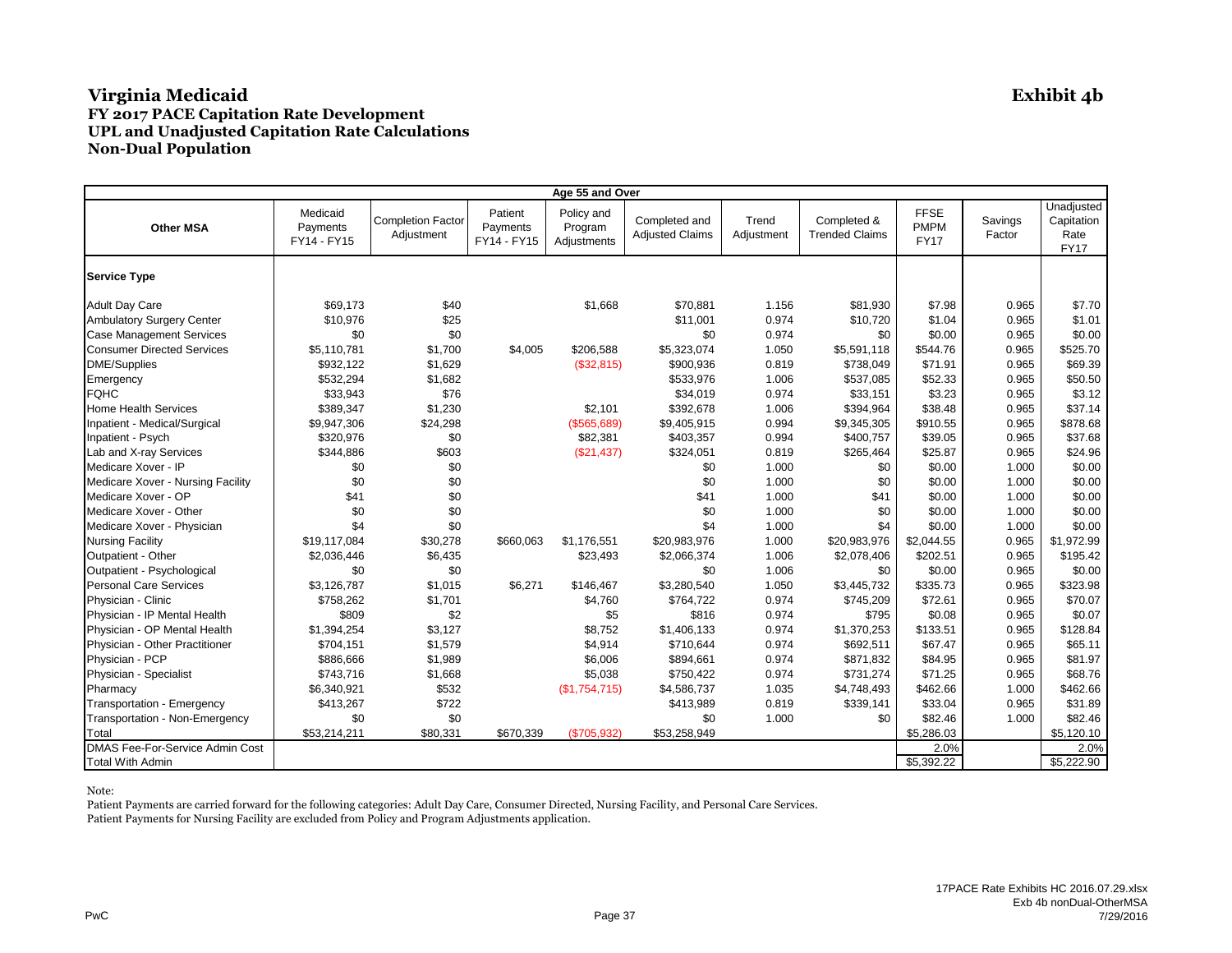| Age 55 and Over                   |                                     |                                        |                                    |                                      |                                         |                     |                                      |                                           |                   |                                                 |  |
|-----------------------------------|-------------------------------------|----------------------------------------|------------------------------------|--------------------------------------|-----------------------------------------|---------------------|--------------------------------------|-------------------------------------------|-------------------|-------------------------------------------------|--|
| <b>Richmond/Charlottesville</b>   | Medicaid<br>Payments<br>FY14 - FY15 | <b>Completion Factor</b><br>Adjustment | Patient<br>Payments<br>FY14 - FY15 | Policy and<br>Program<br>Adjustments | Completed and<br><b>Adjusted Claims</b> | Trend<br>Adjustment | Completed &<br><b>Trended Claims</b> | <b>FFSE</b><br><b>PMPM</b><br><b>FY17</b> | Savings<br>Factor | Unadjusted<br>Capitation<br>Rate<br><b>FY17</b> |  |
| <b>Service Type</b>               |                                     |                                        |                                    |                                      |                                         |                     |                                      |                                           |                   |                                                 |  |
| <b>Adult Day Care</b>             | \$517,325                           | \$296                                  | \$2,049                            | \$12,525                             | \$532,196                               | 1.156               | \$615,160                            | \$39.62                                   | 0.965             | \$38.23                                         |  |
| Ambulatory Surgery Center         | \$12,950                            | \$29                                   |                                    |                                      | \$12,979                                | 0.974               | \$12,648                             | \$0.81                                    | 0.965             | \$0.79                                          |  |
| <b>Case Management Services</b>   | \$0                                 | \$0                                    |                                    |                                      | \$0                                     | 0.974               | \$0                                  | \$0.00                                    | 0.965             | \$0.00                                          |  |
| <b>Consumer Directed Services</b> | \$11.068.460                        | \$3,681                                | \$24,603                           | \$448.052                            | \$11,544,797                            | 1.050               | \$12,126,136                         | \$780.94                                  | 0.965             | \$753.61                                        |  |
| DME/Supplies                      | \$1,243,473                         | \$2,173                                |                                    | (\$43,777)                           | \$1,201,870                             | 0.819               | \$984,576                            | \$63.41                                   | 0.965             | \$61.19                                         |  |
| Emergency                         | \$947,810                           | \$2,995                                |                                    |                                      | \$950,805                               | 1.006               | \$956,341                            | \$61.59                                   | 0.965             | \$59.43                                         |  |
| <b>FQHC</b>                       | \$62,252                            | \$140                                  |                                    |                                      | \$62.391                                | 0.974               | \$60,799                             | \$3.92                                    | 0.965             | \$3.78                                          |  |
| Home Health Services              | \$388,997                           | \$1,229                                |                                    | \$2,099                              | \$392,326                               | 1.006               | \$394,610                            | \$25.41                                   | 0.965             | \$24.52                                         |  |
| Inpatient - Medical/Surgical      | \$12,863,594                        | \$31,422                               |                                    | (\$731,534)                          | \$12,163,481                            | 0.994               | \$12,085,102                         | \$778.30                                  | 0.965             | \$751.06                                        |  |
| Inpatient - Psych                 | \$287,937                           | \$0                                    |                                    | \$73,901                             | \$361,838                               | 0.994               | \$359,506                            | \$23.15                                   | 0.965             | \$22.34                                         |  |
| Lab and X-ray Services            | \$392,538                           | \$686                                  |                                    | (\$24,399)                           | \$368,825                               | 0.819               | \$302,143                            | \$19.46                                   | 0.965             | \$18.78                                         |  |
| Medicare Xover - IP               | \$262                               | \$0                                    |                                    |                                      | \$262                                   | 1.000               | \$262                                | \$0.02                                    | 1.000             | \$0.02                                          |  |
| Medicare Xover - Nursing Facility | \$0                                 | \$0                                    |                                    |                                      | \$0                                     | 1.000               | \$0                                  | \$0.00                                    | 1.000             | \$0.00                                          |  |
| Medicare Xover - OP               | \$0                                 | \$0                                    |                                    |                                      | \$0                                     | 1.000               | \$0                                  | \$0.00                                    | 1.000             | \$0.00                                          |  |
| Medicare Xover - Other            | \$0                                 | \$0                                    |                                    |                                      | \$0                                     | 1.000               | \$0                                  | \$0.00                                    | 1.000             | \$0.00                                          |  |
| Medicare Xover - Physician        | \$0                                 | \$0                                    |                                    |                                      | \$0                                     | 1.000               | \$0                                  | \$0.00                                    | 1.000             | \$0.00                                          |  |
| <b>Nursing Facility</b>           | \$24,468,853                        | \$38,754                               | \$991,731                          | \$1,505,923                          | \$27,005,260                            | 1.000               | \$27,005,260                         | \$1,739.18                                | 0.965             | \$1,678.31                                      |  |
| Outpatient - Other                | \$3,431,548                         | \$10,844                               |                                    | \$39,588                             | \$3,481,979                             | 1.006               | \$3,502,253                          | \$225.55                                  | 0.965             | \$217.66                                        |  |
| Outpatient - Psychological        | \$0                                 | \$0                                    |                                    |                                      | \$0                                     | 1.006               | \$0                                  | \$0.00                                    | 0.965             | \$0.00                                          |  |
| <b>Personal Care Services</b>     | \$5,241,849                         | \$1,702                                | \$5,159                            | \$245,292                            | \$5,494,002                             | 1.050               | \$5.770.653                          | \$371.64                                  | 0.965             | \$358.63                                        |  |
| Physician - Clinic                | \$1,409,016                         | \$3,160                                |                                    | \$8,845                              | \$1,421,021                             | 0.974               | \$1,384,761                          | \$89.18                                   | 0.965             | \$86.06                                         |  |
| Physician - IP Mental Health      | \$1,411                             | \$3                                    |                                    | \$9                                  | \$1,423                                 | 0.974               | \$1,387                              | \$0.09                                    | 0.965             | \$0.09                                          |  |
| Physician - OP Mental Health      | \$2,249,725                         | \$5,046                                |                                    | \$14,122                             | \$2,268,893                             | 0.974               | \$2,210,998                          | \$142.39                                  | 0.965             | \$137.41                                        |  |
| Physician - Other Practitioner    | \$1,293,834                         | \$2,902                                |                                    | \$9,030                              | \$1,305,766                             | 0.974               | \$1,272,447                          | \$81.95                                   | 0.965             | \$79.08                                         |  |
| Physician - PCP                   | \$1,000,713                         | \$2,244                                |                                    | \$6,779                              | \$1,009,736                             | 0.974               | \$983,971                            | \$63.37                                   | 0.965             | \$61.15                                         |  |
| Physician - Specialist            | \$912,537                           | \$2,047                                |                                    | \$6,182                              | \$920,765                               | 0.974               | \$897,270                            | \$57.79                                   | 0.965             | \$55.76                                         |  |
| Pharmacy                          | \$8,110,430                         | \$680                                  |                                    | (\$2,244,390)                        | \$5,866,721                             | 1.035               | \$6,073,617                          | \$391.15                                  | 1.000             | \$391.15                                        |  |
| Transportation - Emergency        | \$315,859                           | \$552                                  |                                    |                                      | \$316,411                               | 0.819               | \$259,205                            | \$16.69                                   | 0.965             | \$16.11                                         |  |
| Transportation - Non-Emergency    | \$0                                 | \$0                                    |                                    |                                      | \$0                                     | 1.000               | \$0                                  | \$82.46                                   | 1.000             | \$82.46                                         |  |
| Total                             | \$76,221,373                        | \$110,586                              | \$1,023,543                        | (S671.753)                           | \$76,683,748                            |                     |                                      | \$5,058.07                                |                   | \$4,897.62                                      |  |
| DMAS Fee-For-Service Admin Cost   |                                     |                                        |                                    |                                      |                                         |                     |                                      | 2.0%                                      |                   | 2.0%                                            |  |
| <b>Total With Admin</b>           |                                     |                                        |                                    |                                      |                                         |                     |                                      | \$5,159.62                                |                   | \$4,995.89                                      |  |

Note:

Patient Payments are carried forward for the following categories: Adult Day Care, Consumer Directed, Nursing Facility, and Personal Care Services.

Patient Payments for Nursing Facility are excluded from Policy and Program Adjustments application.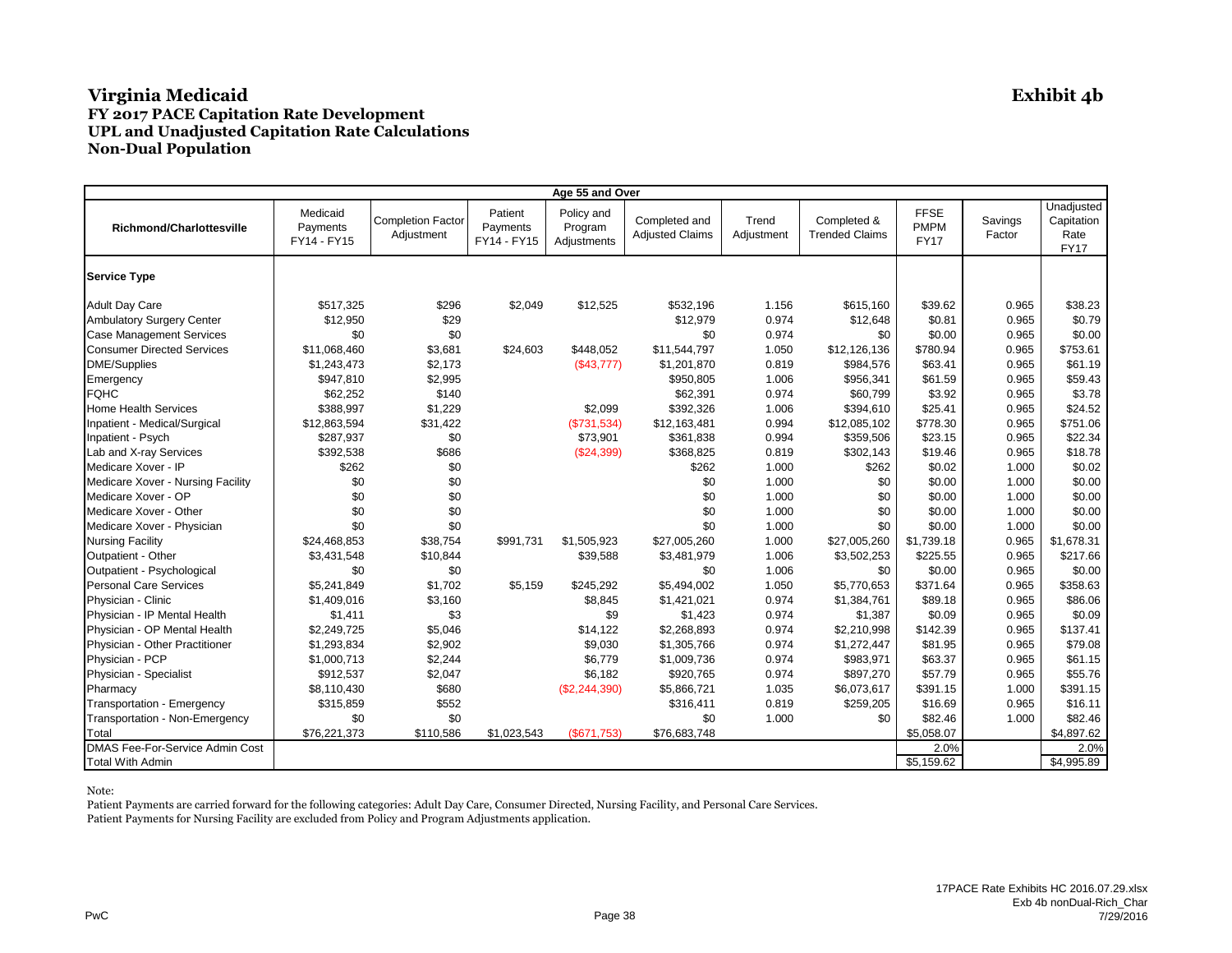| Age 55 and Over                   |                                     |                                        |                                    |                                      |                                         |                     |                                      |                                           |                   |                                                 |  |
|-----------------------------------|-------------------------------------|----------------------------------------|------------------------------------|--------------------------------------|-----------------------------------------|---------------------|--------------------------------------|-------------------------------------------|-------------------|-------------------------------------------------|--|
| Rural                             | Medicaid<br>Payments<br>FY14 - FY15 | <b>Completion Factor</b><br>Adjustment | Patient<br>Payments<br>FY14 - FY15 | Policy and<br>Program<br>Adjustments | Completed and<br><b>Adjusted Claims</b> | Trend<br>Adjustment | Completed &<br><b>Trended Claims</b> | <b>FFSE</b><br><b>PMPM</b><br><b>FY17</b> | Savings<br>Factor | Unadjusted<br>Capitation<br>Rate<br><b>FY17</b> |  |
| <b>Service Type</b>               |                                     |                                        |                                    |                                      |                                         |                     |                                      |                                           |                   |                                                 |  |
| <b>Adult Day Care</b>             | \$13,133                            | \$8                                    |                                    | \$317                                | \$13,458                                | 1.156               | \$15,556                             | \$0.89                                    | 0.965             | \$0.86                                          |  |
| Ambulatory Surgery Center         | \$15,455                            | \$35                                   |                                    |                                      | \$15,490                                | 0.974               | \$15,094                             | \$0.87                                    | 0.965             | \$0.84                                          |  |
| <b>Case Management Services</b>   | \$0                                 | \$0                                    |                                    |                                      | \$0                                     | 0.974               | \$0                                  | \$0.00                                    | 0.965             | \$0.00                                          |  |
| <b>Consumer Directed Services</b> | \$10,249,296                        | \$3,409                                | \$11,762                           | \$414,448                            | \$10,678,915                            | 1.050               | \$11,216,653                         | \$644.72                                  | 0.965             | \$622.15                                        |  |
| <b>DME/Supplies</b>               | \$1,624,175                         | \$2,839                                |                                    | (\$57,179)                           | \$1,569,835                             | 0.819               | \$1,286,013                          | \$73.92                                   | 0.965             | \$71.33                                         |  |
| Emergency                         | \$1,117,069                         | \$3,530                                |                                    |                                      | \$1,120,599                             | 1.006               | \$1,127,123                          | \$64.79                                   | 0.965             | \$62.52                                         |  |
| <b>FQHC</b>                       | \$185,101                           | \$415                                  |                                    |                                      | \$185,517                               | 0.974               | \$180,783                            | \$10.39                                   | 0.965             | \$10.03                                         |  |
| <b>Home Health Services</b>       | \$849,251                           | \$2,684                                |                                    | \$4,583                              | \$856,517                               | 1.006               | \$861,504                            | \$49.52                                   | 0.965             | \$47.78                                         |  |
| Inpatient - Medical/Surgical      | \$14,776,041                        | \$36,094                               |                                    | (\$840,292)                          | \$13,971,842                            | 0.994               | \$13,881,810                         | \$797.90                                  | 0.965             | \$769.98                                        |  |
| Inpatient - Psych                 | \$204,739                           | \$0                                    |                                    | \$52,548                             | \$257,287                               | 0.994               | \$255,629                            | \$14.69                                   | 0.965             | \$14.18                                         |  |
| Lab and X-ray Services            | \$528,901                           | \$924                                  |                                    | (\$32,875)                           | \$496,950                               | 0.819               | \$407,103                            | \$23.40                                   | 0.965             | \$22.58                                         |  |
| Medicare Xover - IP               | \$1,216                             | \$0                                    |                                    |                                      | \$1,216                                 | 1.000               | \$1,216                              | \$0.07                                    | 1.000             | \$0.07                                          |  |
| Medicare Xover - Nursing Facility | \$0                                 | \$0                                    |                                    |                                      | \$0                                     | 1.000               | \$0                                  | \$0.00                                    | 1.000             | \$0.00                                          |  |
| Medicare Xover - OP               | \$0                                 | \$0                                    |                                    |                                      | \$0                                     | 1.000               | \$0                                  | \$0.00                                    | 1.000             | \$0.00                                          |  |
| Medicare Xover - Other            | \$0                                 | \$0                                    |                                    |                                      | \$0                                     | 1.000               | \$0                                  | \$0.00                                    | 1.000             | \$0.00                                          |  |
| Medicare Xover - Physician        | \$0                                 | \$0                                    |                                    |                                      | \$0                                     | 1.000               | \$0                                  | \$0.00                                    | 1.000             | \$0.00                                          |  |
| <b>Nursing Facility</b>           | \$26,860,529                        | \$42,542                               | \$747,982                          | \$1,653,117                          | \$29,304,170                            | 1.000               | \$29,304,170                         | \$1,684.36                                | 0.965             | \$1,625.41                                      |  |
| Outpatient - Other                | \$5,289,734                         | \$16,715                               |                                    | \$61,024                             | \$5,367,473                             | 1.006               | \$5,398,725                          | \$310.31                                  | 0.965             | \$299.45                                        |  |
| Outpatient - Psychological        | \$0                                 | \$0                                    |                                    |                                      | \$0                                     | 1.006               | \$0                                  | \$0.00                                    | 0.965             | \$0.00                                          |  |
| <b>Personal Care Services</b>     | \$5,920,596                         | \$1,923                                | \$6,488                            | \$277,085                            | \$6,206,091                             | 1.050               | \$6,518,600                          | \$374.68                                  | 0.965             | \$361.57                                        |  |
| Physician - Clinic                | \$1,303,920                         | \$2,925                                |                                    | \$8,185                              | \$1,315,029                             | 0.974               | \$1,281,474                          | \$73.66                                   | 0.965             | \$71.08                                         |  |
| Physician - IP Mental Health      | \$2,991                             | \$7                                    |                                    | \$19                                 | \$3,017                                 | 0.974               | \$2,940                              | \$0.17                                    | 0.965             | \$0.16                                          |  |
| Physician - OP Mental Health      | \$1,993,508                         | \$4,471                                |                                    | \$12,514                             | \$2,010,493                             | 0.974               | \$1,959,191                          | \$112.61                                  | 0.965             | \$108.67                                        |  |
| Physician - Other Practitioner    | \$1,153,531                         | \$2,587                                |                                    | \$8,051                              | \$1,164,169                             | 0.974               | \$1,134,463                          | \$65.21                                   | 0.965             | \$62.92                                         |  |
| Physician - PCP                   | \$1,292,027                         | \$2,898                                |                                    | \$8,752                              | \$1,303,677                             | 0.974               | \$1,270,411                          | \$73.02                                   | 0.965             | \$70.47                                         |  |
| Physician - Specialist            | \$1,156,719                         | \$2,594                                |                                    | \$7,836                              | \$1,167,150                             | 0.974               | \$1,137,368                          | \$65.37                                   | 0.965             | \$63.09                                         |  |
| Pharmacy                          | \$11,153,618                        | \$935                                  |                                    | (\$3,086,527)                        | \$8,068,026                             | 1.035               | \$8,352,553                          | \$480.09                                  | 1.000             | \$480.09                                        |  |
| Transportation - Emergency        | \$653,161                           | \$1,142                                |                                    |                                      | \$654,303                               | 0.819               | \$536,007                            | \$30.81                                   | 0.965             | \$29.73                                         |  |
| Transportation - Non-Emergency    | \$0                                 | \$0                                    |                                    |                                      | \$0                                     | 1.000               | \$0                                  | \$82.46                                   | 1.000             | \$82.46                                         |  |
| Total                             | \$86,344,713                        | \$128,675                              | \$766,231                          | (\$1,508,397)                        | \$85,731,223                            |                     |                                      | \$5,033.91                                |                   | \$4,877.41                                      |  |
| DMAS Fee-For-Service Admin Cost   |                                     |                                        |                                    |                                      |                                         |                     |                                      | 2.0%                                      |                   | 2.0%                                            |  |
| <b>Total With Admin</b>           |                                     |                                        |                                    |                                      |                                         |                     |                                      | \$5,134.96                                |                   | \$4,975.27                                      |  |

Note: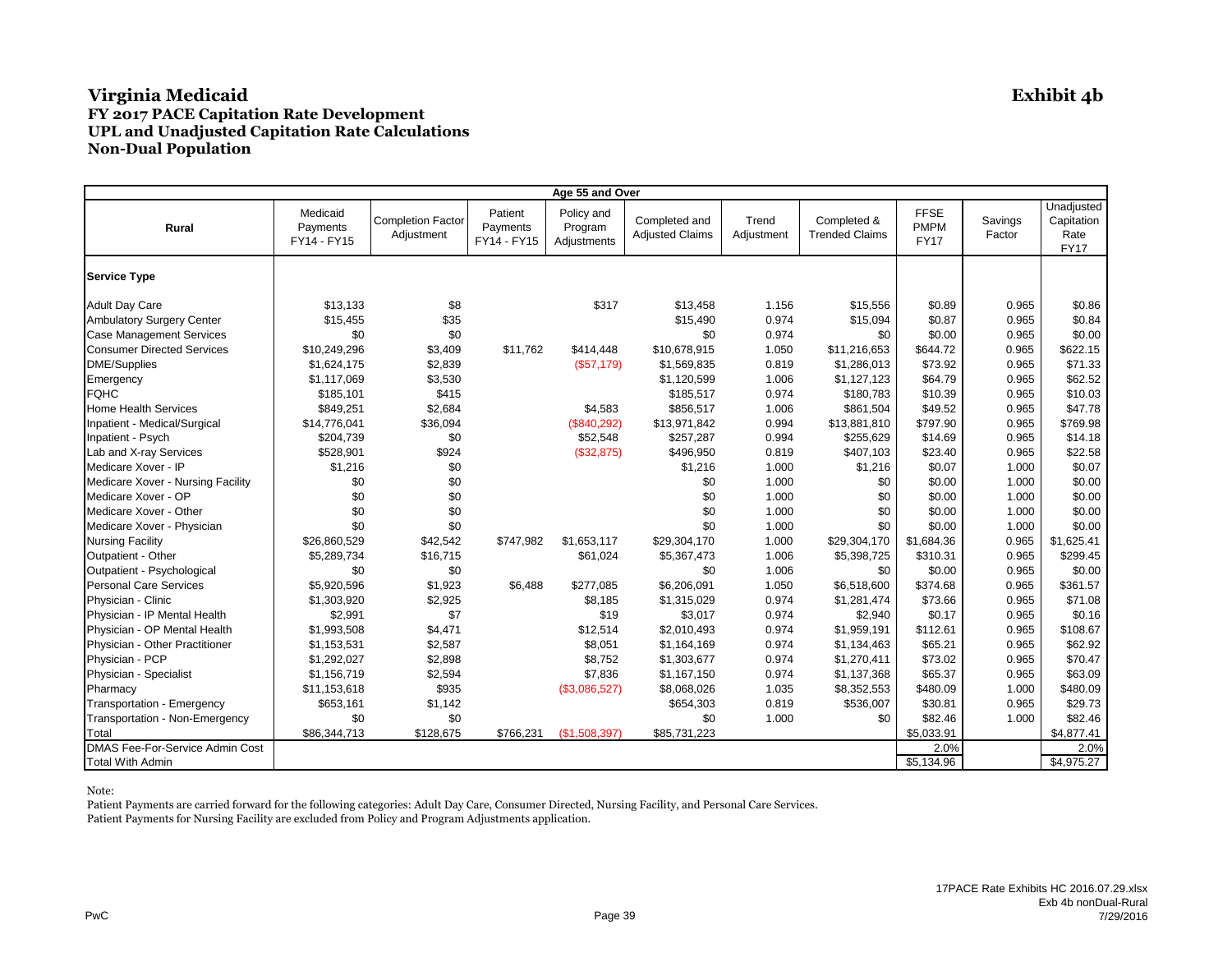| Age 55 and Over                        |                                     |                                        |                                    |                                      |                                         |                     |                                      |                                           |                   |                                                 |  |
|----------------------------------------|-------------------------------------|----------------------------------------|------------------------------------|--------------------------------------|-----------------------------------------|---------------------|--------------------------------------|-------------------------------------------|-------------------|-------------------------------------------------|--|
| <b>Tidewater</b>                       | Medicaid<br>Payments<br>FY14 - FY15 | <b>Completion Factor</b><br>Adjustment | Patient<br>Payments<br>FY14 - FY15 | Policy and<br>Program<br>Adjustments | Completed and<br><b>Adjusted Claims</b> | Trend<br>Adjustment | Completed &<br><b>Trended Claims</b> | <b>FFSE</b><br><b>PMPM</b><br><b>FY17</b> | Savings<br>Factor | Unadjusted<br>Capitation<br>Rate<br><b>FY17</b> |  |
| <b>Service Type</b>                    |                                     |                                        |                                    |                                      |                                         |                     |                                      |                                           |                   |                                                 |  |
| <b>Adult Day Care</b>                  | \$23,651                            | \$14                                   |                                    | \$570                                | \$24,235                                | 1.156               | \$28,013                             | \$1.56                                    | 0.965             | \$1.51                                          |  |
| <b>Ambulatory Surgery Center</b>       | \$26,861                            | \$60                                   |                                    |                                      | \$26,921                                | 0.974               | \$26,234                             | \$1.46                                    | 0.965             | \$1.41                                          |  |
| <b>Case Management Services</b>        | \$0                                 | \$0                                    |                                    |                                      | \$0                                     | 0.974               | \$0                                  | \$0.00                                    | 0.965             | \$0.00                                          |  |
| <b>Consumer Directed Services</b>      | \$3,091,854                         | \$1,028                                | \$874                              | \$124,916                            | \$3,218,672                             | 1.050               | \$3.380.748                          | \$188.52                                  | 0.965             | \$181.92                                        |  |
| <b>DME/Supplies</b>                    | \$1,667,412                         | \$2,915                                |                                    | (\$58,701)                           | \$1,611,625                             | 0.819               | \$1,320,248                          | \$73.62                                   | 0.965             | \$71.04                                         |  |
| Emergency                              | \$1,471,995                         | \$4,651                                |                                    |                                      | \$1,476,646                             | 1.006               | \$1,485,244                          | \$82.82                                   | 0.965             | \$79.92                                         |  |
| <b>FQHC</b>                            | \$157,751                           | \$354                                  |                                    |                                      | \$158,105                               | 0.974               | \$154,071                            | \$8.59                                    | 0.965             | \$8.29                                          |  |
| <b>Home Health Services</b>            | \$815,582                           | \$2,577                                |                                    | \$4,401                              | \$822,560                               | 1.006               | \$827,350                            | \$46.13                                   | 0.965             | \$44.52                                         |  |
| Inpatient - Medical/Surgical           | \$16,244,915                        | \$39,682                               |                                    | (\$923,825)                          | \$15,360,771                            | 0.994               | \$15,261,789                         | \$851.02                                  | 0.965             | \$821.24                                        |  |
| Inpatient - Psych                      | \$192,684                           | \$0                                    |                                    | \$49,454                             | \$242,138                               | 0.994               | \$240,578                            | \$13.42                                   | 0.965             | \$12.95                                         |  |
| Lab and X-ray Services                 | \$491,548                           | \$859                                  |                                    | (\$30,554)                           | \$461,853                               | 0.819               | \$378,351                            | \$21.10                                   | 0.965             | \$20.36                                         |  |
| Medicare Xover - IP                    | \$0                                 | \$0                                    |                                    |                                      | \$0                                     | 1.000               | \$0                                  | \$0.00                                    | 1.000             | \$0.00                                          |  |
| Medicare Xover - Nursing Facility      | \$0                                 | \$0                                    |                                    |                                      | \$0                                     | 1.000               | \$0                                  | \$0.00                                    | 1.000             | \$0.00                                          |  |
| Medicare Xover - OP                    | \$0                                 | \$0                                    |                                    |                                      | \$0                                     | 1.000               | \$0                                  | \$0.00                                    | 1.000             | \$0.00                                          |  |
| Medicare Xover - Other                 | \$0                                 | \$0                                    |                                    |                                      | \$0                                     | 1.000               | \$0                                  | \$0.00                                    | 1.000             | \$0.00                                          |  |
| Medicare Xover - Physician             | \$0                                 | \$0                                    |                                    |                                      | \$0                                     | 1.000               | \$0                                  | \$0.00                                    | 1.000             | \$0.00                                          |  |
| <b>Nursing Facility</b>                | \$33,337,159                        | \$52,799                               | \$1,970,220                        | \$2.051.718                          | \$37.411.896                            | 1.000               | \$37,411,896                         | \$2.086.15                                | 0.965             | \$2,013.13                                      |  |
| Outpatient - Other                     | \$4,048,831                         | \$12,794                               |                                    | \$46,709                             | \$4,108,334                             | 1.006               | \$4,132,254                          | \$230.42                                  | 0.965             | \$222.36                                        |  |
| Outpatient - Psychological             | \$0                                 | \$0                                    |                                    |                                      | \$0                                     | 1.006               | \$0                                  | \$0.00                                    | 0.965             | \$0.00                                          |  |
| <b>Personal Care Services</b>          | \$15,489,706                        | \$5,030                                | \$31,107                           | \$725,581                            | \$16,251,425                            | 1.050               | \$17,069,768                         | \$951.84                                  | 0.965             | \$918.52                                        |  |
| Physician - Clinic                     | \$1,908,242                         | \$4,280                                |                                    | \$11,979                             | \$1,924,501                             | 0.974               | \$1,875,393                          | \$104.58                                  | 0.965             | \$100.91                                        |  |
| Physician - IP Mental Health           | \$600                               | \$1                                    |                                    | \$4                                  | \$605                                   | 0.974               | \$590                                | \$0.03                                    | 0.965             | \$0.03                                          |  |
| Physician - OP Mental Health           | \$4,775,049                         | \$10,710                               |                                    | \$29,974                             | \$4,815,733                             | 0.974               | \$4,692,850                          | \$261.68                                  | 0.965             | \$252.52                                        |  |
| Physician - Other Practitioner         | \$1,665,692                         | \$3,736                                |                                    | \$11,625                             | \$1,681,053                             | 0.974               | \$1,638,158                          | \$91.35                                   | 0.965             | \$88.15                                         |  |
| Physician - PCP                        | \$1,376,626                         | \$3,088                                |                                    | \$9,326                              | \$1,389,040                             | 0.974               | \$1,353,596                          | \$75.48                                   | 0.965             | \$72.84                                         |  |
| Physician - Specialist                 | \$1,281,281                         | \$2,874                                |                                    | \$8,680                              | \$1,292,834                             | 0.974               | \$1,259,845                          | \$70.25                                   | 0.965             | \$67.79                                         |  |
| Pharmacy                               | \$10,942,085                        | \$918                                  |                                    | (\$3,027,990)                        | \$7,915,013                             | 1.035               | \$8,194,144                          | \$456.92                                  | 1.000             | \$456.92                                        |  |
| Transportation - Emergency             | \$472,352                           | \$826                                  |                                    |                                      | \$473,178                               | 0.819               | \$387,629                            | \$21.61                                   | 0.965             | \$20.86                                         |  |
| Transportation - Non-Emergency         | \$0                                 | \$0                                    |                                    |                                      | \$0                                     | 1.000               | \$0                                  | \$82.46                                   | 1.000             | \$82.46                                         |  |
| Total                                  | \$99,481,877                        | \$149,195                              | \$2,002,201                        | $($ \$966,134)                       | \$100,667,139                           |                     |                                      | \$5,721.01                                |                   | \$5,539.65                                      |  |
| <b>DMAS Fee-For-Service Admin Cost</b> |                                     |                                        |                                    |                                      |                                         |                     |                                      | 2.0%                                      |                   | 2.0%                                            |  |
| <b>Total With Admin</b>                |                                     |                                        |                                    |                                      |                                         |                     |                                      | \$5,836.08                                |                   | \$5,651.02                                      |  |

Note:

Patient Payments are carried forward for the following categories: Adult Day Care, Consumer Directed, Nursing Facility, and Personal Care Services.

Patient Payments for Nursing Facility are excluded from Policy and Program Adjustments application.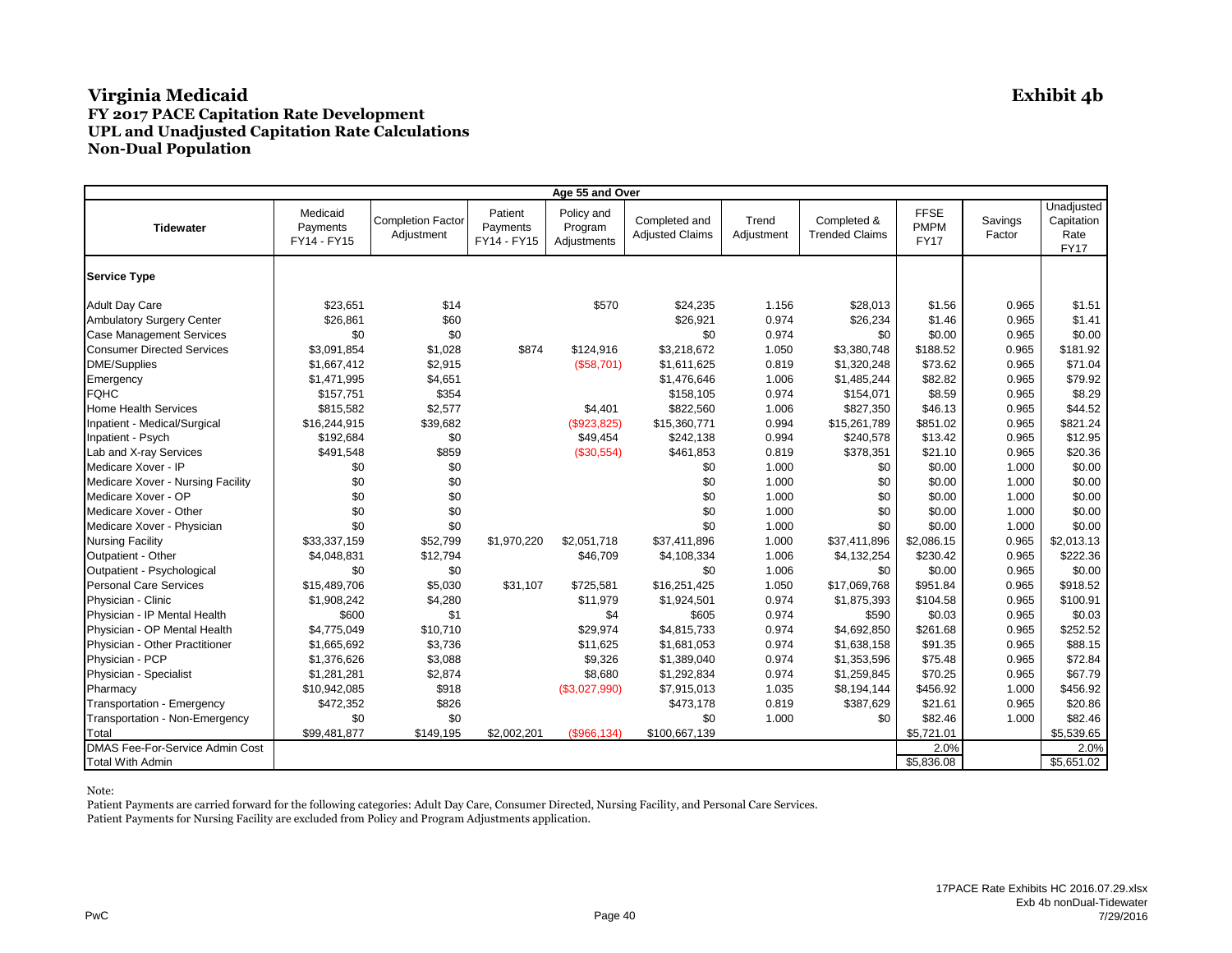| Age 55 and Over                   |                                     |                                        |                                    |                                      |                                         |                     |                                      |                                           |                   |                                                 |  |
|-----------------------------------|-------------------------------------|----------------------------------------|------------------------------------|--------------------------------------|-----------------------------------------|---------------------|--------------------------------------|-------------------------------------------|-------------------|-------------------------------------------------|--|
| <b>All Regions</b>                | Medicaid<br>Payments<br>FY14 - FY15 | <b>Completion Factor</b><br>Adjustment | Patient<br>Payments<br>FY14 - FY15 | Policy and<br>Program<br>Adjustments | Completed and<br><b>Adjusted Claims</b> | Trend<br>Adjustment | Completed &<br><b>Trended Claims</b> | <b>FFSE</b><br><b>PMPM</b><br><b>FY17</b> | Savings<br>Factor | Unadjusted<br>Capitation<br>Rate<br><b>FY17</b> |  |
| <b>Service Type</b>               |                                     |                                        |                                    |                                      |                                         |                     |                                      |                                           |                   |                                                 |  |
| <b>Adult Day Care</b>             | \$748,159                           | \$429                                  | \$2,049                            | \$18,092                             | \$768,729                               | 1.156               | \$888,566                            | \$11.98                                   | 0.965             | \$11.56                                         |  |
| Ambulatory Surgery Center         | \$74,835                            | \$168                                  |                                    |                                      | \$75,003                                | 0.974               | \$73,089                             | \$0.99                                    | 0.965             | \$0.95                                          |  |
| <b>Case Management Services</b>   | \$0                                 | \$0                                    |                                    |                                      | \$0                                     | 0.974               | \$0                                  | \$0.00                                    | 1.000             | \$0.00                                          |  |
| <b>Consumer Directed Services</b> | \$34,998,025                        | \$11,640                               | \$45,297                           | \$1,415,412                          | \$36,470,374                            | 1.050               | \$38,306,844                         | \$516.48                                  | 0.965             | \$498.40                                        |  |
| <b>DME/Supplies</b>               | \$6,149,061                         | \$10,748                               |                                    | (\$216,478)                          | \$5,943,330                             | 0.819               | \$4,868,793                          | \$65.64                                   | 0.965             | \$63.35                                         |  |
| Emergency                         | \$4,750,068                         | \$15,010                               |                                    |                                      | \$4,765,078                             | 1.006               | \$4,792,822                          | \$64.62                                   | 0.965             | \$62.36                                         |  |
| <b>FQHC</b>                       | \$453,165                           | \$1,016                                |                                    |                                      | \$454,181                               | 0.974               | \$442,592                            | \$5.97                                    | 0.965             | \$5.76                                          |  |
| <b>Home Health Services</b>       | \$2,850,044                         | \$9,006                                |                                    | \$15,379                             | \$2,874,429                             | 1.006               | \$2,891,165                          | \$38.98                                   | 0.965             | \$37.62                                         |  |
| Inpatient - Medical/Surgical      | \$66,626,535                        | \$162,750                              |                                    | (\$3,788,956)                        | \$63,000,328                            | 0.994               | \$62,594,365                         | \$843.93                                  | 0.965             | \$814.40                                        |  |
| Inpatient - Psych                 | \$1,178,250                         | \$0                                    |                                    | \$302,407                            | \$1,480,657                             | 0.994               | \$1,471,116                          | \$19.83                                   | 0.965             | \$19.14                                         |  |
| Lab and X-ray Services            | \$2,139,186                         | \$3,739                                |                                    | (\$132,968)                          | \$2,009,957                             | 0.819               | \$1,646,563                          | \$22.20                                   | 0.965             | \$21.42                                         |  |
| Medicare Xover - IP               | \$1,478                             | \$0                                    |                                    |                                      | \$1,478                                 | 1.000               | \$1,478                              | \$0.02                                    | 1.000             | \$0.02                                          |  |
| Medicare Xover - Nursing Facility | \$0                                 | \$0                                    |                                    |                                      | \$0                                     | 1.000               | \$0                                  | \$0.00                                    | 1.000             | \$0.00                                          |  |
| Medicare Xover - OP               | \$41                                | \$0                                    |                                    |                                      | \$41                                    | 1.000               | \$41                                 | \$0.00                                    | 1.000             | \$0.00                                          |  |
| Medicare Xover - Other            | \$0                                 | \$0                                    |                                    |                                      | \$0                                     | 1.000               | \$0                                  | \$0.00                                    | 1.000             | \$0.00                                          |  |
| Medicare Xover - Physician        | \$10                                | \$0                                    |                                    |                                      | \$10                                    | 1.000               | \$10                                 | \$0.00                                    | 1.000             | \$0.00                                          |  |
| <b>Nursing Facility</b>           | \$129,656,578                       | \$205,349                              | \$5,689,843                        | \$7,979,647                          | \$143,531,417                           | 1.000               | \$143,531,417                        | \$1,935.18                                | 0.965             | \$1,867.44                                      |  |
| Outpatient - Other                | \$17,898,455                        | \$56,558                               |                                    | \$206,483                            | \$18,161,496                            | 1.006               | \$18,267,239                         | \$246.29                                  | 0.965             | \$237.67                                        |  |
| Outpatient - Psychological        | \$0                                 | \$0                                    |                                    |                                      | \$0                                     | 1.006               | \$0                                  | \$0.00                                    | 1.000             | \$0.00                                          |  |
| <b>Personal Care Services</b>     | \$44,327,722                        | \$14,395                               | \$59,403                           | \$2,075,050                          | \$46,476,570                            | 1.050               | \$48,816,904                         | \$658.18                                  | 0.965             | \$635.14                                        |  |
| Physician - Clinic                | \$6,865,613                         | \$15,399                               |                                    | \$43,098                             | \$6,924,109                             | 0.974               | \$6,747,427                          | \$90.97                                   | 0.965             | \$87.79                                         |  |
| Physician - IP Mental Health      | \$6,589                             | \$15                                   |                                    | \$41                                 | \$6,645                                 | 0.974               | \$6,475                              | \$0.09                                    | 0.965             | \$0.08                                          |  |
| Physician - OP Mental Health      | \$12,978,687                        | \$29,110                               |                                    | \$81,471                             | \$13,089,268                            | 0.974               | \$12,755,270                         | \$171.97                                  | 0.965             | \$165.95                                        |  |
| Physician - Other Practitioner    | \$5,750,976                         | \$12,899                               |                                    | \$40,137                             | \$5,804,012                             | 0.974               | \$5,655,911                          | \$76.26                                   | 0.965             | \$73.59                                         |  |
| Physician - PCP                   | \$5,674,121                         | \$12,726                               |                                    | \$38,438                             | \$5,725,285                             | 0.974               | \$5,579,193                          | \$75.22                                   | 0.965             | \$72.59                                         |  |
| Physician - Specialist            | \$5,103,874                         | \$11,447                               |                                    | \$34,575                             | \$5,149,896                             | 0.974               | \$5,018,487                          | \$67.66                                   | 0.965             | \$65.29                                         |  |
| Pharmacy                          | \$43,705,116                        | \$3,666                                |                                    | (\$12,094,464)                       | \$31,614,317                            | 1.035               | \$32,729,227                         | \$441.27                                  | 1.000             | \$441.27                                        |  |
| Transportation - Emergency        | \$2,114,876                         | \$3,697                                |                                    |                                      | \$2,118,573                             | 0.819               | \$1,735,541                          | \$23.40                                   | 0.965             | \$22.58                                         |  |
| Transportation - Non-Emergency    | \$0                                 | \$0                                    |                                    |                                      | \$0                                     | 1.000               | \$0                                  | \$82.46                                   | 1.000             | \$82.46                                         |  |
| Total                             | \$394,051,463                       | \$579,767                              | \$5,796,593                        | (\$3,982,637)                        | \$396,445,185                           |                     |                                      | \$5,459.59                                |                   | \$5,286.84                                      |  |
| DMAS Fee-For-Service Admin Cost   |                                     |                                        |                                    |                                      |                                         |                     |                                      | 2.0%                                      |                   | 2.0%                                            |  |
| <b>Total With Admin</b>           |                                     |                                        |                                    |                                      |                                         |                     |                                      | \$5,569.33                                |                   | \$5,393.05                                      |  |

#### Note: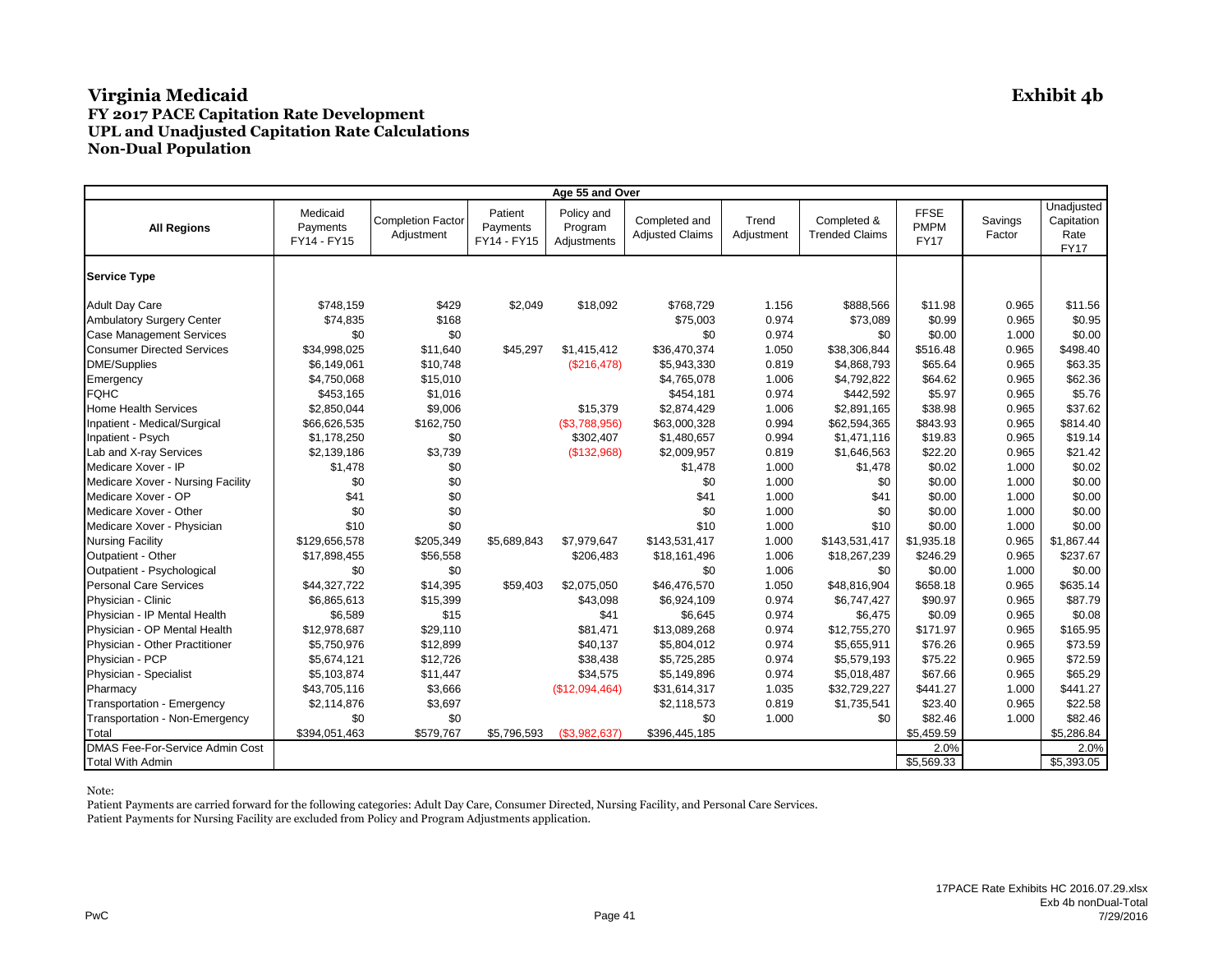#### **Virginia Medicaid Exhibit 5a FY 2017 PACE Capitation Rate Development Comparison of FY 2017 Unadjusted Capitation Rates and UPL**

| Region                                          | <b>Dual Eligibles</b><br>FY 2017 | <b>Non-Dual Eligibles</b><br>FY 2017    | <b>Weighted Average</b><br>FY 2017 | Difference from<br><b>UPL Rates</b> |
|-------------------------------------------------|----------------------------------|-----------------------------------------|------------------------------------|-------------------------------------|
|                                                 |                                  | <b>PACE Unadjusted Capitation Rates</b> |                                    |                                     |
| Northern Virginia                               | \$4,546.47                       | \$6,202.06                              | \$4,743.47                         | $-3.4%$                             |
| Other MSA                                       | \$3,761.43                       | \$5,222.90                              | \$3,884.43                         | $-3.4%$                             |
| Richmond/Charlottesville                        | \$3,698.94                       | \$4,995.89                              | \$3,898.44                         | $-3.4%$                             |
| Rural                                           | \$3,261.47                       | \$4,975.27                              | \$3,425.94                         | $-3.4%$                             |
| Tidewater                                       | \$3,725.37                       | \$5,651.02                              | \$4,035.59                         | $-3.4%$                             |
| Statewide Average<br>weighted by PACE Eligibles | \$3.736.38                       | \$5.393.24                              | \$3,933.34                         | $-3.4\%$                            |

| Region                                          | <b>Dual Eligibles</b><br>FY 2017 | <b>Non-Dual Eligibles</b><br>FY 2017 | <b>Weighted Average</b><br>FY 2017 |
|-------------------------------------------------|----------------------------------|--------------------------------------|------------------------------------|
|                                                 |                                  | <b>FFSE / UPL</b>                    |                                    |
| Northern Virginia                               | \$4,708.12                       | \$6,408.81                           | \$4,910.49                         |
| Other MSA                                       | \$3,894.56                       | \$5,392.22                           | \$4,020.61                         |
| Richmond/Charlottesville                        | \$3,829.84                       | \$5,159.62                           | \$4,034.38                         |
| Rural                                           | \$3,376.51                       | \$5,134.96                           | \$3,545.26                         |
| Tidewater                                       | \$3,857.25                       | \$5,836.08                           | \$4,176.04                         |
| Statewide Average<br>weighted by PACE Eligibles | \$3,868.64                       | \$5,569.55                           | \$4,070.83                         |

Note:

Percent change and weighted average by region based on January 2016 member months for PACE eligibles.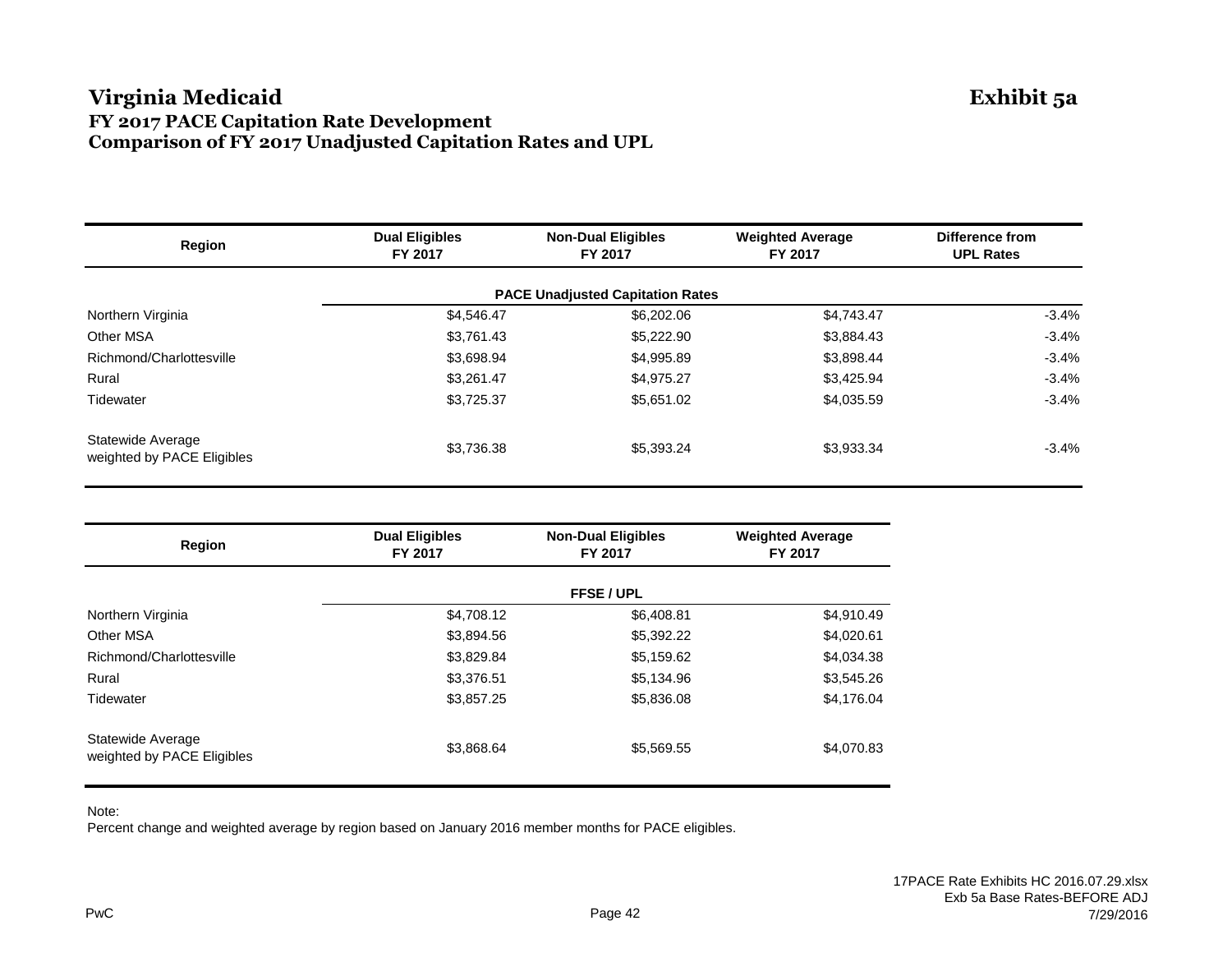## **Virginia Medicaid Exhibit 5b FY 2017 PACE Capitation Rate Development Nursing Home vs Non-Nursing Home Mix Factor**

| <b>Dual Population</b>   |            |                                  |              |                                          |                                      |                                                         |  |
|--------------------------|------------|----------------------------------|--------------|------------------------------------------|--------------------------------------|---------------------------------------------------------|--|
|                          |            | Historical Cost PMPM (FY14-FY15) |              |                                          |                                      | <b>Nursing Home</b>                                     |  |
| Region                   | <b>NH</b>  | Non-NH                           | <b>Total</b> | <b>NH Eligible %</b><br><b>FY14-FY15</b> | <b>NH Eligible %</b><br>January 2016 | <b>Mix Factor</b><br>with NH Eligible %<br>January 2016 |  |
| Northern Virginia        | \$5,572.51 | \$3,217.67                       | \$4,232.18   | 43.1%                                    | 34.9%                                | 0.955                                                   |  |
| <b>Other MSA</b>         | \$4,568.70 | \$1,827.47                       | \$3,530.99   | 62.1%                                    | 57.3%                                | 0.962                                                   |  |
| Richmond/Charlottesville | \$4,709.67 | \$2,103.03                       | \$3,463.16   | 52.2%                                    | 45.9%                                | 0.952                                                   |  |
| Rural                    | \$4,172.85 | \$1,841.57                       | \$3,040.35   | 51.4%                                    | 46.7%                                | 0.964                                                   |  |
| Tidewater                | \$4,557,04 | \$2,336.84                       | \$3,482.90   | 51.6%                                    | 44.1%                                | 0.952                                                   |  |
| Statewide                | \$4,619.21 | \$2,251.48                       | \$3,487.22   | 52.2%                                    | 46.0%                                |                                                         |  |

#### **Non-Dual Population**

|                          |            | Historical Cost PMPM (FY14-FY15) |              |                                          |                                      | <b>Nursing Home</b>                                     |  |
|--------------------------|------------|----------------------------------|--------------|------------------------------------------|--------------------------------------|---------------------------------------------------------|--|
| Region                   | <b>NH</b>  | <b>Non-NH</b>                    | <b>Total</b> | <b>NH Eligible %</b><br><b>FY14-FY15</b> | <b>NH Eligible %</b><br>January 2016 | <b>Mix Factor</b><br>with NH Eligible %<br>January 2016 |  |
| Northern Virginia        | \$7,799.33 | \$3,501.25                       | \$5,109.40   | 37.4%                                    | 34.6%                                | 0.976                                                   |  |
| Other MSA                | \$6,774.14 | \$2,484.94                       | \$4,228,32   | 40.6%                                    | 37.5%                                | 0.968                                                   |  |
| Richmond/Charlottesville | \$6,722.72 | \$2,545.14                       | \$3,972.40   | 34.2%                                    | 28.7%                                | 0.942                                                   |  |
| Rural                    | \$6,557.50 | \$2,590.28                       | \$3,993.38   | 35.4%                                    | 33.4%                                | 0.980                                                   |  |
| Tidewater                | \$6.741.91 | \$2,982.67                       | \$4.510.27   | 40.6%                                    | 34.5%                                | 0.949                                                   |  |
| Statewide                | \$6,887.96 | \$2,817.00                       | \$4.342.80   | 37.5%                                    | 33.4%                                |                                                         |  |

Note:

NH Eligible % FY14-FY15 based on historical period FY14-FY15 PACE eligibles.

NH Eligible % January 2016 based on January 2016 PACE eligibles.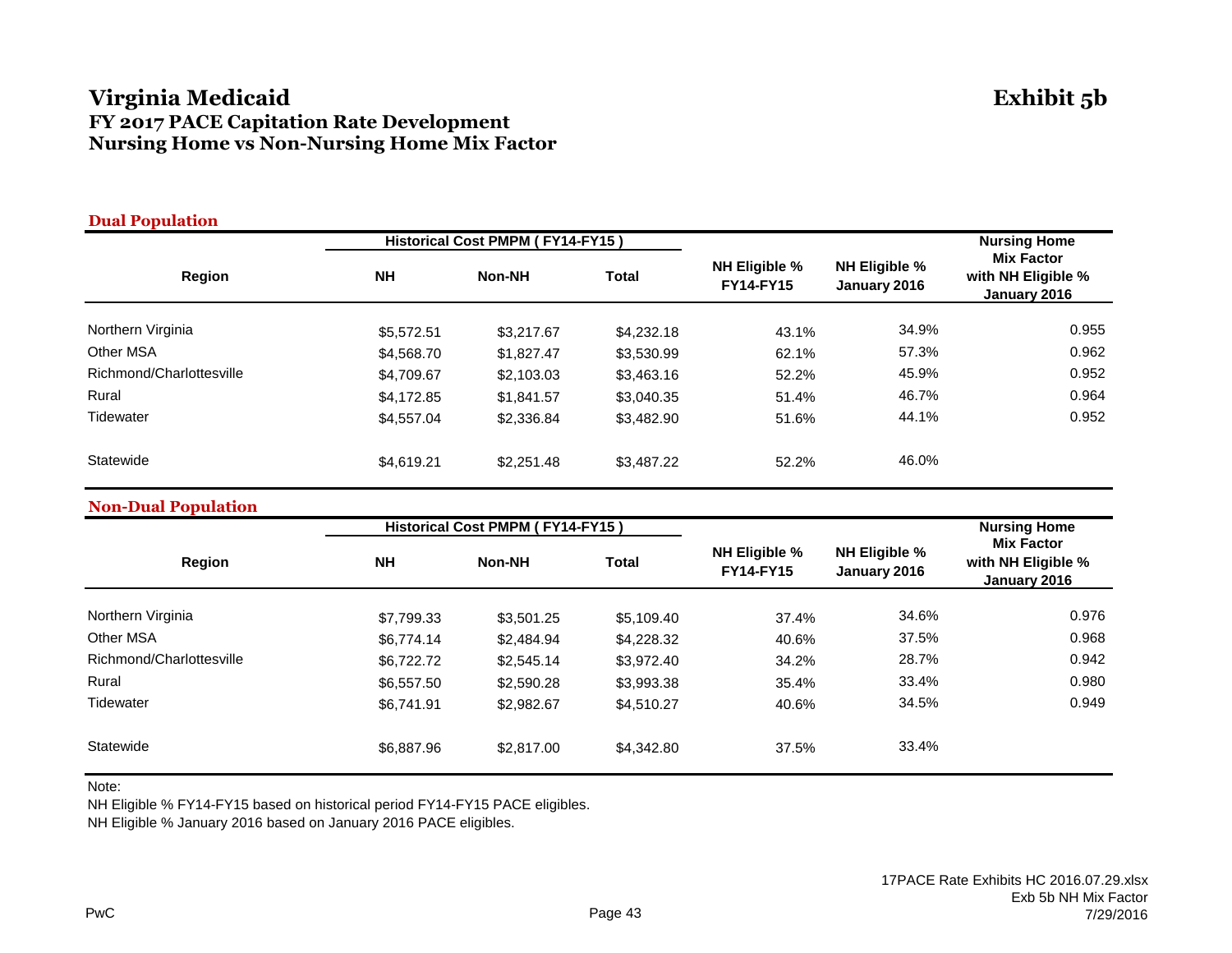#### **Virginia Medicaid Exhibit 5c FY 2017 PACE Capitation Rate Development Post-CCC Dual Risk Adjustment Factor**

#### **Dual Population**

|                          | Historical Cost PMPM (FY14-FY15) |            |                                            |                               | <b>Risk Adjustment Factor</b> |        |                                                     |
|--------------------------|----------------------------------|------------|--------------------------------------------|-------------------------------|-------------------------------|--------|-----------------------------------------------------|
| Region                   | <b>NH</b>                        | Non-NH     | Total<br>reweighted to<br>January 2016 Mix | NH Eligible %<br>January 2016 | <b>NH</b>                     | Non-NH | <b>Weighted Risk</b><br><b>Adjustment</b><br>Factor |
|                          |                                  |            |                                            |                               |                               |        |                                                     |
| Northern Virginia        | \$5,572.51                       | \$3,217.67 | \$4,040.10                                 | 34.9%                         | 1.054                         | 1.077  | 1.066                                               |
| Other MSA                | \$4,568.70                       | \$1,827.47 | \$3,397.86                                 | 57.3%                         | 1.034                         | 1.000  | 1.026                                               |
| Richmond/Charlottesville | \$4,709.67                       | \$2,103.03 | \$3,298.66                                 | 45.9%                         | 1.030                         | 1.000  | 1.020                                               |
| Rural                    | \$4,172.85                       | \$1,841.57 | \$2,929.89                                 | 46.7%                         | 1.017                         | 1.000  | 1.011                                               |
| Tidewater                | \$4,557.04                       | \$2,336.84 | \$3,316.97                                 | 44.1%                         | 1.030                         | 1.004  | 1.019                                               |

Note:

Risk adjustment factor reflects the phase in of the CCC Dual program and is applied only to the months before CCC Dual Program implementation in base period (FY14-FY15). Risk adjustment factor does not apply to Non-Dual population.

**Weighted Risk Adjustment Factor =**

**{[NH Eligible %\*NH PMPM\*NH Risk Adjustment Factor]+[(1-NH Eligible %)\*Non-NH PMPM\*Non-NH Risk Adjustment Factor]}/Total Historical Cost reweighted to January 2016**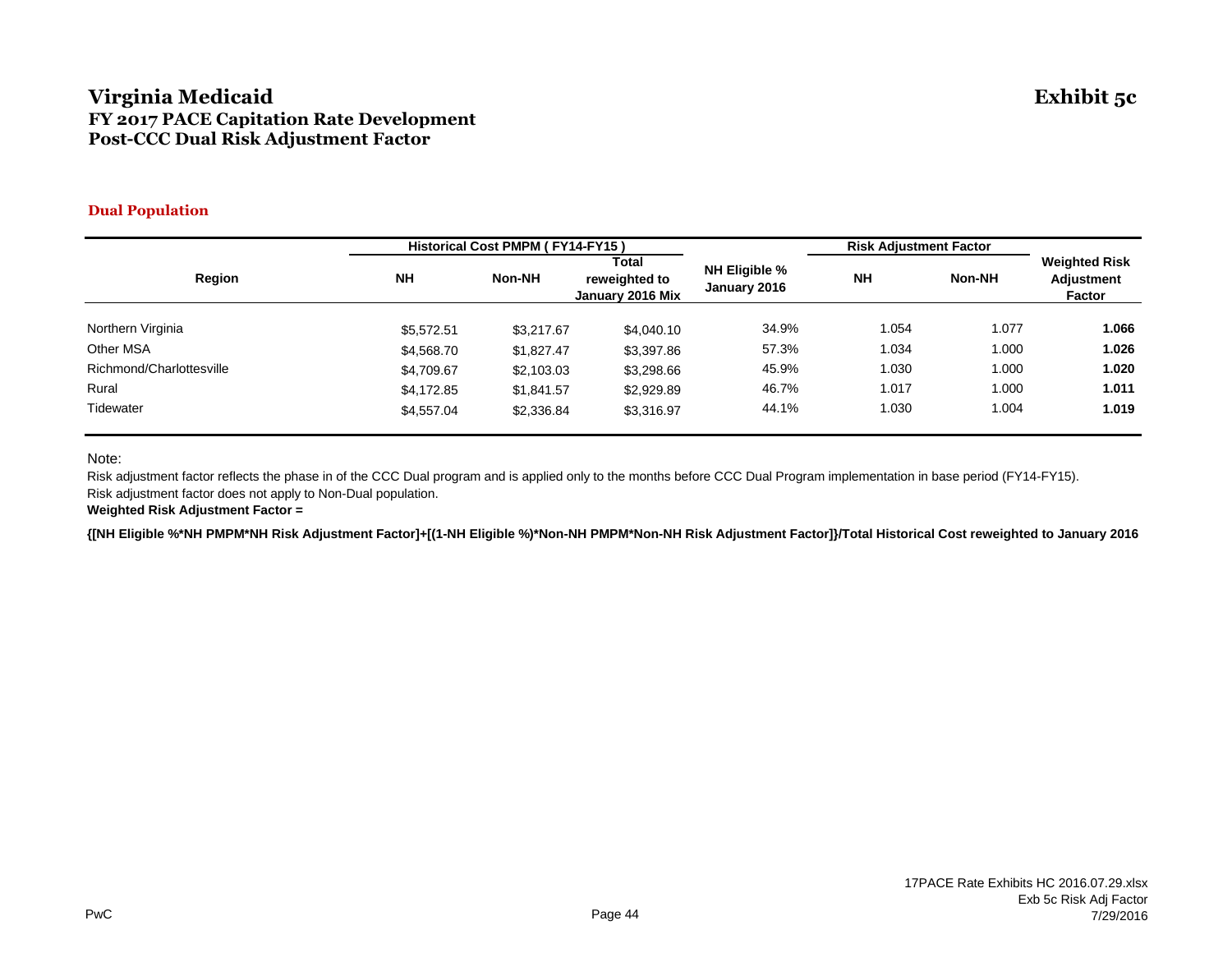## **Virginia Medicaid Exhibit 5d FY 2017 PACE Capitation Rate Development Comparison of FY 2017 Adjusted Capitation Rates and UPL**

| Region                                       | <b>Dual Eligibles</b><br>FY 2017 | <b>Non-Dual Eligibles</b><br>FY 2017  | <b>Weighted Average</b><br>FY 2017 | <b>Difference from</b><br><b>UPL Rates</b> |  |
|----------------------------------------------|----------------------------------|---------------------------------------|------------------------------------|--------------------------------------------|--|
|                                              |                                  | <b>PACE Adjusted Capitation Rates</b> |                                    |                                            |  |
| Northern Virginia                            | \$4,626.04                       | \$6,053.03                            | \$4,795.84                         | $-3.4%$                                    |  |
| <b>Other MSA</b>                             | \$3,713.76                       | \$5,056.24                            | \$3,826.75                         | $-3.4%$                                    |  |
| Richmond/Charlottesville                     | \$3,592.37                       | \$4,707.58                            | \$3,763.91                         | $-3.4%$                                    |  |
| Rural                                        | \$3,177.90                       | \$4,876.72                            | \$3.340.93                         | $-3.4%$                                    |  |
| Tidewater                                    | \$3,617.01                       | \$5,360.09                            | \$3,897.82                         | $-3.4%$                                    |  |
| Statewide Averageweighted by PACE Eligibles  | \$3,681.62                       | \$5,190.94                            | \$3,861.04                         | $-3.4%$                                    |  |
| Statewide Averageweighted by PACE Enrollees* | \$3,621.72                       | \$5,223.64                            | \$3,751.43                         | $-3.4%$                                    |  |

| Region                                       | <b>Dual Eligibles</b><br>FY 2017 | <b>Non-Dual Eligibles</b><br>FY 2017 | <b>Weighted Average</b><br>FY 2017 |
|----------------------------------------------|----------------------------------|--------------------------------------|------------------------------------|
|                                              |                                  | <b>FFSE / UPL</b>                    |                                    |
| Northern Virginia                            | \$4,790.52                       | \$6,254.81                           | \$4,964.76                         |
| Other MSA                                    | \$3,845.20                       | \$5,220.15                           | \$3,960.92                         |
| Richmond/Charlottesville                     | \$3.719.49                       | \$4,861.86                           | \$3,895.21                         |
| Rural                                        | \$3,289.99                       | \$5,033.24                           | \$3,457.28                         |
| Tidewater                                    | \$3.745.05                       | \$5,535.62                           | \$4,033.52                         |
| Statewide Averageweighted by PACE Eligibles  | \$3,811.94                       | \$5,360.63                           | \$3,996.04                         |
| Statewide Averageweighted by PACE Enrollees* | \$3,749.89                       | \$5,394.68                           | \$3,883.08                         |

Note:

Percent change and weighted average by region based on January 2016 member months for PACE eligibles. \*Statewide weighted average based on January 2016 PACE Enrollees.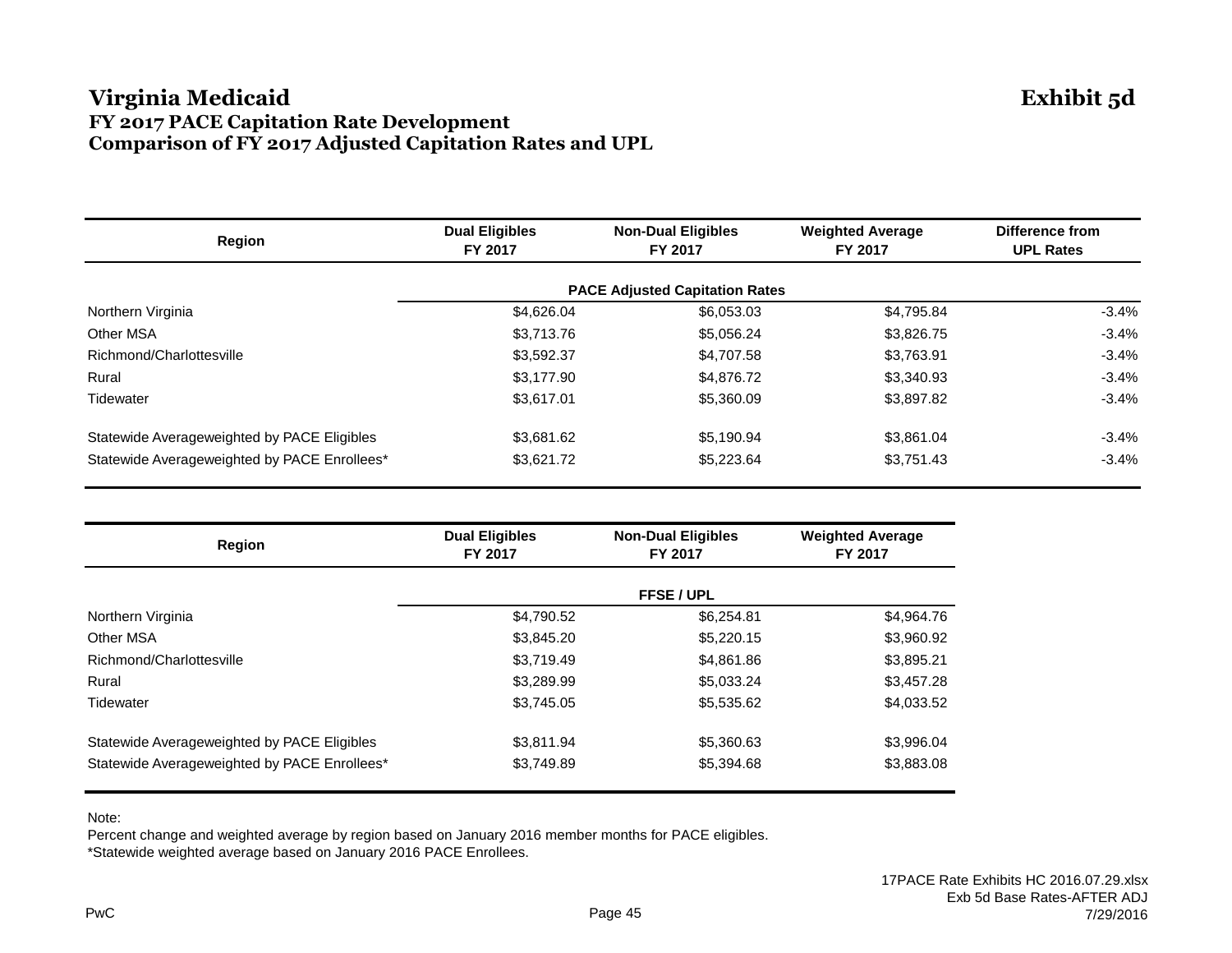## **Virginia Medicaid Exhibit 5e FY 2017 PACE Capitation Rate Development Comparison of FY 2016 and FY 2017 Capitation Rates**

|                                                  | <b>Dual Eligibles</b> |                              | <b>Non-Dual Eligibles</b> |            |            | <b>Weighted Average</b> |            |            |          |
|--------------------------------------------------|-----------------------|------------------------------|---------------------------|------------|------------|-------------------------|------------|------------|----------|
| Region                                           | FY 2016               | FY 2017                      | % Change                  | FY 2016    | FY 2017    | % Change                | FY 2016    | FY 2017    | % Change |
|                                                  |                       | <b>PACE Capitation Rates</b> |                           |            |            |                         |            |            |          |
| Northern Virginia                                | \$4,504.64            | \$4,626.04                   | 2.7%                      | \$6,037.37 | \$6,053.03 | 0.3%                    | \$4,687.02 | \$4,795.84 | 2.3%     |
| <b>Other MSA</b>                                 | \$3,246.02            | \$3,713.76                   | 14.4%                     | \$4,961.73 | \$5,056.24 | 1.9%                    | \$3,390.42 | \$3,826.75 | 12.9%    |
| Richmond/Charlottesville                         | \$3,543.92            | \$3,592.37                   | 1.4%                      | \$5,305.72 | \$4,707.58 | $-11.3%$                | \$3,814.92 | \$3,763.91 | $-1.3%$  |
| Rural                                            | \$3,160.81            | \$3,177.90                   | 0.5%                      | \$5,029.48 | \$4,876.72 | $-3.0\%$                | \$3,340.13 | \$3,340.93 | $0.0\%$  |
| Tidewater                                        | \$3,548.18            | \$3,617.01                   | 1.9%                      | \$5,172.38 | \$5,360.09 | 3.6%                    | \$3,809.84 | \$3,897.82 | 2.3%     |
| Statewide Average<br>weighted by PACE Eligibles  | \$3,546.96            | \$3,681.62                   | 3.80%                     | \$5,297.86 | \$5,190.94 | $-2.02%$                | \$3,755.09 | \$3,861.04 | 2.82%    |
| Statewide Average<br>weighted by PACE Enrollees* | \$3,506.01            | \$3,621.72                   | 3.30%                     | \$5,290.20 | \$5,223.64 | $-1.26%$                | \$3,650.48 | \$3,751.43 | 2.77%    |

Note:

Percent change and weighted average by region based on January 2016 member months for PACE Eligibles. \*Statewide weighted average based on January 2016 PACE Enrollees.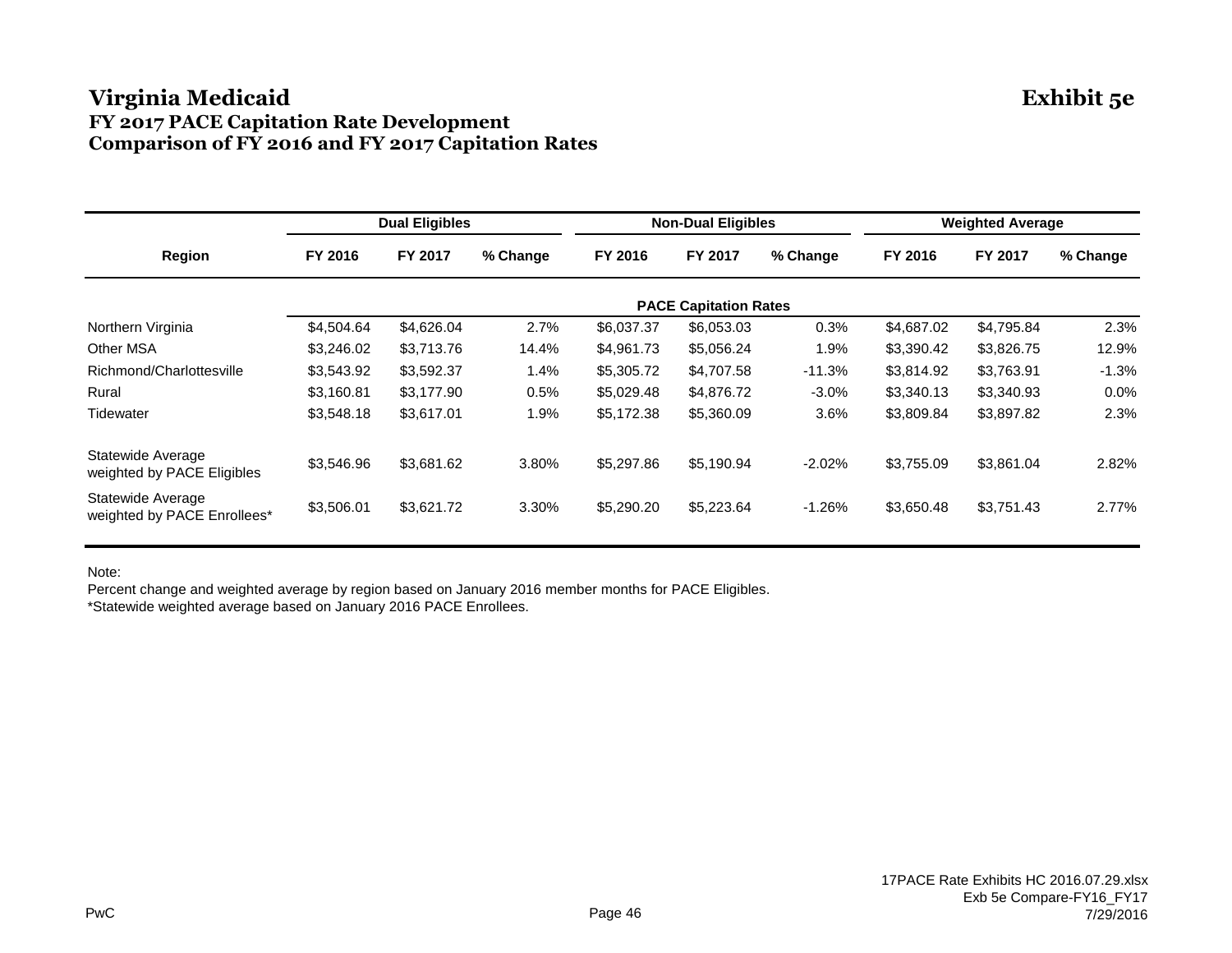## **Virginia Medicaid Exhibit 5f FY 2017 PACE Capitation Rate Development Member Months of Eligibles and Enrollees**

| <b>FAUL Engines, January 2010</b> |                       |                           |              |
|-----------------------------------|-----------------------|---------------------------|--------------|
| Region                            | <b>Dual Eligibles</b> | <b>Non-Dual Eligibles</b> | <b>Total</b> |
|                                   |                       |                           |              |
| Northern Virginia                 | 4,968                 | 671                       | 5,639        |
| Other MSA                         | 5,136                 | 472                       | 5,608        |
| Richmond/Charlottesville          | 4,358                 | 792                       | 5,150        |
| Rural                             | 8,299                 | 881                       | 9,180        |
| Tidewater                         | 4,456                 | 856                       | 5,312        |
| Statewide Average                 | 27,217                | 3,672                     | 30,889       |

#### **PACE Eligibles, January 2016**

|  |  | <b>PACE Enrollees, January 2016</b> |  |
|--|--|-------------------------------------|--|
|  |  |                                     |  |

| Region                   | <b>Dual Enrollees</b> | <b>Non-Dual Enrollees</b> | <b>Total</b> |
|--------------------------|-----------------------|---------------------------|--------------|
|                          |                       | <b>Member Months</b>      |              |
| Northern Virginia        | 98                    | 15                        | 113          |
| Other MSA                | 172                   | 8                         | 180          |
| Richmond/Charlottesville | 253                   | 24                        | 277          |
| Rural                    | 236                   | 14                        | 250          |
| Tidewater                | 444                   | 45                        | 489          |
| Statewide Average        | 1,203                 | 106                       | 1,309        |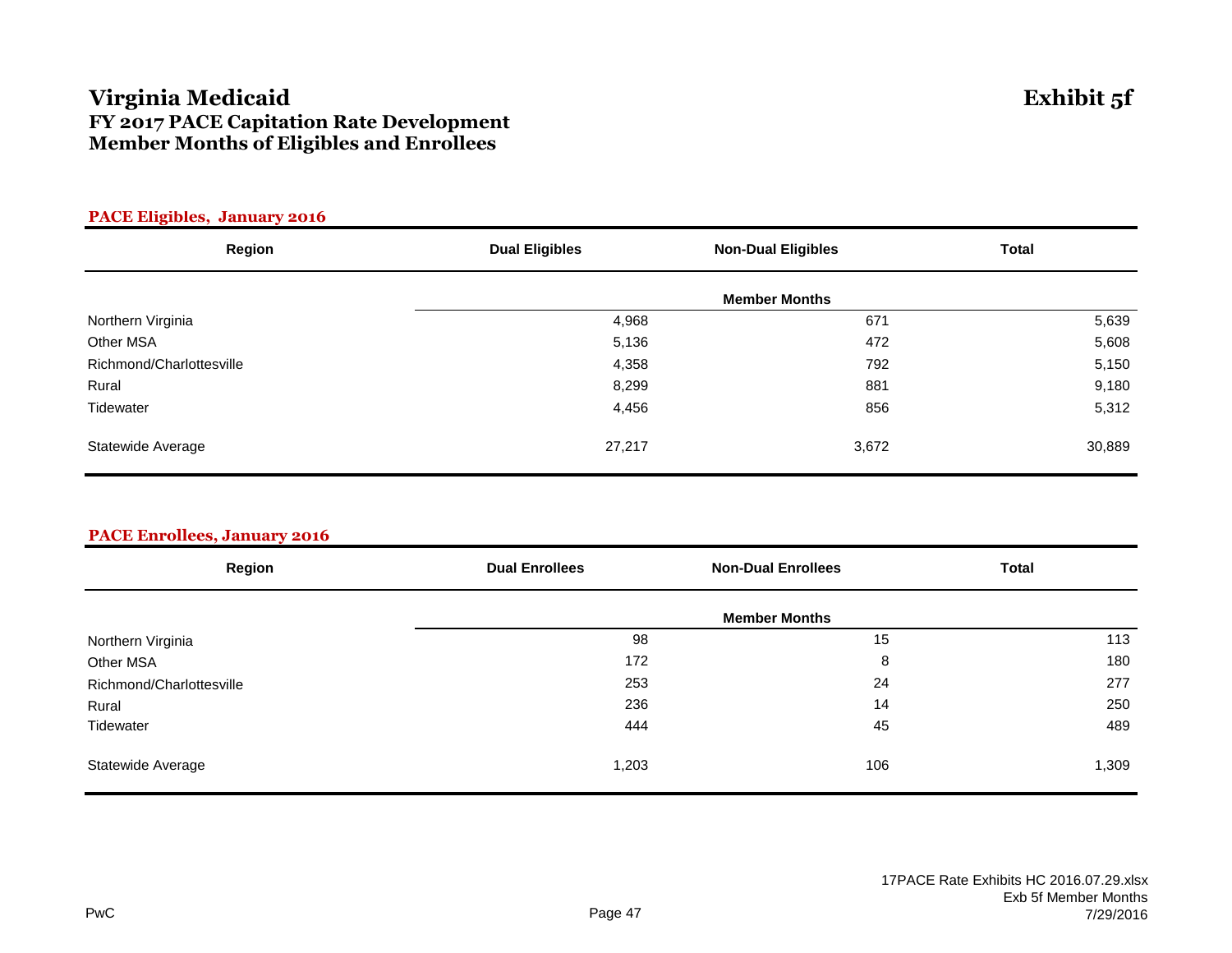## **Virginia Medicaid Exhibit 6 FY 2017 PACE Capitation Rate Development Historical Fee-For-Service Claims Description of Unit Counts**

| <b>Service Type</b>               | <b>Type of Units</b> |
|-----------------------------------|----------------------|
| <b>Adult Day Care</b>             | Units                |
| Ambulatory Surgery Center         | Units                |
| <b>Case Management Services</b>   | Units                |
| <b>Consumer Directed Services</b> | <b>Hours</b>         |
| <b>DME/Supplies</b>               | Claims               |
| Emergency                         | Claims               |
| <b>FQHC</b>                       | Units                |
| <b>Home Health Services</b>       | Claims               |
| Inpatient - Medical/Surgical      | Admits               |
| Inpatient - Psych                 | Days                 |
| Lab and X-ray Services            | Claims               |
| Medicare Xover - IP               | Admits               |
| Medicare Xover - Nursing Facility | Days                 |
| Medicare Xover - OP               | Claims               |
| Medicare Xover - Other            | Claims               |
| Medicare Xover - Physician        | Claims               |
| <b>Nursing Facility</b>           | Days                 |
| Outpatient - Other                | Claims               |
| Outpatient - Psychological        | Claims               |
| <b>Personal Care Services</b>     | Units                |
| Pharmacy                          | Scripts              |
| Physician - Clinic                | Units                |
| Physician - IP Mental Health      | Units                |
| Physician - OP Mental Health      | Units                |
| Physician - Other Practitioner    | Units                |
| Physician - PCP                   | Units                |
| Physician - Specialist            | Units                |
| Transportation - Emergency        | Claims               |
| Transportation - Non-Emergency    | N/A                  |